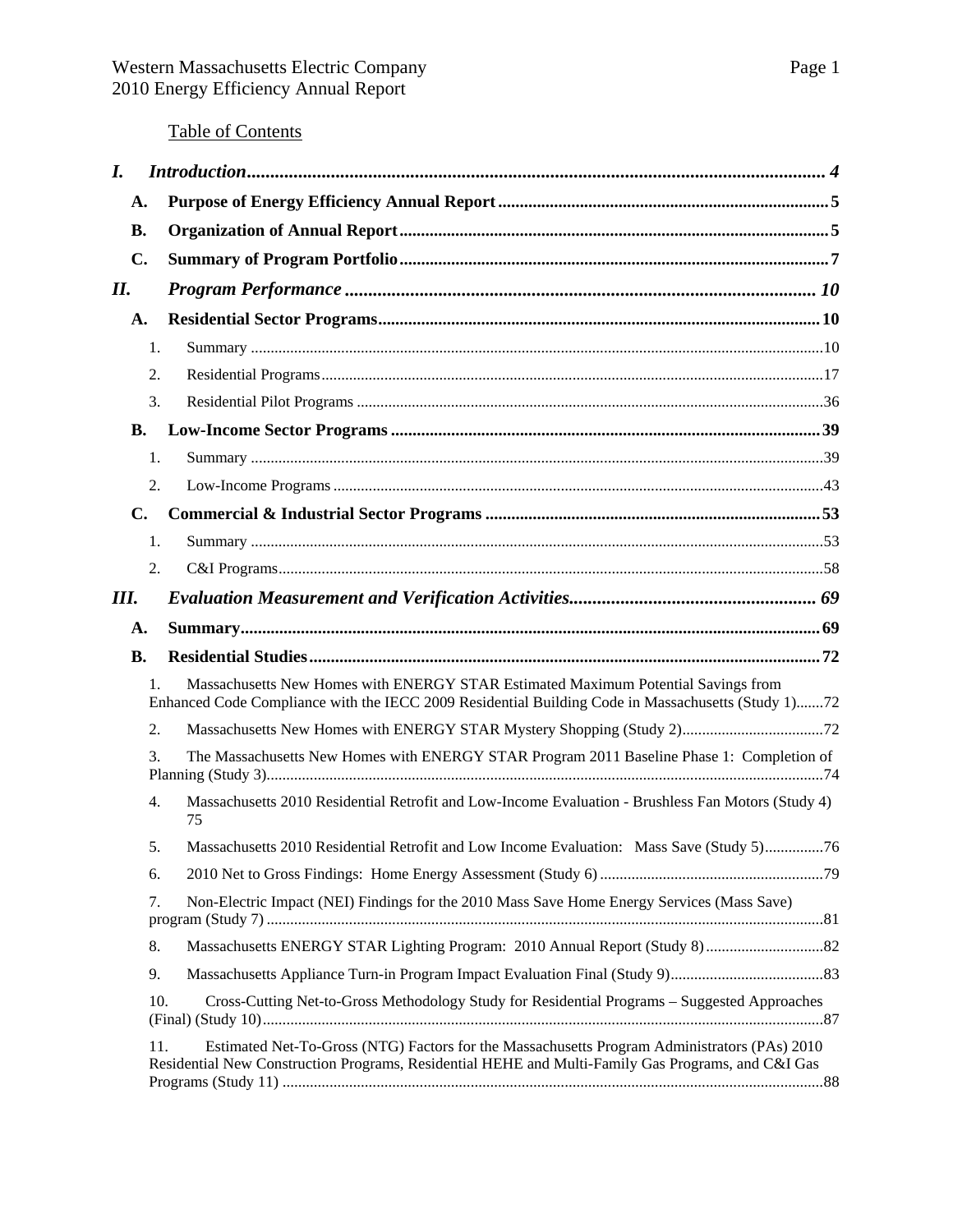| A.            |            |                                                                                                         |
|---------------|------------|---------------------------------------------------------------------------------------------------------|
| IV.           |            |                                                                                                         |
| F.            |            |                                                                                                         |
|               | 2.         |                                                                                                         |
|               | 1.         | Industry Practices and Policies on Energy Efficiency Program Rebate/Incentives (Study 36) 131           |
| Е.            |            |                                                                                                         |
|               | 17.        | Evaluation of WMECO's 3 Large C&I Programs for 2007-08 Program Years  129                               |
|               | 16.        | Cross Cutting C&I Free-Ridership and Spillover Methodology Study Final Report (Study 34)128             |
|               | 15.        |                                                                                                         |
|               | 14.        |                                                                                                         |
|               | 13.        |                                                                                                         |
|               | 12.        | 2010 Commercial and Industrial Electric Programs Free-ridership and Spillover Study (Study 30) 121      |
|               | 11.        |                                                                                                         |
|               | 10.        | Impact Evaluation of 2008 and 2009 Custom CDA Installations (Study 28) 118                              |
|               | 9.         |                                                                                                         |
|               | 8.         | Final Report Project 1C Combined Heat &Power Market Characterization (Study 26) 109                     |
|               | 6.<br>7.   | Final Report Project 1B Chain & Franchise Market Characterization (Study 24)107                         |
|               | 5.         | Supply Chain Profile Project 1A New Construction Market Characterization (Study 23)105                  |
|               | 4.         | FINAL Commercial New Construction Customer Quantitative Profile Project 1A New Construction             |
|               | 3.<br>21)  | Final Report HBL Market Effects Study Project 1A New Construction Market Characterization (Study<br>100 |
|               | 2.         | Massachusetts Non-Residential Small Business Direct Install Program: Multi-Tier Structure               |
|               | 1.         | Non-Controls Lighting Evaluation for the Massachusetts Small Commercial Direct Install Program          |
| D.            |            |                                                                                                         |
|               | 1.         | Final Report for Low Income Program - Massachusetts 2010 Residential Retrofit and Low Income            |
| $C_{\bullet}$ |            |                                                                                                         |
|               | 15.        | The Massachusetts New Homes with ENERGY STAR Program Version 3 Pilot Evaluation (Study 16)<br>93        |
|               | 14.        | The Massachusetts New Homes with ENERGY STAR Program Major Renovations Pilot Evaluation:                |
|               | 13.        | Massachusetts New Homes with ENERGY STAR Process Evaluation of the Four to Eight Story                  |
|               | 12.<br>13) | Massachusetts 2010 Residential Retrofit and Low Income Evaluation - Deep Energy Retrofit (Study<br>90   |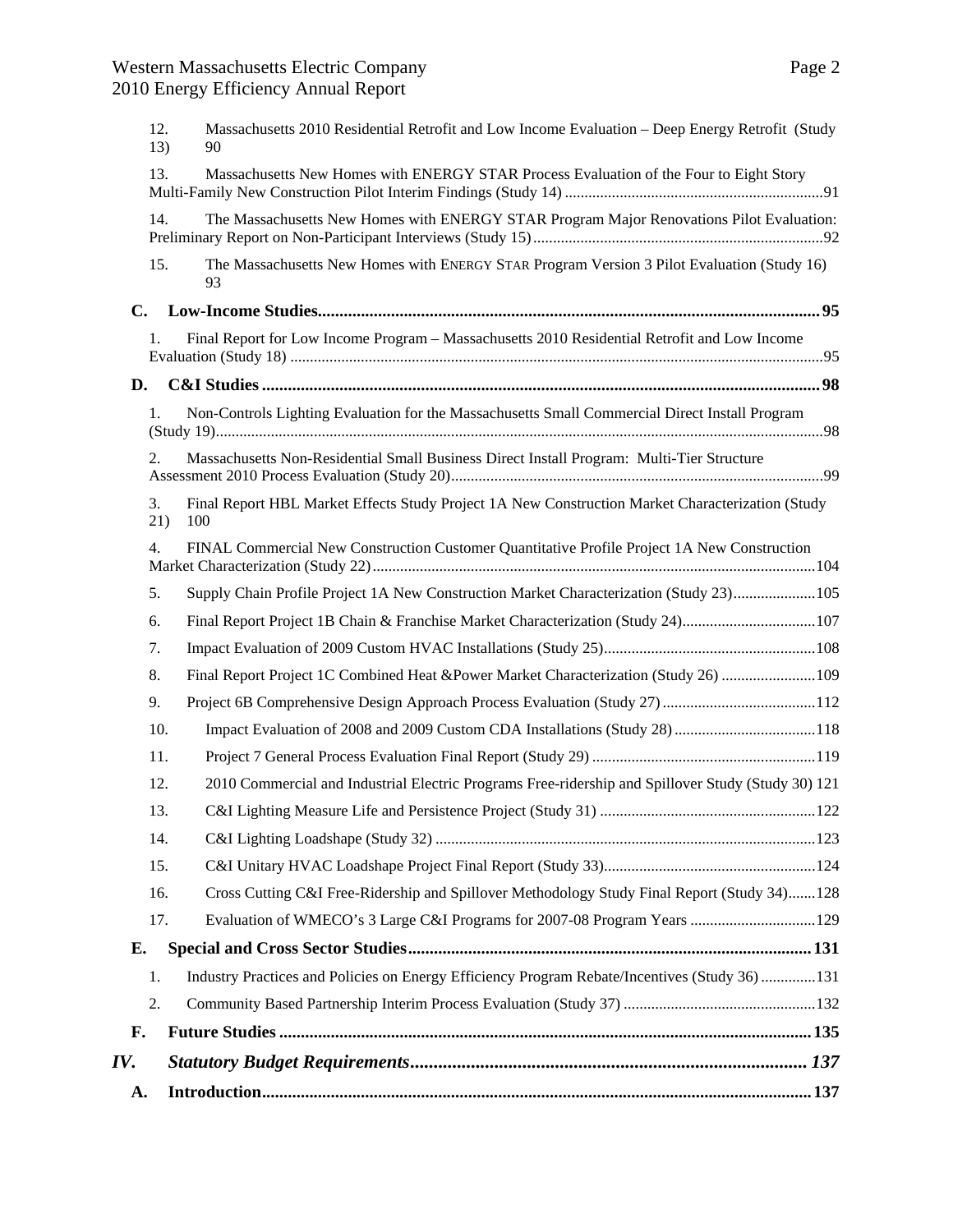# *VII. List of Appendices*:

- **A. Glossary of Defined Terms**
- **B. Cost-Effectiveness Supporting Tables and Documentation**
- **C. Program and Pilot Program EM&V Studies**
- **D. Performance Incentives Supporting Documentation**
- **E. Other Supporting Documentation**
- **F. Lost Base Revenue Information**
- **G. Directives from the Department's D.P.U. 10-84 Order**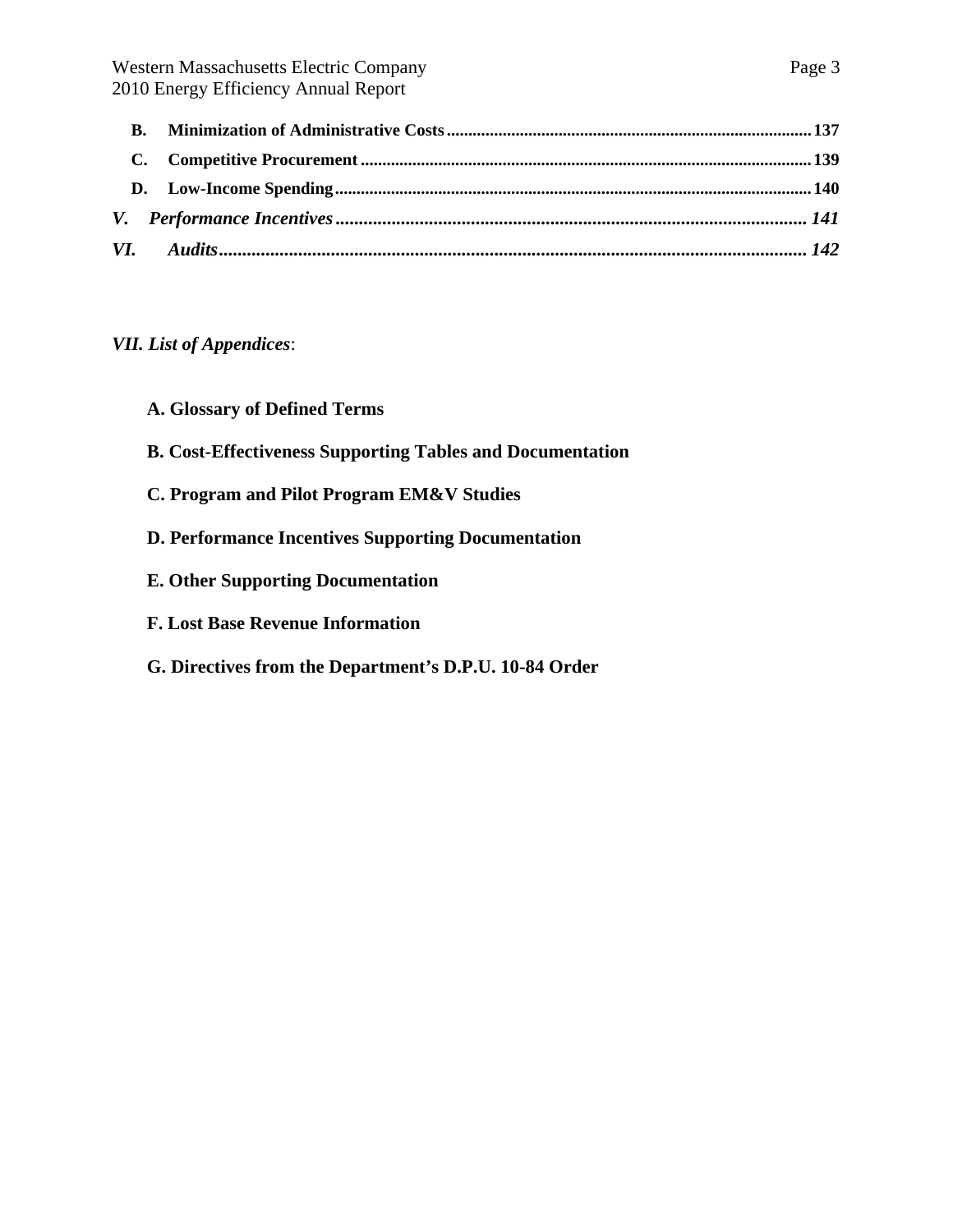## <span id="page-3-0"></span>I. INTRODUCTION

In the first full year of the three-year energy efficiency plans, as reviewed and approved by the Department on January 28, 2010 in D.P.U. 09-116 through 09-127 (the "Gas and Electric Orders"), program year 2010 showed remarkable success with respect to goal attainment and achievement of real benefits for the environment and the economy in the Commonwealth of Massachusetts. Collectively, the Western Massachusetts Electric Company (the "Company" or "WMECO"), along with all the gas and electric distribution companies and municipal aggregators (together, the "Program Administrators" or "PAs") were able to deliver on their goals during program year 2010, as established in the Gas and Electric Orders, while maintaining the balance between meeting the budget for their programs and complying with the directives of the Green Communities Act in ensuring that they make available all cost-effective energy efficiency opportunities. Overall, the Company and other Program Administrators worked diligently with the Department of Public Utilities ("Department"), the Department of Energy Resources ("DOER"), the Energy Efficiency Advisory Council ("EEAC"), and other interested stakeholders to meet what were intentionally designed to be very challenging 2010 program year goals. In many cases, achievements in savings and benefits exceeded those goals. Program year 2010 performance showed that strong savings levels were achieved, that both residential and C&I program implementation showed strong results, and that the Program Administrators worked well to implement the programs in the field while also ramping up programs to unprecedented spending and savings levels so as to meet obligations not just for program year 2010, but for the full life of the three-year plans.

On a statewide basis, the results shown by the Program Administrators are generally at or in excess of initially projected amounts for annual mWh and therm goals. In fact, as noted by the EEAC in its recent 2010 annual report to the Massachusetts General Court and the Department, the combined efforts of the PAs resulted in enough savings to power 85,000 households and heat 14,000 homes annually. At the same time, the results show greenhouse gas emission reductions equivalent to the annual output of over 74,000 cars, and significant progress towards greenhouse gas,  $NO<sub>x</sub>$ , and  $SO<sub>2</sub>$  emission reductions. The ability to achieve or exceed nearly all of the statewide goals and targets, despite a very difficult economic climate in the Commonwealth, results in significant benefits for the environment, the economy, and end-use customers.

In addition, while working to achieve their programmatic goals for 2010, the Company and other Program Administrators have worked diligently to establish statewide marketing of energy efficiency program offerings through the use of the Mass Save label, which won the Association of Energy Professionals' ("AESP") Outstanding Achievement in Marketing and Communications Award based on work accomplished in 2010. Simultaneously, the Program Administrators have engaged in over 35 studies across a wide span of program sectors to ensure that the Evaluation, Monitoring, and Verification ("EM&V") elements of these program offerings remain a critical and vital tool to evaluate and transform measures in the future to meet demand in an ever-changing marketplace. The Company and other Program Administrators have worked diligently with financial institutions, and, through the partnership with the Massachusetts Bankers Association, worked to develop financing options to expand access to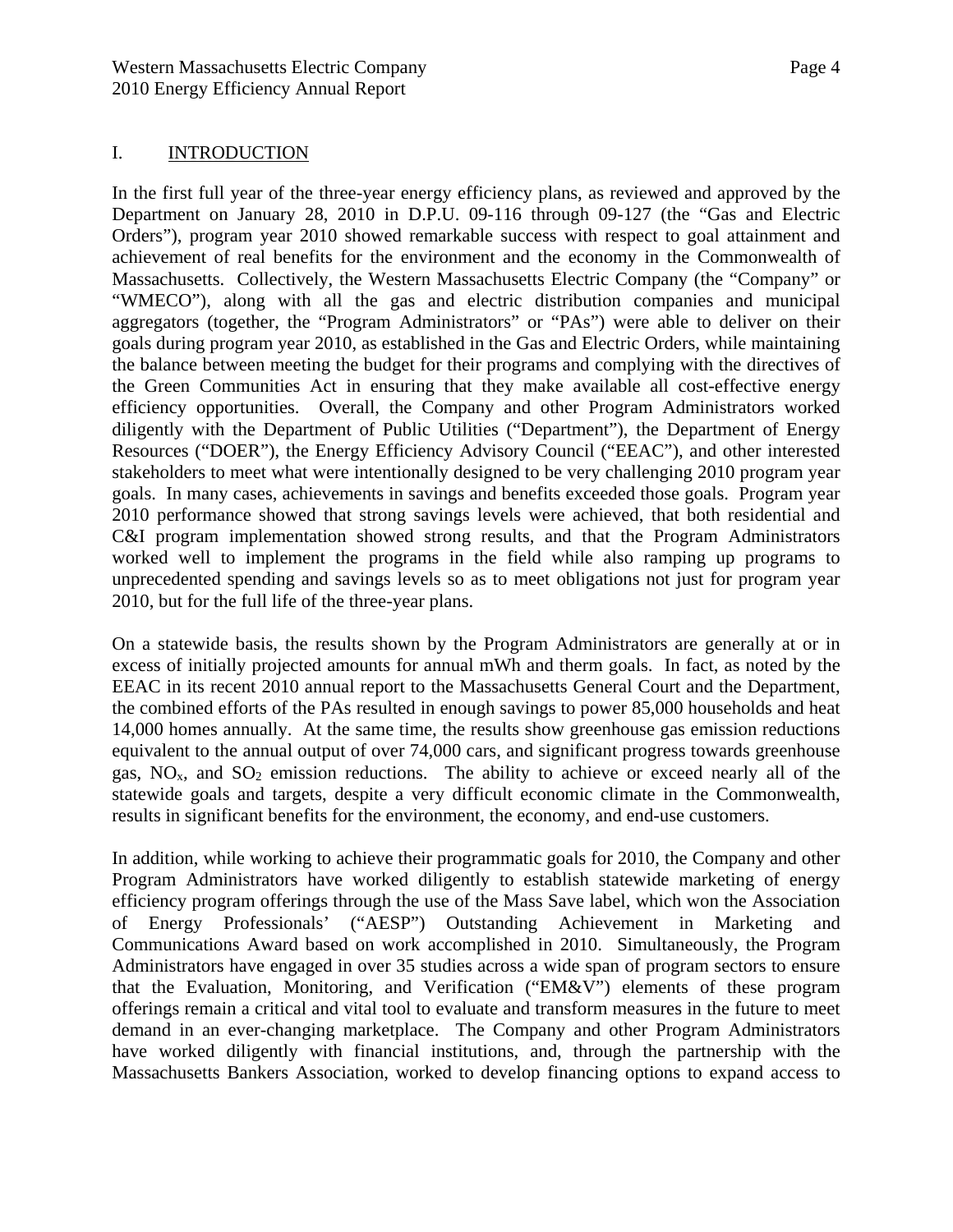energy efficiency measures for customers in 2010, for the life of the three-year plans, and beyond.

The Company and other Program Administrators have continued to be engaged in the monthly EEAC process, and have worked collaboratively with each other and the EEAC's consultants to meet stringent reporting and data collection deadlines so as to adequately monitor and review where the Three-Year Plan efforts have succeeded, and where improvement could be anticipated for the future. Given the unprecedented nature of these efforts and the significantly ambitious goals established in the Three-Year Plans, the Company and other Program Administrators contend that the 2010 program year performance has been an unmitigated success and has in many ways exceeded the expectations for the first year of the Three-Year Plan. The Company and other Program Administrators continue to endeavor to achieve deeper savings from participating customers, and have worked to reach a broader range of customers for the implementation of all cost-effective energy efficiency program offerings.

# <span id="page-4-0"></span>A. Purpose of Energy Efficiency Annual Report

The Company is pleased to provide its Energy Efficiency Annual Report ("Annual Report") for 2010. The purpose of the Annual Report is to:

- Provide a comparison of the Company's planned, preliminary year-end, and evaluated (where applicable) expenses, savings, and benefits at the portfolio, sector, and program levels for the program year.
- Identify significant variances between the Company's planned and evaluated costs, savings, and benefits for the program year, and discuss reasons for such variances.
- Discuss how program performance during the program year informs the Company's proposed modifications to program implementation, if any, during upcoming years.
- Describe the evaluation, measurement and verification activities undertaken by the Company (both individually and jointly with other Program Administrators) that have not been included in previous Annual Reports, and explain how the results of the EM&V studies impact program cost-effectiveness.
- Describe the performance incentives that the Company proposes to collect.

## <span id="page-4-1"></span>B. Organization of Annual Report

The Company's 2010 Annual Report is organized as follows:

 Section I.C provides summary information on program performance at the portfolio and sector levels.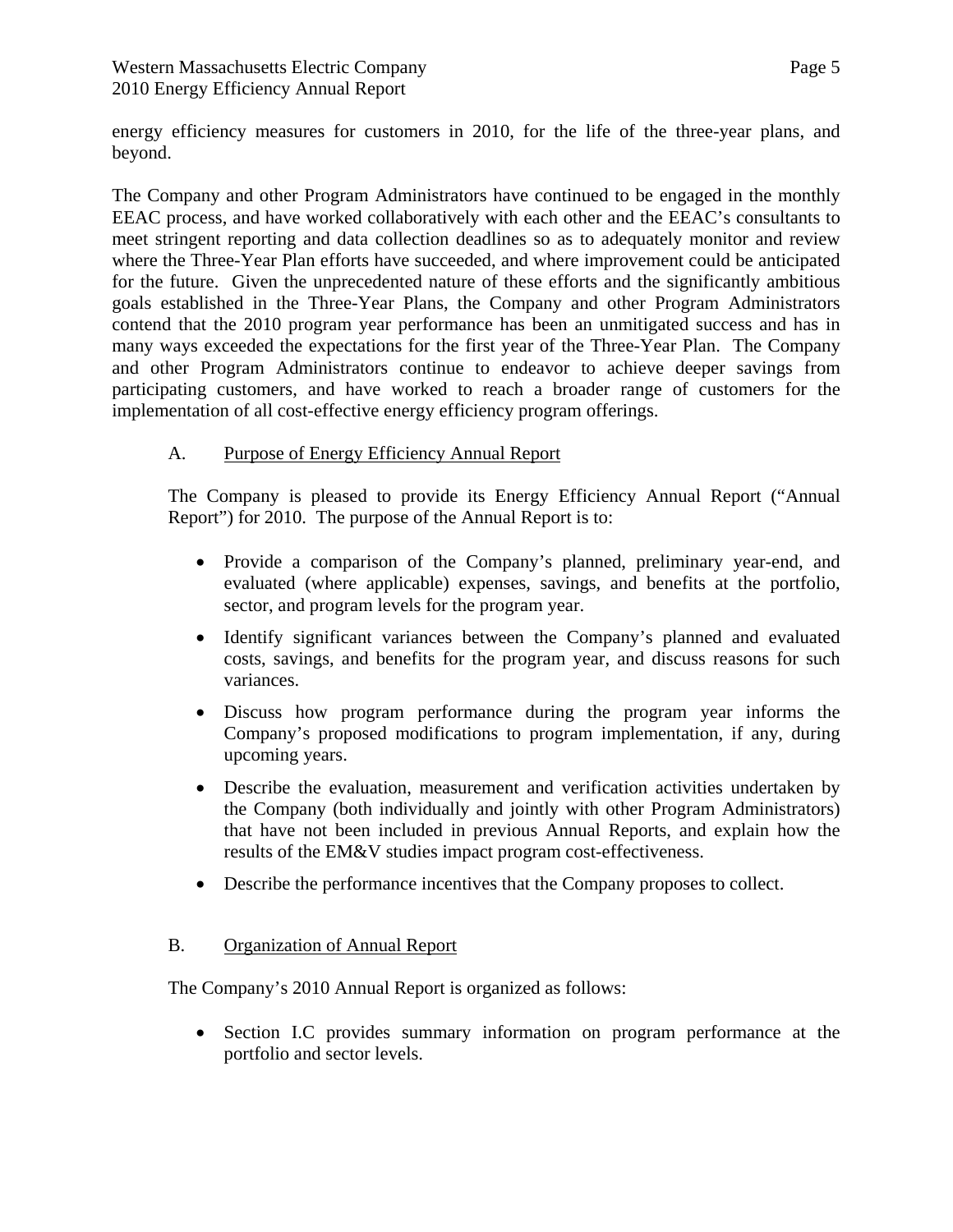- Section II provides detailed information on program performance at the sector and program levels for the residential, low-income, and commercial and industrial ("C&I") sectors.
- Section III provides detailed information on the EM&V studies included in the Annual Report for each sector.
- Section IV addresses statutory budget requirements.
- Section V addresses the performance incentives the Company proposes to collect.
- Section VI addresses energy efficiency audits conducted during the past five years.
- Section VII provides detailed supporting documentation.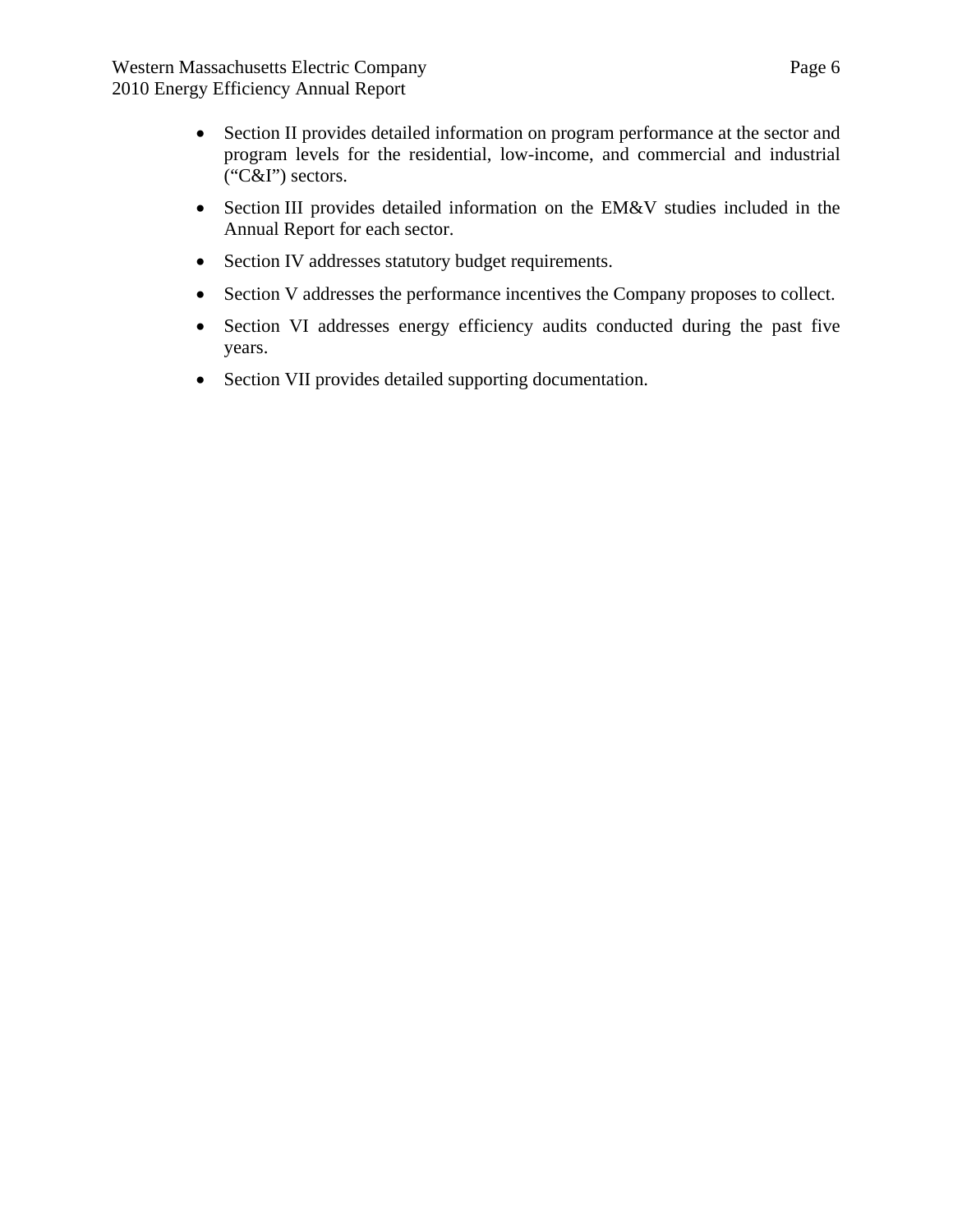# C. Summary of Program Portfolio

<span id="page-6-0"></span>The purpose of this section is to provide summary information on program performance at the portfolio and sector levels.

Tables<sup>[1](#page-6-1)</sup> I.A and I.B provide summary information on program performance at the portfolio and customer sector levels, respectively.

| <b>Table I.A: Program Portfolio Summary</b> |              |                                |            |                                     |            |                              |                          |  |  |  |
|---------------------------------------------|--------------|--------------------------------|------------|-------------------------------------|------------|------------------------------|--------------------------|--|--|--|
|                                             |              |                                |            | <b>Preliminary Year-End Results</b> |            | <b>Evaluated Results</b>     |                          |  |  |  |
| <b>Performance</b><br>Category              | <b>Units</b> | <b>Planned</b><br><b>Value</b> | Value      | % Change from<br>Planned            | Value      | % Change from<br>Preliminary | % Change<br>from Planned |  |  |  |
| <b>Expenses</b>                             |              |                                |            |                                     |            |                              |                          |  |  |  |
| <b>Total Program Costs</b>                  | \$           | 20,592,308                     |            |                                     | 19,480,227 |                              | $-5%$                    |  |  |  |
| Performance Incentive                       | \$           | 1,345,833                      |            |                                     | 1,451,136  |                              | 8%                       |  |  |  |
| <b>Savings &amp; Benefits</b>               |              |                                |            |                                     |            |                              |                          |  |  |  |
| Energy                                      |              |                                |            |                                     |            |                              |                          |  |  |  |
| Lifetime                                    | <b>MWh</b>   | 545,732                        | 549,806    | 1%                                  | 505,235    | $-8%$                        | $-7%$                    |  |  |  |
| Annualized                                  | <b>MWh</b>   | 44,813                         | 46,047     | 3%                                  | 41,754     | $-9\%$                       | $-7%$                    |  |  |  |
| Demand                                      |              |                                |            |                                     |            |                              |                          |  |  |  |
| Lifetime                                    | kW           | 100,042                        | 113,956    | 14%                                 | 120,068    | 5%                           | 20%                      |  |  |  |
| Annualized                                  |              |                                |            |                                     |            |                              |                          |  |  |  |
| Summer                                      | kW           | 7,251                          | 7,966      | 10%                                 | 7,984      | 0%                           | 10%                      |  |  |  |
| Winter                                      | kW           | 5,797                          | 6,503      | 12%                                 | 5,545      | $-15%$                       | $-4%$                    |  |  |  |
| NEB (Lifetime)                              | \$           | 24,812,932                     | 23,181,776 | $-7%$                               | 26,359,472 | 14%                          | 6%                       |  |  |  |
| <b>Cost-Effectiveness</b>                   |              |                                |            |                                     |            |                              |                          |  |  |  |
| <b>TRC</b> Benefits                         | \$           | 96,941,811                     |            |                                     | 96,395,529 |                              | $-1\%$                   |  |  |  |
| <b>TRC</b> Costs                            | \$           | 27,927,781                     |            |                                     | 28,982,542 |                              | 4%                       |  |  |  |
| Net Benefits                                | \$           | 69,014,030                     |            |                                     | 67,412,987 |                              | $-2\%$                   |  |  |  |
| <b>BCR</b>                                  | n/a          | 3.47                           |            |                                     | 3.33       |                              | $-4%$                    |  |  |  |

Note: The Planned Values in Table I.A pertaining to performance incentives are as originally filed and approved in Western Massachusetts Electric Company, D.P.U. 09-118. See WMECO's updated and final D.P.U. 08-50 Tables, Exhibit WMECO-2, December 23, 2009 – Revision. All other Planned Values are as filed and approved in Western Massachusetts Electric Company, D.P.U. 10-84. See WMECO's D.P.U. 08-50 Tables, Exhibit RLO-1, July 23, 2010.

As shown in Table 1.A above, significant<sup>[2](#page-6-2)</sup> variances exist at the portfolio level for:

<span id="page-6-1"></span> $\frac{1}{1}$  The Company is also providing the Department of Public Utilities (the "Department") with working Microsoft Excel spreadsheets for all of the tables included in this Annual Report. Such tables include all formulas and functions used in each table.

<span id="page-6-2"></span><sup>2</sup> Unless otherwise noted, "Significant" variances are defined throughout this Annual Report as variances of +/-20% or more between the stated values.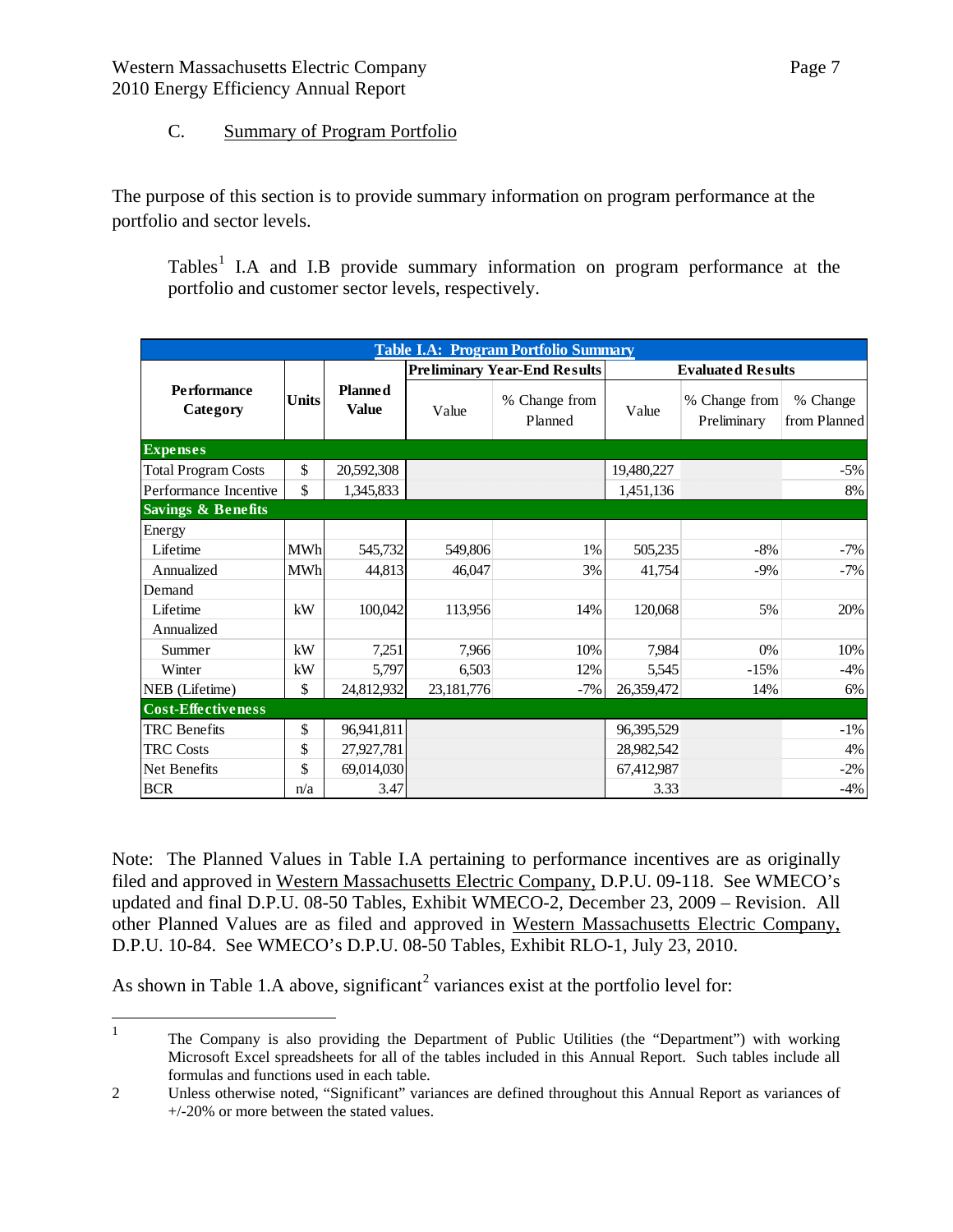• Lifetime kW between planned and evaluated values

The Residential sector was the main contributor to the lifetime kW variance noted above, with a 75% lifetime kW increase between planned and evaluated values. The Low-Income sector had a 22% lifetime kW decrease, which counteracted the Residential increase. For a more detailed discussion of the cause of variances in each sector please reference section II.A.1 for Residential results; II.B.1 for Low-Income results; and II.C.1 for Commercial & Industrial results.

| <b>Table I.B: Customer Sector Summary</b> |       |                |                          |               |  |  |  |  |
|-------------------------------------------|-------|----------------|--------------------------|---------------|--|--|--|--|
|                                           |       | <b>Planned</b> | <b>Evaluated Results</b> |               |  |  |  |  |
| Sector                                    | Units | <b>Value</b>   |                          | % Change from |  |  |  |  |
|                                           |       |                | Value                    | Planned       |  |  |  |  |
| <b>Residential</b>                        |       |                |                          |               |  |  |  |  |
| <b>TRC</b> Benefits                       | \$    | 33,231,968     | 36,303,181               | 9%            |  |  |  |  |
| <b>TRC</b> Costs                          | \$    | 8,641,188      | 9,298,996                | 8%            |  |  |  |  |
| Net Benefits                              | \$    | 24,590,780     | 27,004,185               | 10%           |  |  |  |  |
| <b>BCR</b>                                | n/a   | 3.85           | 3.90                     | 2%            |  |  |  |  |
| Low-Income                                |       |                |                          |               |  |  |  |  |
| <b>TRC</b> Benefits                       | \$    | 9,517,395      | 11,616,749               | 22%           |  |  |  |  |
| <b>TRC</b> Costs                          | \$    | 2,653,531      | 2,547,810                | $-4%$         |  |  |  |  |
| Net Benefits                              | \$    | 6,863,865      | 9,068,939                | 32%           |  |  |  |  |
| <b>BCR</b>                                | n/a   | 3.59           | 4.56                     | 27%           |  |  |  |  |
| C&I                                       |       |                |                          |               |  |  |  |  |
| <b>TRC</b> Benefits                       | \$    | 54,192,448     | 48,475,599               | $-11%$        |  |  |  |  |
| <b>TRC</b> Costs                          | \$    | 16,633,063     | 17,135,735               | 3%            |  |  |  |  |
| <b>Net Benefits</b>                       | \$    | 37,559,385     | 31,339,864               | $-17%$        |  |  |  |  |
| <b>BCR</b>                                | n/a   | 3.26           | 2.83                     | $-13%$        |  |  |  |  |
| <b>TOTAL</b>                              |       |                |                          |               |  |  |  |  |
| <b>TRC</b> Benefits                       | \$    | 96,941,811     | 96, 395, 529             | $-1\%$        |  |  |  |  |
| TRC Costs                                 | \$    | 27,927,781     | 28,982,542               | 4%            |  |  |  |  |
| Net Benefits                              | \$    | 69,014,030     | 67,412,987               | $-2\%$        |  |  |  |  |
| <b>BCR</b>                                | n/a   | 3.47           | 3.33                     | $-4%$         |  |  |  |  |

As shown in Table 1.B above, significant variances exist at the sector level between planned and evaluated values for the following metrics: Low-Income TRC benefits, net benefits, and BCR.

 Within the Low Income sector, the Low-Income Residential New Construction, Low-Income 1 to 4 Family Retrofit, and Low-Income Multi-Family Retrofit programs are contributing to the variance between planned and evaluated values. Please reference section II.B.2 for a more detailed discussion of the cause of the variances by program within this sector.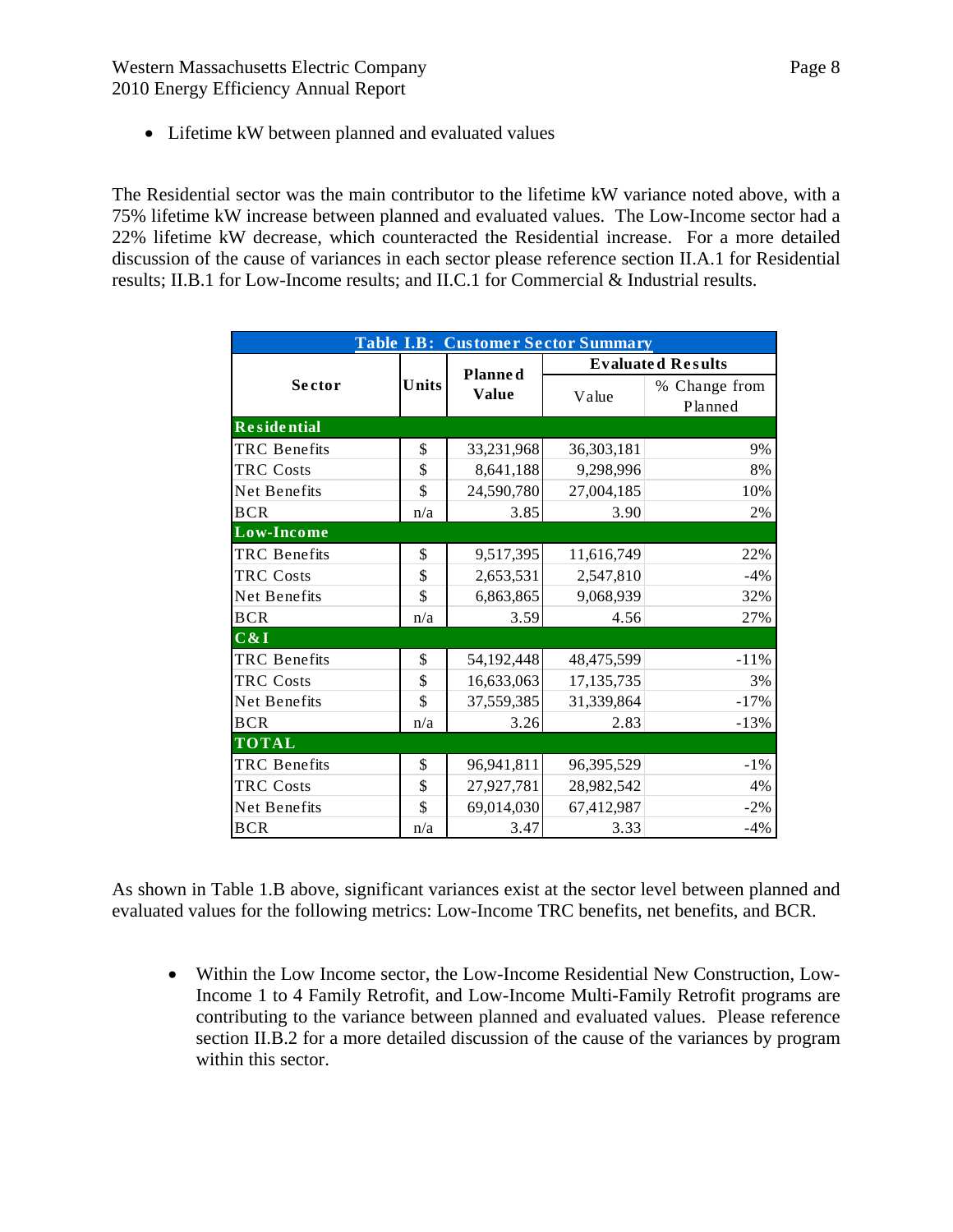WMECO-specific highlights for 2010, by sector, are briefly described below:

Residential and Low-Income – In 2010, the first year of WMECO's Three-Year Energy Efficiency Plan, the Company, along with other PAs in the Commonwealth, built upon existing programs and significantly expanded initiatives to increase participation in all residential segments (both market rate and low income) and thus, achieved savings levels beyond all years passed. In fact, due to strong interest in the MassSAVE program, the Company filed a Mid-Year Modification in July of 2010 (D.P.U. 10-84), which presented a \$2 million dollar increase to the program. The budget increase was met, and savings far exceeded goal.

Existing programs that addressed potential energy and demand savings in both existing homes and new construction, which have a history of producing significant savings, were ramped up, and new initiatives were developed and implemented. The platform for increasing savings cost-effectively was based upon pursuing the following principles: (1) integrating gas and electric programs into a portfolio of fuel-neutral programs to the extent reasonable; (2) concentrating on seamless delivery from the customer's perspective; (3) focusing on deeper penetration of energy efficiency with the introduction of innovative and targeted approaches and options; (4) developing an expanded, trained workforce capable of providing consistent program messaging and services, while maintaining high quality levels; (5) collaborating with community-based organizations that have long-standing relationships with homeowners, tenants and small businesses in economically marginalized communities, and developing community-based pilot initiatives that implemented a neighborhood approach to energy efficiency services.

C&I – Even with the unprecedented aggressive goals established for 2010, WMECO's wide variety of well-established programs allowed its C&I customers to achieve permanent energy savings and the Company to the reach many of the challenging goals set for its New Construction & Major Renovation, Large Retrofit and Small Retrofit programs. Part way through the implementation year, the Company identified that the participation in Small Retrofit program was closing in on goal, while both Large C&I programs were experiencing less participation than planned. In the Company's 2010 Mid-Year Modification (D.P.U. 10-84), \$1.5 million dollars of incentives was shifted from the Large C&I programs to the Small C&I Retrofit program. In adjusting the goals as stated above, the Company was able to maximize participation in the Small C&I program, and nearly reach all savings goals set forth in the C&I sector portfolio.

Sharing some program design and administrative responsibilities with all PAs under the seamless statewide program initiative implemented in 2010 allowed WMECO staff to focus more on implementation issues and building the customer relationships necessary to meet increased program goals. Integration of gas and electric programs also played a key role in achieving 2010 goals.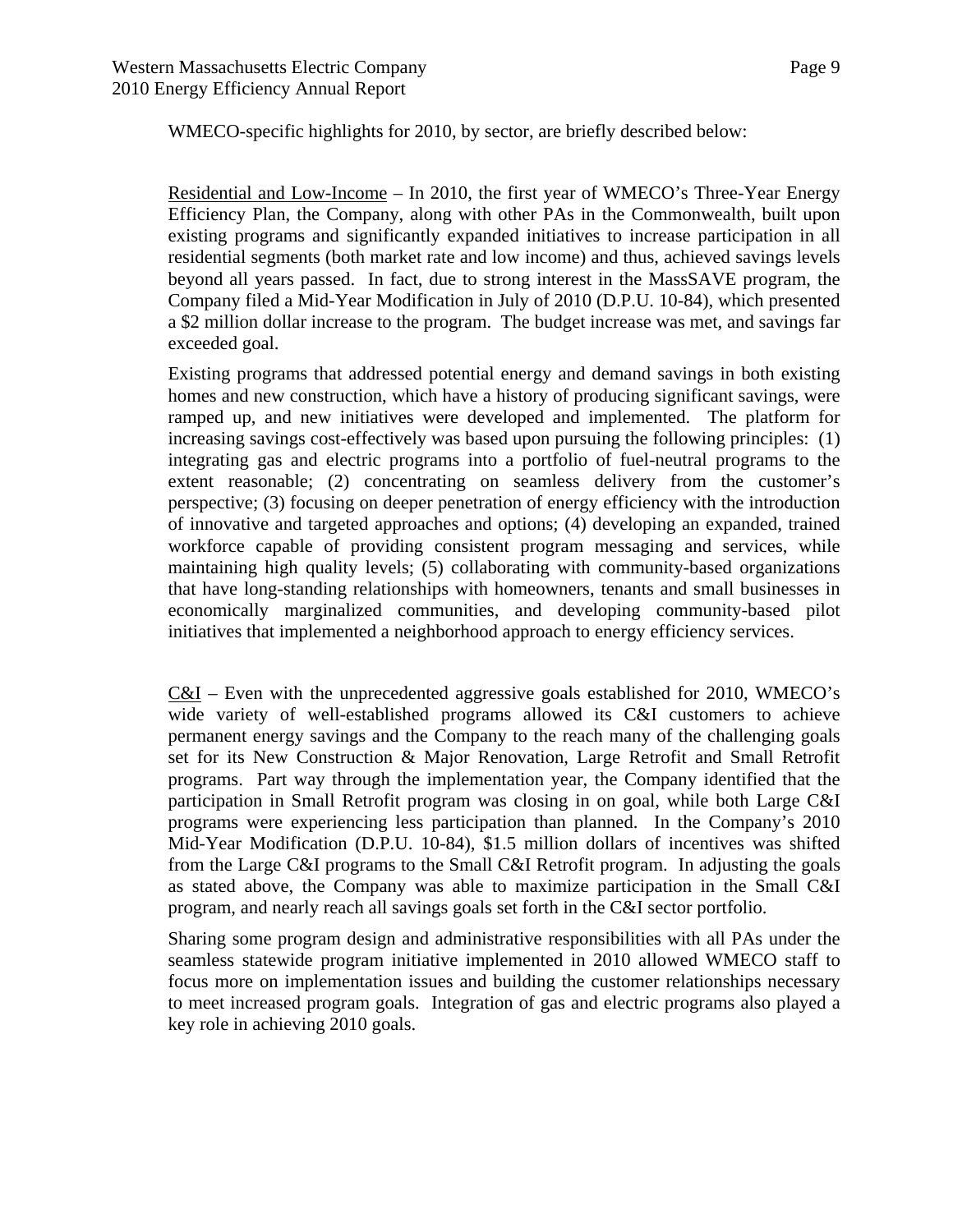## <span id="page-9-2"></span><span id="page-9-1"></span><span id="page-9-0"></span>II. PROGRAM PERFORMANCE

- A. Residential Sector Programs
	- 1. Summary

During 2010 the Company implemented the following residential programs and residential pilots:

Residential Programs

- Residential New Construction & Major Renovation
- Residential Cooling & Heating Equipment
- Residential Multi-Family Retrofit
- **Residential MassSAVE**
- Residential ENERGY STAR<sup>®</sup> Lighting
- Residential ENERGY STAR Appliances
- **Residential Education**

Residential Pilots

**Deep Energy Retrofit** 

Tables II.A.1 through II.A.3 provide summary information on the performance of the residential programs at the sector, end use, and program levels, respectively.

Sections II.A.2 and II.A.3 provide detailed information on the performance of each residential program and pilot program, respectively.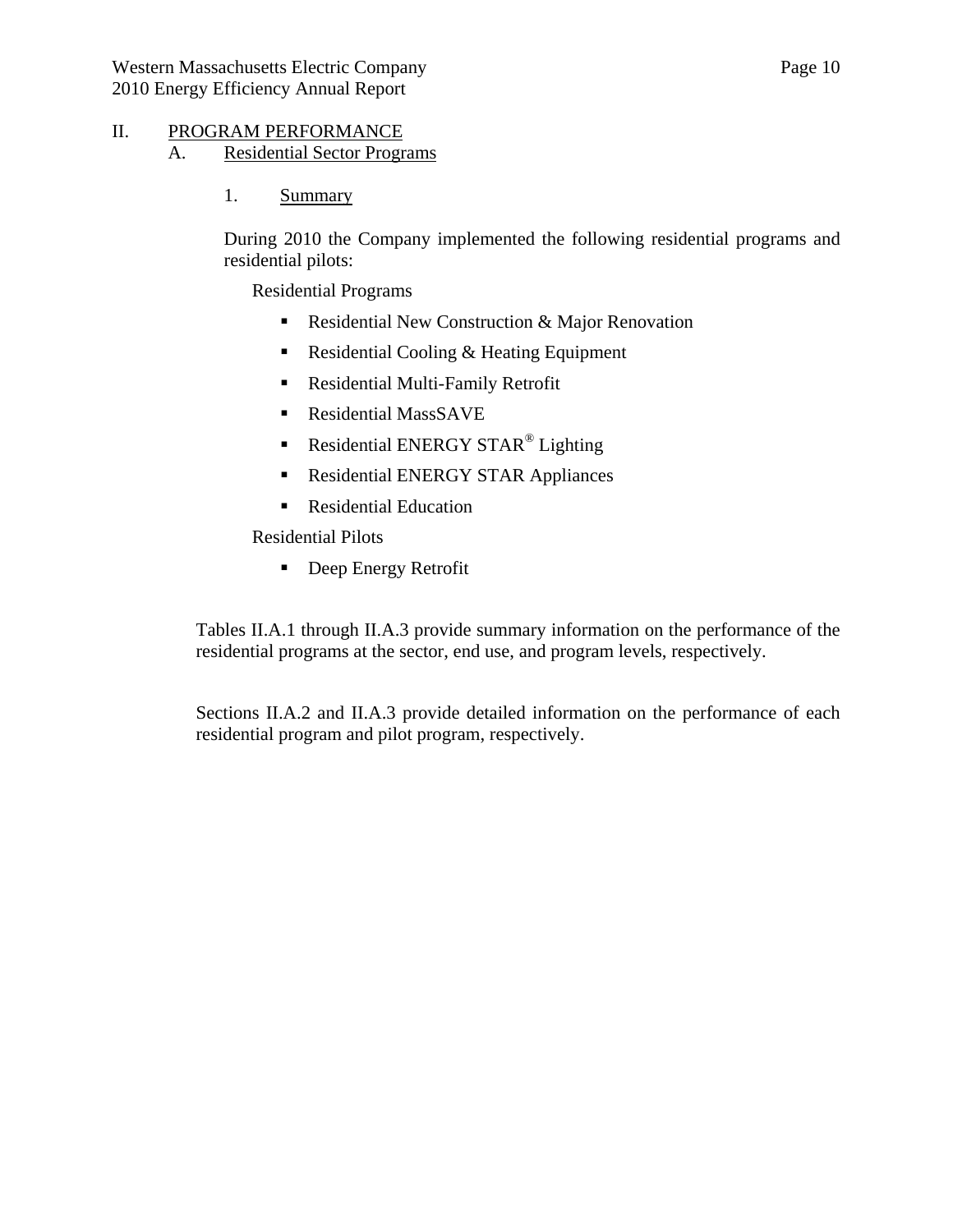1

| <b>Table II.A.1: Residential Sector Summary</b> |       |                |            |                                     |            |                              |                          |  |  |
|-------------------------------------------------|-------|----------------|------------|-------------------------------------|------------|------------------------------|--------------------------|--|--|
|                                                 |       | <b>Planned</b> |            | <b>Preliminary Year-End Results</b> |            | <b>Evaluated Results</b>     |                          |  |  |
| Performance Category                            | Units | <b>Value</b>   | Value      | % Change from<br>Planned            | Value      | % Change from<br>Preliminary | % Change<br>from Planned |  |  |
| <b>Expenses</b>                                 |       |                |            |                                     |            |                              |                          |  |  |
| <b>Total Program Costs</b>                      | \$    | 6,988,573      |            |                                     | 6,836,145  |                              | $-2\%$                   |  |  |
| Performance Incentive                           | \$    | 327,981        |            |                                     | 575,587    |                              | 75%                      |  |  |
| <b>Savings &amp; Benefits</b>                   |       |                |            |                                     |            |                              |                          |  |  |
| Energy                                          |       |                |            |                                     |            |                              |                          |  |  |
| Lifetime                                        | MWh   | 93,461         | 114,224    | 22%                                 | 112,084    | $-2\%$                       | 20%                      |  |  |
| Annualized                                      | MWh   | 10,373         | 13,158     | 27%                                 | 12,178     | $-7%$                        | 17%                      |  |  |
| Demand                                          |       |                |            |                                     |            |                              |                          |  |  |
| Lifetime                                        | kW    | 30,374         | 42,786     | 41%                                 | 53,011     | 24%                          | 75%                      |  |  |
| Annualized                                      |       |                |            |                                     |            |                              |                          |  |  |
| Summer                                          | kW    | 1,952          | 2,614      | 34%                                 | 2,932      | 12%                          | 50%                      |  |  |
| Winter                                          | kW    | 1,972          | 2,702      | 37%                                 | 2,452      | $-9\%$                       | 24%                      |  |  |
| NEB (Lifetime)                                  | \$    | 19,570,767     | 14,483,984 | $-26%$                              | 17,812,952 | 23%                          | $-9%$                    |  |  |
| Cost-Effectiveness                              |       |                |            |                                     |            |                              |                          |  |  |
| <b>TRC</b> Benefits                             | \$    | 33,231,968     |            |                                     | 36,303,181 |                              | 9%                       |  |  |
| <b>TRC Costs</b>                                | \$    | 8,641,188      |            |                                     | 9,298,996  |                              | 8%                       |  |  |
| Net Benefits                                    | \$    | 24,590,780     |            |                                     | 27,004,185 |                              | 10%                      |  |  |
| <b>BCR</b>                                      | n/a   | 3.85           |            |                                     | 3.90       |                              | 2%                       |  |  |

As shown in Table II.A.1 above, significant<sup>[3](#page-10-0)</sup> variances exist at the Residential sector level for:

- Lifetime MWh, annual MWh, lifetime kW, summer & winter kW, and NEBs between planned and preliminary values, and
- Lifetime MWh, lifetime kW, summer and winter kW between planned and evaluated values, and
- Lifetime kW, and NEBs between preliminary and evaluated values.

Note: The Company allocated performance incentive dollars in the original 3-year plan to each sector based on its percentage of budget, then further to each program that yields benefits based on its percentage of the sector budget. In this report the Company has implemented a more current allocation method so that performance incentives are allocated to the programs most consistently with how the dollars are earned, based on their total and net benefits achievement. Therefore, nearly every sector and program performance incentive variance will appear significant – not necessarily because of an actual variance, but rather because of the differing allocation methods between the plan and the report.

In general, under the new allocation method, the performance incentive amount should trend based on a program's benefit and net benefit achievement. Please note that this allocation method variation has no impact on the performance incentive calculation itself, as the incentive is calculated at the portfolio level. For more information on the performance incentive calculation, and allocation to programs, please reference Appendix D.

<span id="page-10-0"></span><sup>3</sup> Unless otherwise noted, "Significant" variances are defined throughout this Annual Report as variances of +/-20% or more between the stated values.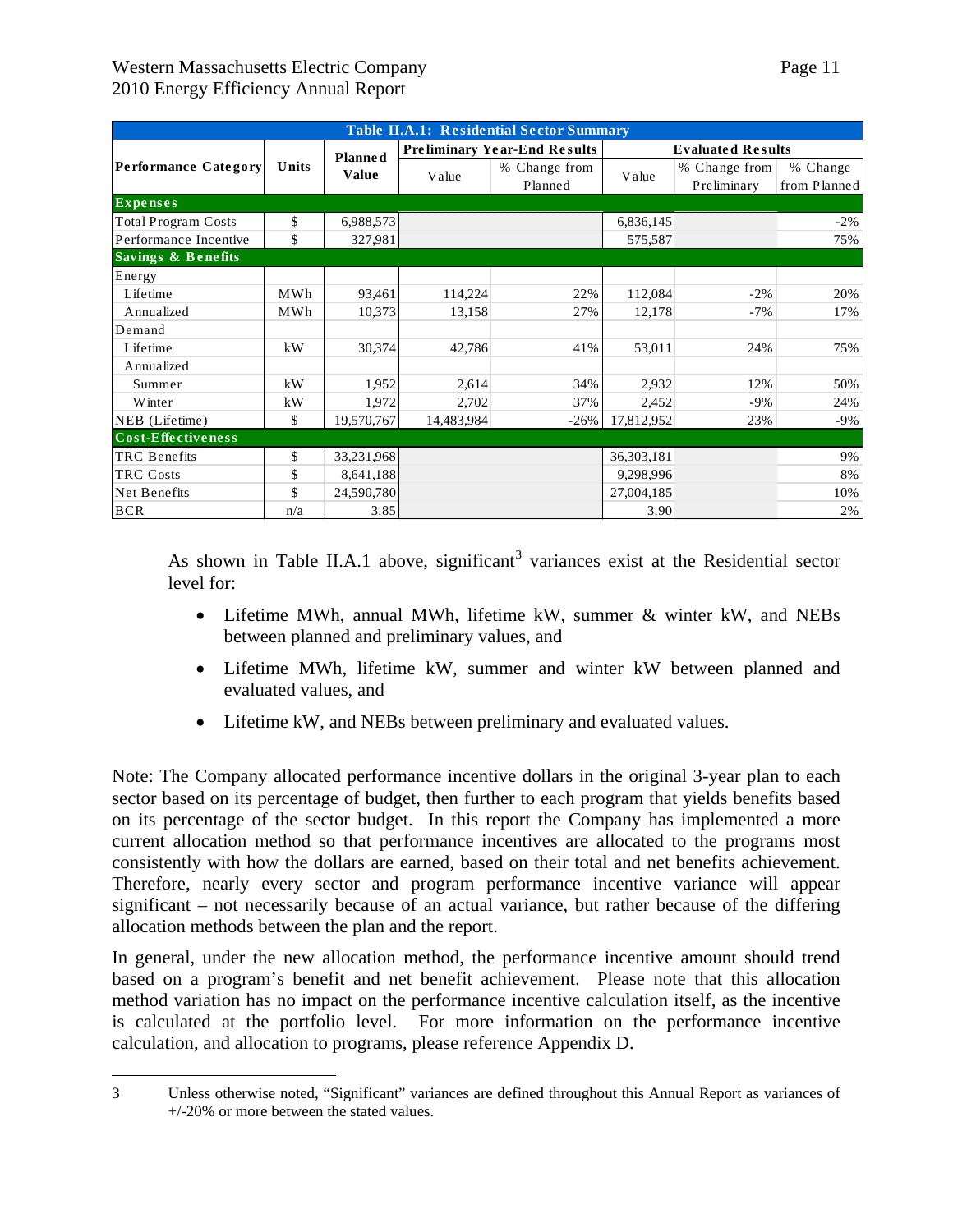Each program contributed to the variances noted above as follows:

- Residential New Construction & Major Renovation: This program yielded significant variances in all savings & benefits categories in both preliminary and year-end results. Please reference section II.A.4 for a more detailed discussion of the cause of the variances in this program.
- Residential Cooling & Heating Equipment: This program yielded significant variances in all categories shown in the table above, due to high participation. Please reference section II.A.5 for a more detailed discussion of the cause of the variances in this program.
- Multi-Family Retrofit: This program yielded significant negative variances in every category in the table shown above due to the fact that it was a new program offering in 2010 and had no project completions. Please reference section II.A.6 for a more detailed discussion of the cause of the variances in this program.
- MassSAVE: This program yielded significant variances for lifetime MWh, lifetime, summer, and winter kW. Please reference section II.A.7 for a more detailed discussion of the cause of the variances in this program.
- ENERGY STAR Lighting: This program yielded significant variances in participants, annual MWh, summer & winter kW, NEBs, and TRC costs. Please reference section II.A.8 for a more detailed discussion of the cause of the variances in this program.
- ENERGY STAR Appliances: This program yielded significant variances in all categories shown in the table above, due to the participation trends resulting from the American Recovery and Reinvestment Act ("ARRA") funded appliance rebate program. Please reference section II.A.9 for a more detailed discussion of the cause of the variances in this program.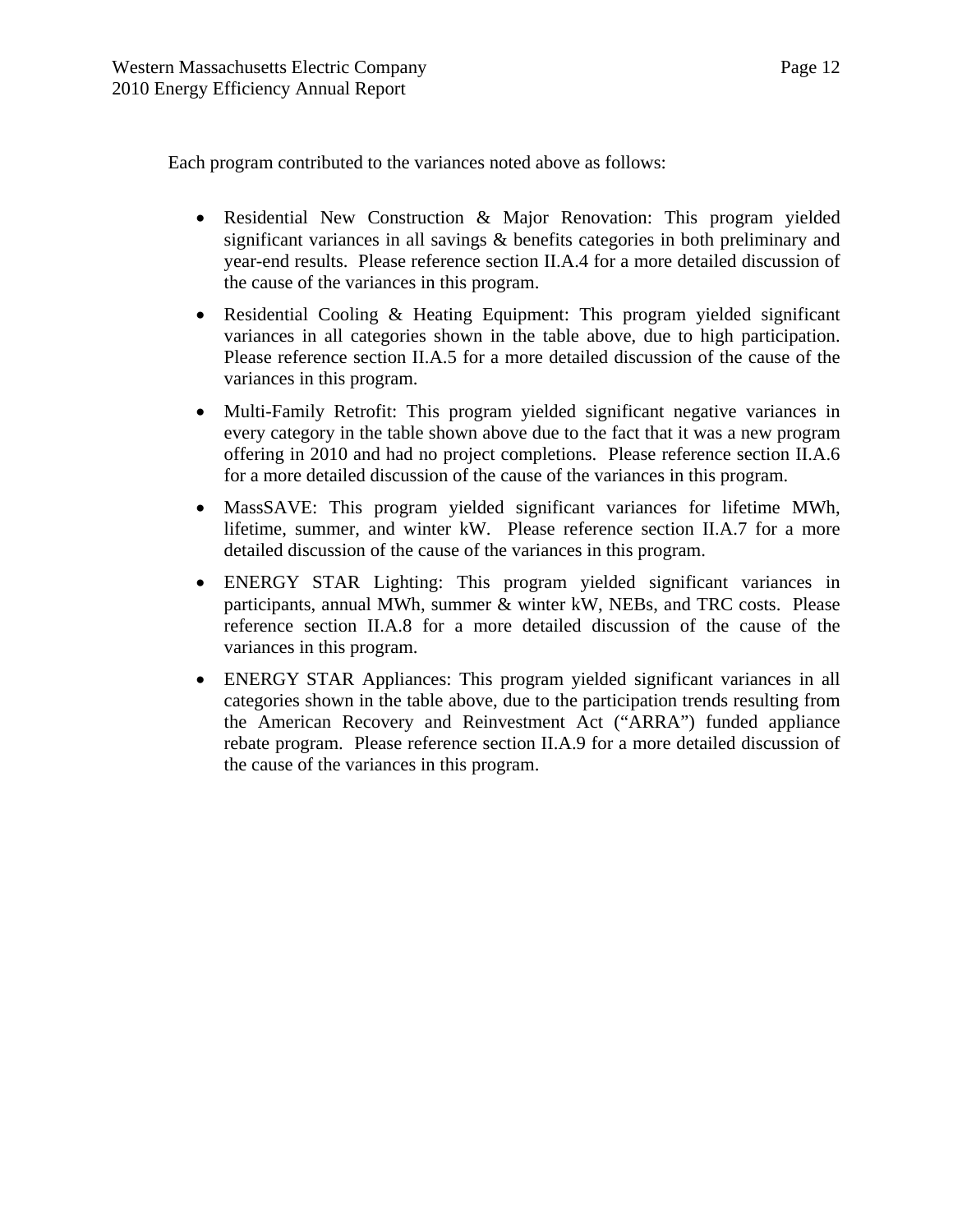| Table II.A.2: Residential Sector Summary of End Uses |                     |                                    |                      |                                              |  |  |  |  |
|------------------------------------------------------|---------------------|------------------------------------|----------------------|----------------------------------------------|--|--|--|--|
| End Uses                                             | Units<br>(lifetime) | Preliminary<br>Year-End<br>Results | Evaluated<br>Results | % Change from<br>Preliminary to<br>Evaluated |  |  |  |  |
| <b>Lighting</b>                                      |                     |                                    |                      |                                              |  |  |  |  |
| Energy                                               | MWh                 | 11,187                             | 10,028               | $-10%$                                       |  |  |  |  |
| Demand                                               | kW                  | 1,078                              | 955                  | $-11%$                                       |  |  |  |  |
| <b>NEB</b>                                           | \$                  | 692,064                            | 617,800              | $-11%$                                       |  |  |  |  |
| $\overline{HVAC}$                                    |                     |                                    |                      |                                              |  |  |  |  |
| Energy                                               | MWh                 | 1,244                              | 1,496                | 20%                                          |  |  |  |  |
| Demand                                               | kW                  | 1,450                              | 1,890                | 30%                                          |  |  |  |  |
| <b>NEB</b>                                           | \$                  | 13,326,642                         | 16,824,326           | 26%                                          |  |  |  |  |
| <b>Process</b>                                       |                     |                                    |                      |                                              |  |  |  |  |
| Energy                                               | MWh                 | 96                                 | 96                   | 0%                                           |  |  |  |  |
| Demand                                               | kW                  | 14                                 | 14                   | 0%                                           |  |  |  |  |
| <b>NEB</b>                                           | \$                  | $\overline{0}$                     | $\theta$             | 0%                                           |  |  |  |  |
| <b>Refrigeration</b>                                 |                     |                                    |                      |                                              |  |  |  |  |
| Energy                                               | MWh                 | 628                                | 554                  | $-12%$                                       |  |  |  |  |
| Demand                                               | kW                  | 71                                 | 71                   | 0%                                           |  |  |  |  |
| <b>NEB</b>                                           | \$                  | $\overline{0}$                     | $\theta$             | 0%                                           |  |  |  |  |
| <b>Hot Water</b>                                     |                     |                                    |                      |                                              |  |  |  |  |
| Energy                                               | MWh                 | 4                                  | 5                    | 21%                                          |  |  |  |  |
| Demand                                               | kW                  | $\mathfrak{D}$                     | $\mathfrak{D}$       | 0%                                           |  |  |  |  |
| <b>NEB</b>                                           | \$                  | 465,278                            | 370,827              | $-20%$                                       |  |  |  |  |
| <b>Total</b>                                         |                     |                                    |                      |                                              |  |  |  |  |
| Energy                                               | MWh                 | 13,158                             | 12,178               | $-7%$                                        |  |  |  |  |
| Demand                                               | kW                  | 2,614                              | 2,932                | 12%                                          |  |  |  |  |
| <b>NEB</b>                                           | \$                  | 14,483,984                         | 17,812,952           | 23%                                          |  |  |  |  |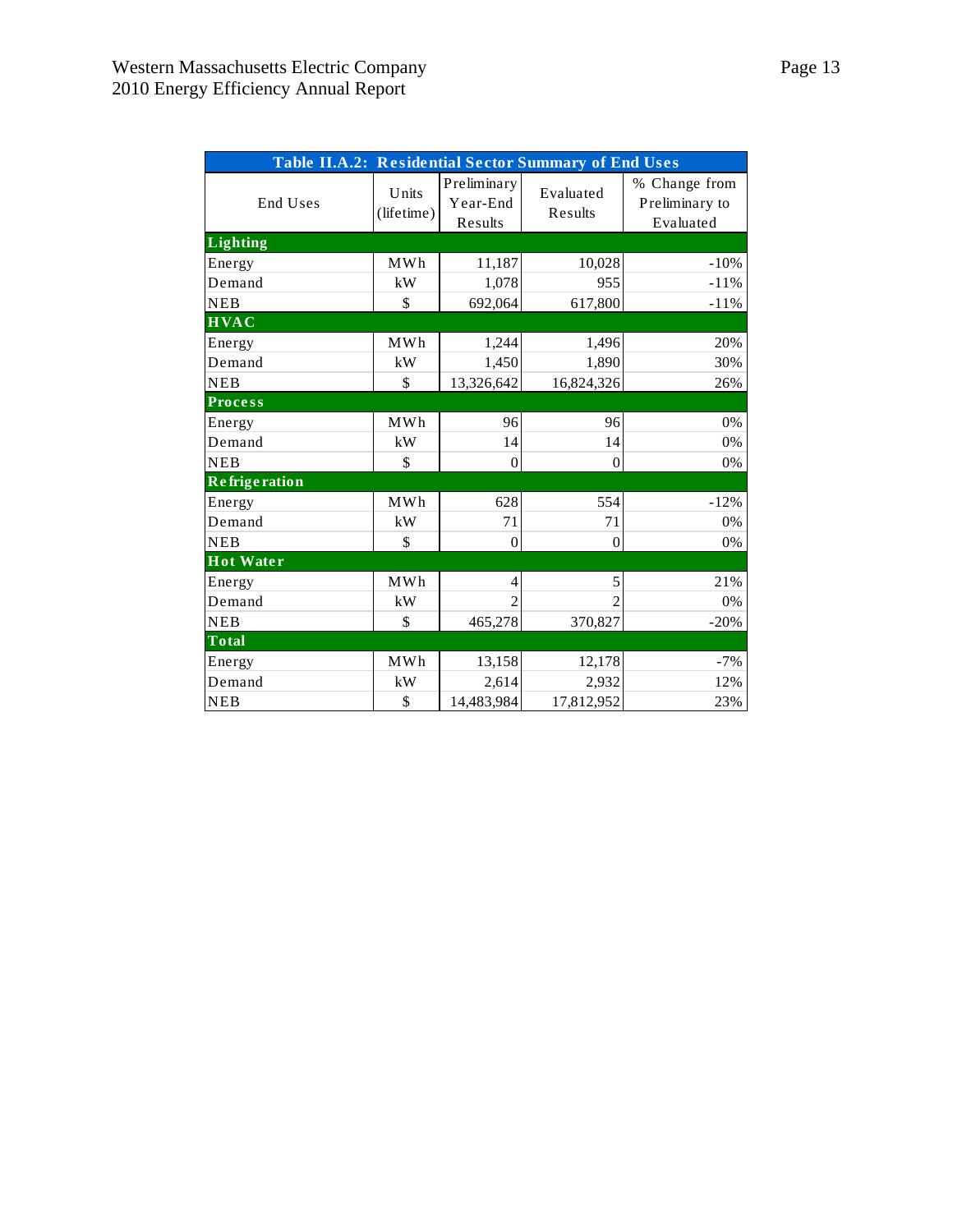|                                                            | Table II.A.3: Residential Program Summary |                |                          |               |  |  |  |  |  |  |
|------------------------------------------------------------|-------------------------------------------|----------------|--------------------------|---------------|--|--|--|--|--|--|
|                                                            |                                           | <b>Planned</b> | <b>Evaluated Results</b> |               |  |  |  |  |  |  |
| Sector                                                     | Units                                     | <b>Value</b>   | Value                    | % Change from |  |  |  |  |  |  |
|                                                            |                                           |                |                          | Planned       |  |  |  |  |  |  |
| <b>Residential New Construction &amp; Major Renovation</b> |                                           |                |                          |               |  |  |  |  |  |  |
| <b>TRC</b> Benefits                                        | \$                                        | 800,512        | 659,117                  | $-18%$        |  |  |  |  |  |  |
| <b>TRC Costs</b>                                           | \$                                        | 372,818        | 297,731                  | $-20%$        |  |  |  |  |  |  |
| Net Benefits                                               | \$                                        | 427,694        | 361,387                  | $-16%$        |  |  |  |  |  |  |
| <b>BCR</b>                                                 | n/a                                       | 2.15           | 2.21                     | 3%            |  |  |  |  |  |  |
| <b>Residential Cooling &amp; Heating Equipment</b>         |                                           |                |                          |               |  |  |  |  |  |  |
| <b>TRC</b> Benefits                                        | \$                                        | 205,641        | 846,514                  | 312%          |  |  |  |  |  |  |
| <b>TRC Costs</b>                                           | \$                                        | 162,951        | 341,964                  | 110%          |  |  |  |  |  |  |
| Net Benefits                                               | \$                                        | 42,689         | 504,550                  | 1082%         |  |  |  |  |  |  |
| <b>BCR</b>                                                 | n/a                                       | 1.26           | 2.48                     | 96%           |  |  |  |  |  |  |
| <b>Multi-Family Retrofit</b>                               |                                           |                |                          |               |  |  |  |  |  |  |
| <b>TRC</b> Benefits                                        | \$                                        | 837,652        | 0                        | $-100%$       |  |  |  |  |  |  |
| <b>TRC Costs</b>                                           | \$                                        | 364,488        | 45,427                   | $-88%$        |  |  |  |  |  |  |
| Net Benefits                                               | \$                                        | 473,164        | 0                        | $-100%$       |  |  |  |  |  |  |
| <b>BCR</b>                                                 | n/a                                       | 2.30           | 0.00                     | $-100%$       |  |  |  |  |  |  |
| MassSAVE                                                   |                                           |                |                          |               |  |  |  |  |  |  |
| <b>TRC</b> Benefits                                        | \$                                        | 24,780,503     | 26,897,009               | 9%            |  |  |  |  |  |  |
| <b>TRC Costs</b>                                           | \$                                        | 5,323,193      | 5,582,586                | 5%            |  |  |  |  |  |  |
| Net Benefits                                               | \$                                        | 19,457,310     | 21,314,423               | 10%           |  |  |  |  |  |  |
| <b>BCR</b>                                                 | n/a                                       | 4.66           | 4.82                     | 3%            |  |  |  |  |  |  |
| <b>ENERGY STAR Lighting</b>                                |                                           |                |                          |               |  |  |  |  |  |  |
| <b>TRC</b> Benefits                                        | \$                                        | 6,093,699      | 7,197,507                | 18%           |  |  |  |  |  |  |
| <b>TRC Costs</b>                                           | \$                                        | 1,509,884      | 1,911,012                | 27%           |  |  |  |  |  |  |
| Net Benefits                                               | \$                                        | 4,583,815      | 5,286,495                | 15%           |  |  |  |  |  |  |
| <b>BCR</b>                                                 | n/a                                       | 4.04           | 3.77                     | $-7%$         |  |  |  |  |  |  |
| <b>ENERGY STAR Appliances</b>                              |                                           |                |                          |               |  |  |  |  |  |  |
| <b>TRC</b> Benefits                                        | \$                                        | 513,961        | 703,034                  | 37%           |  |  |  |  |  |  |
| <b>TRC Costs</b>                                           | \$                                        | 260,018        | 397,305                  | 53%           |  |  |  |  |  |  |
| Net Benefits                                               | \$                                        | 253,943        | 305,729                  | 20%           |  |  |  |  |  |  |
| <b>BCR</b>                                                 | n/a                                       | 1.98           | 1.77                     | $-10%$        |  |  |  |  |  |  |
| Deep Energy Retrofit                                       |                                           |                |                          |               |  |  |  |  |  |  |
| <b>TRC</b> Benefits                                        | \$                                        | n/a            | n/a                      | n/a           |  |  |  |  |  |  |
| <b>TRC Costs</b>                                           | \$                                        | 125,500        | 121,662                  | $-3%$         |  |  |  |  |  |  |
| Net Benefits                                               | \$                                        | n/a            | n/a                      | n/a           |  |  |  |  |  |  |
| <b>BCR</b>                                                 | n/a                                       | n/a            | n/a                      | n/a           |  |  |  |  |  |  |
| Hard-to-Measure Initiatives                                |                                           |                |                          |               |  |  |  |  |  |  |
| <b>TRC Costs</b>                                           | \$                                        | 522,335        | 601,310                  | 15%           |  |  |  |  |  |  |
| <b>TOTAL</b>                                               |                                           |                |                          |               |  |  |  |  |  |  |
| <b>TRC</b> Benefits                                        | \$                                        | 33,231,968     | 36,303,181               | 9%            |  |  |  |  |  |  |
| <b>TRC Costs</b>                                           | \$                                        | 8,641,188      | 9,298,996                | $8\%$         |  |  |  |  |  |  |
| Net Benefits                                               | \$                                        | 24,590,780     | 27,004,185               | 10%           |  |  |  |  |  |  |
| <b>BCR</b>                                                 | n/a                                       | 3.85           | 3.90                     | $2\%$         |  |  |  |  |  |  |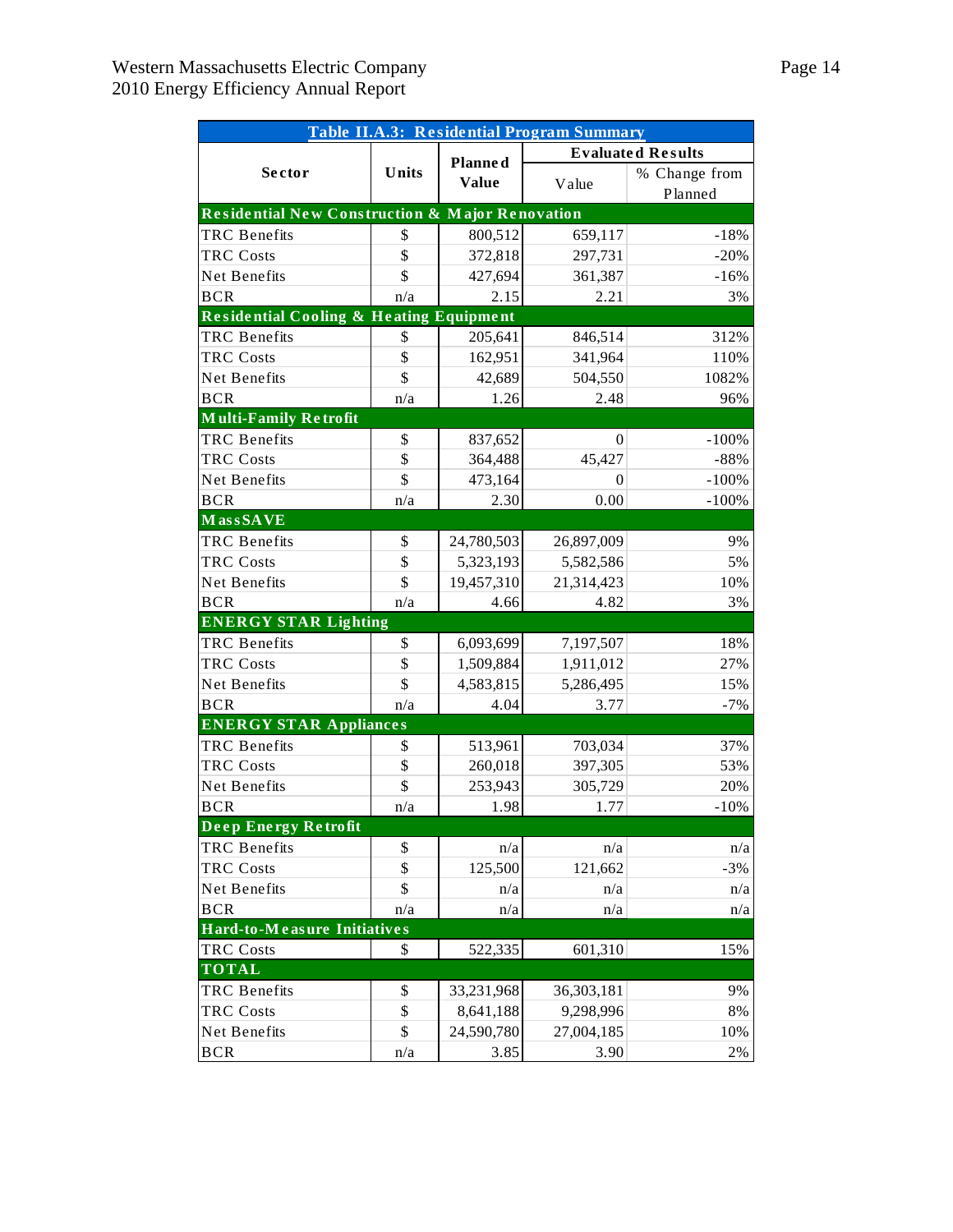During 2010, the Company built upon existing residential programs and significantly expanded initiatives to increase participation in all residential programs. Selected highlights are presented below:

- Residential New Construction & Major Renovation In 2010, the Massachusetts New Homes with ENERGY STAR program faced a market in which energy codes were changing, single family development remained slow, and opportunities to capture future energy savings were becoming increasingly challenging. To address these barriers the program engaged in code support activities and introduced several new marketing efforts including a lumberyard outreach series, increased e-mail marketing, and social media activity. The program launched four new pilots, multi-family new construction, major renovations, lighting design and ENERGY STAR Version 3, to aid in identifying the next generation of energy savings opportunities. The Company supported the development of these pilots, but did not participate due to the 1% cap on pilot spending. The program also increased market penetration while providing energy savings for homeowners and reducing peak demand. These efforts resulted in the program receiving its fourth consecutive ENERGY STAR award for Sustained Excellence in Program Delivery.
- Residential Cooling and Heating Equipment: Consumers showed a tremendous amount of interest in the Residential Cooling and Heating Equipment program in 2010. Participation and savings increased significantly over planned values as a result of the significant uptake of incentives for minisplit heat pumps, ECM motors for warm air furnaces, and higher efficiency central air conditioning systems.
- Multi-Family Retrofit Implementation of the Multi-family Market Integrator ("MMI") began in July 2010 and continued as a primary focus at all PA multifamily working group meetings to address start up tasks such as data tracking and reporting, and coordination with program vendors. A data gathering form was developed and used at intake to identify key customer facility data and eligibility, and forwarded to the appropriate vendor for customer contact. In addition, monthly activity reports were developed and reviewed, to track program progress. Requests thru the MMI increased as customers utilized the new single telephone number. In the fourth quarter, the Company's lead vendor initiated work with several Multi-Family complexes that carried over into the contracting phase in 2011.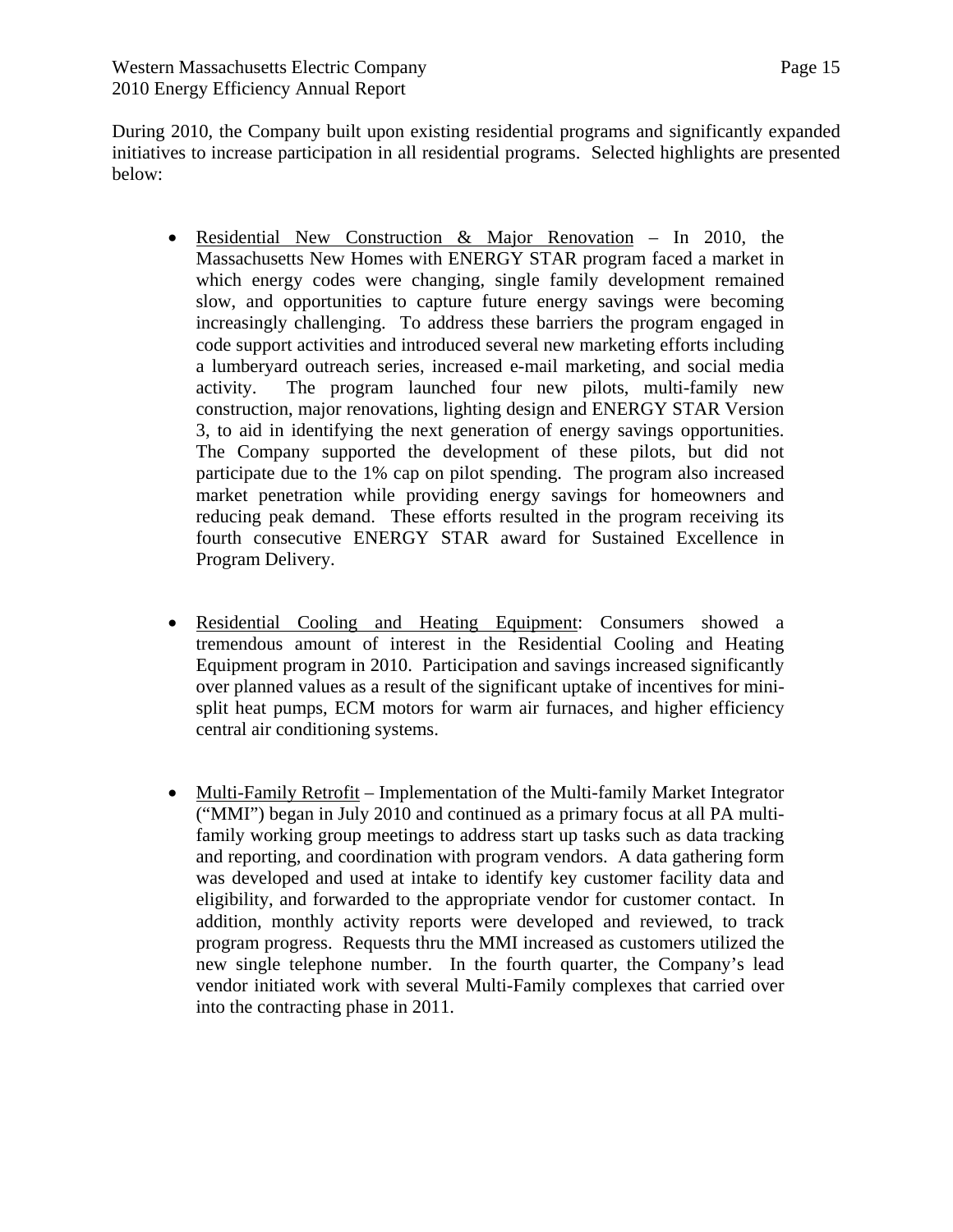Western Massachusetts Electric Company Page 16 2010 Energy Efficiency Annual Report

- ENERGY STAR Lighting The lighting program in 2010 started off slow (due to getting new program measures up and running) but then progressed at a good pace. The program focus shifted from bare spirals to specialty lighting and a new hard-to-reach lighting market. LED products also were introduced in 2010, but due to the time it takes for LED products to be ENERGY STAR tested and qualified there were only two qualified products available in 2010. Many qualified LEDs have since come on the market and many more LED offerings are available in 2011.
- ENERGY STAR Appliances The Company's Appliance/Products Program overall spending was twice the planned budget. As a result of the state implemented ARRA stimulus program the number of rebates for refrigerators was ten times greater than planned. This led to significant increase in energy and demand savings.
- MassSAVE In 2010, the Company experienced a significant uptake in participation in the MassSAVE program. Given the increased consumer interest in the program, the Company to filed a Mid-Year Modification (D.P.U. 10-84), increasing the program budget by over \$2 million dollars. The Company, along with other Massachusetts Program Administrators and external stakeholders, rolled out the new Residential Conservation Services ("RCS") market model. During 2010 the Company completed a successful pilot within the program to incorporate Home Performance Contractors. The new model also resulted in the implementation of a 3rd party QA/QC process. Finally, the HEAT Loan program expanded its offerings to include micro loans of \$500-\$2,000.
- Deep Energy Retrofit Pilot The Company developed a detailed process for Deep Energy Retrofit ("DER") applicants in 2010. The DER Pilot received more applicants that it planned to fund, however several of the applicants decided not to participate due to the cost and the complexity of DER of projects. The Company reviewed the remaining applications and selected four projects to be completed in 2010, based upon the projected energy savings.

A more detailed program-level discussion can be found in the following Section, II.A.2.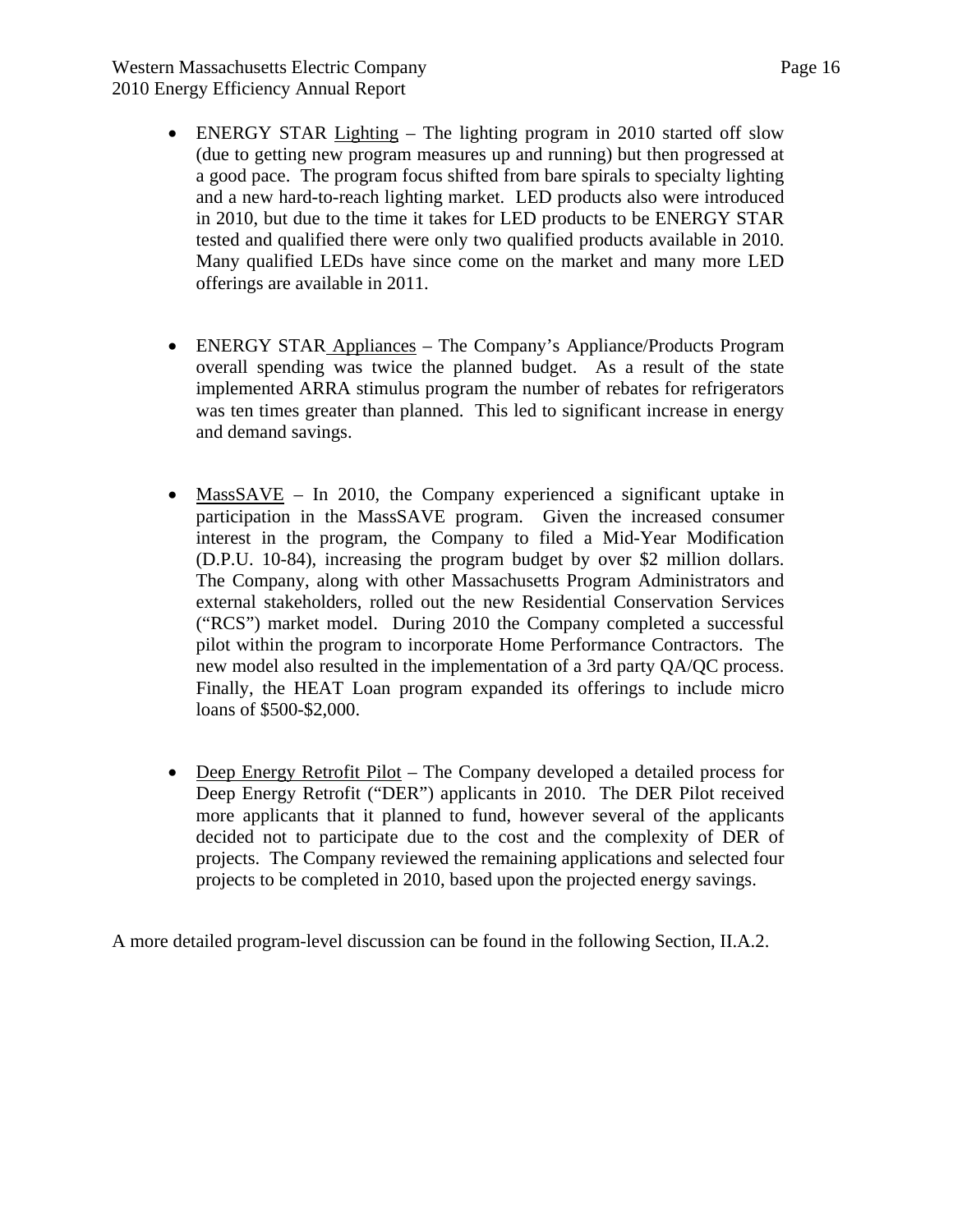### <span id="page-16-0"></span>2. Residential Programs

a. Residential New Construction & Major Renovation

**Purpose/Goal:** The purpose of the Residential New Construction & Major Renovation program was to capture lost opportunities, encourage the construction of energy-efficient homes, and drive the market to one in which new homes are moving towards net-zero energy.

**Targeted Customers:** The target market for this program included homebuilders, contractors, architects/designers, trade allies, Home Energy Rating System ("HERS") raters, homebuyers, realtors, developers, low income and affordable housing developers, code officials, and consumers in the market for new homes and or major renovations.

**Definition of Program Participant:** A participant in the Residential New Construction & Major Renovation program can be defined as an individual housing unit.

#### **Targeted End-Uses:**

- Lighting
- Heating, Ventilation, and Air Conditioning
- Hot Water
- Envelope
- Refrigeration

**Delivery Mechanism:** The program was administered by each Program Administrator in its service territory and coordinated regionally through the Joint Management Committee ("JMC"). The JMC's contractor was responsible for tracking and reporting program activity. The contractor also conducted quality assurance/quality control of field activities and advised the JMC on necessary program changes and enhancements. The JMC utilized a market-based network of trained contractors who offered energy efficiency and rating services to homebuilders for a fee.

**Significant Differences in Actual Program Design from Approved Program Design:** None.

**Docket/Exhibit where the Program is Discussed and Approved:** The program was discussed in detail in the Company's 2010-2012 Three-year Electric Energy Efficiency Plan, filed October 30, 2009. See Western Massachusetts Electric Company, D.P.U. 09-118, Exhibit WMECO-1, pages 121-130 (bates numbering 00127-00136). The program was approved by the Department on January 28, 2010 in WMECO, D.P.U. 09- 118.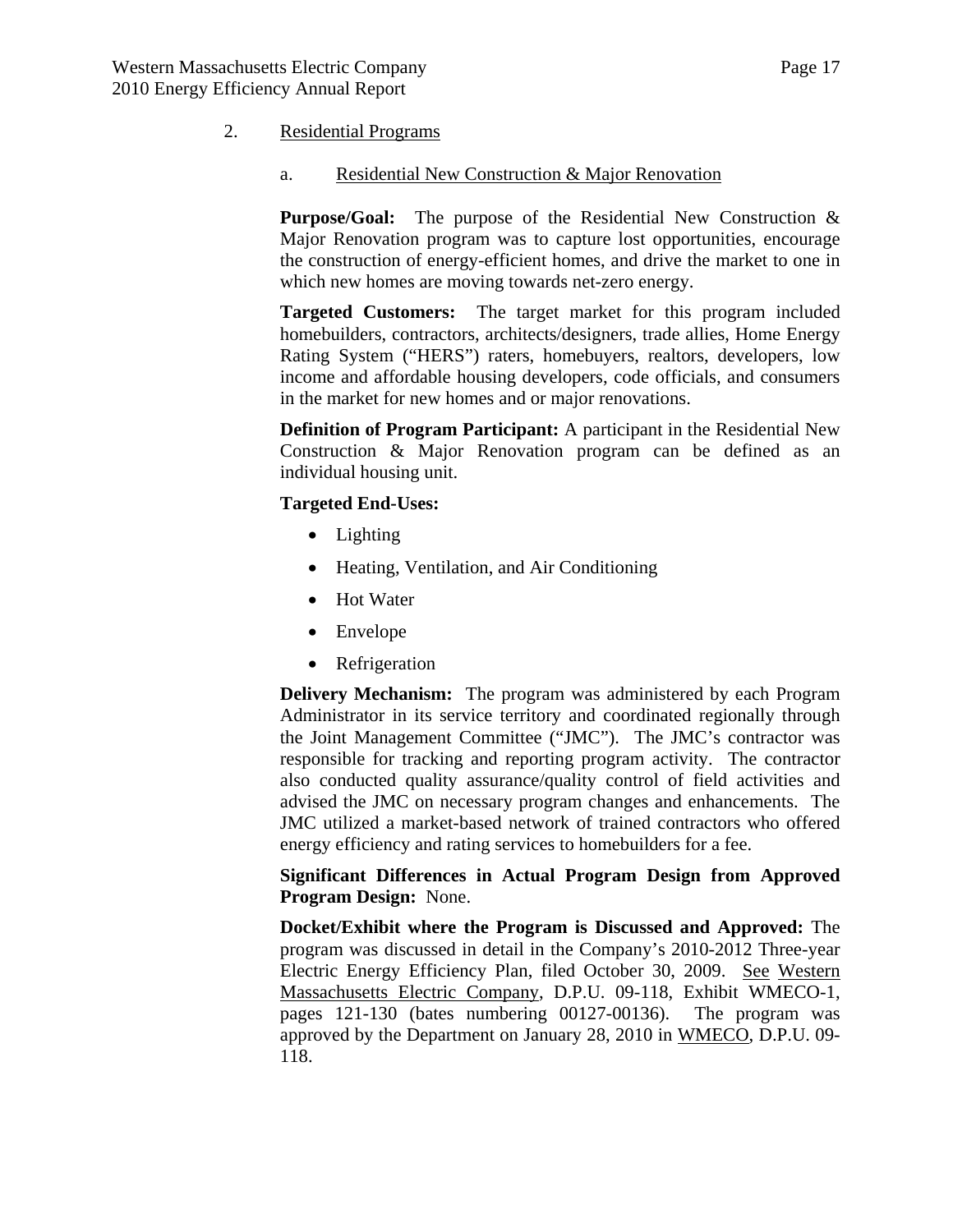| Table II.A.4: Residential New Construction & Major Renovation |       |                |         |                                     |                          |                              |                          |  |  |
|---------------------------------------------------------------|-------|----------------|---------|-------------------------------------|--------------------------|------------------------------|--------------------------|--|--|
|                                                               |       | <b>Planned</b> |         | <b>Preliminary Year-End Results</b> | <b>Evaluated Results</b> |                              |                          |  |  |
| <b>Performance Category</b>                                   | Units | <b>Value</b>   | Value   | % Change from<br>Planned            | Value                    | % Change from<br>Preliminary | % Change<br>from Planned |  |  |
| <b>Expenses</b>                                               |       |                |         |                                     |                          |                              |                          |  |  |
| <b>Total Program Costs</b>                                    | \$    | 277,500        |         |                                     | 265,067                  |                              | $-4%$                    |  |  |
| Performance Incentive                                         | \$    | 11,663         |         |                                     | 8,013                    |                              | $-31%$                   |  |  |
| Participants                                                  | hhlds | 43             |         |                                     | 41                       |                              | $-5%$                    |  |  |
| Program Cost / Participant                                    | \$    | 6,453          |         |                                     | 6,465                    |                              | 0%                       |  |  |
| Savings & Benefits                                            |       |                |         |                                     |                          |                              |                          |  |  |
| Energy                                                        |       |                |         |                                     |                          |                              |                          |  |  |
| Lifetime                                                      | MWh   | 975            | 1,698   | 74%                                 | 1,728                    | 2%                           | 77%                      |  |  |
| Annualized                                                    | MWh   | 76             | 140     | 85%                                 | 143                      | 2%                           | 88%                      |  |  |
| Average Measure Life                                          | yrs   | 12.8           | 12.1    | $-6%$                               | 12.1                     | 0%                           | $-6%$                    |  |  |
| Demand                                                        |       |                |         |                                     |                          |                              |                          |  |  |
| Lifetime                                                      | kW    | 817            | 172     | $-79%$                              | 172                      | 0%                           | $-79%$                   |  |  |
| Annualized                                                    |       |                |         |                                     |                          |                              |                          |  |  |
| Summer                                                        | kW    | 35             | 12      | $-67%$                              | 12                       | 0%                           | $-67%$                   |  |  |
| Winter                                                        | kW    | 21             | 27      | 31%                                 | 28                       | 1%                           | 31%                      |  |  |
| Average Measure Life                                          | yrs   | 23.2           | 0.4     |                                     | 0.4                      |                              |                          |  |  |
| NEB (Lifetime)                                                | \$    | 607,470        | 463,915 | $-24%$                              | 463,949                  | 0%                           | $-24%$                   |  |  |
| Cost-Effectiveness                                            |       |                |         |                                     |                          |                              |                          |  |  |
| <b>TRC</b> Benefits                                           | \$    | 800,512        |         |                                     | 659.117                  |                              | $-18%$                   |  |  |
| <b>TRC Costs</b>                                              | \$    | 372,818        |         |                                     | 297,731                  |                              | $-20%$                   |  |  |
| Net Benefits                                                  | \$    | 427,694        |         |                                     | 361,387                  |                              | $-16%$                   |  |  |
| <b>BCR</b>                                                    | n/a   | 2.15           |         |                                     | 2.21                     |                              | 3%                       |  |  |

Table II.A.[4](#page-17-0)<sup>4</sup> provides information on the performance of the Residential New Construction & Major Renovation program.

An explanation of significant variances between planned, preliminary year-end and evaluated values follows.

- Savings & Benefits: Energy savings increased significantly due to the quantity of energy efficient light bulbs installed per unit. The Company planned on completing 43 units with an average of 21 bulbs per home and realized an average of 42 bulbs per home. Demand savings varied from plan due to fewer central air conditioning unit installations than planned. Lifetime NEB values were less than planned due to the fuel mix of the completed projects. The Company planned for a higher amount of oil fueled homes, however very few oil heated homes were built, resulting in a decrease from planned NEBs.
- Cost Effectiveness: TRC costs were lower than planned as a high percentage of the units were gas heated. Prior to 2010, the Company was providing all of the incentives and recording all the costs for gas-heated units. In 2010 the gas companies provided the incentives and recorded the costs associated with the heating, cooling and DHW measures for these homes. The Company continued to provide incentives and claim savings for energy efficient lighting and refrigerators for all homes in the program regardless of the heating fuel.

<span id="page-17-0"></span> $\frac{1}{4}$ 

For each program and pilot program, the Company has defined "participant", and updated the "units" column in the program or pilot program table to be consistent with that definition.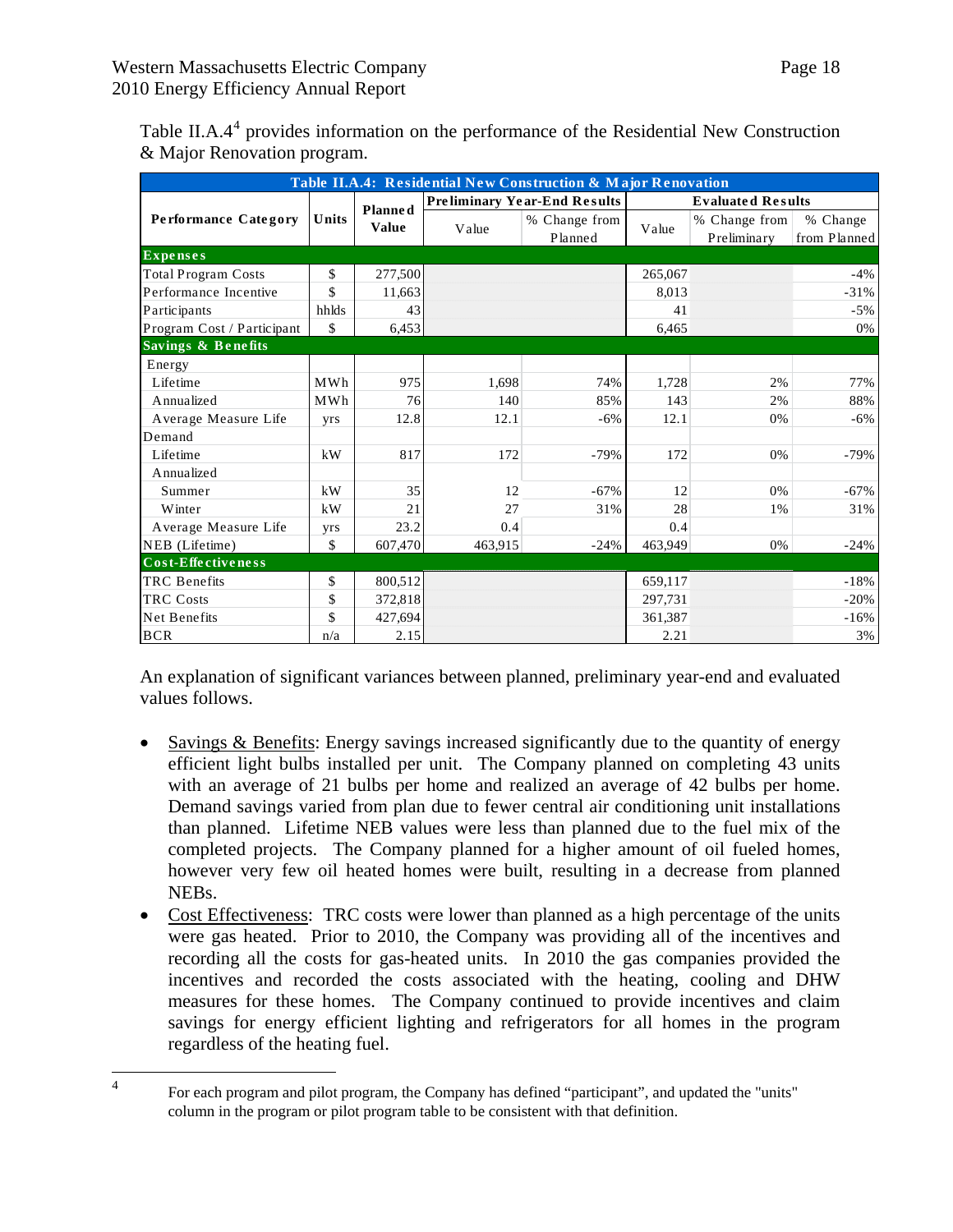The following studies were completed for the Residential New Construction & Major Renovation program:

# *Massachusetts New Homes with Energy Star® Mystery Shopping*

This study provided insight into the current marketing strategies of real estate agents listing ENERGY STAR homes, and the effect of program-sponsored trainings on these marketing strategies.

The results of this study did not impact the 2010 evaluated results.

This study is discussed in more detail in Section III, Study 2.

*The Massachusetts New Homes with Energy Star® Program, 2011Baseline Phase 1: Completion of Planning* 

> This study describes the planning process for the 2011 Baseline Study and the work done to develop a sample of eligible homes.

The results of this study did not impact the 2010 evaluated results. This study is discussed in more detail in Section III, Study 3.

# *The Massachusetts New Homes with ENERGY STAR® Program Estimated Maximum Potential Savings from Enhanced Compliance with the IECC 2009 Residential Building Code in Massachusetts*

This study estimated the maximum potential savings for the years 2011, 2012, and 2013 that might be achieved through promoting compliance with the newly-adopted IECC 2009 energy code for four measures—wall insulation, basement insulation, proper insulation of ducts in unconditioned spaces, and fifty percent high efficacy lamp requirement—in order to provide needed guidance to the PAs on the implementation and evaluation costs that might be justified. The results of this study did not impact the 2010 evaluated results. This study is discussed in more detail in Section III, Study 1.

Due to the variation of savings results generated by homes in the various tiers during 2010, the program changed the tier structure in 2011. The program now requires each qualifying home to obtain a minimum percent savings over the baseline for each of the incentive tiers. The intent of this change is to produce more consistency in the results.

At this point in time no mid-term modification is planned for this program.

The Residential New Construction Program is cost effective with a BCR of 2.21.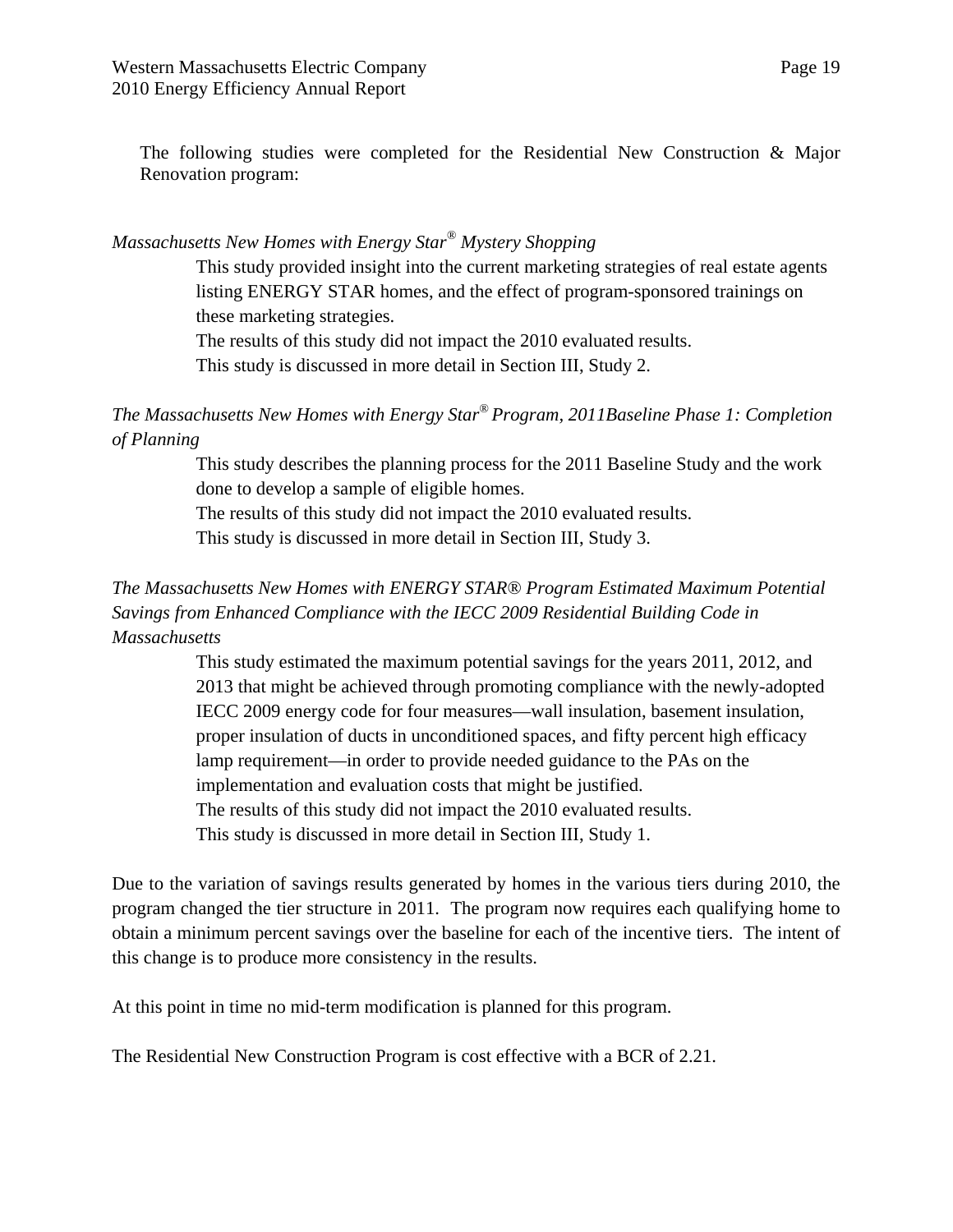#### b. Residential Cooling & Heating Equipment

**Purpose/Goal:** The purpose of the Residential Cooling & Heating Equipment program was to raise residential consumer awareness and market share of properly installed high-efficiency cooling equipment and systems.

**Targeted Customers:** The program targeted residential customers in the market to purchase new or replacement HVAC equipment including new systems in existing and new homes (new systems); replacement systems in existing homes (new equipment/old systems), including the early retirement of existing equipment; and improvements in operational systems in existing homes (new equipment/old systems). The program also targeted HVAC contractors and technicians; suppliers, manufacturers, and distributors of HVAC equipment; new-home builders; and remodeling contractors.

**Definition of Program Participant:** A participant in the Residential Cooling & Heating Equipment program can be defined as an individual residential electric account number.

## **Targeted End-Uses:**

- Heating, Ventilation, and Air Conditioning (HVAC)
- Motors & Drives

**Delivery Mechanism:** The program was administered by each Program Administrator in its service territory. Delivery was through a common vendor selected through a common statewide RFP. Whenever possible, there was coordination with the related gas Program Administrator's initiatives and energy-efficiency service providers. To this end, the COOL Smart and Gas Networks' High Efficiency Heating and Hot Water programs worked to procure a single, joint circuit rider to support both programs in the field. Program initiatives were also piggybacked onto the residential new construction and MassSAVE programs:

- Participating residential new construction program builders and their HVAC contractors are referred to the COOL SMART Program for training and Quality Installation Verification ("QIV"). Whenever appropriate, these training were jointly provided with GasNetworks.
- MassSAVE participants are referred to COOL SMART for HVAC measures using COOL SMART literature, which is part of the standard MassSAVE information package.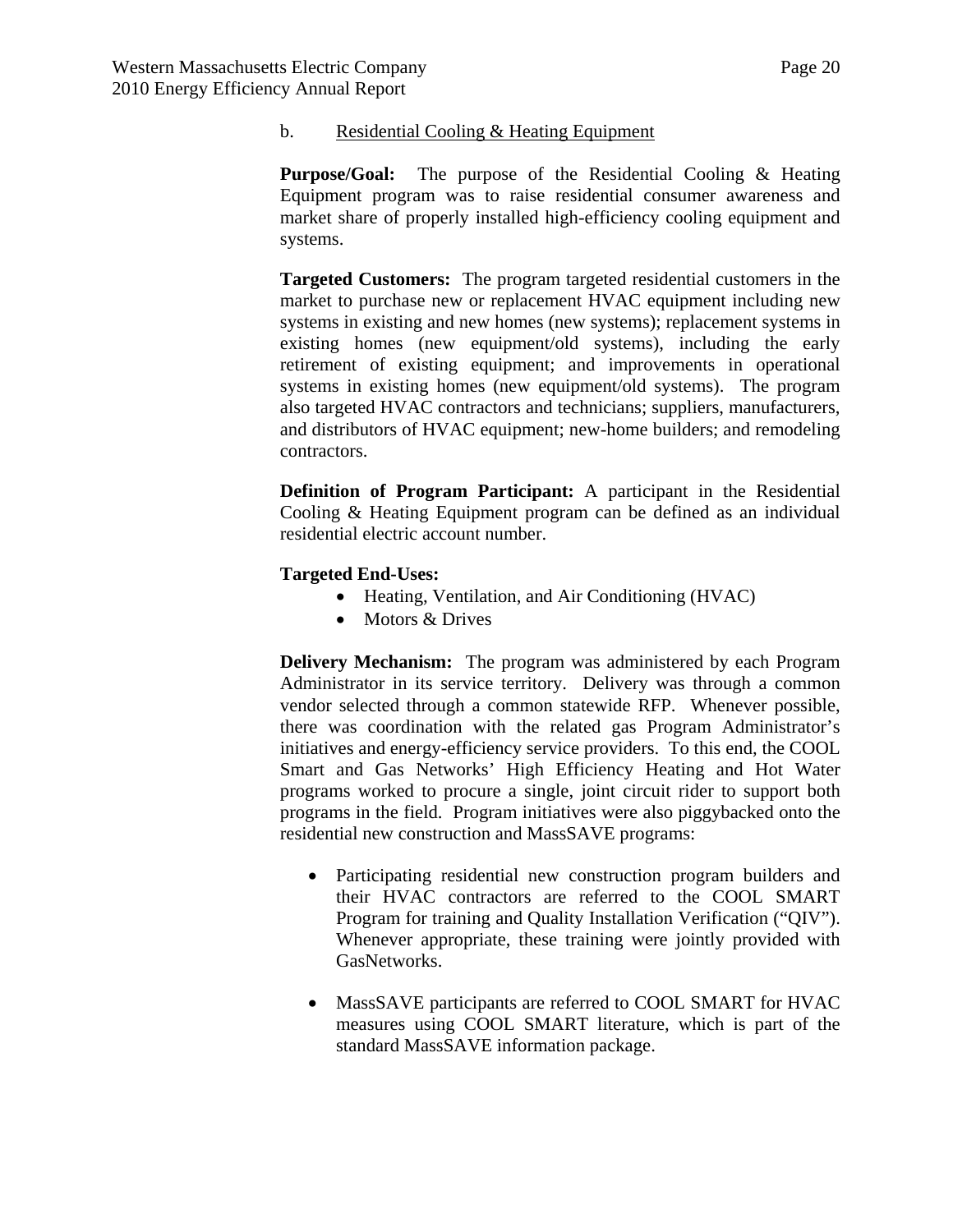Quality control follow-up inspections were performed by independent inspectors on up to 10 percent of installations to verify equipment installation and performance.

The program continued to use equipment distributors to process rebates, sell high-efficiency and QIV-related technology, and to provide indoor training labs for HVAC contractors.

# **Significant Differences in Actual Program Design from Approved Program Design:** None.

**Docket/Exhibit where the Program is Discussed and Approved:** The program is discussed in detail in the Company's 2010-2012 Three-year Electric Energy Efficiency Plan, filed October 30, 2009. See Western Massachusetts Electric Company, D.P.U. 09-118, Exhibit WMECO-1, pages 135-145 (bates numbering 00141-00151). The program was approved by the Department on January 28, 2010 in WMECO, D.P.U. 09- 118.

Table II.A.5 provides information on the performance of the Residential Cooling & Heating Equipment Program.

| Table II.A.5: Residential Cooling & Heating Equipment |       |                |       |                                     |                          |                              |                          |  |  |
|-------------------------------------------------------|-------|----------------|-------|-------------------------------------|--------------------------|------------------------------|--------------------------|--|--|
|                                                       |       | <b>Planned</b> |       | <b>Preliminary Year-End Results</b> | <b>Evaluated Results</b> |                              |                          |  |  |
| <b>Performance Category</b>                           | Units | Value          | Value | % Change from<br>Planned            | Value                    | % Change from<br>Preliminary | % Change<br>from Planned |  |  |
| <b>Expenses</b>                                       |       |                |       |                                     |                          |                              |                          |  |  |
| <b>Total Program Costs</b>                            | \$    | 151,773        |       |                                     | 291,632                  |                              | 92%                      |  |  |
| Performance Incentive                                 | \$    | 2,076          |       |                                     | 10.661                   |                              | 413%                     |  |  |
| Participants                                          | hhlds | 234            |       |                                     | 815                      |                              | 248%                     |  |  |
| Program Cost / Participant                            | \$    | 649            |       |                                     | 358                      |                              | $-45%$                   |  |  |
| Savings & Benefits                                    |       |                |       |                                     |                          |                              |                          |  |  |
| Energy                                                |       |                |       |                                     |                          |                              |                          |  |  |
| Lifetime                                              | MWh   | 1,234          | 6,176 | 401%                                | 6,176                    | 0%                           | 401%                     |  |  |
| A nnualized                                           | MWh   | 71             | 343   | 384%                                | 343                      | 0%                           | 384%                     |  |  |
| Average Measure Life                                  | yrs   | 17.4           | 18.0  | 4%                                  | 18.0                     | 0%                           | 4%                       |  |  |
| Demand                                                |       |                |       |                                     |                          |                              |                          |  |  |
| Lifetime                                              | kW    | 656            | 1.803 | 175%                                | 1.803                    | 0%                           | 175%                     |  |  |
| Annualized                                            |       |                |       |                                     |                          |                              |                          |  |  |
| Summer                                                | kW    | 39             | 101   | 158%                                | 101                      | 0%                           | 158%                     |  |  |
| Winter                                                | kW    | 15             | 33    | 123%                                | 33                       | 0%                           | 123%                     |  |  |
| Average Measure Life                                  | yrs   | 16.8           | 3.0   |                                     | 3.0                      |                              |                          |  |  |
| NEB (Lifetime)                                        | \$    | 1,608          | 952   | $-41%$                              | 952                      | 0%                           | $-41%$                   |  |  |
| Cost-Effectiveness                                    |       |                |       |                                     |                          |                              |                          |  |  |
| <b>TRC</b> Benefits                                   | \$    | 205,641        |       |                                     | 846.514                  |                              | 312%                     |  |  |
| <b>TRC Costs</b>                                      | \$    | 162,951        |       |                                     | 341,964                  |                              | 110%                     |  |  |
| Net Benefits                                          | \$    | 42,689         |       |                                     | 504,550                  |                              | 1082%                    |  |  |
| <b>BCR</b>                                            | n/a   | 1.26           |       |                                     | 2.48                     |                              | 96%                      |  |  |

An explanation of significant variances between planned, preliminary year-end and evaluated values follows.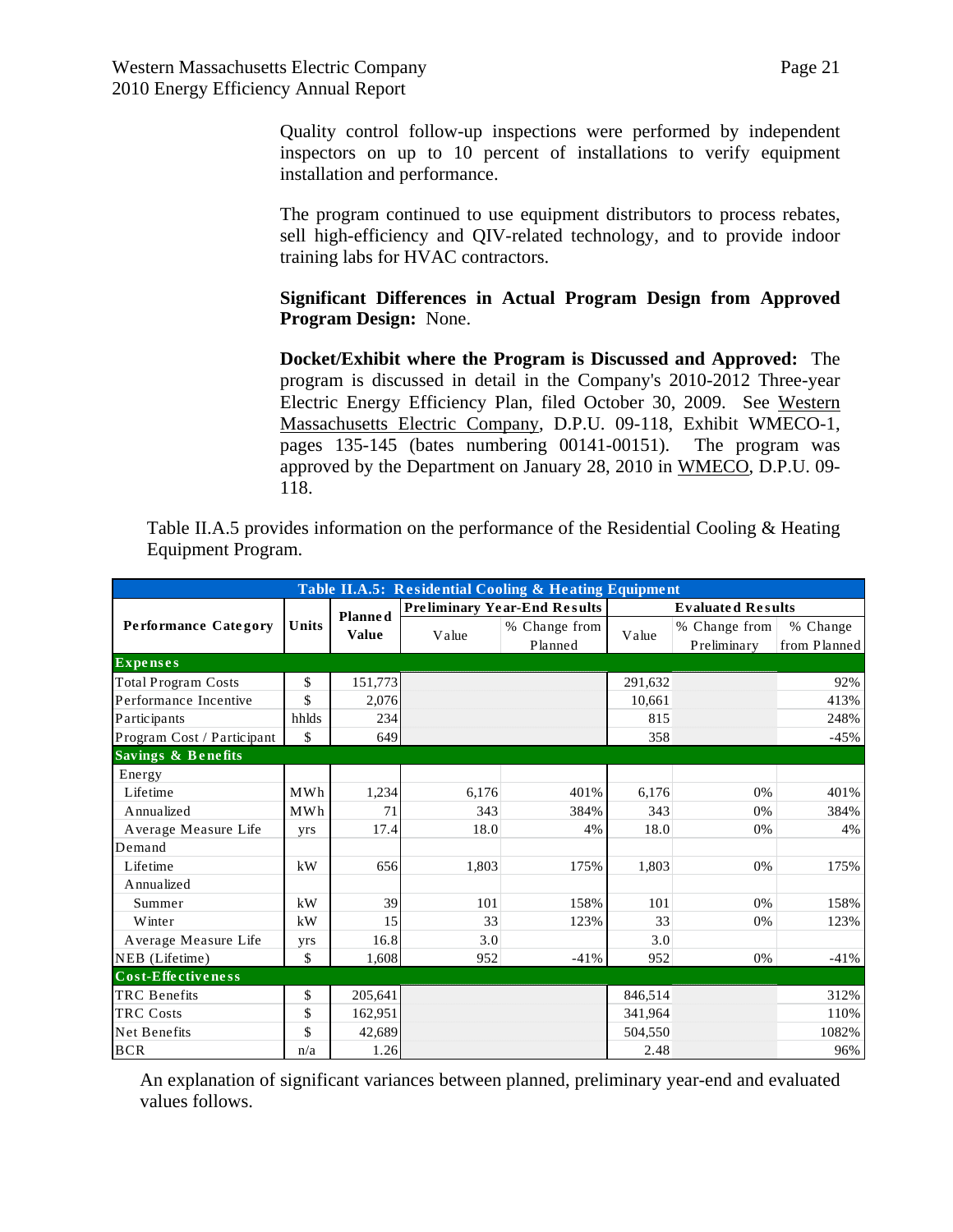- Expenses: Dramatically increased participation for high efficiency central air conditioning units, mini-split heat pumps and ECM motors for warm air furnaces led to the significant increases in total program costs and participation. Costs per participant were somewhat lower than planned due to the high percentage of ECM motors which have much lower TRC costs than either the central air conditioning system or mini split heat pumps.
- Savings & Benefits: Lifetime and Annual Energy Savings increase approximately four fold due to combination of increased participation and the high number of ECM motors installed which provide very high kWh savings per participant. Demand Savings increased significantly due to increased participation, but not at the same rate as energy savings as the ECM motors and Mini split heat pumps measures yield relatively lower demand savings and have lower peak coincidence factors than other measures in the program. Lifetime NEBs varied significantly from plan. In planning, non energy benefits were included for downsizing of 5 central air conditioning units with a \$300 NEB value each, and right-sizing 12 central air conditioning units with a \$30 NEB value each for a total nominal value of \$1810. In 2010 no downsizing measures were completed, while 37 right-sizing measures were completed for a nominal value of \$1110.
- Cost-Effectiveness: The significant variances seen throughout all of the cost effectiveness categories correlate to the increase in spending and savings explained above. The net benefits increased at a greater rate than the total TRC benefits due to the fact that the savings far exceeded the costs.

There were no studies completed for the Residential Cooling & Heating Equipment Program.

It is not expected that the program performance in 2010 will result in significant changes to the program design or implementation in future years.

At this point in time no mid-term modification is planned for this program.

The Residential Cooling and Heating Program is cost effective with a BCR of 2.48.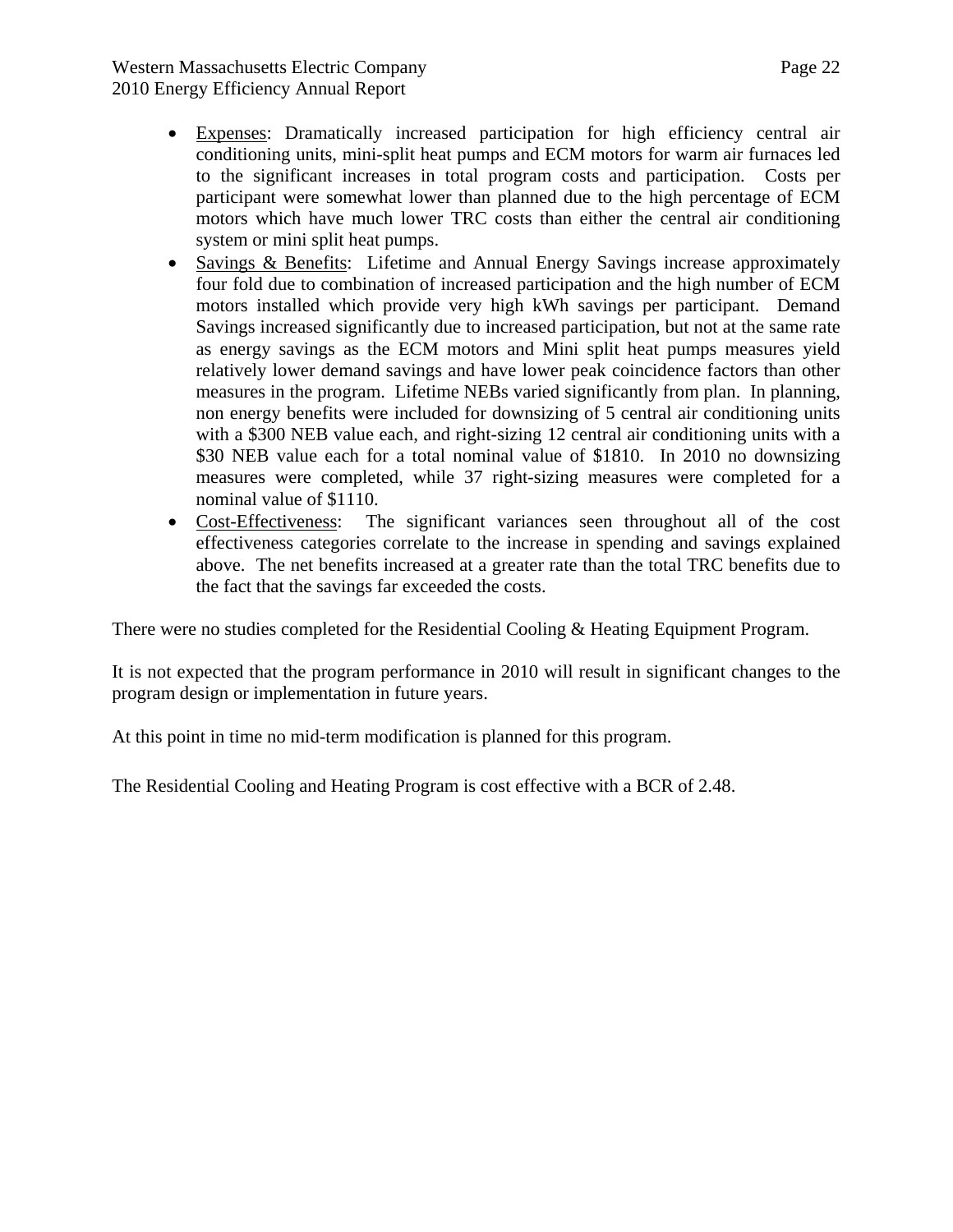### c. Residential Multi-Family Retrofit

**Purpose/Goal:** The purpose of the Residential Multi-Family Retrofit program was to address the energy efficiency retrofit opportunities in facilities with five or more residential dwelling units in the non-low income sector.

**Targeted Customers:** Residential facilities with five or more dwelling units were targeted by this program.

**Definition of Program Participant:** A participant in the Residential Multi-Family Retrofit program can be defined as an individual housing unit.

## **Targeted End-Uses:**

- Lighting
- Heating, Ventilation, and Air Conditioning
- Motors & Drives
- Refrigeration
- Hot Water
- Envelope
- End Use Behavior
- Compressed Air

**Delivery Mechanism:** The program was administered cooperatively by the gas and electric Program Administrators. The Multi-Family Market Integrator, implemented in July 2010, was responsible for facilitating the delivery of program services as well as acting as the conduit through which participant questions and concerns were directed to ensure that participants were not required to directly contact multiple parties during the project lifecycle.

**Significant Differences in Actual Program Design from Approved Program Design:** None.

**Docket/Exhibit where the Program is Discussed and Approved:** The program is discussed in detail in the Company's 2010-2012 Three-year Electric Energy Efficiency Plan, filed October 30, 2009. See Western Massachusetts Electric Company, D.P.U. 09-118, Exhibit WMECO-1, pages 181-195 (bates numbering 00187-00201). The program was approved by the Department on January 28, 2010 in WMECO, D.P.U. 09- 118.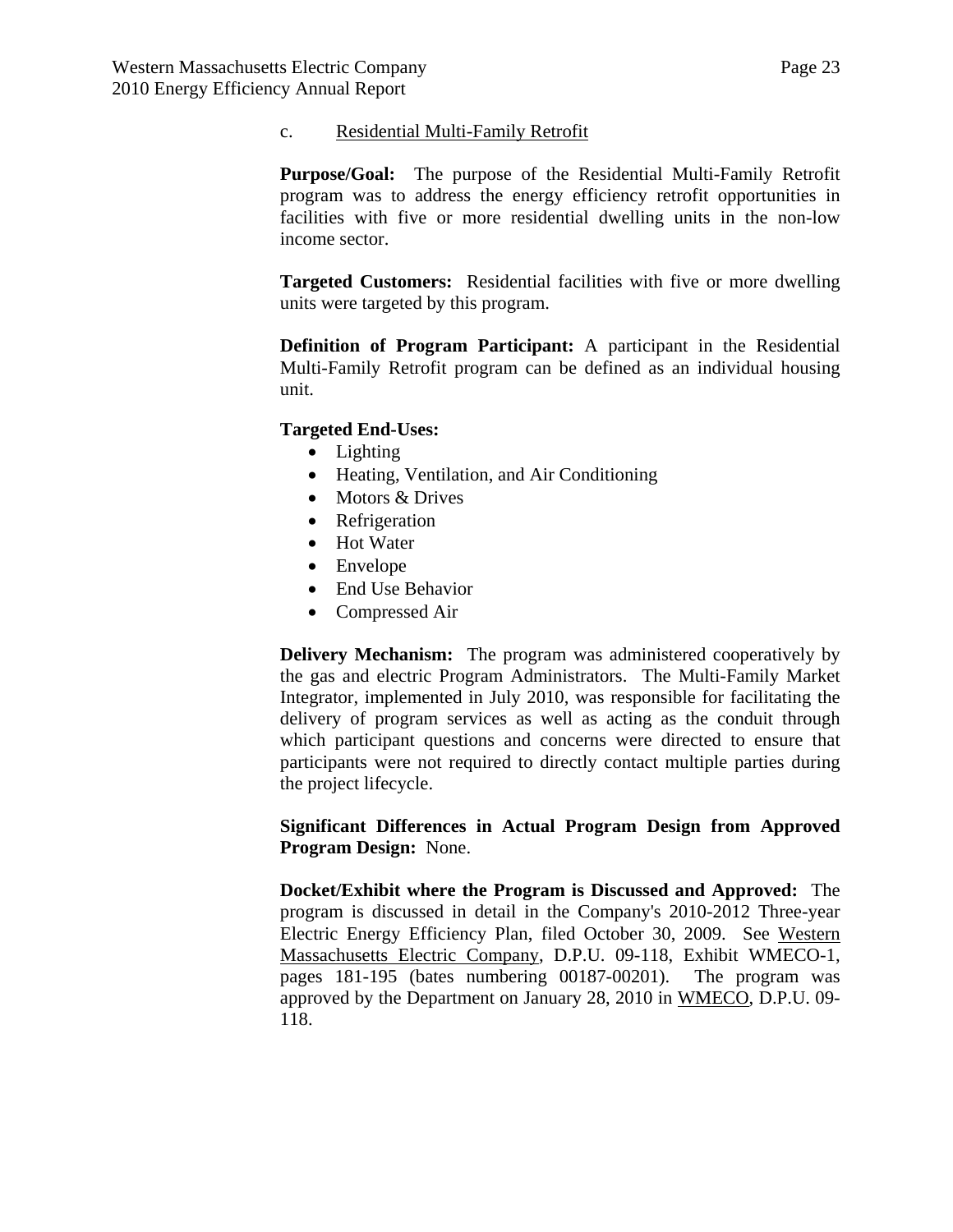|--|--|

Table II.A.6 provides information on the performance of the Residential Multi-Family Retrofit Program.

| Table II.A.6: Multi-Family Retrofit |       |              |                |                                     |                          |                              |                          |  |  |
|-------------------------------------|-------|--------------|----------------|-------------------------------------|--------------------------|------------------------------|--------------------------|--|--|
| Planned                             |       |              |                | <b>Preliminary Year-End Results</b> | <b>Evaluated Results</b> |                              |                          |  |  |
| <b>Performance Category</b>         | Units | <b>Value</b> | Value          | % Change from<br>Planned            | Value                    | % Change from<br>Preliminary | % Change<br>from Planned |  |  |
| <b>Expenses</b>                     |       |              |                |                                     |                          |                              |                          |  |  |
| <b>Total Program Costs</b>          | \$    | 313,336      |                |                                     | 45,427                   |                              | $-86%$                   |  |  |
| Performance Incentive               | \$    | 12,555       |                |                                     | $\Omega$                 |                              | $-100%$                  |  |  |
| Participants                        | units | 352          |                |                                     | $\mathbf{0}$             |                              | $-100%$                  |  |  |
| Program Cost / Participant          | \$    | 890          |                |                                     | n/a                      |                              | n/a                      |  |  |
| Savings & Benefits                  |       |              |                |                                     |                          |                              |                          |  |  |
| Energy                              |       |              |                |                                     |                          |                              |                          |  |  |
| Lifetime                            | MWh   | 8,539        | $\mathbf{0}$   | $-100%$                             | $\Omega$                 | 0%                           | $-100%$                  |  |  |
| Annualized                          | MWh   | 566          | $\Omega$       | $-100%$                             | $\Omega$                 | 0%                           | $-100%$                  |  |  |
| Average Measure Life                | yrs   | 15.1         | n/a            | n/a                                 | n/a                      | n/a                          | n/a                      |  |  |
| Demand                              |       |              |                |                                     |                          |                              |                          |  |  |
| Lifetime                            | kW    | 94           | $\theta$       | $-100%$                             | $\Omega$                 | 0%                           | $-100%$                  |  |  |
| Annualized                          |       |              |                |                                     |                          |                              |                          |  |  |
| Summer                              | kW    | 12           | $\Omega$       | $-100%$                             | $\Omega$                 | 0%                           | $-100%$                  |  |  |
| Winter                              | kW    | 31           | $\Omega$       | $-100%$                             | $\Omega$                 | 0%                           | $-100%$                  |  |  |
| Average Measure Life                | yrs   | 7.9          | n/a            |                                     | n/a                      |                              |                          |  |  |
| NEB (Lifetime)                      | \$    | 5,593        | $\overline{0}$ | $-100%$                             | $\overline{0}$           | 0%                           | $-100%$                  |  |  |
| Cost-Effectiveness                  |       |              |                |                                     |                          |                              |                          |  |  |
| <b>TRC</b> Benefits                 | \$    | 837,652      |                |                                     | $\mathbf{0}$             |                              | $-100%$                  |  |  |
| <b>TRC</b> Costs                    | \$    | 364,488      |                |                                     | 45,427                   |                              | $-88%$                   |  |  |
| <b>Net Benefits</b>                 | \$    | 473,164      |                |                                     | $\Omega$                 |                              | $-100%$                  |  |  |
| <b>BCR</b>                          | n/a   | 2.30         |                |                                     | 0.00                     |                              | $-100%$                  |  |  |

The Company had no Multi-family Retrofit project completions in 2010, due to the fact that it was a new program offering, and the program parameters had to be developed with the lead vendor. The program costs shown in the table above reflect the Company's efforts in developing the program, which included meeting regularly with the lead vendor to discuss multi-family opportunities in the region, develop program protocols, and begin meeting with building owners. In the fourth quarter, the Company's lead vendor initiated work with several multi-family complexes that carried over into the contracting phase in 2011.

There were no studies completed for the Multi-family Retrofit program.

It is not expected that the program performance in 2010 will result in significant changes to the program design or implementation in future years.

At this point in time no mid-term modification is planned for this program.

The Multi-family Retrofit Program did not have any 2010 completions and therefore does not have a BCR.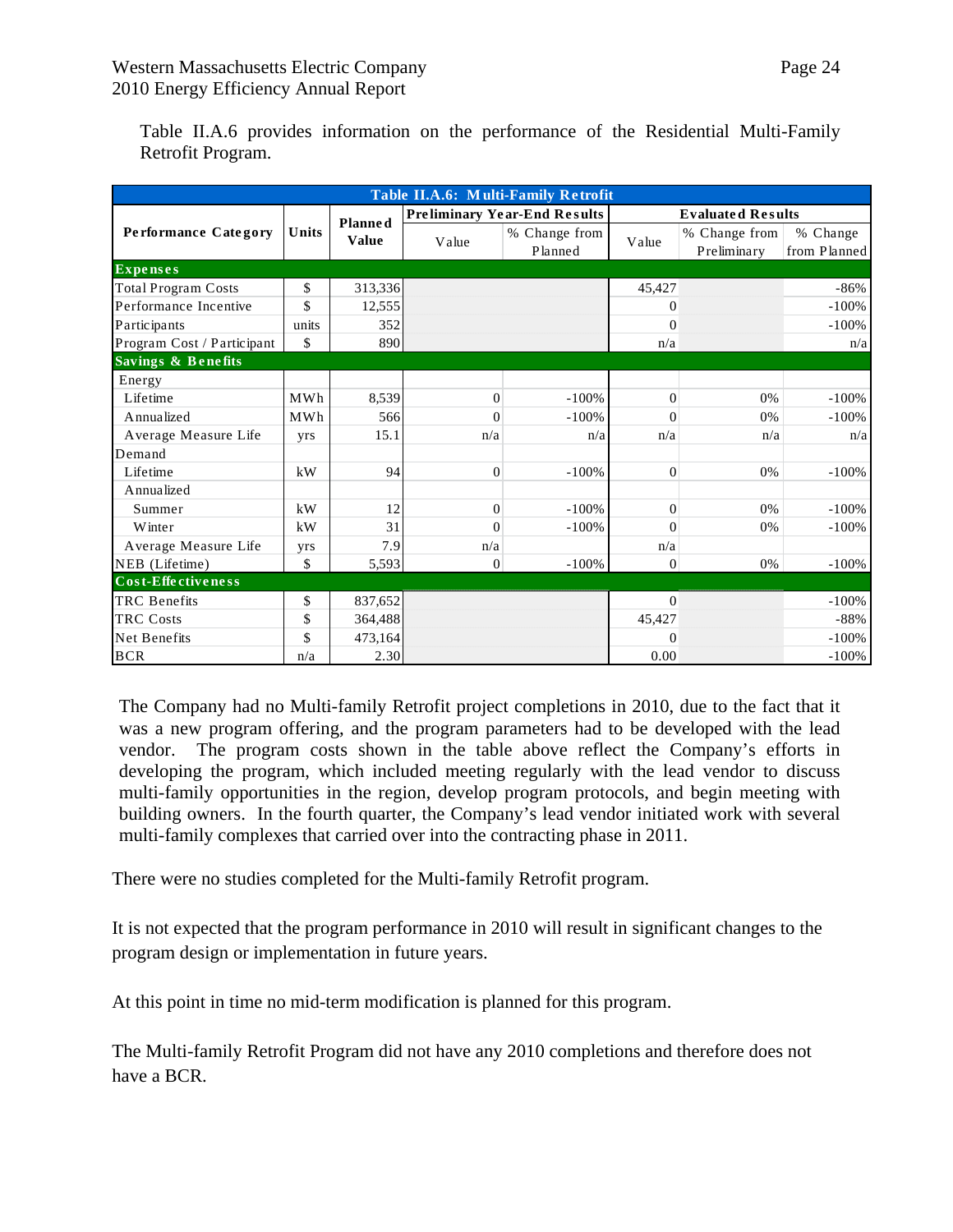#### d. Residential MassSAVE

**Purpose/Goal:** The purpose of the MassSAVE program was to provide residential customers with energy efficiency recommendations that enable them to identify and initiate the process of installing cost-effective energy efficiency upgrades.

**Targeted Customers:** The customers targeted by the program were all non-low-income residential customers living in single-family houses or one- to-four-unit multi-family buildings, regardless of heating fuel, who were committed to making their homes more energy efficient.

**Definition of Program Participant:** A participant in the MassSAVE program can be defined as a residential electric account number.

## **Targeted End-Uses**:

- Lighting
- Heating, Ventilation, and Air Conditioning
- Refrigeration
- Hot Water
- Envelope

**Delivery Mechanism:** The program was administered by each Program Administrator in its service territory and coordinated statewide through the Residential Management Committee ("RMC"). The RMC actively managed and steered the statewide MassSAVE program. The program was delivered by lead program vendors selected through a competitive bidding process.

In order to increase the number of energy efficiency contractors, the program offered an incentive/rebate to contractors who installed retrofit weatherization measures such as insulation and air sealing.

Customers were required to have a site visit, conducted by the Program Administrator's lead vendor, to identify and prioritize all cost effective energy efficiency upgrades in order to receive incentives or a program rebate. All insulation work, whether performed by an authorized independent contractor or a lead vendor's subcontractor, was inspected for quality control by the Program Administrator's lead vendor when the work was completed. This ensured that, either through an authorized installer or the Program Administrator's lead vendor, installations met Building Performance Institute standards or similar standards set by the Program Administrators.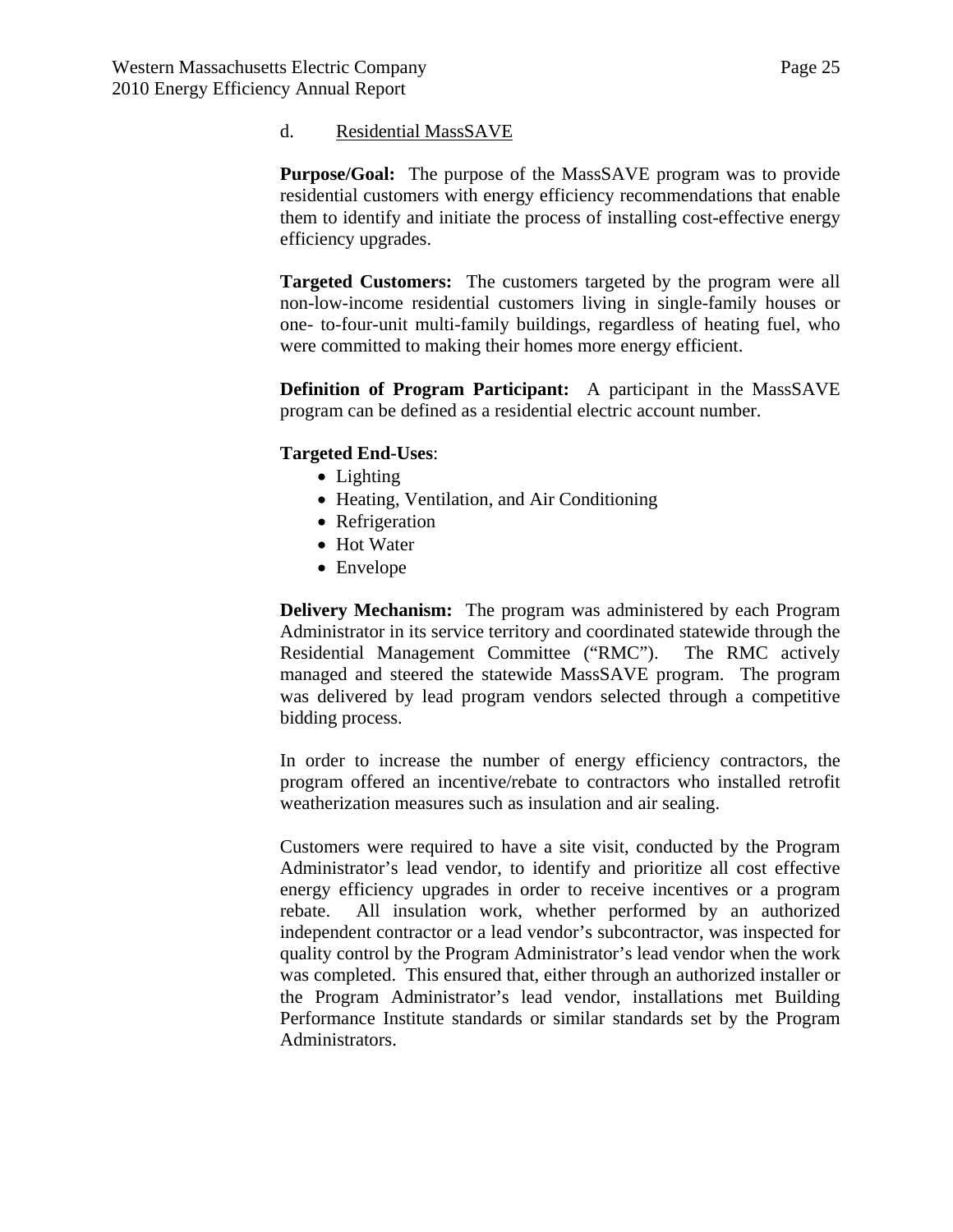In addition, and consistent with the Green Communities Act, the HEAT Loan program provided qualified customers with zero percent interest loans up to \$15,000 with terms up to seven years.

The RMC members worked together towards a "best practices" approach to provide a more coordinated statewide training as a means to ensure correct installation techniques for the Residential Conservation Services ("RCS")/MassSAVE Program

Contractors must maintain a high level of customer satisfaction to continue in the program.

RMC applied a "best practices" approach to make quality control an integral part of the RCS/MassSAVE Program. The Program Administrators issued an RFP and selected a third-party Quality Control ("QC") vendor responsible for performing QC inspections of program implementation vendors, subcontractors, and contractors.

**Significant Differences in Actual Program Design from Approved Program Design:** None.

**Docket/Exhibit where the Program is Discussed and Approved:** The program is discussed in detail in the Company's 2010-2012 Three-year Electric Energy Efficiency Plan, filed October 30, 2009. See Western Massachusetts Electric Company, D.P.U. 09-118, Exhibit WMECO-1, pages 146-157 (bates numbering 00152-00163). The program was approved by the Department on January 28, 2010 in WMECO, D.P.U. 09- 118. Modified planned values were approved in D.P.U. 10-84.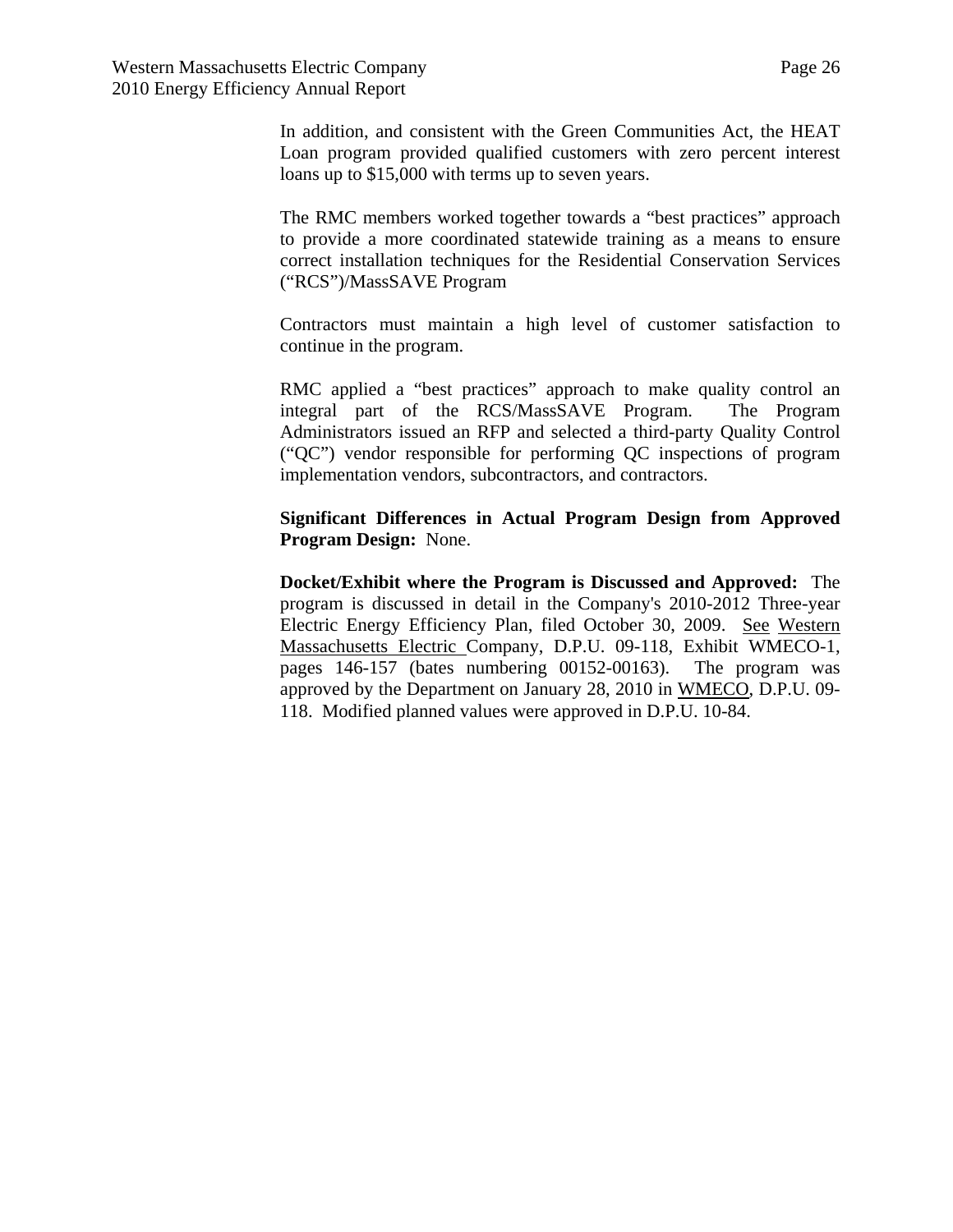|--|--|

Table II.A.7 provides information on the performance of the Residential MassSAVE Program.

| <b>Table II.A.7: MassSAVE</b> |              |                |            |                                     |                          |                              |                          |
|-------------------------------|--------------|----------------|------------|-------------------------------------|--------------------------|------------------------------|--------------------------|
|                               | <b>Units</b> | <b>Planned</b> |            | <b>Preliminary Year-End Results</b> | <b>Evaluated Results</b> |                              |                          |
| <b>Performance Category</b>   |              | <b>Value</b>   | Value      | % Change from<br>Planned            | Value                    | % Change from<br>Preliminary | % Change<br>from Planned |
| <b>Expenses</b>               |              |                |            |                                     |                          |                              |                          |
| <b>Total Program Costs</b>    | \$           | 4,273,794      |            |                                     | 4,056,193                |                              | $-5\%$                   |
| Performance Incentive         | \$           | 187,518        |            |                                     | 449.323                  |                              | 140%                     |
| Participants                  | hhlds        | 3,587          |            |                                     | 4.284                    |                              | 19%                      |
| Program Cost / Participant    | \$           | 1,191          |            |                                     | 947                      |                              | $-21%$                   |
| <b>Savings &amp; Benefits</b> |              |                |            |                                     |                          |                              |                          |
| Energy                        |              |                |            |                                     |                          |                              |                          |
| Lifetime                      | <b>MWh</b>   | 32,268         | 38,306     | 19%                                 | 44,616                   | 16%                          | 38%                      |
| Annualized                    | <b>MWh</b>   | 3,280          | 3,691      | 13%                                 | 3,910                    | 6%                           | 19%                      |
| Average Measure Life          | yrs          | 9.8            | 10.4       | 6%                                  | 11.4                     | 10%                          | 16%                      |
| Demand                        |              |                |            |                                     |                          |                              |                          |
| Lifetime                      | kW           | 23.305         | 33,385     | 43%                                 | 44.454                   | 33%                          | 91%                      |
| Annualized                    |              |                |            |                                     |                          |                              |                          |
| Summer                        | kW           | 1,176          | 1,529      | 30%                                 | 1,967                    | 29%                          | 67%                      |
| Winter                        | kW           | 571            | 726        | 27%                                 | 722                      | $-1\%$                       | 26%                      |
| Average Measure Life          | <b>Vrs</b>   | 19.8           | 2.1        |                                     | 2.7                      |                              |                          |
| NEB (Lifetime)                | \$           | 18,590,422     | 13,478,547 |                                     | $-27\%$ 16,880,295       | 25%                          | $-9\%$                   |
| <b>Cost-Effectiveness</b>     |              |                |            |                                     |                          |                              |                          |
| <b>TRC</b> Benefits           | \$           | 24,780,503     |            |                                     | 26,897,009               |                              | $9\%$                    |
| <b>TRC</b> Costs              | \$           | 5,323,193      |            |                                     | 5,582,586                |                              | 5%                       |
| Net Benefits                  | \$           | 19,457,310     |            |                                     | 21,314,423               |                              | 10%                      |
| <b>BCR</b>                    | n/a          | 4.66           |            |                                     | 4.82                     |                              | 3%                       |

An explanation of significant variances between planned, preliminary year-end and evaluated values follows.

- Expenses: Participation in the MassSAVE program increased from planned values due to aggressive outreach, and inclusion of home performance contractors in the second half of 2010.
- Savings & Benefits: Preliminary demand savings increased due to higher than planned air conditioning savings related to air sealing, duct sealing and insulation measures that were installed. Evaluated energy and demand savings increased in part due to the spillover values that were found in the EM&V studies noted below. Preliminary NEB values decreased from planned values due to lower than planned fossil fuel savings related to insulation and heating system replacements.

The following studies were completed for the MassSAVE program:

## *2010 Net-to-Gross Findings: Home Energy Assessment*

This study evaluated the free-ridership and spillover rates for all customers participating in the Residential Conservation Services (RCS) program. Rates are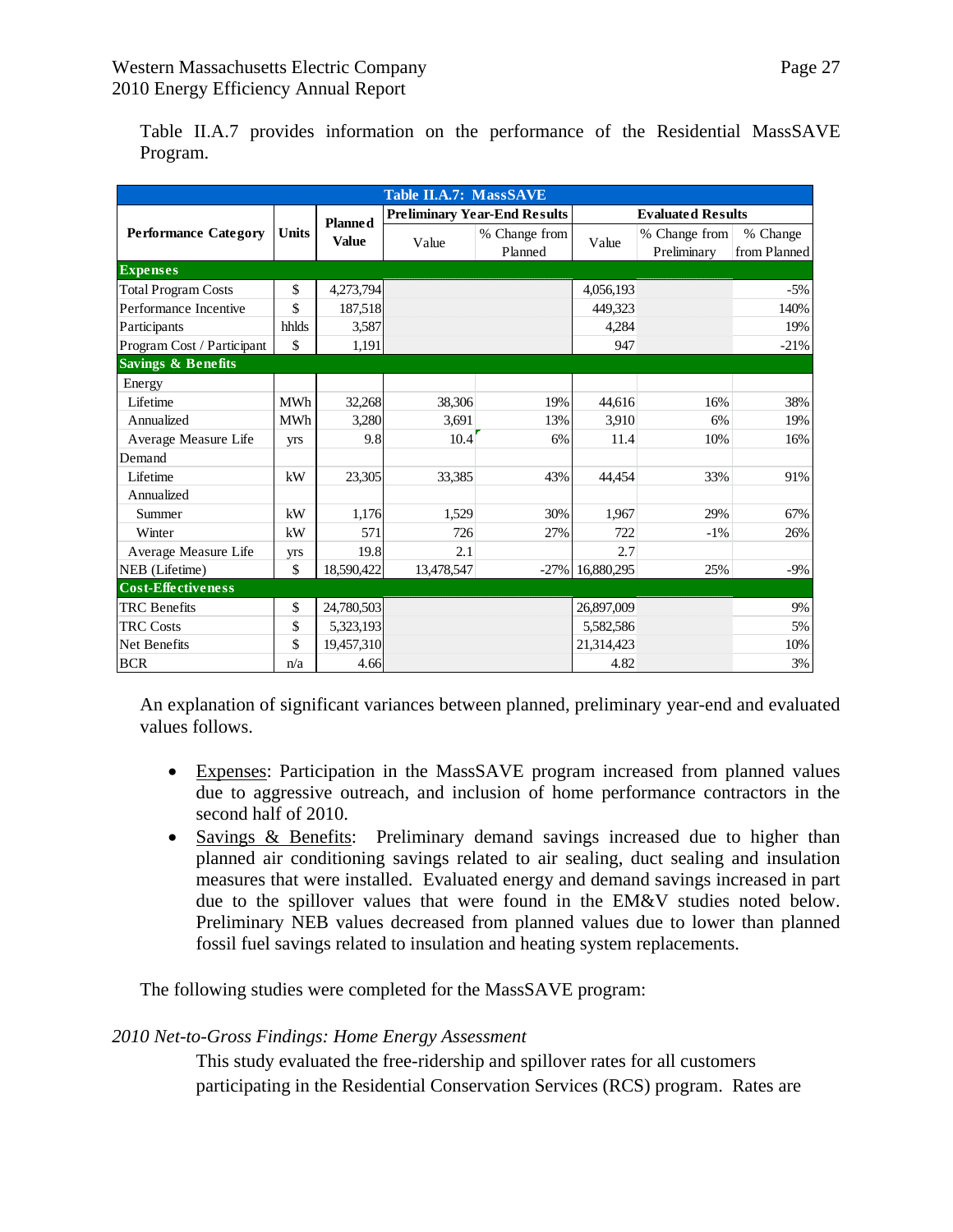determined for each of the following measures in the RCS program: Air Sealing, Insulation, Thermostats, Compact Fluorescent Light bulbs (CFLs), Heating Systems, Refrigerators and Water Heaters.

The results of this study vary for each measure within the program. In some cases, the net effect of these results increased program savings and in other cases the net effect of these results decreased program savings.

This study is discussed in more detail in Section III, Study 6.

## *Non-Electric Impact (NEI) Findings*

This memo reviews the non-electric impacts claimed for the Residential Conservation Services program. Non-electric impacts include the gas, oil, and propane savings claimed through the measures installed through the electric program. The memo recommends that program administrators use vendor estimated data to calculate non-electric impacts. WMECO already uses vendor data to calculate its non-electric impacts, therefore no change is necessary.

This study is discussed in more detail in Section III, Study 7.

# *Massachusetts 2010 Residential Retrofit and Low Income Evaluation: Mass Save*

This study assessed program processes with a particular focus on identifying similarities and differences in the perspectives and assumptions of program staff, implementation staff, and customers regarding program goals, design and implementation across the PAs.

The process evaluation has no impact on the evaluated results. This study is discussed in more detail in Section III, Study 5.

It is not expected that the program performance in 2010 or the results of the described evaluations will result in significant changes to the program design or implementation in future years.

The results of the impact evaluations described above will be used to adjust the planning estimates for the program in 2012.

The MassSAVE Program is cost effective with a BCR of 4.82.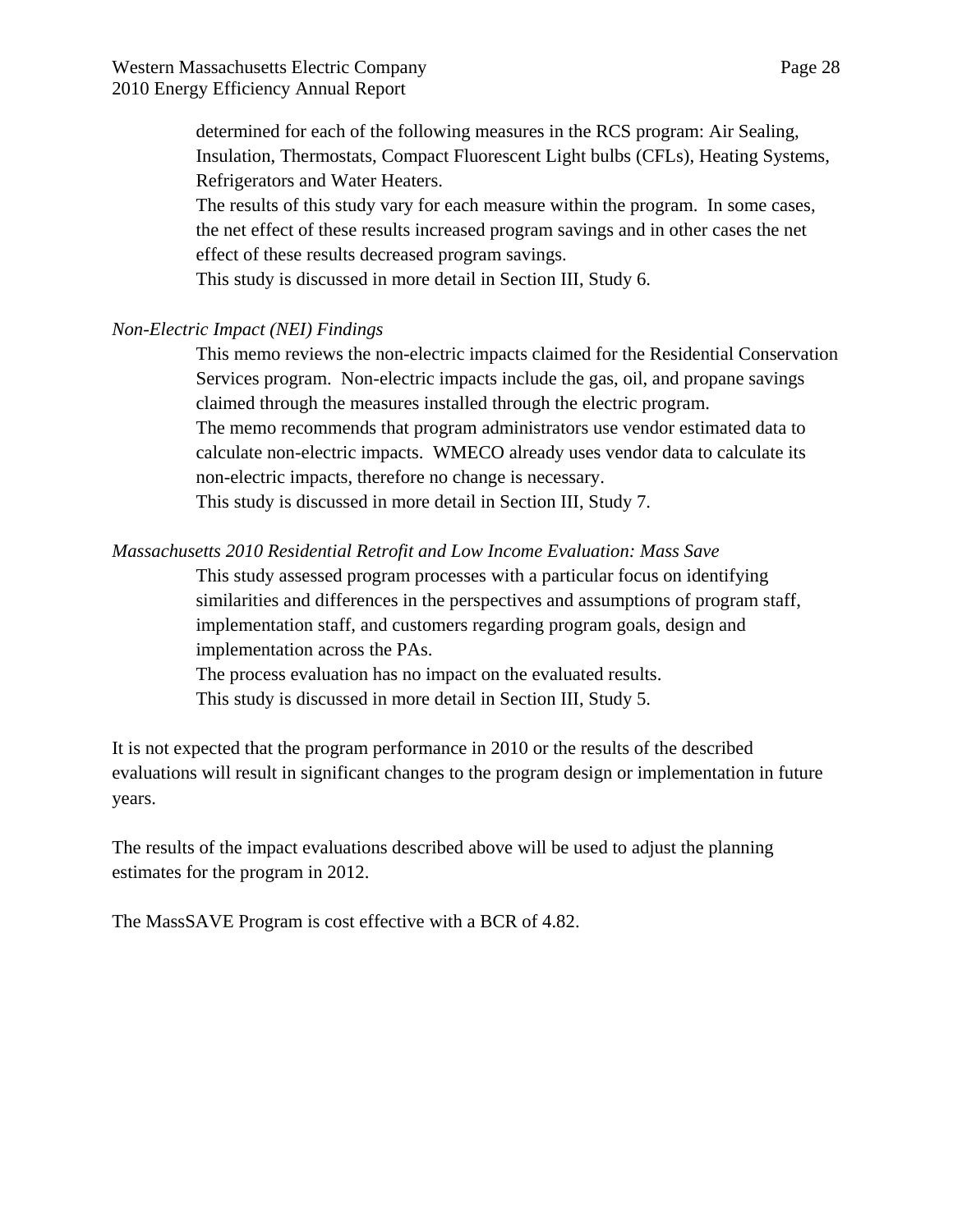#### e. Residential ENERGY STAR Lighting

**Purpose/Goal:** The purpose of the ENERGY STAR Lighting program was to increase consumer awareness of the importance and benefits of purchasing ENERGY STAR-qualified lighting products and expand the availability, consumer acceptance, and use of high-quality energy-efficient lighting technologies and controls.

**Targeted Customers:** All residential customers were targeted by this program.

**Definition of Program Participant:** The total number of participants is defined as the estimated number of households served under the program. Since the number of bulbs sold cannot be related to electric account numbers for some products in this program, the number of households served is estimated by measure by dividing the total bulbs (or fixtures) installed per measure by the assumed number of bulbs (or fixtures) installed per household for each measure. These assumptions are shown in the table below. The estimated number of households served by measure is then summed to get to the number of households served at the program level.

| <b>ENERGY STAR Lighting Measures</b> | Assumed<br><b>Measures Installed</b><br>per Household |
|--------------------------------------|-------------------------------------------------------|
| Screw-in Bulbs                       |                                                       |
| Screw-in Bulbs (Specialty bulbs)     | 8                                                     |
| <b>LED Bulbs</b>                     |                                                       |
| <b>LED</b> Fixtures                  |                                                       |
| <b>Indoor Fixture</b>                | $\mathcal{D}_{\mathcal{L}}$                           |
| <b>Outdoor Fixture</b>               | $\mathcal{D}_{\mathcal{A}}$                           |
| Screw-in Bulbs – School Fundraiser   |                                                       |
| Screw-in Bulbs - Hard to reach       |                                                       |

## **Targeted End-Uses:** Lighting

**Delivery Mechanism:** A manufacturer/retailer outreach contractor recruited and trained retailers to participate in the program; placed pointof-purchase materials and rebate coupons in participating retail stores; oversaw the Negotiated Cooperative Promotions ("NCP") process; and acted as a liaison for Program Administrators, manufacturers, and retailers.

A rebate fulfillment contractor collected data and payment requests from manufacturers, retailers, and consumers; processed rebate coupons and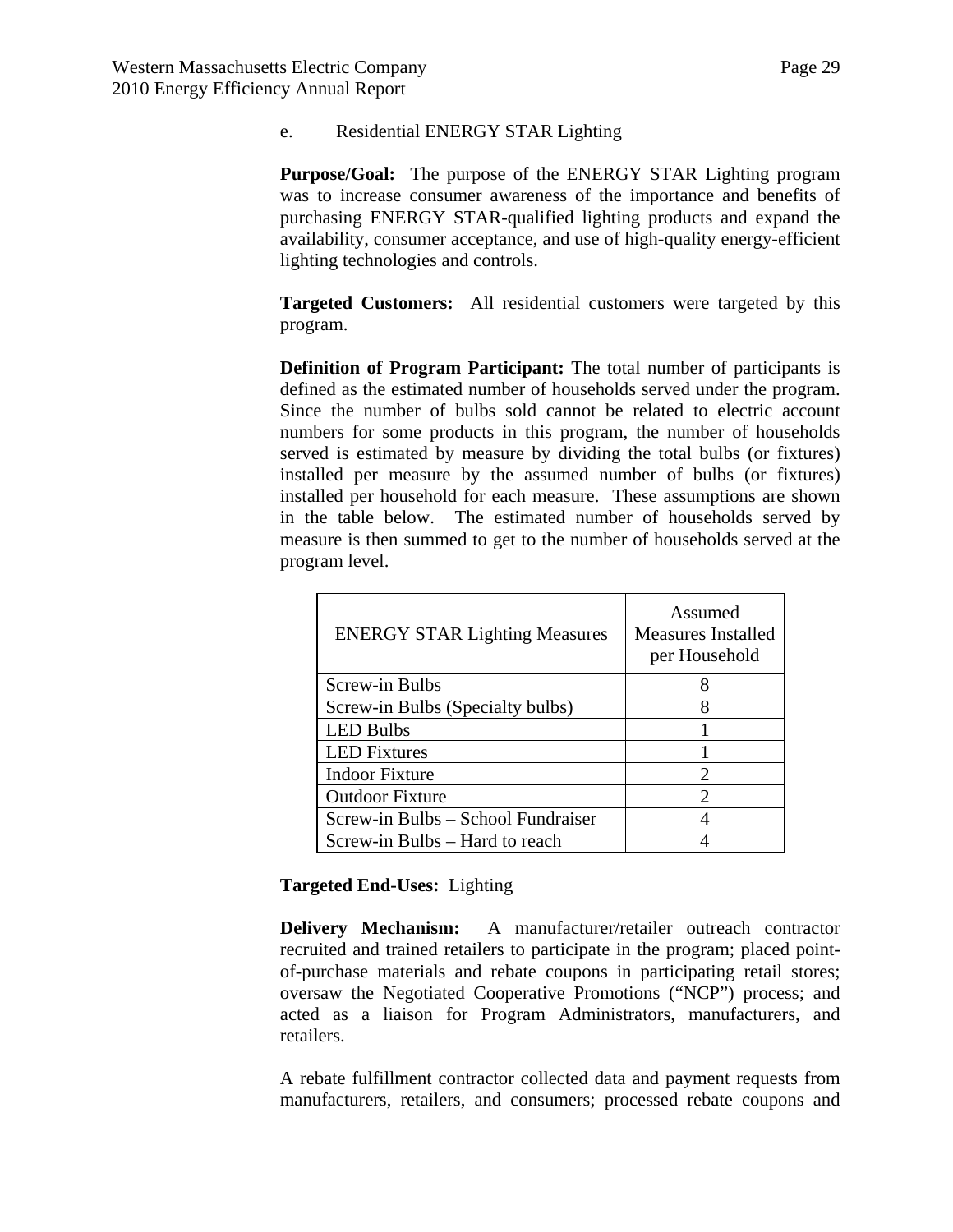NCPs, and provided documentation to the Program Administrators for program tracking and evaluation purposes.

An Internet/mail-order sales channel contractor developed and distributed the catalog; purchased and stocked products offered through the catalog and the www.estarlights.com website; staffed a toll-free line for customers; and processed catalog and website purchases.

# **Significant Differences in Actual Program Design from Approved Program Design:** None.

**Docket/Exhibit where the Program is Discussed and Approved:** The program is discussed in detail in the Company's 2010-2012 Three-year Electric Energy Efficiency Plan, filed October 30, 2009. See Western Massachusetts Electric Company, D.P.U. 09-118, Exhibit WMECO-1, pages 164-172 (bates numbering 00170-00178). The program was approved by the Department on January 28, 2010 in WMECO, D.P.U. 09- 118.

Table II.A.8 provides information on the performance of the Residential ENERGY STAR Lighting Program.

| Table II.A.8: ENERGY STAR Lighting |            |                                |                                     |                          |                          |                              |                          |
|------------------------------------|------------|--------------------------------|-------------------------------------|--------------------------|--------------------------|------------------------------|--------------------------|
| <b>Performance Category</b>        | Units      | <b>Planned</b><br><b>Value</b> | <b>Preliminary Year-End Results</b> |                          | <b>Evaluated Results</b> |                              |                          |
|                                    |            |                                | Value                               | % Change from<br>Planned | Value                    | % Change from<br>Preliminary | % Change<br>from Planned |
| <b>Expenses</b>                    |            |                                |                                     |                          |                          |                              |                          |
| <b>Total Program Costs</b>         | \$         | 1,155,535                      |                                     |                          | 1,116,386                |                              | $-3%$                    |
| Performance Incentive              | \$         | 106,963                        |                                     |                          | 99.774                   |                              | $-7%$                    |
| Participants                       | est. hhlds | 32,526                         |                                     |                          | 43,728                   |                              | 34%                      |
| Program Cost / Participant         | \$         | 36                             |                                     |                          | 26                       |                              | $-28%$                   |
| <b>Savings &amp; Benefits</b>      |            |                                |                                     |                          |                          |                              |                          |
| Energy                             |            |                                |                                     |                          |                          |                              |                          |
| Lifetime                           | <b>MWh</b> | 46,393                         | 61,782                              | 33%                      | 53,865                   | $-13%$                       | 16%                      |
| Annualized                         | MWh        | 5,888                          | 8,339                               | 42%                      | 7,208                    | $-14%$                       | 22%                      |
| Average Measure Life               | yrs        | 7.9                            | 7.4                                 | $-6%$                    | 7.5                      | 1%                           | $-5%$                    |
| Demand                             |            |                                |                                     |                          |                          |                              |                          |
| Lifetime                           | kW         | 4,975                          | 6,637                               | 33%                      | 5,793                    | $-13%$                       | 16%                      |
| Annualized                         |            |                                |                                     |                          |                          |                              |                          |
| Summer                             | kW         | 627                            | 892                                 | 42%                      | 771                      | $-14%$                       | 23%                      |
| Winter                             | kW         | 1,277                          | 1,816                               | 42%                      | 1,570                    | $-14%$                       | 23%                      |
| Average Measure Life               | yrs        | 7.9                            | 0.5                                 |                          | 0.5                      |                              |                          |
| NEB (Lifetime)                     | \$         | 365,674                        | 540,570                             | 48%                      | 467,756                  | $-13%$                       | 28%                      |
| Cost-Effectiveness                 |            |                                |                                     |                          |                          |                              |                          |
| <b>TRC</b> Benefits                | \$         | 6,093,699                      |                                     |                          | 7,197,507                |                              | 18%                      |
| <b>TRC Costs</b>                   | \$         | 1,509,884                      |                                     |                          | 1,911,012                |                              | 27%                      |
| <b>Net Benefits</b>                | \$         | 4,583,815                      |                                     |                          | 5,286,495                |                              | 15%                      |
| <b>BCR</b>                         | n/a        | 4.04                           |                                     |                          | 3.77                     |                              | $-7%$                    |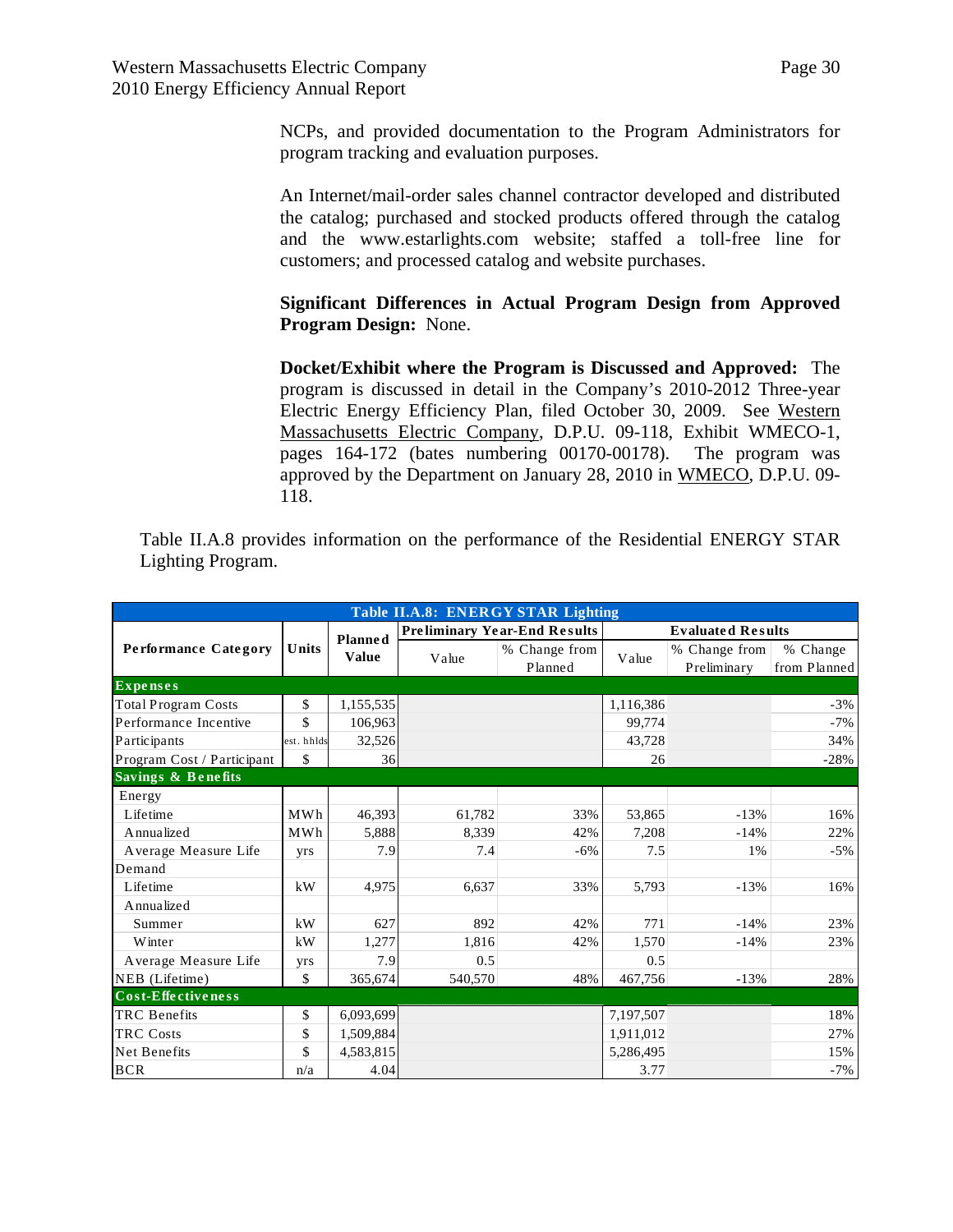An explanation of significant variances between planned, preliminary year-end and evaluated values follows.

- Expenses: The ENERGY STAR Lighting program saw a dramatic increase in actual versus planned participation due to the statewide marketing efforts of the program. Variances to program costs per participant are a result of higher than anticipated participants. Greater participation also affected the cost per participant by spreading fixed costs out over a larger base.
- Savings & Benefits: Lifetime kW and annual kW were also affected by the higher participation numbers. Results from the ongoing evaluation of the program changed NTG ratios, accounting for the variances in preliminary and evaluated results. Increases in overall savings, benefits and TRC costs are attributable to the higher number of participants.
- Cost-Effectiveness: Total TRC costs increased due to higher participation in the program.

The following studies were completed for the ENERGY STARLighting program:

*Massachusetts ENERGY STAR Lighting Program: 2010 Annual Report*

This study estimated net-to-gross ratios ("NTGR") for all markdown CFLs; including separate estimates for spiral, specialty, and targeting hard-to-reach ("HTR") customers.

The new NTGRs resulting from this study have been applied to the Company's evaluated results.

This study is discussed in more detail in Section III, Study 8.

It is not expected that the program performance in 2010 or the results of the described evaluations will result in significant changes to the program design or implementation in future years.

The results of the impact evaluations described above will be used to adjust the planning estimates for this program in 2012.

The Residential ENERGY STAR<sup>©</sup> Lighting Program is cost effective with a BCR of 3.77.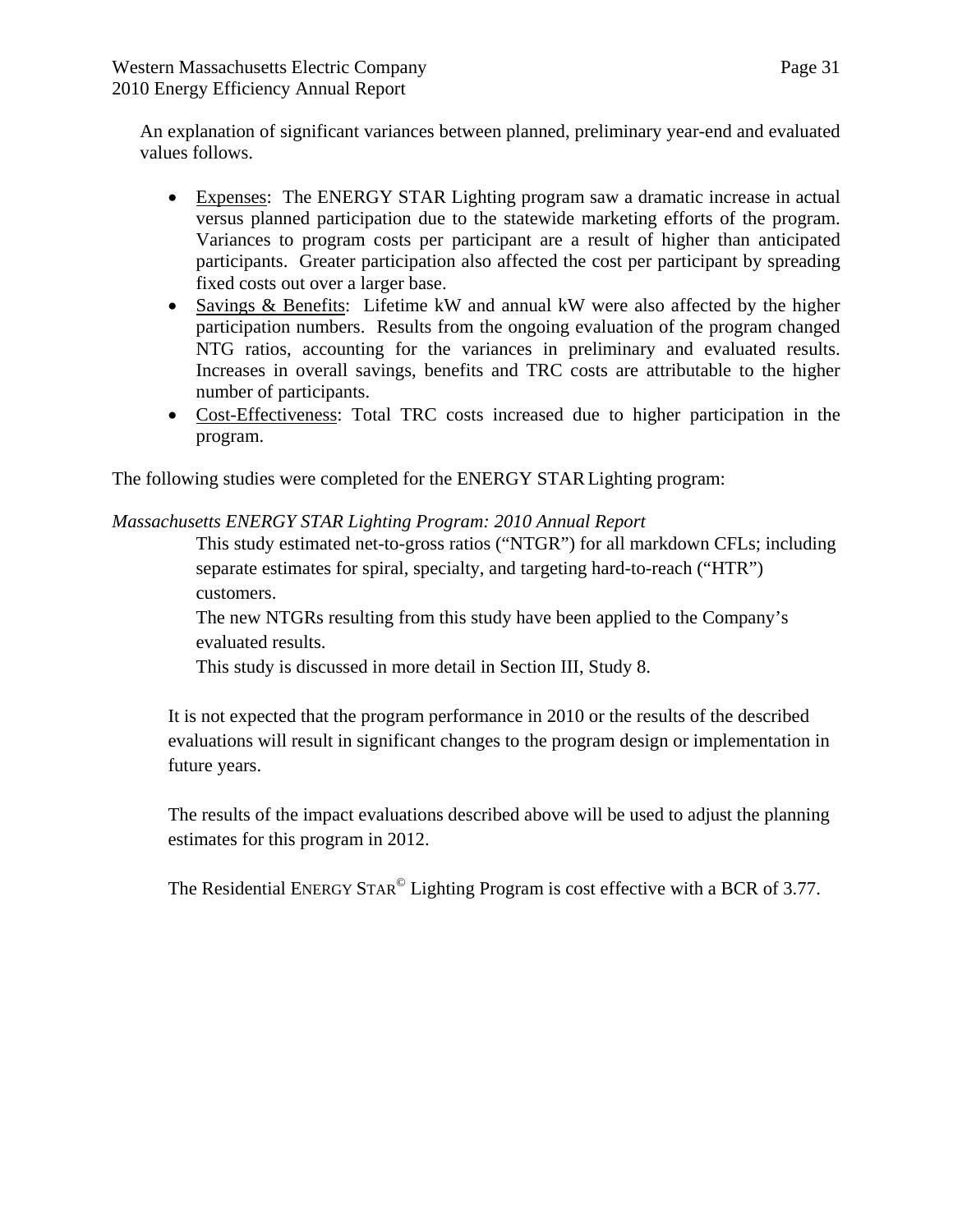#### f. Residential ENERGY STAR Appliances

**Purpose/Goal:** The purpose of the program was to raise consumer awareness of the benefits of energy-efficient ENERGY STAR-qualified consumer products, encourage consumers to purchase qualified appliances and consumer electronics, promote higher efficiency standards for products, and to help customers reduce energy bills by replacing or recycling inefficient products.

**Targeted Customers**: All residential customers were targeted by this program.

**Definition of Program Participant:** A participant in the Residential ENERGY STAR Appliances program can be defined as a residential electric account number.

## **Targeted End-Uses:**

- Refrigeration
- Air Conditioning
- Home Electronics

**Delivery Mechanism:** A manufacturer/retailer outreach contractor recruited and trained retailers to participate in the program; placed pointof-purchase materials and rebate forms in participating retail stores; oversaw the Negotiated Cooperative Program process for televisions; and acted as a liaison for Program Administrators, manufacturers, and retailers.

A rebate fulfillment contractor collected rebate forms from consumers, data and payment requests from manufacturers and retailers; processed rebates and NCPs, and provided documentation to the Program Administrators for program tracking and evaluation purposes.

For advanced power strips, an Internet/mail-order sales channel contractor developed and distributed the catalog; purchased and stocked products offered through the catalog and the www.estarlights.com website; staffed a toll-free line for customers; and processed catalog and website purchases

### **Significant Differences in Actual Program Design from Approved Program Design:** None.

**Docket/Exhibit where the Program is Discussed and Approved:** The program is discussed in detail in the Company's 2010-2012 Three-year Electric Energy Efficiency Plan, filed October 30, 2009. See Western Massachusetts Electric Company, D.P.U. 09-118, Exhibit WMECO-1,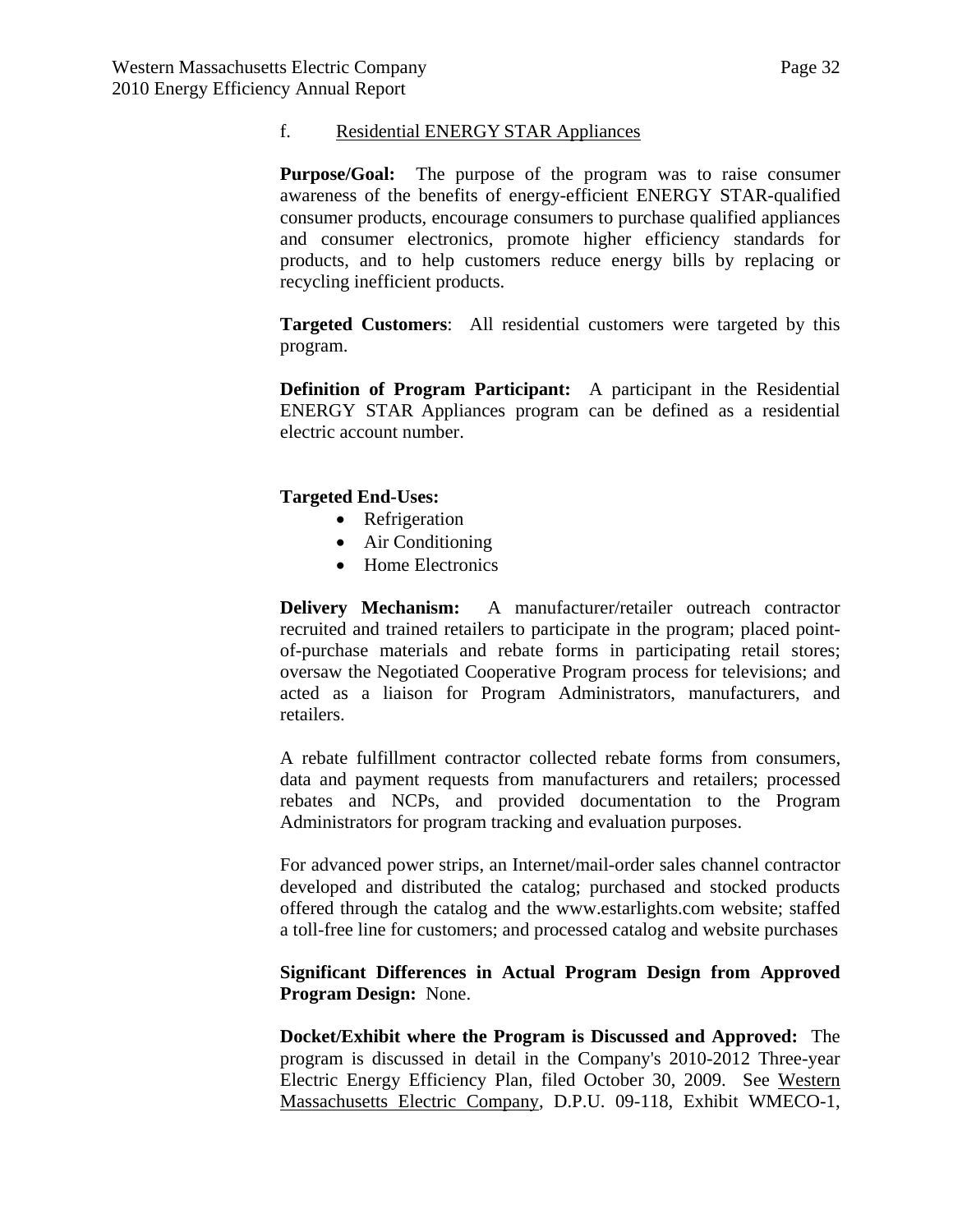pages 173-178 (bates numbering 00179-00184). The program was approved by the Department on January 28, 2010 in WMECO, D.P.U. 09- 118.

Table II.A.9 provides information on the performance of the Residential ENERGY STAR Appliances Program.

| <b>Table II.A.9: ENERGY STAR Appliances</b> |       |                                |                                     |                          |                          |                              |                          |
|---------------------------------------------|-------|--------------------------------|-------------------------------------|--------------------------|--------------------------|------------------------------|--------------------------|
|                                             | Units | <b>Planned</b><br><b>Value</b> | <b>Preliminary Year-End Results</b> |                          | <b>Evaluated Results</b> |                              |                          |
| <b>Performance Category</b>                 |       |                                | Value                               | % Change from<br>Planned | Value                    | % Change from<br>Preliminary | % Change<br>from Planned |
| <b>Expenses</b>                             |       |                                |                                     |                          |                          |                              |                          |
| <b>Total Program Costs</b>                  | \$    | 168,800                        |                                     |                          | 338,468                  |                              | 101%                     |
| Performance Incentive                       | \$    | 7,205                          |                                     |                          | 7,817                    |                              | 8%                       |
| Participants                                | hhlds | 1,569                          |                                     |                          | 4.094                    |                              | 161%                     |
| Program Cost / Participant                  | \$    | 108                            |                                     |                          | 83                       |                              | $-23%$                   |
| <b>Savings &amp; Benefits</b>               |       |                                |                                     |                          |                          |                              |                          |
| Energy                                      |       |                                |                                     |                          |                          |                              |                          |
| Lifetime                                    | MWh   | 4,052                          | 6,262                               | 55%                      | 5,698                    | $-9%$                        | 41%                      |
| Annualized                                  | MWh   | 492                            | 644                                 | 31%                      | 574                      | $-11%$                       | 17%                      |
| Average Measure Life                        | yrs   | 8.2                            | 9.7                                 | 18%                      | 9.9                      | 2%                           | 21%                      |
| Demand                                      |       |                                |                                     |                          |                          |                              |                          |
| Lifetime                                    | kW    | 528                            | 789                                 | 49%                      | 789                      | 0%                           | 49%                      |
| Annualized                                  |       |                                |                                     |                          |                          |                              |                          |
| Summer                                      | kW    | 63                             | 82                                  | 30%                      | 82                       | 0%                           | 30%                      |
| Winter                                      | kW    | 57                             | 99                                  | 74%                      | 99                       | 0%                           | 74%                      |
| Average Measure Life                        | yrs   | 8.4                            | 0.8                                 |                          | 0.8                      |                              |                          |
| NEB (Lifetime)                              | \$    | $\mathbf{0}$                   | $\mathbf{0}$                        | 0%                       | $\Omega$                 | 0%                           | 0%                       |
| Cost-Effectiveness                          |       |                                |                                     |                          |                          |                              |                          |
| <b>TRC</b> Benefits                         | \$    | 513,961                        |                                     |                          | 703,034                  |                              | 37%                      |
| <b>TRC Costs</b>                            | \$    | 260,018                        |                                     |                          | 397,305                  |                              | 53%                      |
| Net Benefits                                | \$    | 253,943                        |                                     |                          | 305,729                  |                              | 20%                      |
| <b>BCR</b>                                  | n/a   | 1.98                           |                                     |                          | 1.77                     |                              | $-10%$                   |

An explanation of significant variances between planned, preliminary year-end and evaluated values follows.

- Expenses: The higher than anticipated participation and total program costs were related to a ten fold increase in the number of refrigerator rebates above the planned value. This increase can be attributed in part to the ARRA-funded appliance rebate program. The higher than anticipated number of participants affected this number by spreading out the fixed costs.
- Savings & Benefits: Lifetime savings were also impacted by the high number of participants. This percentage increase is disproportionate due to the product mix. New refrigerators accounted for a much higher percentage of total measures than was originally budgeted. An evaluation of the refrigerator recycling component of the program impacted the net-to-gross ratios applied to program savings, which explains the variance between preliminary and evaluated results. Demand was also impacted by the high number of participants; the percentage of increase is disproportionate due to the product mix. New refrigerators accounted for a much higher percentage of total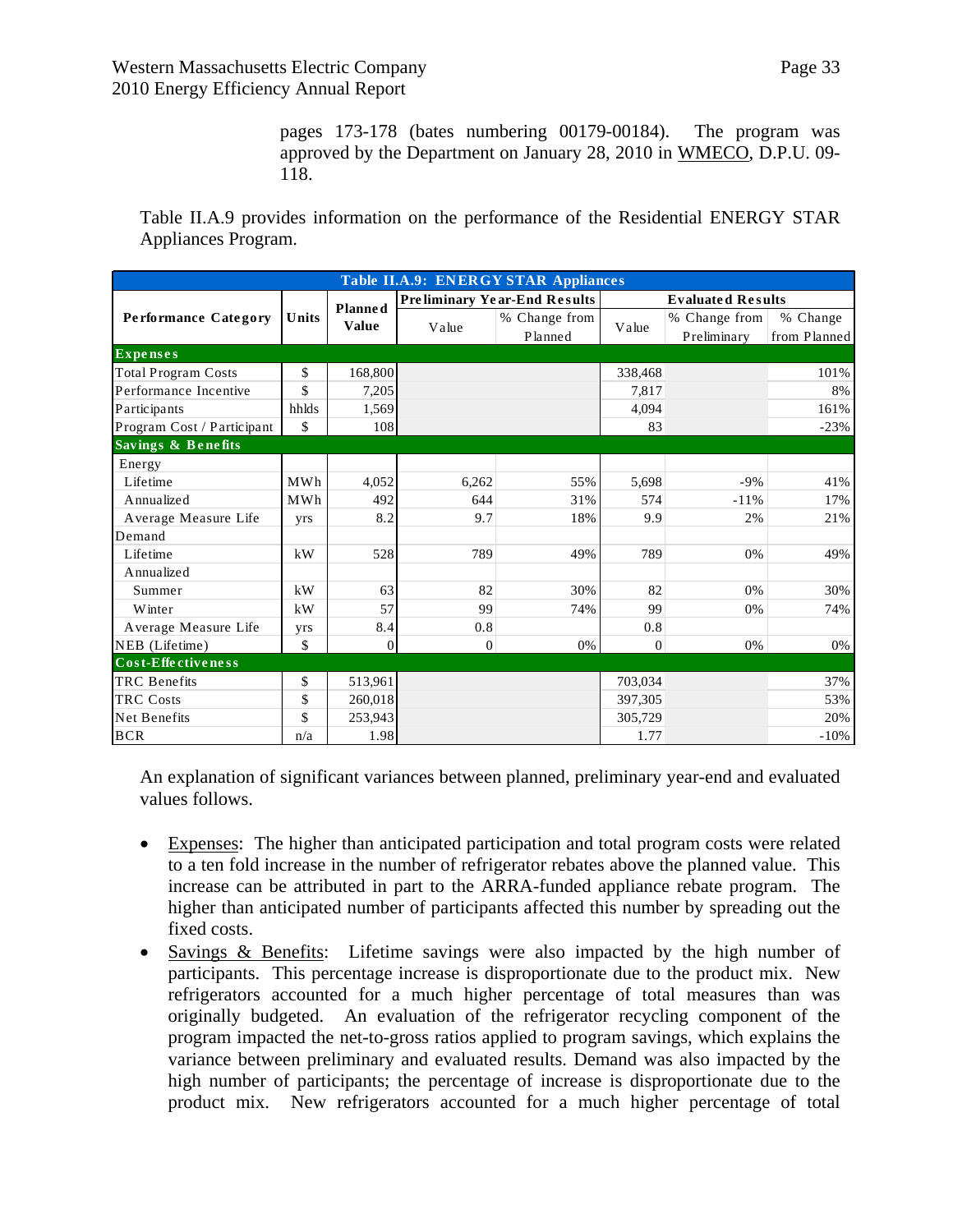measures than was originally budgeted but they deliver lower demand savings per unit than other measures in the program.

 Cost-Effectiveness: The program's TRC benefits and costs were also impacted by the higher than planned program participation. The product mix of actual measures versus planned measures also affected these values disproportionately.

The following study was completed for the ENERGY STAR Appliance program:

# *Massachusetts Appliance Turn-in Program Impact Evaluation Final*

This study evaluated the gross and net impact estimates for the Massachusetts Appliance Turn-In program which collects and recycles working refrigerators and stand-alone freezers that are being used as second units from residential customers. The impact and process evaluation resulted in new net savings estimates for refrigerators and freezers which have been applied to the Company's evaluated results.

This study is discussed in more detail in Section III, Study 9.

It is not expected that the program performance in 2010 or the results of the described evaluations will result in significant changes to the program design or implementation in future years

The results of the impact evaluations described above will be used to adjust the planning estimates for this program in 2012.

The Residential ENERGY STAR Appliance Program is cost effective with a BCR of 1.77.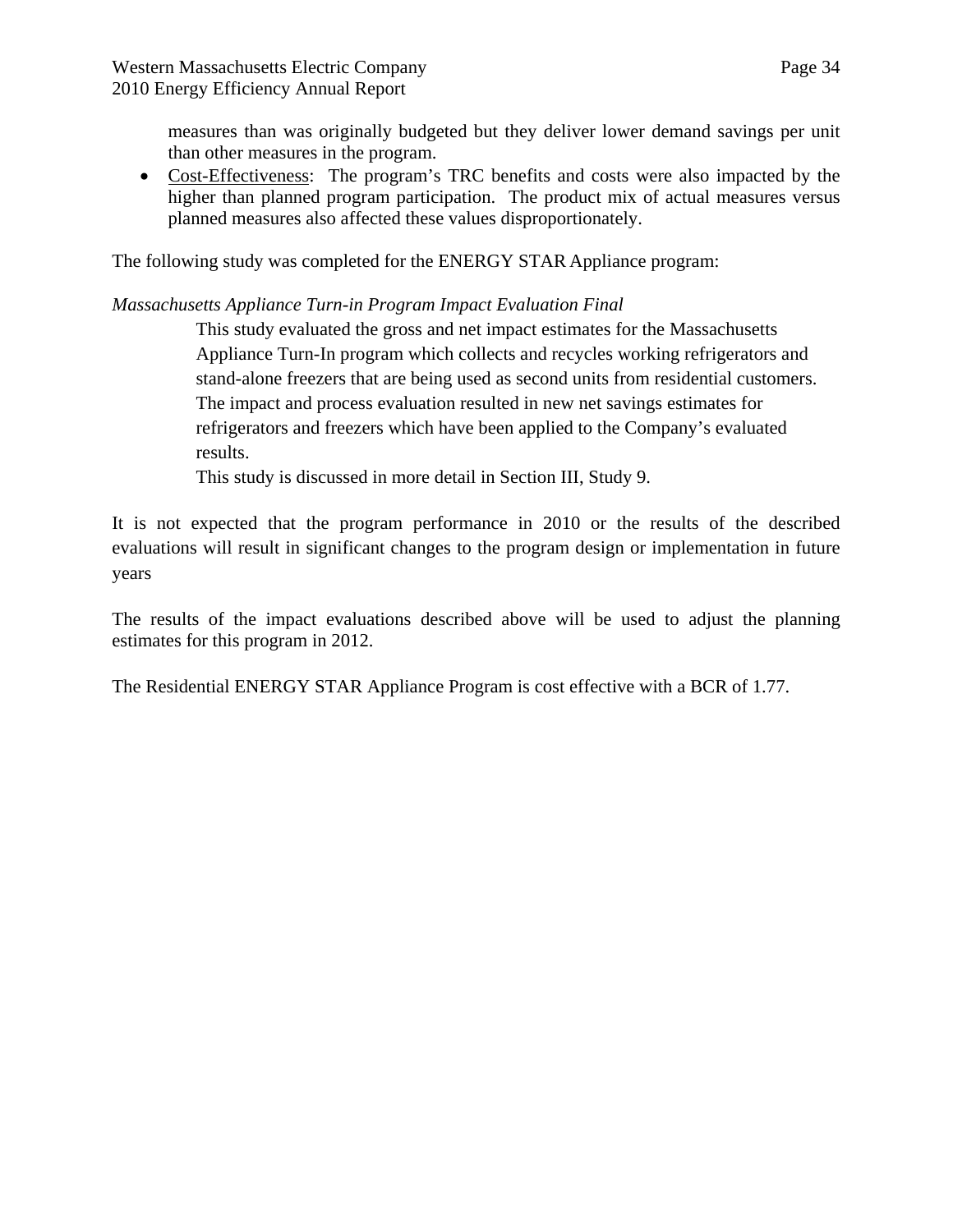#### g. Residential Education

**Purpose/Goal:** The purpose of the Residential Education program was to educate residential customers on the multitude of energy efficiency programs available to them as well as highlight the benefits - both monetary and environmental - of each of these programs.

**Targeted Customers**: Residential consumers

**Definition of Program Participant:** A participant in the Company's Residential Education program can be defined as a residential customer within a specific geographic region.

#### **Targeted End-Uses**

• End Use Behavior

**Delivery Mechanism:** The Residential Education Program evolved into a Behavioral/Feedback Pilot called "Western Mass Saves." The pilot was developed in coordination with Smartpower and Efficiency 2.0 and has been shifted into the proper pilot category in subsequent mid-term modifications. In 2010, marketing efforts and a substantial amount of IT work was completed in order to get the pilot up and running for 2011.

**Significant Differences in Actual Program Design from Approved Program Design:** None.

**Docket/Exhibit where the Program is Discussed and Approved:** The program is discussed in detail in the Company's 2010-2012 Three-year Electric Energy Efficiency Plan, filed October 30, 2009. See Western Massachusetts Electric Company, D.P.U. 09-118. The program budget was approved by the Department on January 28, 2010 in WMECO, D.P.U. 09-18.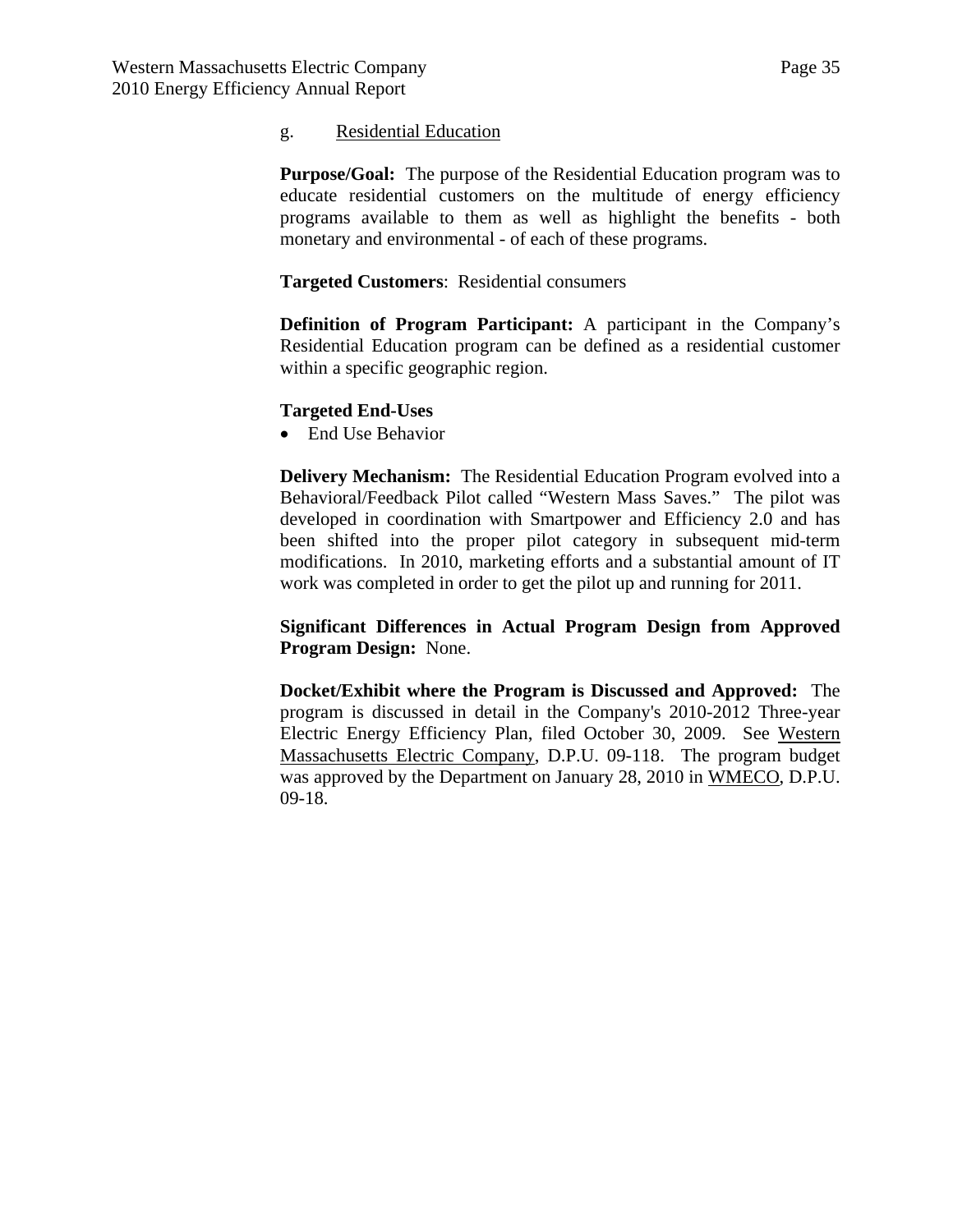### <span id="page-35-0"></span>3. Residential Pilot Programs

#### a. Deep Energy Retrofit

**Description of Pilot/Specific Activities Intended to Study:** The Deep Energy Retrofit pilot was implemented to investigate the potential for energy savings of at least 50 percent of total on-site energy use through deep retrofits of existing residential buildings and to identify incremental savings and how to reduce the costs and challenges associated with deep retrofits.

**Why Implemented on Pilot Basis rather than as a Full Program:** This initiative was offered as a pilot to determine if the initiative is costeffective. Once an evaluation of the pilot is completed, the pilot may be offered as a program in the future.

**Targeted Customers:** The pilot targeted home owners, property owners, and property managers considering renovations and willing to invest in extensive carbon reductions. In addition, the pilot targeted advanced building remodelers, architects, designers, trade allies, and others involved in renovation or restoration of residential buildings.

**Definition of Pilot Program Participant:** A participant in the Deep Energy Retrofit pilot can be defined as a residential electric account number.

#### **Targeted End-Uses:**

- Lighting
- Heating, Ventilation, and Air Conditioning
- Hot Water
- Envelope
- End Use Behavior

**Delivery Mechanism:** Project design details and assistance to the Deep Energy Retrofit contractors performing the work the work was handled through technical specialist contractor, program manager and organizations under contract and/or utilizing DOE Building America funds.

**Significant Differences in Actual Program Design from Approved Program Design:** None.

**How Achievement of the Pilot's Stated Goal was Measured:** An evaluation of the pilot is currently in process.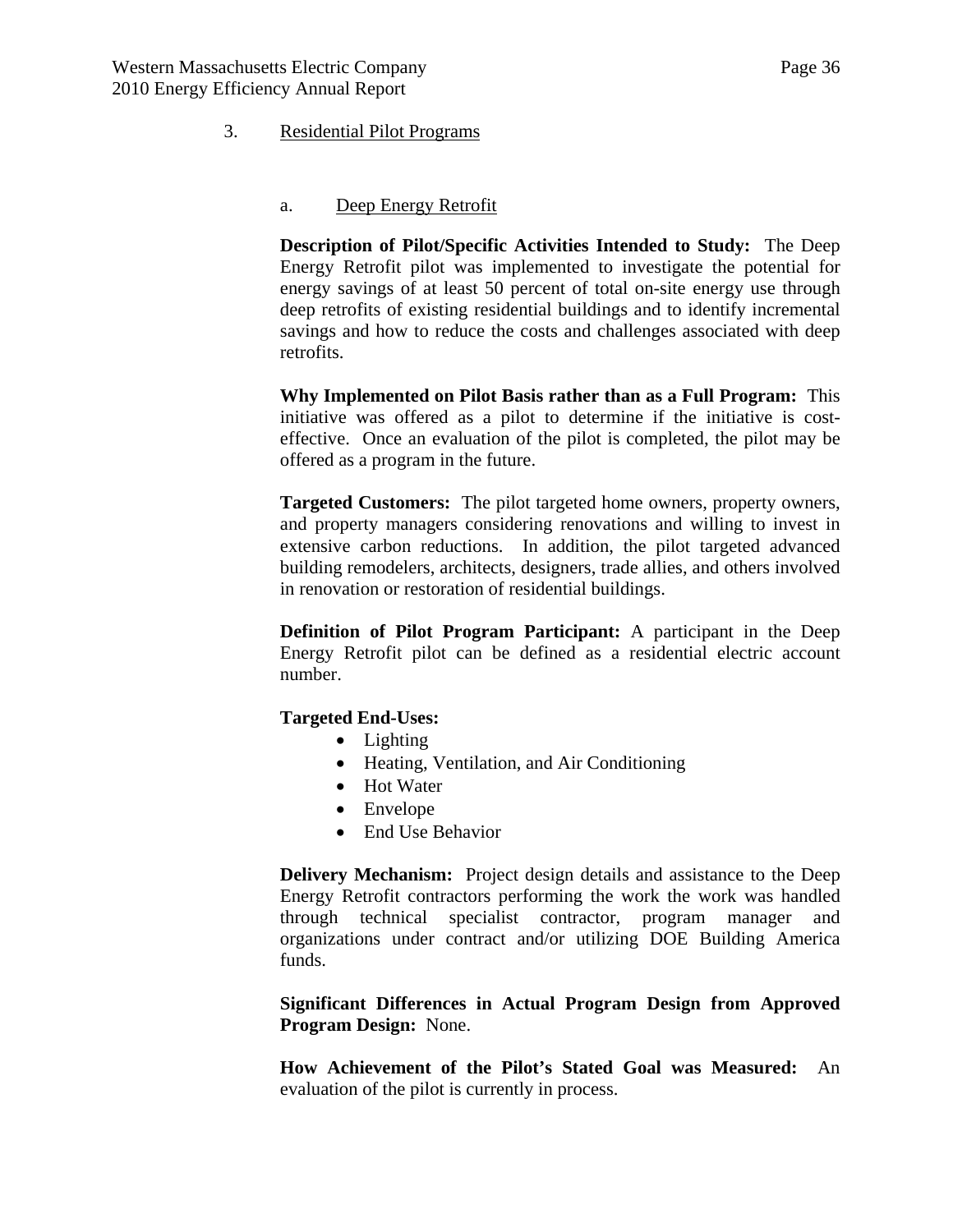**Docket/Exhibit where the Program is Discussed and Approved:** The pilot is discussed in detail in the Company's 2010-2012 Three-year Electric Energy Efficiency Plan, filed October 30, 2009. See Western Massachusetts Electric Company, D.P.U. 09-118, Exhibit WMECO-1, pages 158-163 (bates numbering 00164-00169). The program was approved by the Department on January 28, 2010 in WMECO, D.P.U. 09- 118.

Table II.A.10 provides information on the performance of Deep Energy Retrofit pilot. Because of the nature of pilot programs, the table for this pilot program is incomplete with regard to savings and benefits. The Company has provided all information that is available.

| <b>Table II.A.10: Deep Energy Retrofit</b> |            |                |       |                                     |         |                              |                          |  |
|--------------------------------------------|------------|----------------|-------|-------------------------------------|---------|------------------------------|--------------------------|--|
|                                            |            | <b>Planned</b> |       | <b>Preliminary Year-End Results</b> |         | <b>Evaluated Results</b>     |                          |  |
| <b>Performance Category</b>                | Units      | <b>Value</b>   | Value | % Change from<br>Planned            | Value   | % Change from<br>Preliminary | % Change<br>from Planned |  |
| <b>Expenses</b>                            |            |                |       |                                     |         |                              |                          |  |
| <b>Total Program Costs</b>                 | \$         | 125,500        |       |                                     | 121,662 |                              | $-3%$                    |  |
| Participants                               | hhlds      | n/a            |       |                                     | 4       |                              | n/a                      |  |
| Program Cost / Participant                 | \$         | n/a            |       |                                     | 30,415  |                              | n/a                      |  |
| <b>Savings &amp; Benefits</b>              |            |                |       |                                     |         |                              |                          |  |
| Energy                                     |            |                |       |                                     |         |                              |                          |  |
| Lifetime                                   | MWh        | n/a            | n/a   | n/a                                 | n/a     | n/a                          | n/a                      |  |
| Annualized                                 | <b>MWh</b> | n/a            | n/a   | n/a                                 | n/a     | n/a                          | n/a                      |  |
| Average Measure Life                       | yrs        | n/a            | n/a   | n/a                                 | n/a     | n/a                          | n/a                      |  |
| Demand                                     |            |                |       |                                     |         |                              |                          |  |
| Lifetime                                   | kW         | n/a            | n/a   | n/a                                 | n/a     | n/a                          | n/a                      |  |
| Annualized                                 |            |                |       |                                     |         |                              |                          |  |
| Summer                                     | kW         | n/a            | n/a   | n/a                                 | n/a     | n/a                          | n/a                      |  |
| Winter                                     | kW         | n/a            | n/a   | n/a                                 | n/a     | n/a                          | n/a                      |  |
| Average Measure Life                       | <b>yrs</b> | n/a            | n/a   | n/a                                 | n/a     | n/a                          | n/a                      |  |
| NEB (Lifetime)                             | \$         | n/a            | n/a   | n/a                                 | n/a     | n/a                          | n/a                      |  |
| Cost-Effectiveness                         |            |                |       |                                     |         |                              |                          |  |
| <b>TRC</b> Benefits                        | \$         | n/a            |       |                                     | n/a     |                              | n/a                      |  |
| <b>TRC Costs</b>                           | \$         | 125,500        |       |                                     | 121,662 |                              | $-3%$                    |  |
| Net Benefits                               | \$         | n/a            |       |                                     | n/a     |                              | n/a                      |  |
| <b>BCR</b>                                 | n/a        | n/a            |       |                                     | n/a     |                              | n/a                      |  |

In 2010 the Company completed four Deep Energy Retrofit projects. Based on preliminary calculations, these projects represent tremendous energy savings. The projects overall were challenging as they took longer to complete and cost more than the homeowners and builders initially anticipated. The largest energy savings were found in older homes that had not already implemented many efficiency improvements. Homes that had already made incremental improvements towards energy efficiency were not able to implement deep energy saving measures as cost effectively.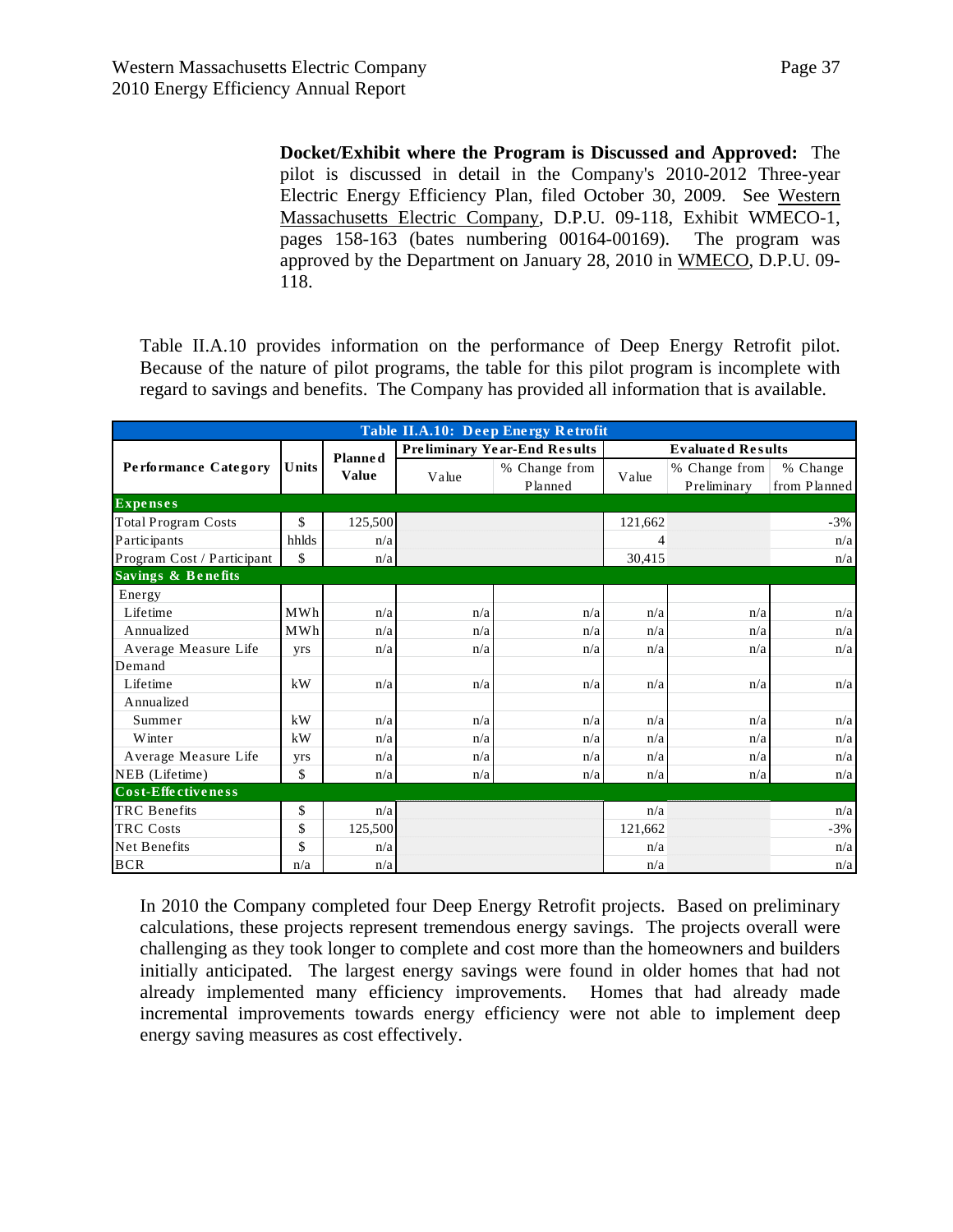Three projects are slated to be completed in 2011. By implementing the pilot program for another year, the Company will be able to see if different housing types and project scopes affect the cost effectiveness of deep energy improvements. Continuing the pilot also allows for more opportunities to refine how the measurement tools are utilized and the incentive structure used in the pilot.

An evaluation of the pilot is currently underway.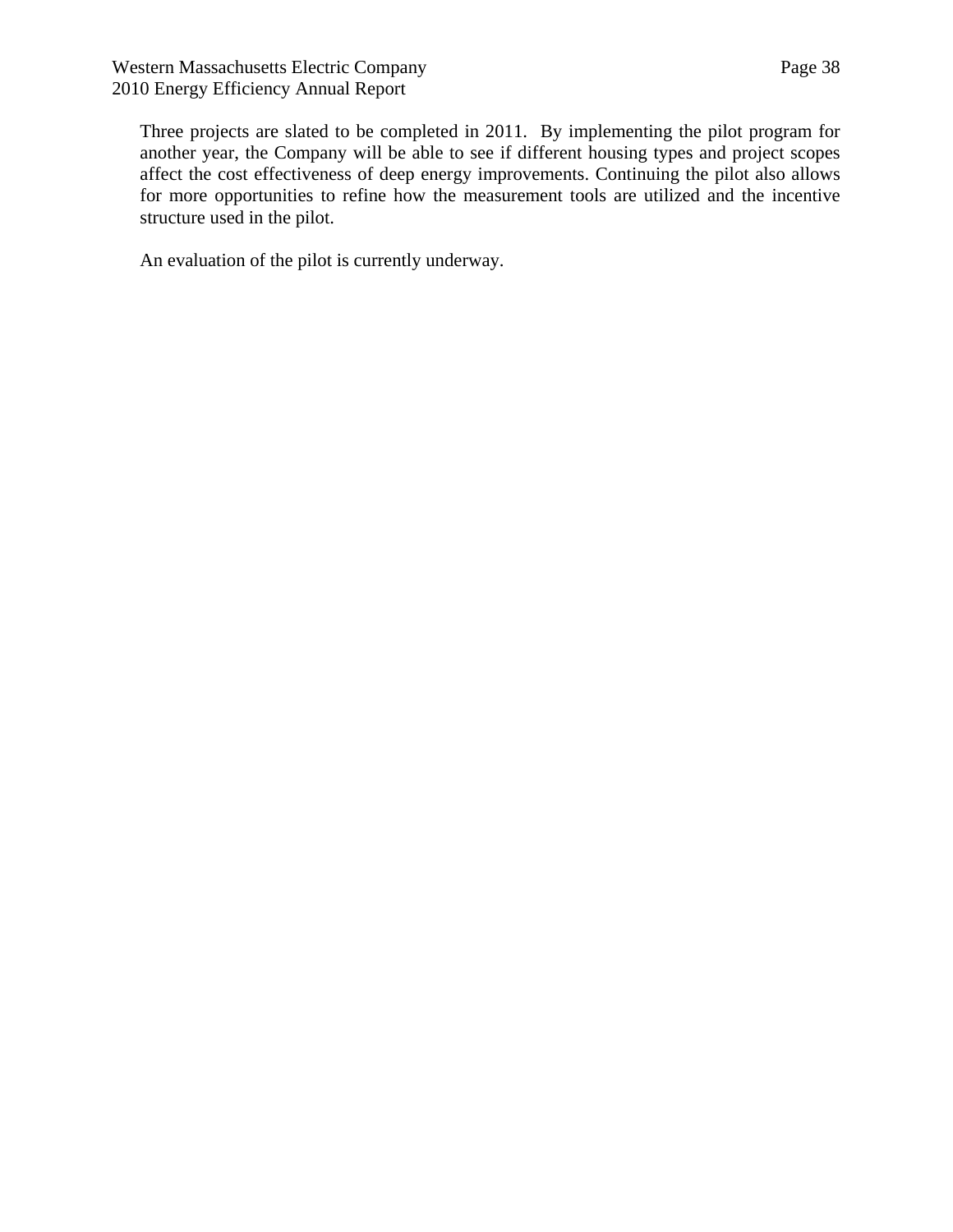### B. Low-Income Sector Programs

1. Summary

During 2010 the Company implemented the following low-income programs<sup>[5](#page-38-0)</sup>:

- **Low-Income Residential New Construction**
- Low-Income 1-4 Family Retrofit
- **Low-Income Multi-Family Retrofit**

Tables II.B.1 through II.B.3 provide summary information on the performance of the low-income programs at the sector, end use, and program levels, respectively.

Section II.B.2 provides detailed information on the performance of each low-income program.

| <b>Table II.B.1: Low-Income Sector Summary</b> |       |                |           |                                     |            |                              |                          |  |  |
|------------------------------------------------|-------|----------------|-----------|-------------------------------------|------------|------------------------------|--------------------------|--|--|
| <b>Performance</b>                             |       | <b>Planned</b> |           | <b>Preliminary Year-End Results</b> |            | <b>Evaluated Results</b>     |                          |  |  |
| Category                                       | Units | <b>Value</b>   | Value     | % Change from<br>Planned            | Value      | % Change from<br>Preliminary | % Change<br>from Planned |  |  |
| <b>Expenses</b>                                |       |                |           |                                     |            |                              |                          |  |  |
| <b>Total Program Costs</b>                     | \$    | 2,466,968      |           |                                     | 2,317,313  |                              | $-6%$                    |  |  |
| Performance Incentive                          | \$    | 186,563        |           |                                     | 230,498    |                              | 24%                      |  |  |
| <b>Savings &amp; Benefits</b>                  |       |                |           |                                     |            |                              |                          |  |  |
| Energy                                         |       |                |           |                                     |            |                              |                          |  |  |
| Lifetime                                       | MWh   | 20,113         | 14,880    | $-26%$                              | 14,880     | 0%                           | $-26%$                   |  |  |
| Annualized                                     | MWh   | 2,073          | 1,618     | $-22%$                              | 1,618      | 0%                           | $-22%$                   |  |  |
| Demand                                         |       |                |           |                                     |            |                              |                          |  |  |
| Lifetime                                       | kW    | 2,018          | 1,574     | $-22%$                              | 1,574      | 0%                           | $-22%$                   |  |  |
| Annualized                                     |       |                |           |                                     |            |                              |                          |  |  |
| Summer                                         | kW    | 210            | 169       | $-20%$                              | 169        | $0\%$                        | $-20%$                   |  |  |
| Winter                                         | kW    | 453            | 354       | $-22%$                              | 354        | 0%                           | $-22%$                   |  |  |
| NEB (Lifetime)                                 | \$    | 7,123,735      | 9,814,630 | 38%                                 | 9,814,630  | 0%                           | 38%                      |  |  |
| Cost-Effectiveness                             |       |                |           |                                     |            |                              |                          |  |  |
| TRC Benefits                                   | \$    | 9,517,395      |           |                                     | 11,616,749 |                              | 22%                      |  |  |
| <b>TRC</b> Costs                               | \$    | 2,653,531      |           |                                     | 2,547,810  |                              | $-4%$                    |  |  |
| Net Benefits                                   | \$    | 6,863,865      |           |                                     | 9,068,939  |                              | 32%                      |  |  |
| <b>BCR</b>                                     | n/a   | 3.59           |           |                                     | 4.56       |                              | 27%                      |  |  |

<span id="page-38-0"></span>5

The Company did not offer any pilot programs in the low-income sector during 2010.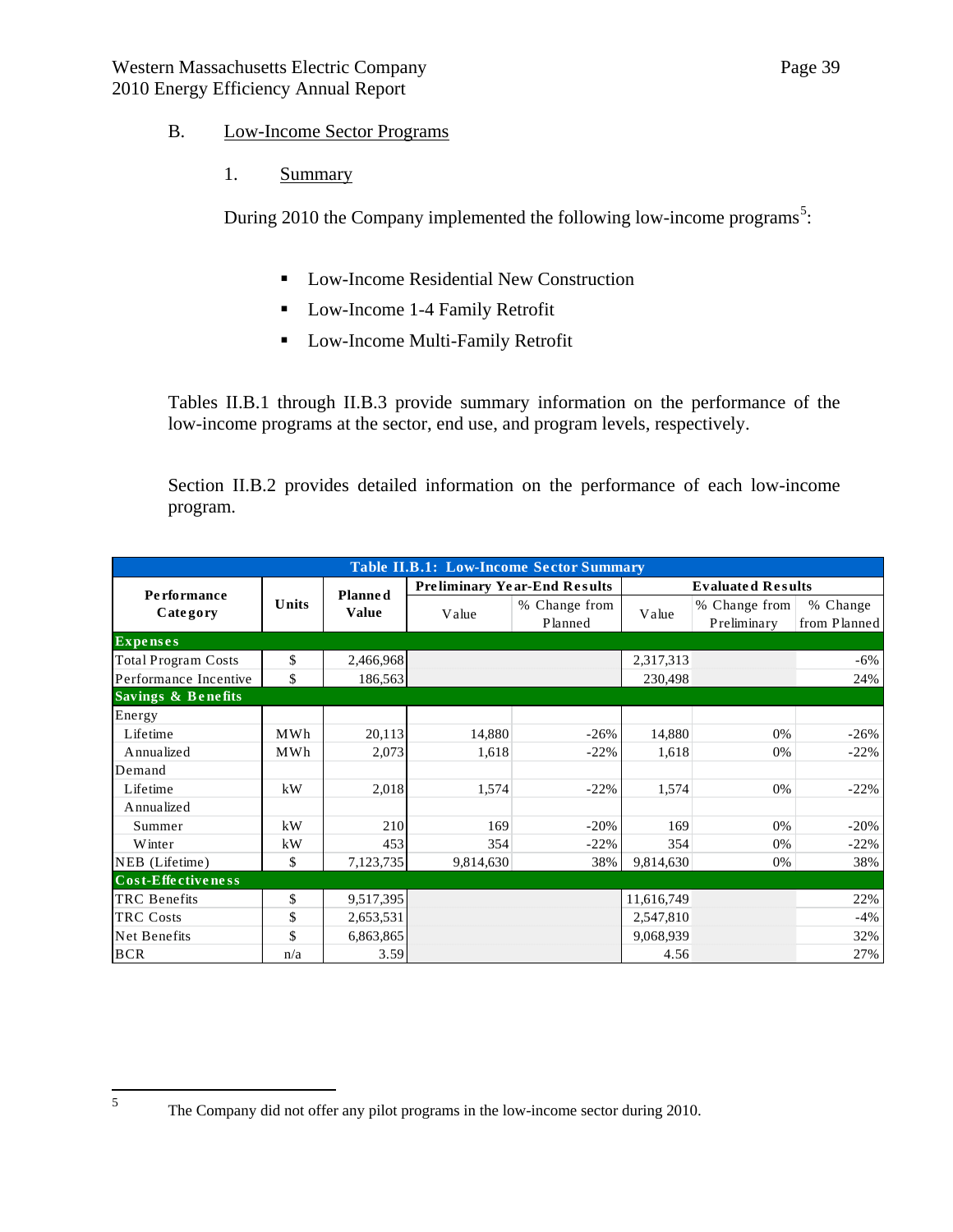As shown in Table II.B.1 above, significant<sup>[6](#page-39-0)</sup> variances exist at the Low-Income sector level for:

- Lifetime MWh, annual MWh, lifetime kW, summer & winter kW, and NEBs between planned and preliminary values, and
- Lifetime MWh, annual MWh, lifetime kW, summer and winter kW, TRC benefits, net benefits, and BCR between planned and evaluated values.

Each program contributed to these variances as follows:

- Low-Income Residential New Construction: This program yielded significant variances in nearly all expenses, savings & benefits, and cost effectiveness categories in both preliminary and year-end results. Please reference section II.B.4 for a more detailed discussion of the cause of the variances in this program.
- Low-Income 1 to 4 Family Retrofit: This program yielded significant variances in nearly all expenses, savings & benefits, and cost effectiveness categories in both preliminary and year-end results. Please reference section II.B.5 for a more detailed discussion of the cause of the variances in this program.
- Low-Income Multi-Family Retrofit: This program yielded significant variances in all expenses, savings & benefits, and cost effectiveness categories in both preliminary and year-end results. Please reference section II.B.6 for a more detailed discussion of the cause of the variances in this program.

<span id="page-39-0"></span> $\overline{a}$ 6 Unless otherwise noted, "Significant" variances are defined throughout this Annual Report as variances of +/-20% or more between the stated values.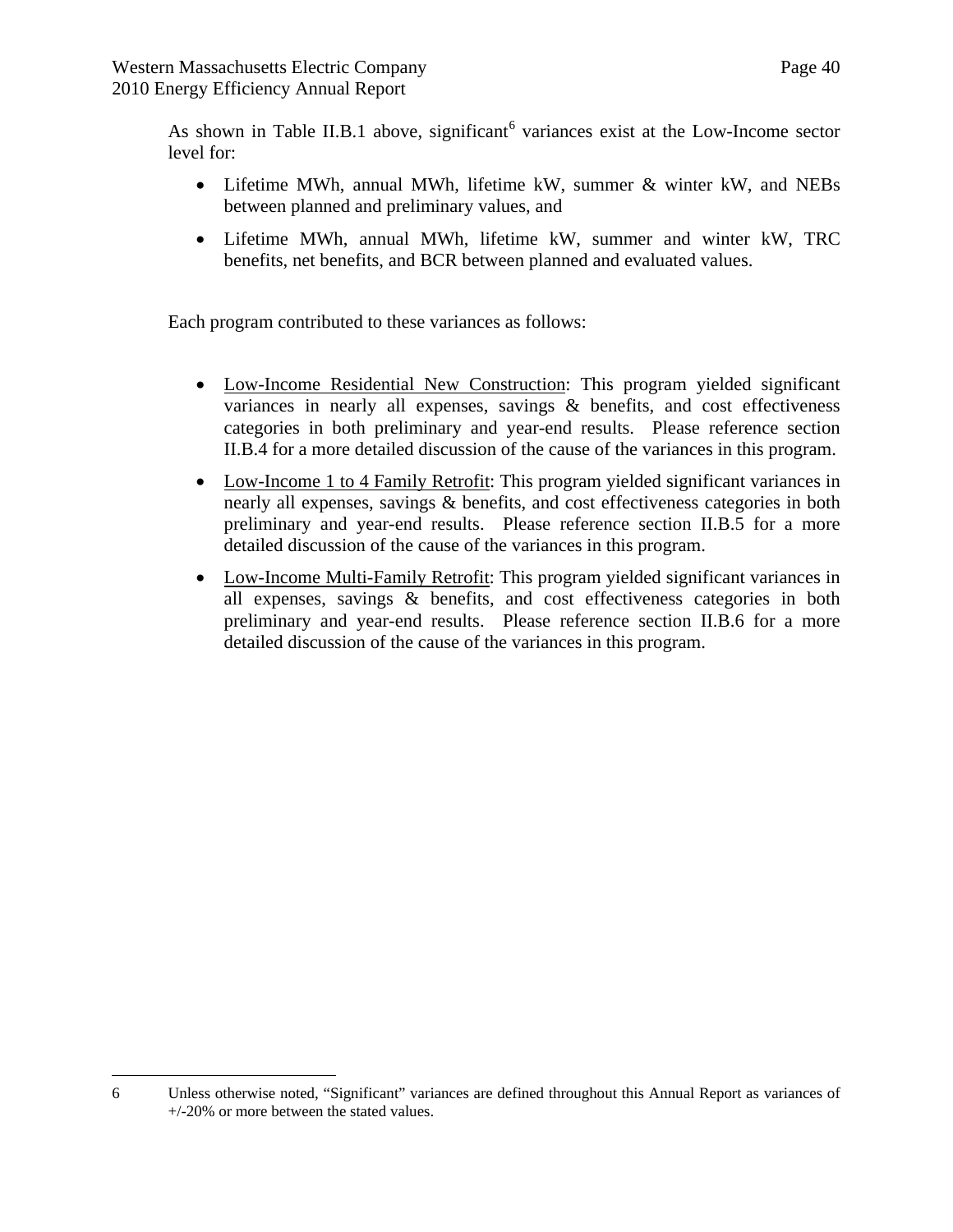| Table II.B.2: Low-Income Sector Summary of End Uses |                     |                                                  |                                    |                                                     |  |  |  |  |  |  |
|-----------------------------------------------------|---------------------|--------------------------------------------------|------------------------------------|-----------------------------------------------------|--|--|--|--|--|--|
| <b>End Uses</b>                                     | Units<br>(lifetime) | <b>Preliminary</b><br>Year-End<br><b>Results</b> | <b>Evaluated</b><br><b>Results</b> | % Change from<br>Preliminary to<br><b>Evaluated</b> |  |  |  |  |  |  |
| <b>Lighting</b>                                     |                     |                                                  |                                    |                                                     |  |  |  |  |  |  |
| Energy                                              | <b>MWh</b>          | 920                                              | 920                                | 0%                                                  |  |  |  |  |  |  |
| Demand                                              | kW                  | 84                                               | 84                                 | 0%                                                  |  |  |  |  |  |  |
| <b>NEB</b>                                          | \$                  | 289,735                                          | 289,735                            | 0%                                                  |  |  |  |  |  |  |
| <b>HVAC</b>                                         |                     |                                                  |                                    |                                                     |  |  |  |  |  |  |
| Energy                                              | MWh                 | 31                                               | 31                                 | 0%                                                  |  |  |  |  |  |  |
| Demand                                              | kW                  | $\mathfrak{D}$                                   | $\mathfrak{D}$                     | 0%                                                  |  |  |  |  |  |  |
| <b>NEB</b>                                          | \$                  | 7,593,827                                        | 7,593,827                          | 0%                                                  |  |  |  |  |  |  |
| <b>End Use Behavior</b>                             |                     |                                                  |                                    |                                                     |  |  |  |  |  |  |
| Energy                                              | MWh                 | 145                                              | 145                                | 0%                                                  |  |  |  |  |  |  |
| Demand                                              | kW                  | 14                                               | 14                                 | 0%                                                  |  |  |  |  |  |  |
| <b>NEB</b>                                          | \$                  | 1,134,498                                        | 1,134,498                          | 0%                                                  |  |  |  |  |  |  |
| <b>Refrigeration</b>                                |                     |                                                  |                                    |                                                     |  |  |  |  |  |  |
| Energy                                              | MWh                 | 486                                              | 486                                | 0%                                                  |  |  |  |  |  |  |
| Demand                                              | kW                  | 67                                               | 67                                 | 0%                                                  |  |  |  |  |  |  |
| <b>NEB</b>                                          | \$                  | 244,171                                          | 244,171                            | 0%                                                  |  |  |  |  |  |  |
| Hot Water                                           |                     |                                                  |                                    |                                                     |  |  |  |  |  |  |
| Energy                                              | <b>MWh</b>          | 36                                               | 36                                 | 0%                                                  |  |  |  |  |  |  |
| Demand                                              | kW                  | 3                                                | 3                                  | 0%                                                  |  |  |  |  |  |  |
| <b>NEB</b>                                          | \$                  | 552,399                                          | 552,399                            | 0%                                                  |  |  |  |  |  |  |
| <b>Total</b>                                        |                     |                                                  |                                    |                                                     |  |  |  |  |  |  |
| Energy                                              | MWh                 | 1,618                                            | 1,618                              | 0%                                                  |  |  |  |  |  |  |
| Demand                                              | kW                  | 169                                              | 169                                | 0%                                                  |  |  |  |  |  |  |
| <b>NEB</b>                                          | \$                  | 9,814,630                                        | 9,814,630                          | $0\%$                                               |  |  |  |  |  |  |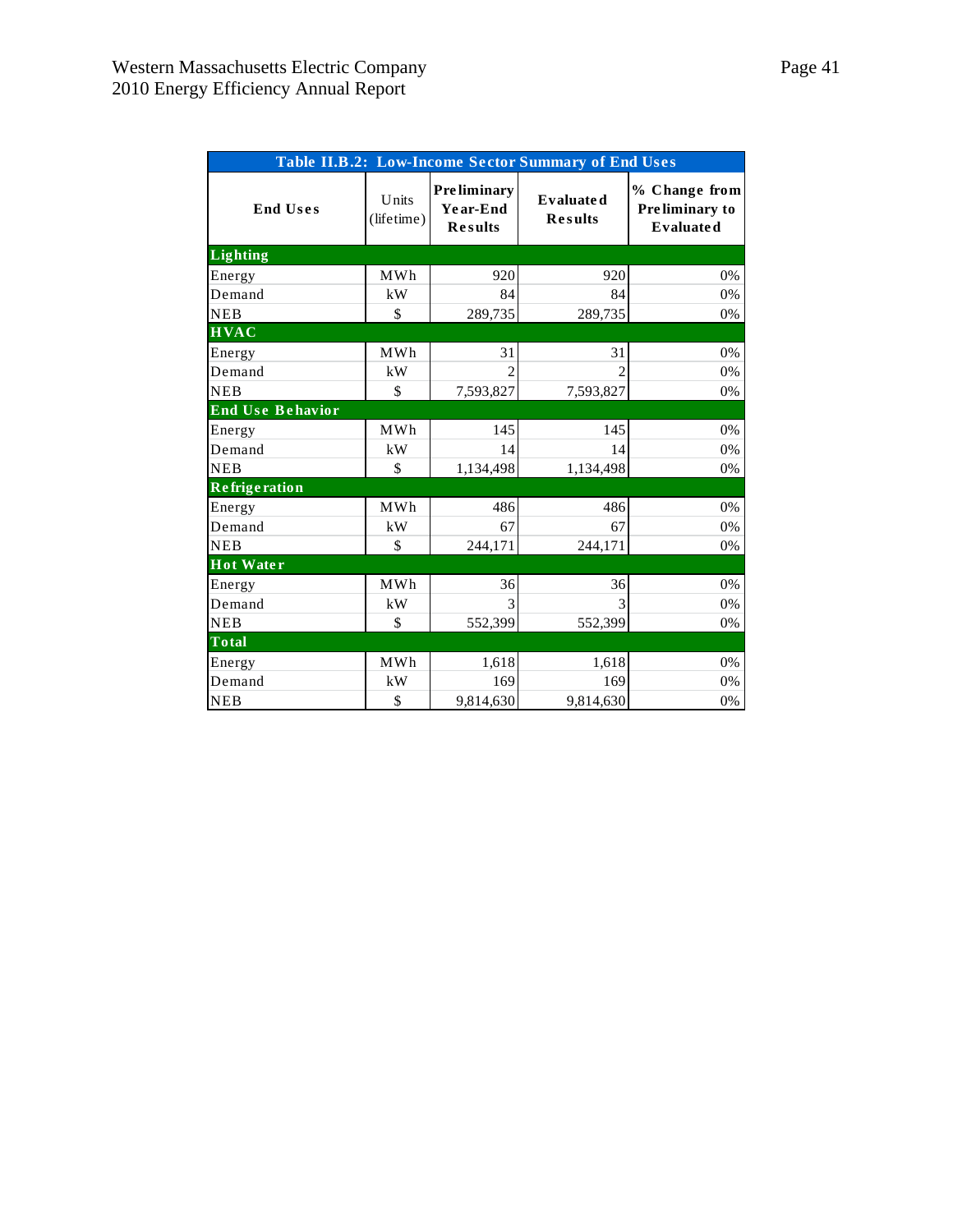| Table II.B.3: Low-Income Program Summary       |       |                |            |                          |  |  |  |  |  |  |
|------------------------------------------------|-------|----------------|------------|--------------------------|--|--|--|--|--|--|
|                                                |       | <b>Planned</b> |            | <b>Evaluated Results</b> |  |  |  |  |  |  |
| Sector                                         | Units | <b>Value</b>   | Value      | % Change from            |  |  |  |  |  |  |
|                                                |       |                |            | Planned                  |  |  |  |  |  |  |
| <b>Low-Income Residential New Construction</b> |       |                |            |                          |  |  |  |  |  |  |
| <b>TRC</b> Benefits                            | \$    | 155,454        | 55,213     | $-64%$                   |  |  |  |  |  |  |
| <b>TRC Costs</b>                               | \$    | 67,647         | 73,440     | 9%                       |  |  |  |  |  |  |
| Net Benefits                                   | \$    | 87,807         | $-18,227$  | $-121%$                  |  |  |  |  |  |  |
| <b>BCR</b>                                     | n/a   | 2.30           | 0.75       | $-67%$                   |  |  |  |  |  |  |
| Low-Income 1 to 4 Family Retrofit              |       |                |            |                          |  |  |  |  |  |  |
| <b>TRC</b> Benefits                            | \$    | 8,565,010      | 11,448,612 | 34%                      |  |  |  |  |  |  |
| <b>TRC Costs</b>                               | \$    | 2,317,054      | 2,336,354  | 1%                       |  |  |  |  |  |  |
| Net Benefits                                   | \$    | 6,247,955      | 9,112,258  | 46%                      |  |  |  |  |  |  |
| <b>BCR</b>                                     | n/a   | 3.70           | 4.90       | 33%                      |  |  |  |  |  |  |
| Low-Income MultiFamily Retrofit                |       |                |            |                          |  |  |  |  |  |  |
| <b>TRC</b> Benefits                            | \$    | 796,931        | 112,924    | $-86%$                   |  |  |  |  |  |  |
| <b>TRC Costs</b>                               | \$    | 210,880        | 84,203     | $-60%$                   |  |  |  |  |  |  |
| Net Benefits                                   | \$    | 586,051        | 28,720     | $-95%$                   |  |  |  |  |  |  |
| <b>BCR</b>                                     | n/a   | 3.78           | 1.34       | $-65%$                   |  |  |  |  |  |  |
| Hard-to-Measure Initiatives                    |       |                |            |                          |  |  |  |  |  |  |
| <b>TRC Costs</b>                               | \$    | 57,949         | 53,812     | $-7%$                    |  |  |  |  |  |  |
| <b>TOTAL</b>                                   |       |                |            |                          |  |  |  |  |  |  |
| <b>TRC</b> Benefits                            | \$    | 9,517,395      | 11,616,749 | 22%                      |  |  |  |  |  |  |
| <b>TRC Costs</b>                               | \$    | 2,653,531      | 2,547,810  | $-4%$                    |  |  |  |  |  |  |
| Net Benefits                                   | \$    | 6,863,865      | 9,068,939  | 32%                      |  |  |  |  |  |  |
| <b>BCR</b>                                     | n/a   | 3.59           | 4.56       | 27%                      |  |  |  |  |  |  |

During 2010, the Company built upon existing low-income programs and significantly expanded initiatives to increase participation in all low-income programs. Selected highlights are presented below:

- Low-Income Residential New Construction & Major Renovation In 2010, this program successfully completed the targeted number of new housing units.
- Low-Income 1 to 4 Family Retrofit The Company worked with the local community action agencies to complete a number of projects which yielded deeper fossil fuel savings than in years past.
- Multi-Family Retrofit In 2010, The Company worked with LEAN and the local community action agencies to identify participants for this program. Two small projects were completed at the end of the year and a pipeline of new projects was developed for implementation in 2011.

A more detailed program-level discussion can be found in Section II.B.2.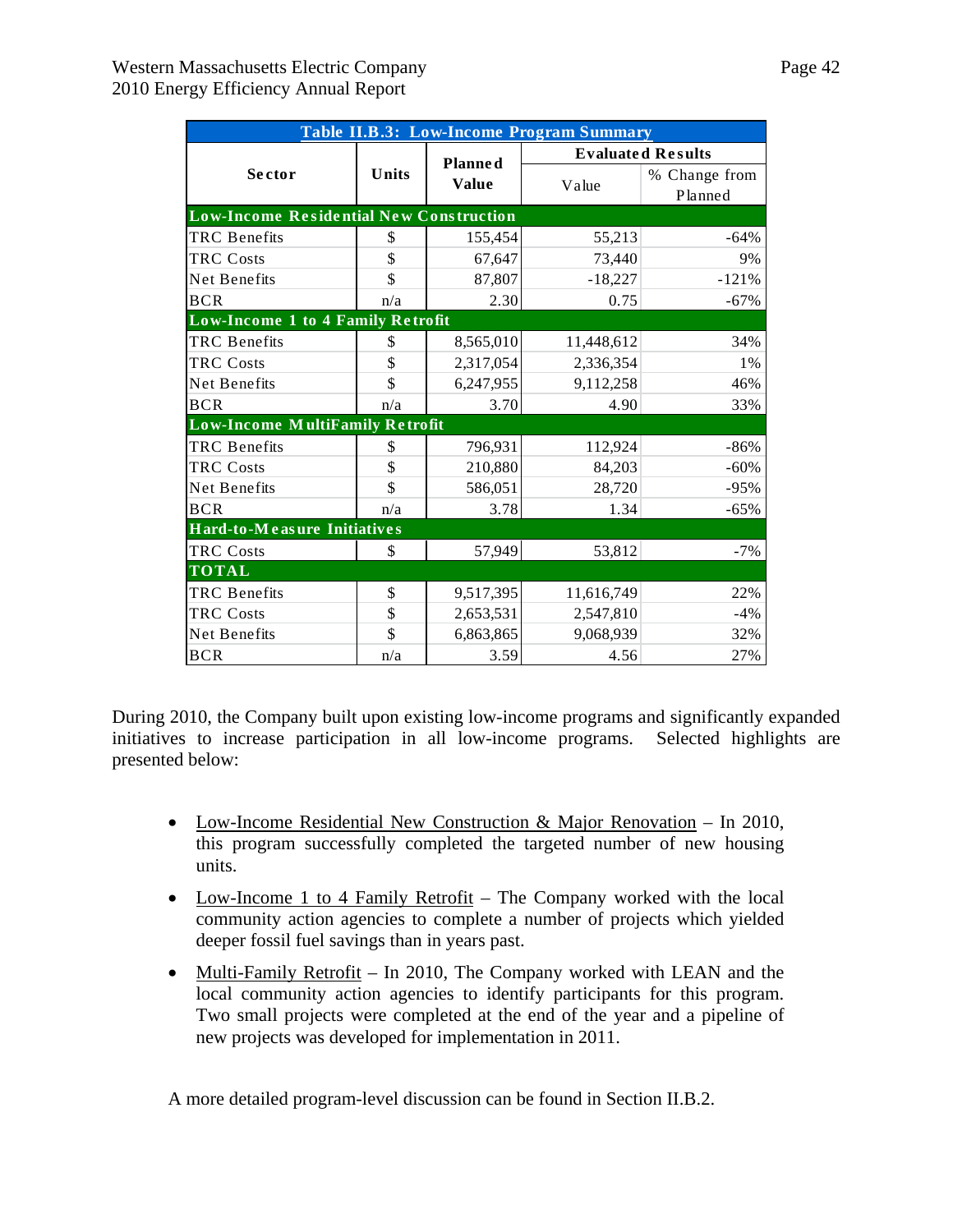### 2. Low-Income Programs

### a. Low-Income New Construction

**Purpose/Goal:** The purpose of the Low-Income New Construction program was to encourage the construction of energy-efficient homes, and drive the market to one in which new homes are moving towards net-zero energy.

**Targeted Customers:** The target market for this program included homebuilders, contractors, architects/designers, trade allies, HERS raters, homebuyers, realtors, developers, low income and affordable housing developers, code officials, and consumers in the market for new homes and or major renovations.

**Definition of Program Participant:** A participant in the Low-Income Residential New Construction & Major Renovation program can be defined as an individual housing unit.

### **Targeted End-Uses:**

- Lighting
- Heating, Ventilation, and Air Conditioning
- Refrigeration
- Hot water
- Envelope

**Delivery Mechanism:** The program is administered each Program Administrator in its service territory and coordinated regionally through the JMC.

**Significant Differences in Actual Program Design from Approved Program Design:** None.

**Docket/Exhibit where the Program is Discussed and Approved:** The program is discussed in detail in the Company's 2010-2012 Three-year Electric Energy Efficiency Plan, filed October 30, 2009. See Western Massachusetts Electric Company, D.P.U. 09-118, Exhibit WMECO-1, pages 202-208 (bates numbering 00208-00214). The program was approved by the Department on January 28, 2010 in WMECO, D.P.U. 09- 118.

Table II.B.4 provides information on the performance of the Low-Income New Construction Program.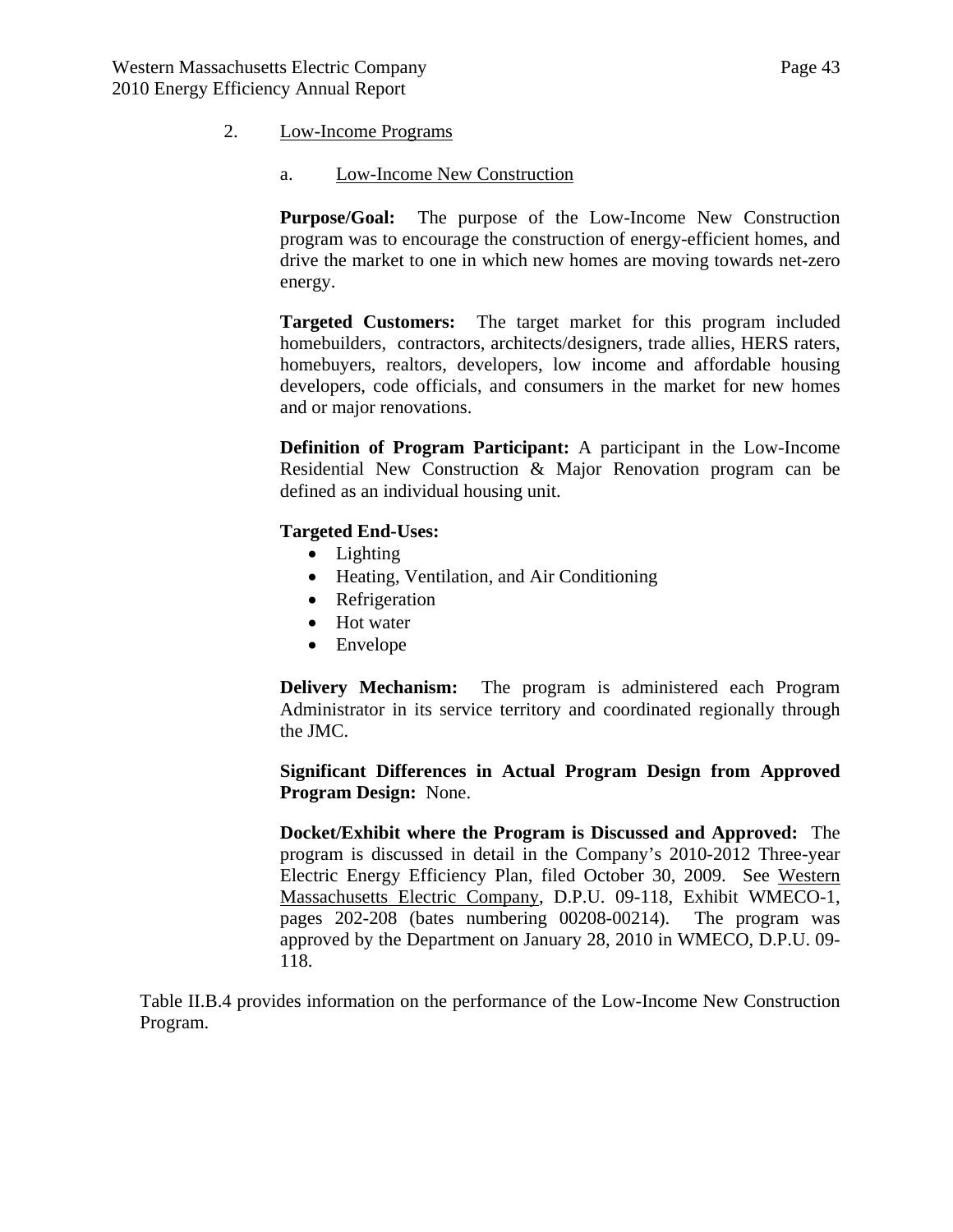| Table II.B.4: Low-Income Residential New Construction |                    |                |        |                                     |           |                              |                          |  |
|-------------------------------------------------------|--------------------|----------------|--------|-------------------------------------|-----------|------------------------------|--------------------------|--|
|                                                       |                    | <b>Planned</b> |        | <b>Preliminary Year-End Results</b> |           | <b>Evaluated Results</b>     |                          |  |
| <b>Performance Category</b>                           | Units              | <b>Value</b>   | Value  | % Change from<br>Planned            | Value     | % Change from<br>Preliminary | % Change<br>from Planned |  |
| <b>Expenses</b>                                       |                    |                |        |                                     |           |                              |                          |  |
| <b>Total Program Costs</b>                            | \$                 | 65,028         |        |                                     | 73,241    |                              | 13%                      |  |
| Performance Incentive                                 | $\mathbf{\hat{S}}$ | 2,619          |        |                                     | 199       |                              | $-92%$                   |  |
| Participants                                          | hhlds              | 22             |        |                                     | 23        |                              | 5%                       |  |
| Program Cost / Participant                            | \$                 | 2,956          |        |                                     | 3,184     |                              | 8%                       |  |
| Savings & Benefits                                    |                    |                |        |                                     |           |                              |                          |  |
| Energy                                                |                    |                |        |                                     |           |                              |                          |  |
| Lifetime                                              | MWh                | 177            | 137    | $-22%$                              | 137       | 0%                           | $-22%$                   |  |
| Annualized                                            | MWh                | 16             | 15     | $-5%$                               | 15        | 0%                           | $-5%$                    |  |
| Average Measure Life                                  | yrs                | 11.1           | 9.0    | $-18%$                              | 9.0       | 0%                           | $-18%$                   |  |
| Demand                                                |                    |                |        |                                     |           |                              |                          |  |
| Lifetime                                              | kW                 | 135            | 60     | $-56%$                              | 60        | 0%                           | $-56%$                   |  |
| Annualized                                            |                    |                |        |                                     |           |                              |                          |  |
| Summer                                                | kW                 | 6              | 3      | $-48%$                              | 3         | 0%                           | $-48%$                   |  |
| Winter                                                | kW                 |                | 6      | 49%                                 | 6         | 0%                           | 49%                      |  |
| Average Measure Life                                  | yrs                | 22.5           | 0.5    |                                     | 0.5       |                              |                          |  |
| NEB (Lifetime)                                        | \$                 | 120,879        | 33,158 | $-73%$                              | 33,158    | 0%                           | $-73%$                   |  |
| Cost-Effectiveness                                    |                    |                |        |                                     |           |                              |                          |  |
| <b>TRC</b> Benefits                                   | \$                 | 155,454        |        |                                     | 55,213    |                              | $-64%$                   |  |
| <b>TRC Costs</b>                                      | \$                 | 67,647         |        |                                     | 73,440    |                              | 9%                       |  |
| Net Benefits                                          | \$                 | 87,807         |        |                                     | $-18,227$ |                              | $-121%$                  |  |
| <b>BCR</b>                                            | n/a                | 2.30           |        |                                     | 0.75      |                              | $-67%$                   |  |

An explanation of significant variances between planned, preliminary year-end and evaluated values follows.

- Savings & Benefits: Energy and demand savings decreased from planned to evaluated results for several reasons. First, 16 of the 23 completed units were smaller multi-family units which produce much lower savings per unit than were planned for. Secondly, of the 23 units, only two had central air conditioning. Such a small percentage of air conditioning versus the planned values dramatically reduced the summer and lifetime demand savings. NEBs were less than planned due to a smaller number of oil and propane heated units, and a higher percentage of multi-family units. An anomaly in the way the savings are calculated for certain multi-family homes in the HERS was identified. This anomaly resulted in certain projects achieving an ENERGY STAR rating and incentive payments but not producing savings based on the Massachusetts Use Defined Reference Home ("UDRH"). The utilities have instituted new program requirements that participants must achieve a minimum percentage increase over the Massachusetts UDRH baseline in order to receive incentives.
- Cost-Effectiveness: Due to the difference in the measure mix from planned to actual completions, in addition to the anomaly described above, the program realized lower TRC benefits, net benefits, and a BCR below 1.0. The Company expects that the new program enhancements implemented in late 2010 will address the anomaly described above, and will result in a BCR greater than 1.0. Therefore the Company does not intend to discontinue the program at this time.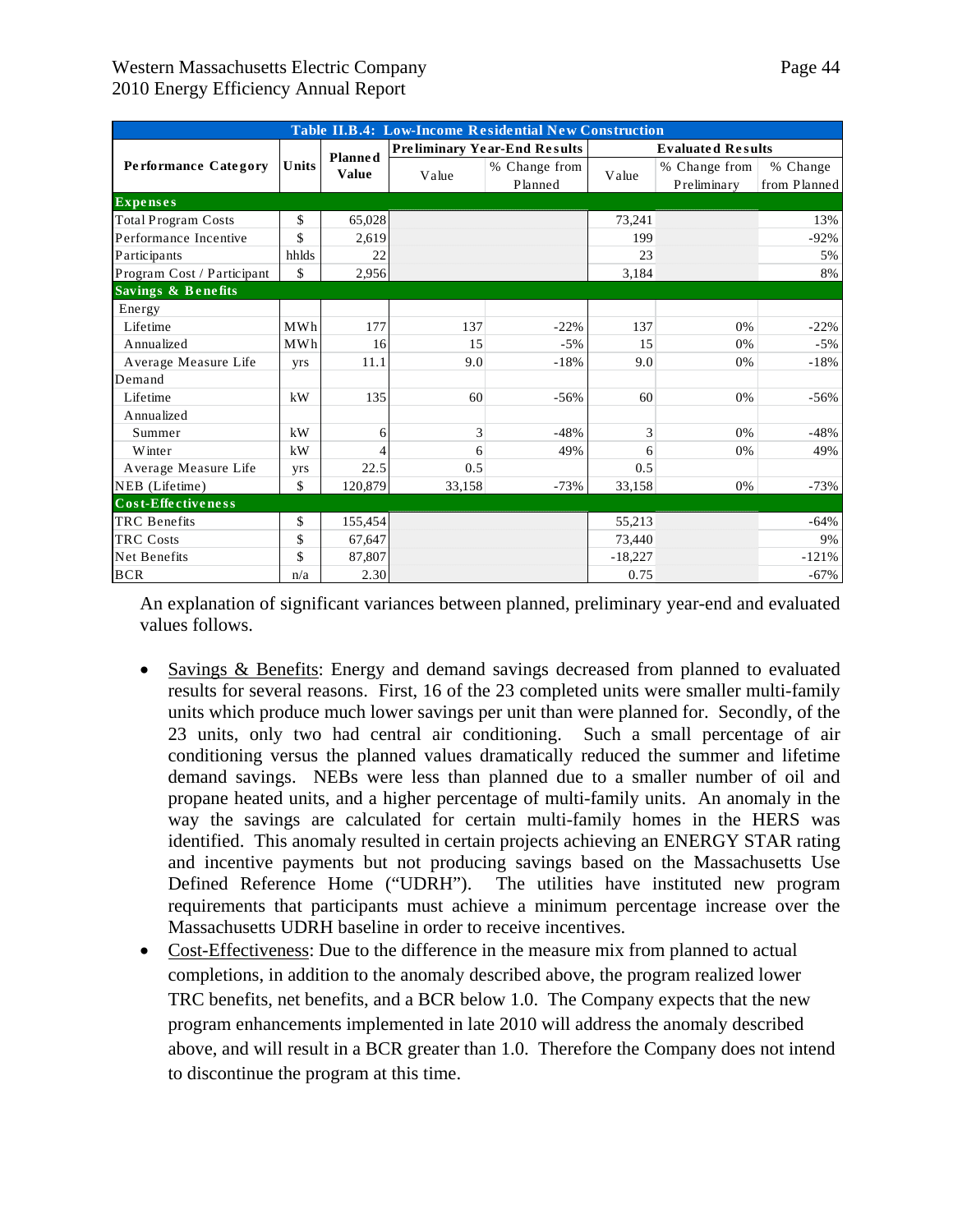Western Massachusetts Electric Company Page 45 2010 Energy Efficiency Annual Report

The following studies were completed for the Low-Income Residential New Construction program:

## *Massachusetts New Homes with Energy Star® Mystery Shopping*

This study provided insight into the current marketing strategies of real estate agents listing ENERGY STAR homes, and the effect of program-sponsored trainings on these marketing strategies.

The results of this study did not impact the 2010 evaluated results. This study is discussed in more detail in Section III, Study 2.

*The Massachusetts New Homes with Energy Star® Program, 2011Baseline Phase 1: Completion of Planning* 

> This study describes the planning process for the 2011 Baseline Study and the work done to develop a sample of eligible homes.

The results of this study did not impact the 2010 evaluated results.

This study is discussed in more detail in Section III, Study 3.

# *The Massachusetts New Homes with ENERGY STAR® Program Estimated Maximum Potential Savings from Enhanced Compliance with the IECC 2009 Residential Building Code in Massachusetts*

This study estimated the maximum potential savings for the years 2011, 2012, and 2013 that might be achieved through promoting compliance with the newly-adopted IECC 2009 energy code for four measures—wall insulation, basement insulation, proper insulation of ducts in unconditioned spaces, and fifty percent high efficacy lamp requirement—in order to provide needed guidance to the PAs on the implementation and evaluation costs that might be justified. The results of this study did not impact the 2010 evaluated results. This study is discussed in more detail in Section III, Study 1.

As noted above, the anomaly in the HERS scoring criteria that had led to negative savings associated with certain participants was addressed by the Joint Management Committee. Going forward in 2011 and beyond the program structure has been adjusted to ensure that the participation criteria reflects net savings for each participating home. See further description below.

At this point in time no mid-term modification is planned for this program.

The Low-Income Residential New Construction Program did not screen as cost-effective with a BCR of 0.75. As described above, the utilities identified an anomaly in the way savings were being calculated in Massachusetts versus the way the national ENERGY STAR Homes program indexed new homes. The utilities instructed ICF, the lead vendor, to provide analyses of the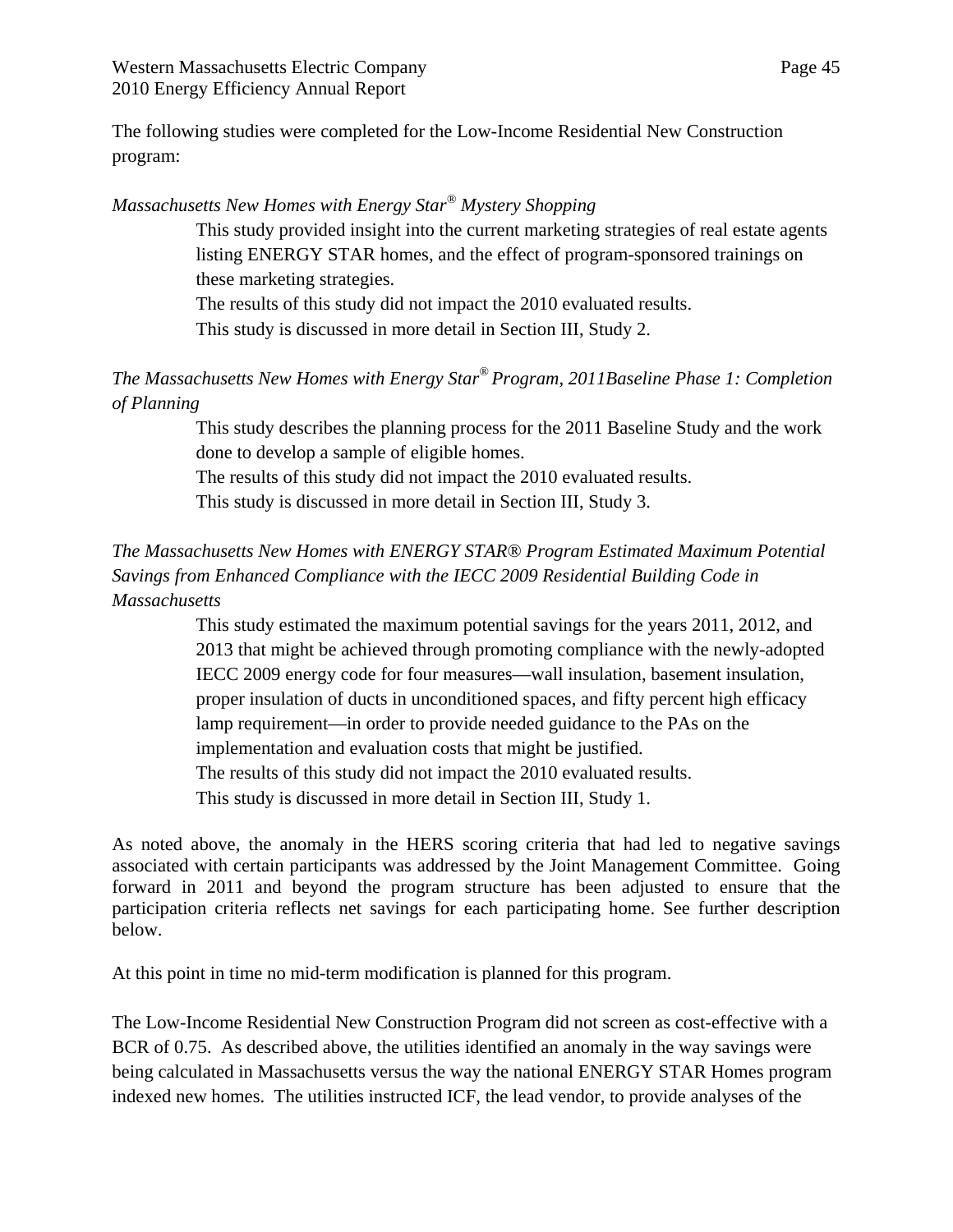## Western Massachusetts Electric Company Page 46 2010 Energy Efficiency Annual Report

situation. Based upon the result of the analyses, it was determined that using a system of percent savings as compared with the Massachusetts UDRH would result in a much more accurate correlation of increased savings with higher tier and incentive levels. Using this method it was determined that a minimum HERS Index of 85 (to conform with ENERGY STAR performance path requirements) and 60% energy savings over the UDRH was an appropriate target for the stretch goal to be used in 2010. The sponsors decided that the four 2010 program tier levels would be structured as follows: Code +, HERS 85 (ENERGY STAR), HERS 65, and HERS 85 + 60% improvement over the UDRH.

The Company does not intend to discontinue this program at this time, based on the limited number of participants in 2010, which tend to skew the BCR. Projects that were implemented in 2010, that led to the BCR below 1 were initiated in 2009 prior to the revised program criteria being put into place. Using a system which correlates percent savings to the incentive is expected to allow the program to be cost effective in 2011.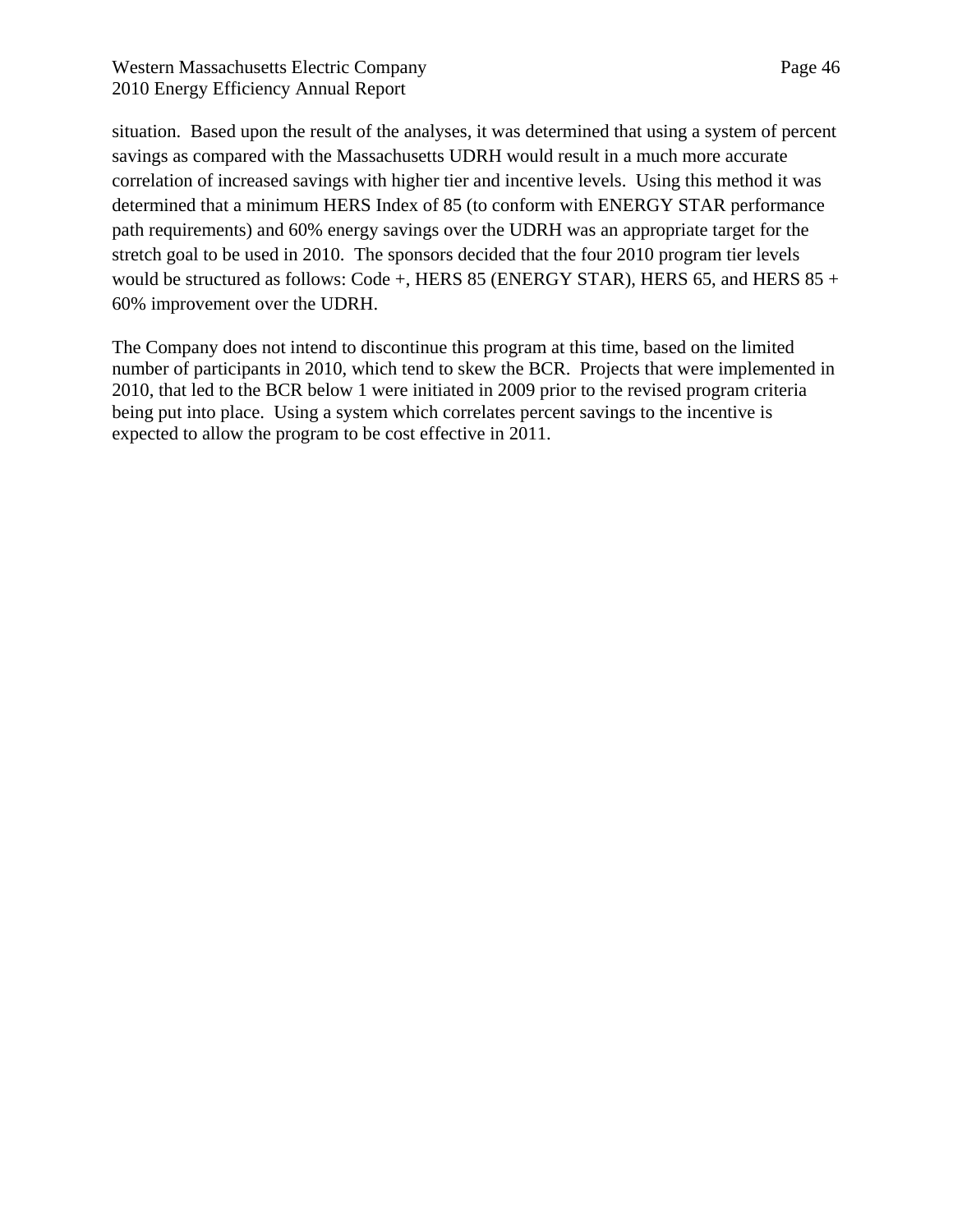#### b. Low-Income 1-4 Family Retrofit

**Purpose/Goal:** The purpose of the Low-Income 1-4 Family Retrofit program was to increase energy efficiency and reduce the energy cost burden for income-eligible customers through education and the installation of electric and gas energy efficiency measures to achieve deeper and broader energy savings.

**Targeted Customers:** This program targeted residential electric customers using natural gas heating living in one- to four-unit dwellings who are at sixty percent (60%) of the state median income level.

**Definition of Program Participant:** A participant in the Low-Income 1-4 Family Retrofit program can be defined as an individual residential account number.

### **Targeted End-Uses:**

- Lighting
- Heating, Ventilation, and Air Conditioning
- Refrigeration
- Hot water
- Envelope
- End Use Behavior

**Delivery Mechanism:** This Program was administered by the three Community Action Agencies ("CAPs") within the Company service territory. The Program Administrators worked closely with the CAP agencies on all aspects of the program design and implementation.

### **Significant Differences in Actual Program Design from Approved Program Design:** None.

**Docket/Exhibit where the Program is Discussed and Approved:** The program is discussed in detail in the Company's 2010-2012 Three-year Electric Energy Efficiency Plan, filed October 30, 2009. See Western Massachusetts Electric Company, D.P.U. 09-118, Exhibit WMECO-1, pages 209-216 (bates numbering 00215-00222). The program was approved by the Department on January 28, 2010 in WMECO, D.P.U. 09- 118.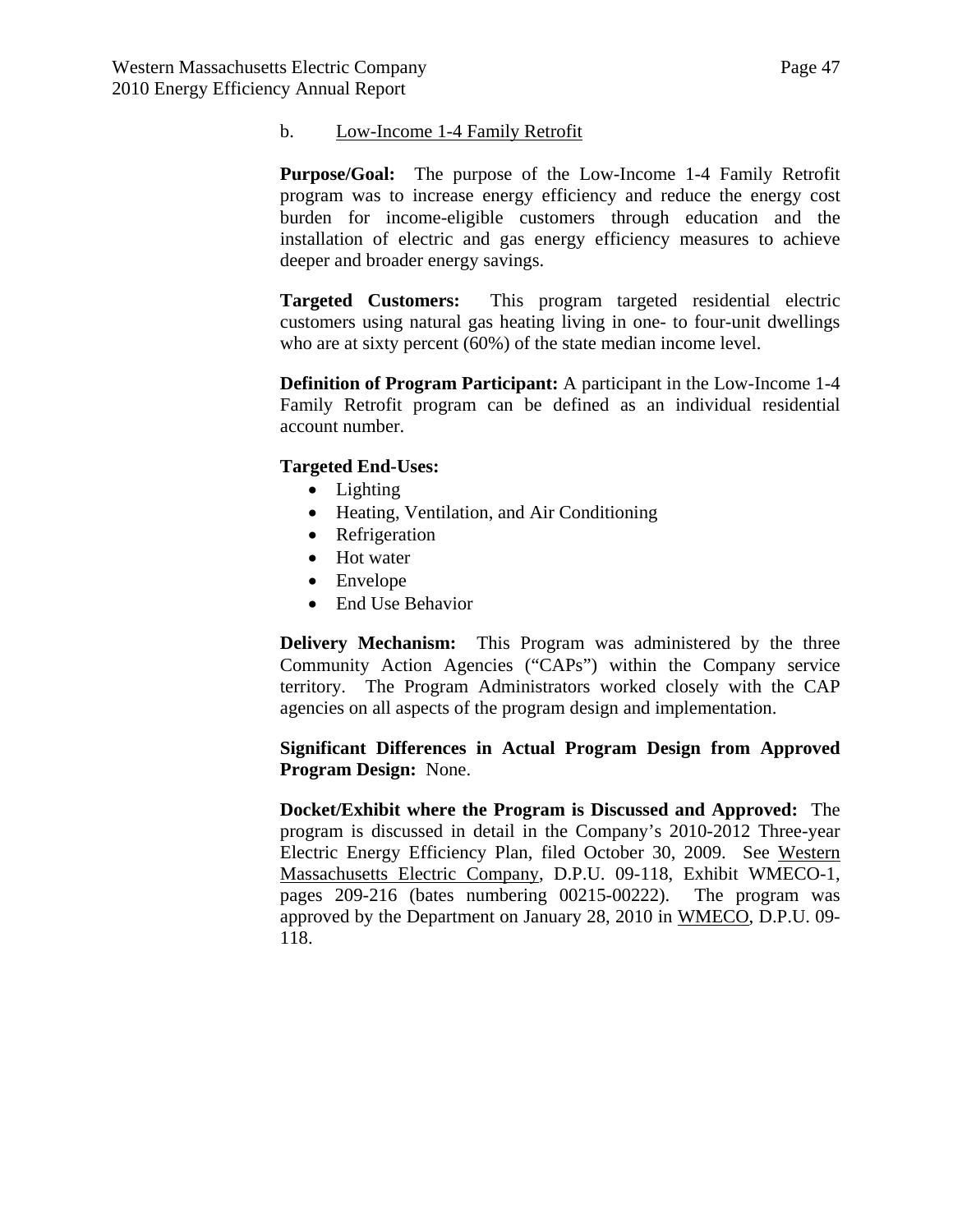Table II.B.5 provides information on the performance of the Low-Income 1 to 4 Family Retrofit Program.

| Table II.B.5: Low-Income 1 to 4 Family Retrofit |            |                |                                   |                                     |            |                              |                          |  |
|-------------------------------------------------|------------|----------------|-----------------------------------|-------------------------------------|------------|------------------------------|--------------------------|--|
|                                                 |            | <b>Planned</b> |                                   | <b>Preliminary Year-End Results</b> |            | <b>Evaluated Results</b>     |                          |  |
| Performance Category                            | Units      | Value          | % Change from<br>Value<br>Planned |                                     | Value      | % Change from<br>Preliminary | % Change<br>from Planned |  |
| <b>Expenses</b>                                 |            |                |                                   |                                     |            |                              |                          |  |
| <b>Total Program Costs</b>                      | \$         | 2,148,842      |                                   |                                     | 2,130,485  |                              | $-1\%$                   |  |
| Performance Incentive                           | \$         | 168,212        |                                   |                                     | 205,870    |                              | 22%                      |  |
| Participants                                    | hhlds      | 1,820          |                                   |                                     | 1,481      |                              | $-19%$                   |  |
| Program Cost / Participant                      | \$         | 1,181          |                                   |                                     | 1,439      |                              | 22%                      |  |
| Savings & Benefits                              |            |                |                                   |                                     |            |                              |                          |  |
| Energy                                          |            |                |                                   |                                     |            |                              |                          |  |
| Lifetime                                        | <b>MWh</b> | 17,407         | 13,864                            | $-20%$                              | 13,864     | 0%                           | $-20%$                   |  |
| Annualized                                      | MWh        | 1,878          | 1,510                             | $-20%$                              | 1,510      | $0\%$                        | $-20%$                   |  |
| Average Measure Life                            | yrs        | 9.3            | 9.2                               | $-1\%$                              | 9.2        | 0%                           | $-1\%$                   |  |
| Demand                                          |            |                |                                   |                                     |            |                              |                          |  |
| Lifetime                                        | kW         | 1,774          | 1.465                             | $-17\%$                             | 1.465      | 0%                           | $-17%$                   |  |
| Annualized                                      |            |                |                                   |                                     |            |                              |                          |  |
| Summer                                          | kW         | 194            | 161                               | $-17\%$                             | 161        | 0%                           | $-17%$                   |  |
| Winter                                          | kW         | 416            | 336                               | $-19%$                              | 336        | 0%                           | $-19%$                   |  |
| Average Measure Life                            | yrs        | 9.1            | 0.5                               |                                     | 0.5        |                              |                          |  |
| NEB (Lifetime)                                  | \$         | 6,470,639      | 9,769,351                         | 51%                                 | 9,769,351  | 0%                           | 51%                      |  |
| Cost-Effectiveness                              |            |                |                                   |                                     |            |                              |                          |  |
| <b>TRC</b> Benefits                             | \$         | 8,565,010      |                                   |                                     | 11,448,612 |                              | 34%                      |  |
| <b>TRC</b> Costs                                | \$         | 2,317,054      |                                   |                                     | 2,336,354  |                              | 1%                       |  |
| Net Benefits                                    | \$         | 6,247,955      |                                   |                                     | 9,112,258  |                              | 46%                      |  |
| <b>BCR</b>                                      | n/a        | 3.70           |                                   |                                     | 4.90       |                              | 33%                      |  |

An explanation of significant variances between planned, preliminary year-end and evaluated values follows.

- Expenses: Program costs per participant increased from plan as deeper levels of weatherization were achieved. For more information reference the NEB discussion below.
- Savings & Benefits: Annual and lifetime energy savings were reduced due to fewer homes being served than had been planned for. This reduction was due in part to the community action agencies' focus on ARRA funded projects for which they have a limited time period to complete. Energy and demand savings are derived primarily for CFL bulbs installations, along with refrigerator and freezer replacements. The amount of electric measures installed ties closely to the number of homes served so the 19% reduction in homes served resulted in the 20% reduction in energy savings. Lifetime NEBs increased significantly as projects realized deeper weatherization savings. Deeper weatherization savings were achieved for each home served correlating to the 22% increase in cost per participating home.
- Cost Effectiveness: The dramatic increase in NEBs as explained above drove total TRC benefits up, while costs maintained, therefore increasing net benefits as well. Overall the cost-effectiveness of the program increased significantly due to the fact that deeper weatherization was achieved at the homes that were retrofitted.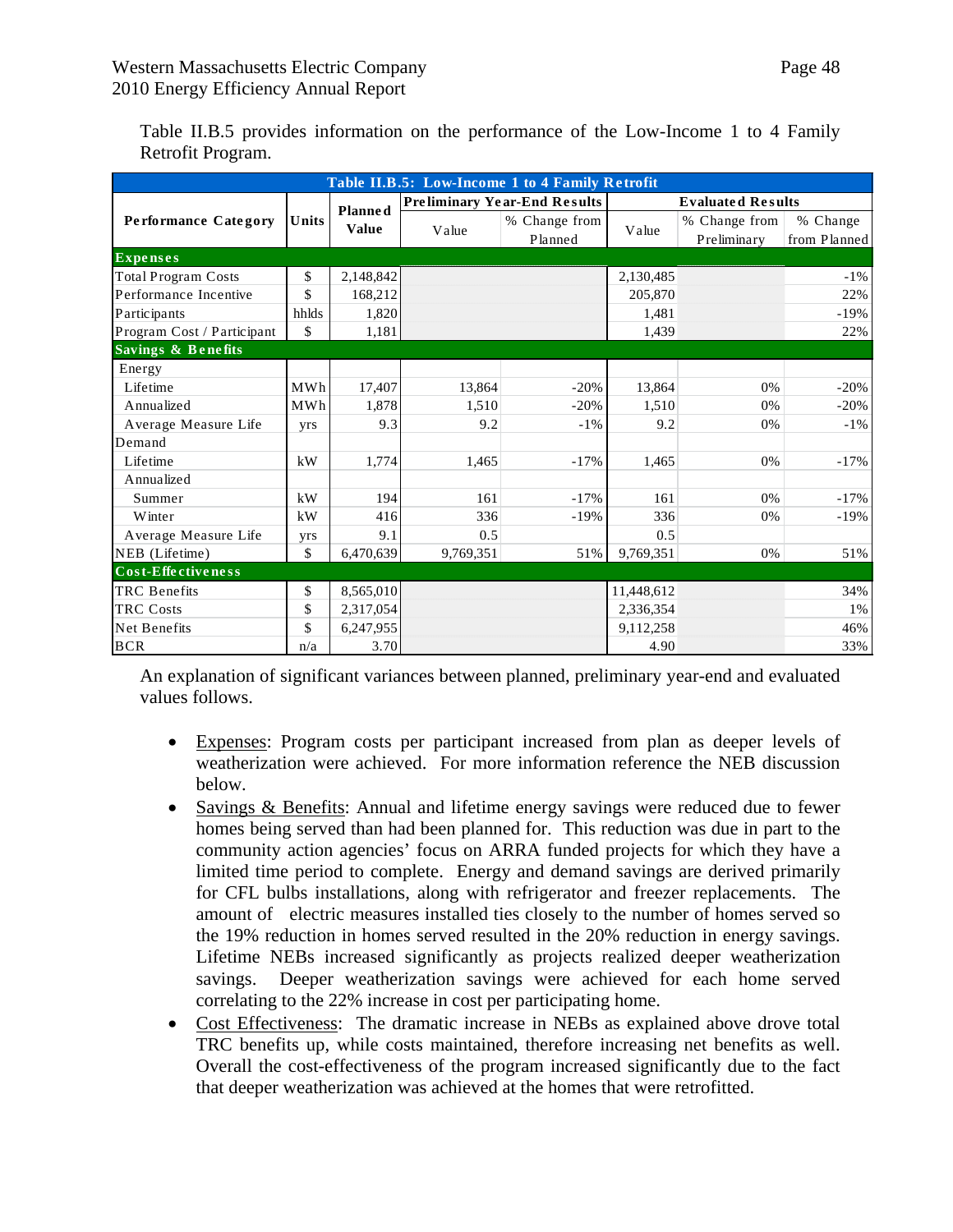A process evaluation was conducted for this program. The study results do not affect program savings. For more information on this evaluation please reference Section III, Study 18

It is not expected that the program performance in 2010 will result in significant changes to the program design or implementation in future years

At this point in time no mid-term modification is planned for this program.

The Low-Income 1-4 Family Retrofit Program is cost effective with a BCR of 4.90.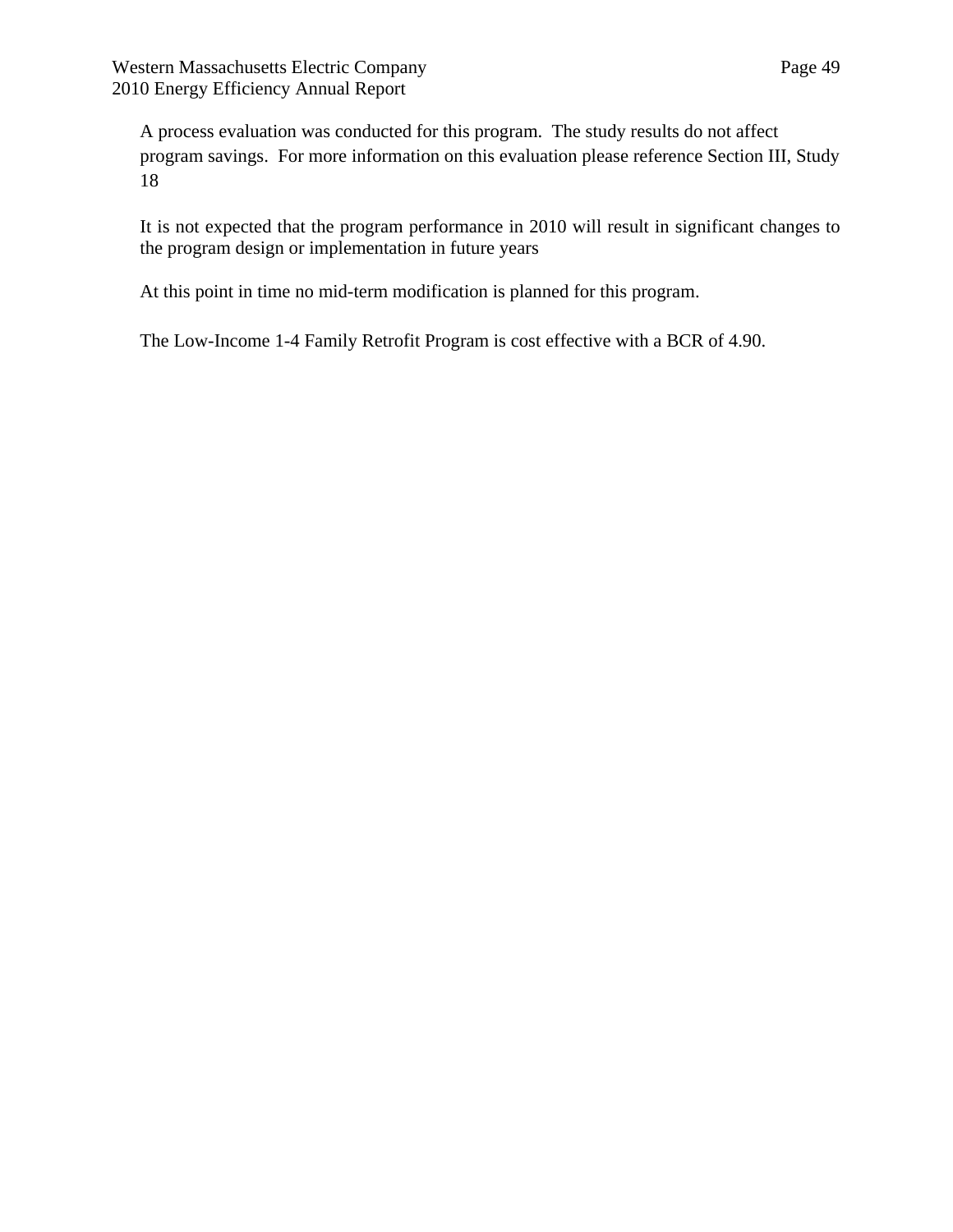#### c. Low-Income Multi-Family Retrofit

**Purpose/Goal:** The purpose of the Low-Income Multi-Family Retrofit program was to deliver energy efficient products and services directly to the dwellings of: 1) residential customers living in facilities (with five or more units) on the low-income rate or 2) eligible income-eligible residents living in multi-family non-institutional facilities (with five or more units) owned or operated by a non-profit entity or a public housing authority.

**Targeted Customers:** Residential customers on the low-income rate or individuals living in non-institutional dwellings owned or operated by non-profit entities or public housing authorities with five or more units who are at 60 percent of median income level as well as landlords and property managers of these buildings were targeted by this program.

**Definition of Program Participant:** A participant in the Low-Income Multi-Family Retrofit program can be defined as an individual housing unit.

### **Targeted End-Uses:**

- Lighting
- Heating, Ventilation, and Air Conditioning
- Refrigeration
- Hot water
- Envelope

**Delivery Mechanism:** The program was administered cooperatively by the gas and electric Program Administrators in conjunction with interested stakeholders.

**Significant Differences in Actual Program Design from Approved Program Design:** None.

**Docket/Exhibit where the Program is Discussed and Approved:** The program is discussed in detail in the Company's 2010-2012 Three-year Electric Energy Efficiency Plan, filed October 30, 2009. See Western Massachusetts Electric Company, D.P.U. 09-118, Exhibit WMECO-1, pages 217-230 (bates numbering 00223-00236). The program was approved by the Department on January 28, 2010 in WMECO, D.P.U. 09- 118.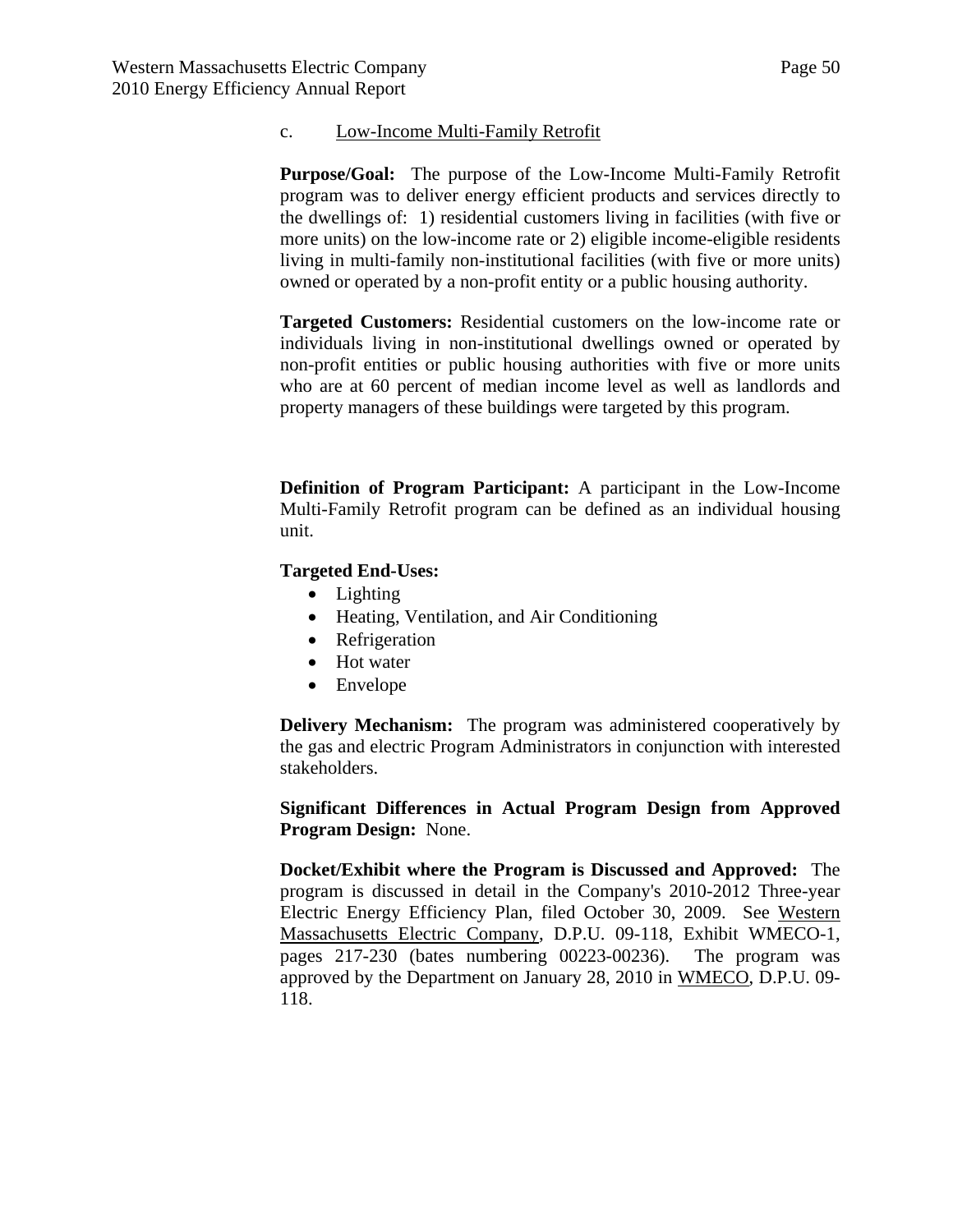| Table II.B.6: Low-Income MultiFamily Retrofit |       |                |        |                                     |         |                              |                          |  |  |
|-----------------------------------------------|-------|----------------|--------|-------------------------------------|---------|------------------------------|--------------------------|--|--|
|                                               |       | <b>Planned</b> |        | <b>Preliminary Year-End Results</b> |         | <b>Evaluated Results</b>     |                          |  |  |
| Performance Category                          | Units | <b>Value</b>   | Value  | % Change from<br>Planned            | Value   | % Change from<br>Preliminary | % Change<br>from Planned |  |  |
| <b>Expenses</b>                               |       |                |        |                                     |         |                              |                          |  |  |
| <b>Total Program Costs</b>                    | \$    | 195,149        |        |                                     | 59,774  |                              | $-69\%$                  |  |  |
| Performance Incentive                         | \$    | 15,731         |        |                                     | 24,429  |                              | 55%                      |  |  |
| Participants                                  | units | 216            |        |                                     | 149     |                              | $-31%$                   |  |  |
| Program Cost / Participant                    | \$    | 903            |        |                                     | 401     |                              | $-56%$                   |  |  |
| Savings & Benefits                            |       |                |        |                                     |         |                              |                          |  |  |
| Energy                                        |       |                |        |                                     |         |                              |                          |  |  |
| Lifetime                                      | MWh   | 2,529          | 879    | $-65%$                              | 879     | 0%                           | $-65%$                   |  |  |
| Annualized                                    | MWh   | 179            | 92     | $-49%$                              | 92      | 0%                           | $-49%$                   |  |  |
| Average Measure Life                          | yrs   | 14.1           | 9.5    | $-32%$                              | 9.5     | 0%                           | $-32%$                   |  |  |
| Demand                                        |       |                |        |                                     |         |                              |                          |  |  |
| Lifetime                                      | kW    | 109            | 50     | $-55%$                              | 50      | 0%                           | $-55%$                   |  |  |
| Annualized                                    |       |                |        |                                     |         |                              |                          |  |  |
| Summer                                        | kW    | 10             | 5      | $-47%$                              | 5       | $0\%$                        | $-47%$                   |  |  |
| Winter                                        | kW    | 33             | 12     | $-64%$                              | 12      | 0%                           | $-64%$                   |  |  |
| Average Measure Life                          | yrs   | 10.9           | 0.4    |                                     | 0.4     |                              |                          |  |  |
| NEB (Lifetime)                                | \$    | 532,217        | 12,121 | $-98%$                              | 12,121  | 0%                           | $-98%$                   |  |  |
| Cost-Effectiveness                            |       |                |        |                                     |         |                              |                          |  |  |
| <b>TRC</b> Benefits                           | \$    | 796,931        |        |                                     | 112,924 |                              | $-86%$                   |  |  |
| TRC Costs                                     | \$    | 210,880        |        |                                     | 84,203  |                              | $-60%$                   |  |  |
| Net Benefits                                  | \$    | 586,051        |        |                                     | 28,720  |                              | $-95%$                   |  |  |
| <b>BCR</b>                                    | n/a   | 3.78           |        |                                     | 1.34    |                              | $-65%$                   |  |  |

Table II.B.6 provides information on the performance of the Low-Income Multi-Family Retrofit Program.

An explanation of significant variances between planned, preliminary year-end, and evaluated values follows

- Expenses: Spending and participation in the Low-Income Multifamily program in 2010 were below target due to the focus of the community action agencies on implementing ARRA related projects. Planning for this program assumed a significant amount of weatherization work for electrically heated units. However, no electrically heated units were retrofitted in 2010. This reduction in weatherization work led to the significant decline in program costs per participant.
- Savings & Benefits: The decrease in energy and demand savings from plan is due to the fact that this program was planned to serve a mix of electrically heated multi-family units along with piggy back retrofits (light bulbs and refrigerator replacements) for gas heated multi-family units. However, in 2010 no electrically heated units were retrofitted. Electric weatherization work is planned to include both one time and annual non resources benefits for each unit that is completed. Since there was no electric weatherization work completed in 2010 the non-resource benefits did not materialize, and therefore caused a significant variance in actual NEBs versus the plan.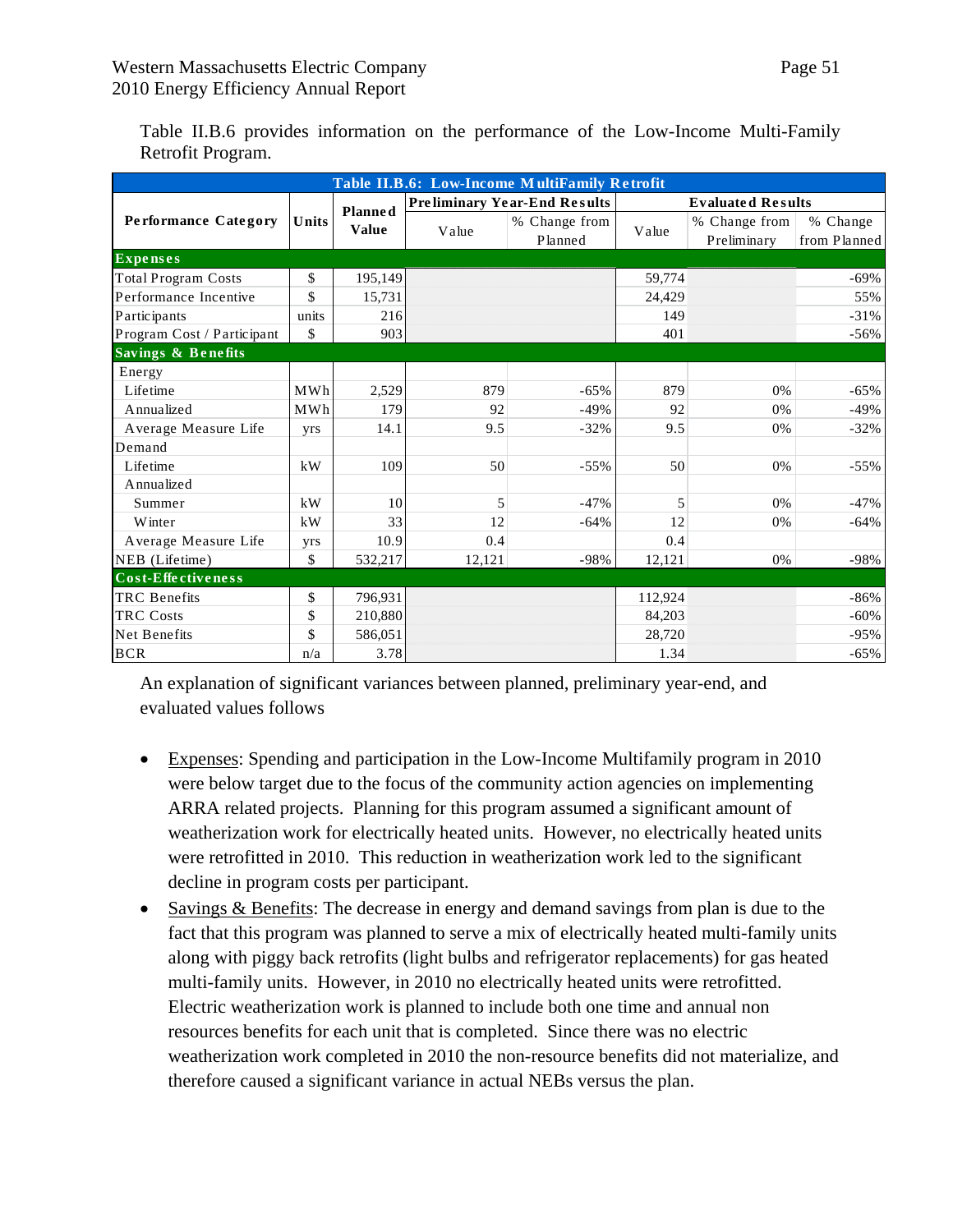Western Massachusetts Electric Company Page 52 2010 Energy Efficiency Annual Report

 Cost-Effectiveness: The significant reduction in projects completed led to lower TRC benefits than were planned for. This further caused significant reductions in the net benefits and the BCR ratio for this program.

There were no studies completed for this program.

It is not expected that the program performance in 2010 will result in significant changes to the program design or implementation in future years

At this point in time no mid-term modification is planned for this program.

The Low-Income Multi-Family Program is cost effective with a BCR of 1.34.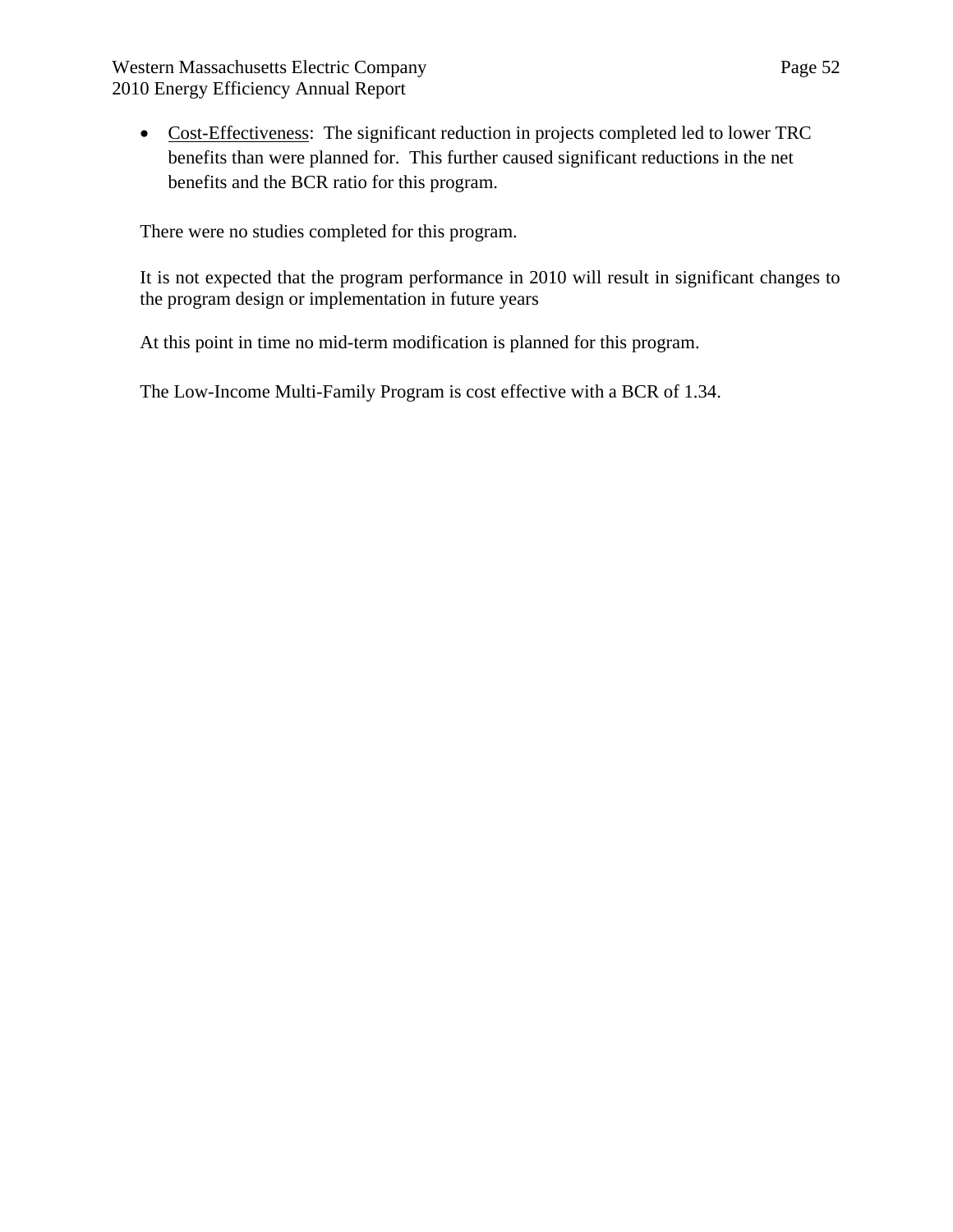## C. Commercial & Industrial Sector Programs

1. Summary

During 2010 the Company implemented the following Commercial & Industrial ("C&I") programs and C&I pilots:

### C&I Programs

- C&I New Construction and Major Renovation
- **C&I** Large Retrofit
- **C&I** Small Retrofit

Tables II.C.1 through II.C.3 provide summary information on the performance of the C&I programs at the sector, end use, and program levels, respectively.

Sections II.C.2 and II.C.3 provide detailed information on the performance of each C&I program and pilot program, respectively.

| Table II.C.1: C&I Sector Summary |       |                |              |                                     |              |                              |                          |  |
|----------------------------------|-------|----------------|--------------|-------------------------------------|--------------|------------------------------|--------------------------|--|
| Performance                      |       | <b>Planned</b> |              | <b>Preliminary Year-End Results</b> |              | <b>Evaluated Results</b>     |                          |  |
| Category                         | Units | <b>Value</b>   | Value        | % Change from<br>Planned            | Value        | % Change from<br>Preliminary | % Change<br>from Planned |  |
| <b>Expenses</b>                  |       |                |              |                                     |              |                              |                          |  |
| <b>Total Program Costs</b>       | \$    | 11,136,767     |              |                                     | 10,326,770   |                              | $-7%$                    |  |
| Performance Incentive            | \$    | 831,289        |              |                                     | 645,051      |                              | $-22%$                   |  |
| Savings & Benefits               |       |                |              |                                     |              |                              |                          |  |
| Energy                           |       |                |              |                                     |              |                              |                          |  |
| Lifetime                         | MWh   | 432,158        | 420,701      | $-3\%$                              | 378,271      | $-10%$                       | $-12\%$                  |  |
| Annualized                       | MWh   | 32,367         | 31,271       | $-3%$                               | 27,958       | $-11\%$                      | $-14%$                   |  |
| Demand                           |       |                |              |                                     |              |                              |                          |  |
| Lifetime                         | kW    | 67,650         | 69,595       | 3%                                  | 65,482       | $-6%$                        | $-3%$                    |  |
| Annualized                       |       |                |              |                                     |              |                              |                          |  |
| Summer                           | kW    | 5,089          | 5,182        | 2%                                  | 4,883        | $-6\%$                       | $-4%$                    |  |
| Winter                           | kW    | 3,372          | 3,447        | 2%                                  | 2,739        | $-21%$                       | $-19%$                   |  |
| NEB (Lifetime)                   | \$    | (1,881,571)    | $-1,116,838$ | $-41%$                              | $-1,268,111$ | 14%                          | $-33%$                   |  |
| Cost-Effectiveness               |       |                |              |                                     |              |                              |                          |  |
| <b>TRC</b> Benefits              | \$    | 54,192,448     |              |                                     | 48,475,599   |                              | $-11\%$                  |  |
| <b>TRC</b> Costs                 | \$    | 16,633,063     |              |                                     | 17,135,735   |                              | 3%                       |  |
| Net Benefits                     | \$    | 37,559,385     |              |                                     | 31,339,864   |                              | $-17%$                   |  |
| <b>BCR</b>                       | n/a   | 3.26           |              |                                     | 2.83         |                              | $-13%$                   |  |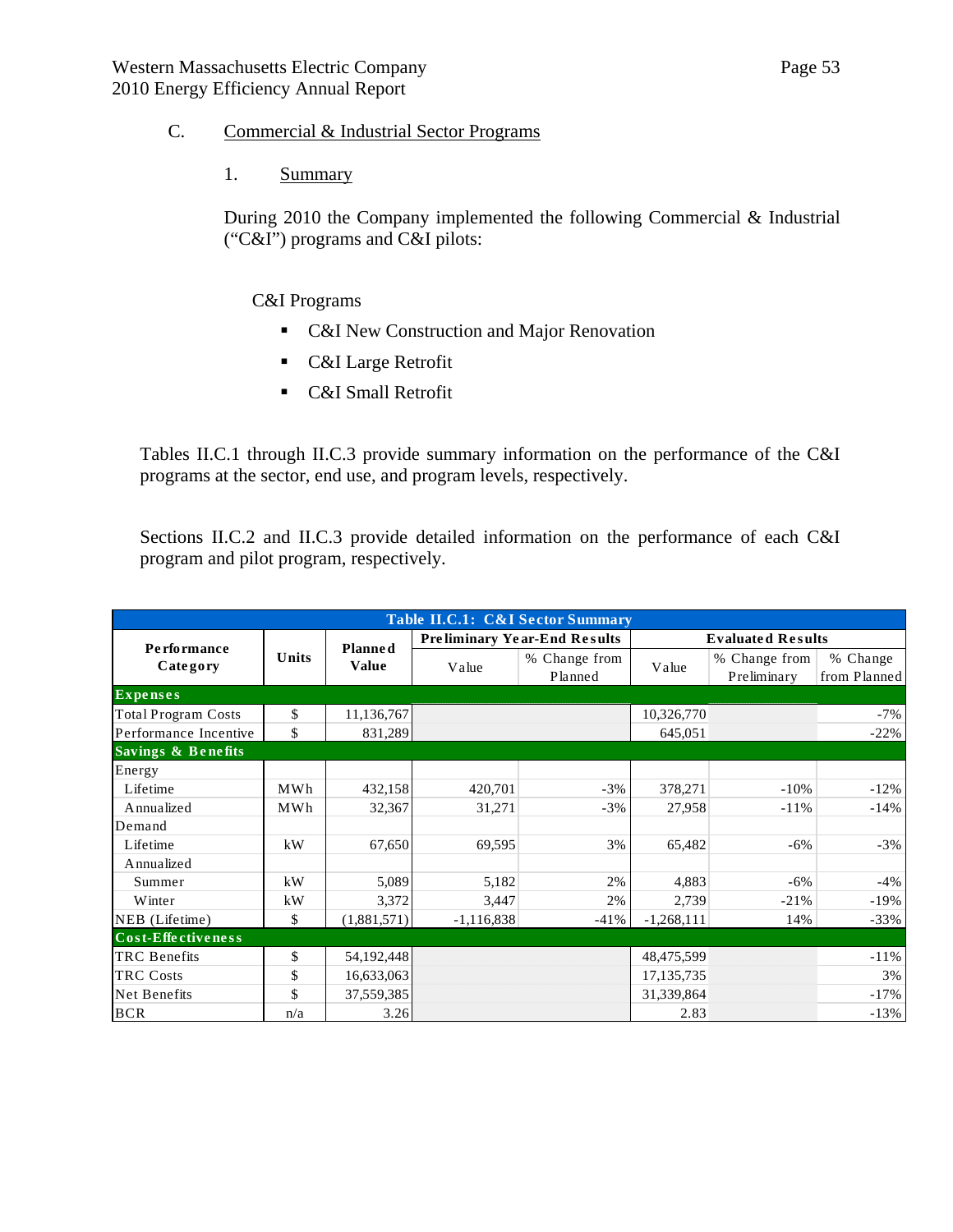As shown in Table II.A.1 above, significant<sup>[7](#page-53-0)</sup> variances exist at the C&I sector level for:

- Lifetime NEBs between planned and preliminary values, and
- Lifetime NEBs between planned and evaluated values, and
- Winter kW between preliminary and evaluated values.

Each program contributed to these variances as follows:

- C&I New Construction and Major Renovation: This program yielded significant variances in participation, cost per participant, lifetime and summer kW, NEBs, TRC costs, and BCR in both preliminary and year-end results. Please reference section II.C.4 for a more detailed discussion of the cause of the variances in this program.
- C&I Large Retrofit: This program yielded significant variances in total program costs, cost per participant, and NEBs. Please reference section II.C.5 for a more detailed discussion of the cause of the variances in this program.
- C&I Small Retrofit: This program yielded significant variances in most savings & benefits categories from planned to evaluated results, due to EM&V study results. No significant variances were reflected in the preliminary results. Please reference section II.C.6 for a more detailed discussion of the cause of the variances in this program.

<span id="page-53-0"></span><sup>1</sup> 7 Unless otherwise noted, "Significant" variances are defined throughout this Annual Report as variances of +/-20% or more between the stated values.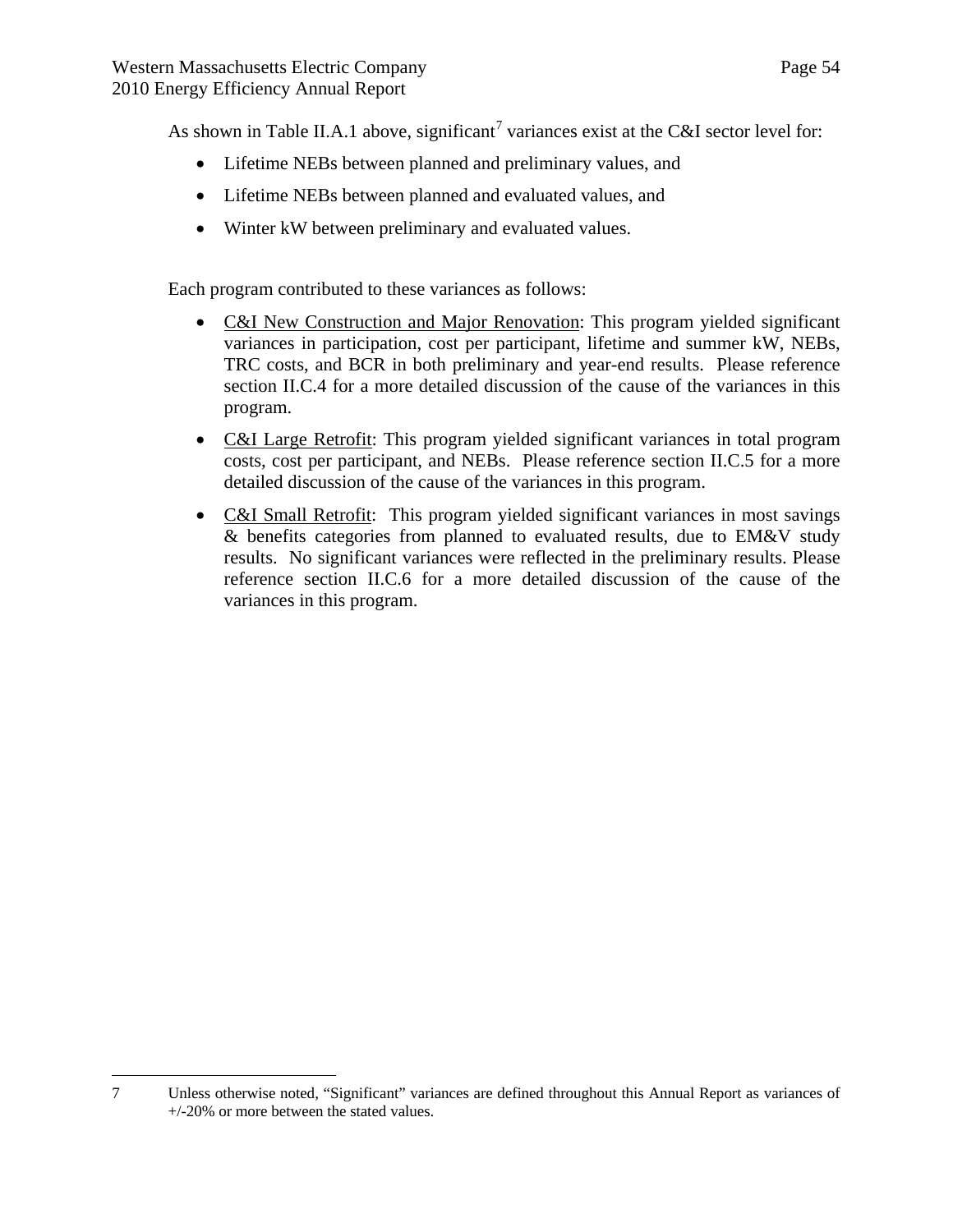| Table II.C.2: C&I Sector Summary of End Uses |                        |                                                  |                                    |                                                     |  |  |  |  |  |  |
|----------------------------------------------|------------------------|--------------------------------------------------|------------------------------------|-----------------------------------------------------|--|--|--|--|--|--|
| <b>End Uses</b>                              | Units<br>(lifetime)    | <b>Preliminary</b><br>Year-End<br><b>Results</b> | <b>Evaluated</b><br><b>Results</b> | % Change from<br>Preliminary to<br><b>Evaluated</b> |  |  |  |  |  |  |
| <b>Lighting</b>                              |                        |                                                  |                                    |                                                     |  |  |  |  |  |  |
| Energy                                       | <b>MWh</b>             | 19,408                                           | 16,235                             | $-16%$                                              |  |  |  |  |  |  |
| Demand                                       | kW                     | 3,856                                            | 3,060                              | $-21%$                                              |  |  |  |  |  |  |
| <b>NEB</b>                                   | \$                     | $-1,116,838$                                     | $-1,268,111$                       | 14%                                                 |  |  |  |  |  |  |
| <b>HVAC</b>                                  |                        |                                                  |                                    |                                                     |  |  |  |  |  |  |
| Energy                                       | <b>MWh</b>             | 3,436                                            | 2,941                              | $-14%$                                              |  |  |  |  |  |  |
| Demand                                       | kW                     | 559                                              | 463                                | $-17%$                                              |  |  |  |  |  |  |
| <b>NEB</b>                                   | \$                     | $\theta$                                         | $\Omega$                           | 0%                                                  |  |  |  |  |  |  |
| <b>Motors</b>                                |                        |                                                  |                                    |                                                     |  |  |  |  |  |  |
| Energy                                       | <b>MWh</b>             | 775                                              | 1,333                              | 72%                                                 |  |  |  |  |  |  |
| Demand                                       | kW                     | 102                                              | 117                                | 14%                                                 |  |  |  |  |  |  |
| <b>NEB</b>                                   | \$                     | $\theta$                                         | $\Omega$                           | 0%                                                  |  |  |  |  |  |  |
| <b>Refrige ration</b>                        |                        |                                                  |                                    |                                                     |  |  |  |  |  |  |
| Energy                                       | MWh                    | 1,393                                            | 1,230                              | $-12%$                                              |  |  |  |  |  |  |
| Demand                                       | kW                     | 58                                               | 88                                 | 52%                                                 |  |  |  |  |  |  |
| <b>NEB</b>                                   | \$                     | $\theta$                                         | $\Omega$                           | 0%                                                  |  |  |  |  |  |  |
| <b>Compressed Air</b>                        |                        |                                                  |                                    |                                                     |  |  |  |  |  |  |
| Energy                                       | <b>MWh</b>             | 1,936                                            | 1,956                              | 1%                                                  |  |  |  |  |  |  |
| Demand                                       | $\mathbf{k}\mathbf{W}$ | 257                                              | 497                                | 93%                                                 |  |  |  |  |  |  |
| <b>NEB</b>                                   | \$                     | $\theta$                                         | $\theta$                           | 0%                                                  |  |  |  |  |  |  |
| <b>Process</b>                               |                        |                                                  |                                    |                                                     |  |  |  |  |  |  |
| Energy                                       | MWh                    | 4,323                                            | 4,264                              | $-1\%$                                              |  |  |  |  |  |  |
| Demand                                       | kW                     | 349                                              | 659                                | 89%                                                 |  |  |  |  |  |  |
| <b>NEB</b>                                   | \$                     | 0                                                | $\Omega$                           | 0%                                                  |  |  |  |  |  |  |
| <b>Total</b>                                 |                        |                                                  |                                    |                                                     |  |  |  |  |  |  |
| Energy                                       | <b>MWh</b>             | 31,271                                           | 27,958                             | $-11%$                                              |  |  |  |  |  |  |
| Demand                                       | $\mathbf{k}\mathbf{W}$ | 5,182                                            | 4,883                              | $-6%$                                               |  |  |  |  |  |  |
| ${\bf NEB}$                                  | \$                     | $-1,116,838$                                     | $-1,268,111$                       | 14%                                                 |  |  |  |  |  |  |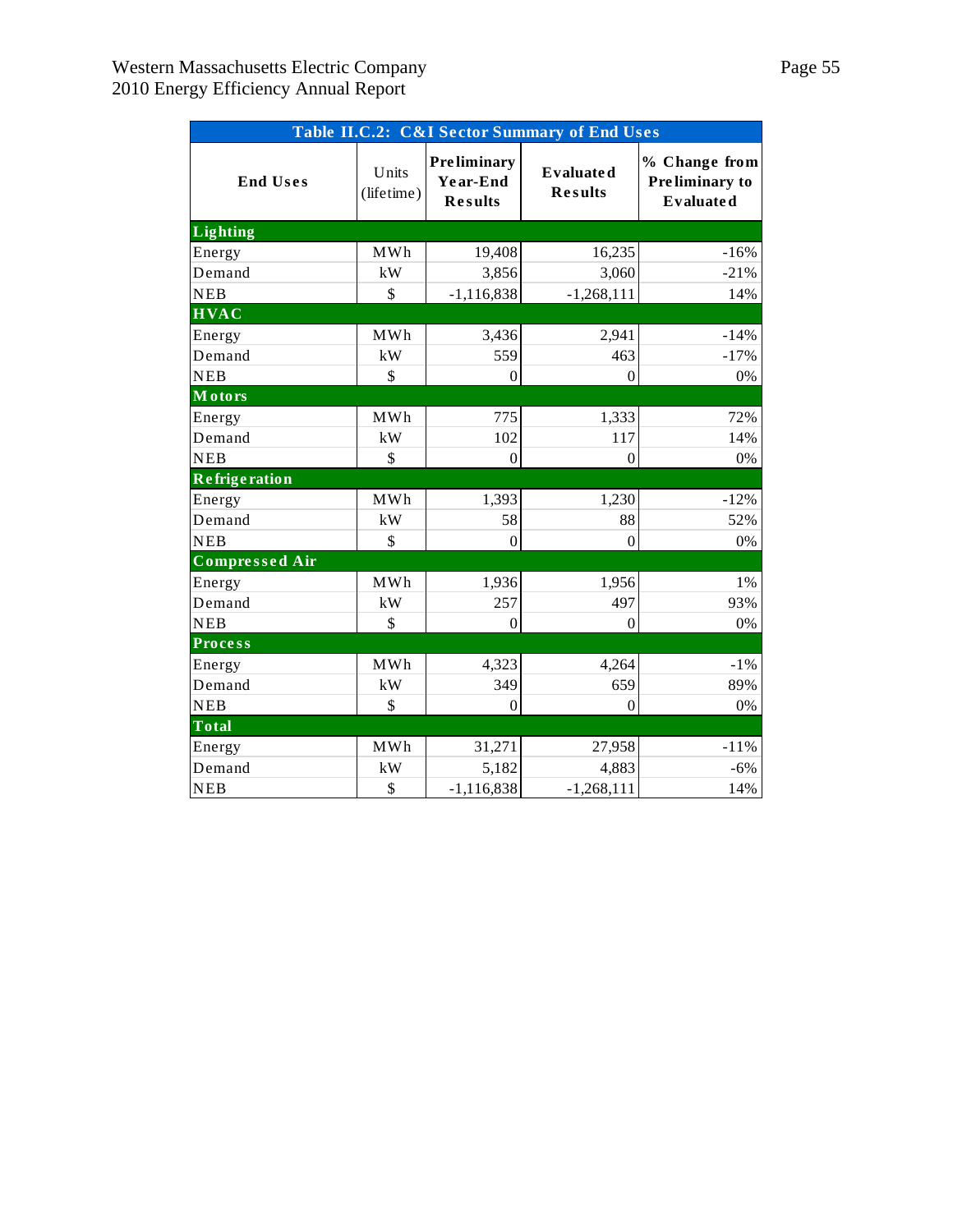| Table II.C.3: C&I Program Summary                    |       |                |            |                          |  |  |  |  |  |  |
|------------------------------------------------------|-------|----------------|------------|--------------------------|--|--|--|--|--|--|
|                                                      |       | <b>Planned</b> |            | <b>Evaluated Results</b> |  |  |  |  |  |  |
| <b>Sector</b>                                        | Units | Value          |            | % Change from            |  |  |  |  |  |  |
|                                                      |       |                | Value      | Planned                  |  |  |  |  |  |  |
| <b>C&amp;I New Construction and Major Renovation</b> |       |                |            |                          |  |  |  |  |  |  |
| <b>TRC</b> Benefits                                  | \$    | 16,103,087     | 18,535,701 | 15%                      |  |  |  |  |  |  |
| <b>TRC Costs</b>                                     | \$    | 3,143,551      | 4,497,650  | 43%                      |  |  |  |  |  |  |
| Net Benefits                                         | \$    | 12,959,536     | 14,038,051 | 8%                       |  |  |  |  |  |  |
| <b>BCR</b>                                           | n/a   | 5.12           | 4.12       | $-20%$                   |  |  |  |  |  |  |
| <b>C&amp;I Large Retrofit</b>                        |       |                |            |                          |  |  |  |  |  |  |
| <b>TRC</b> Benefits                                  | \$    | 18,461,168     | 16,411,746 | $-11%$                   |  |  |  |  |  |  |
| <b>TRC Costs</b>                                     | \$    | 6,637,736      | 5,572,224  | $-16%$                   |  |  |  |  |  |  |
| Net Benefits                                         | \$    | 11,823,432     | 10,839,523 | $-8%$                    |  |  |  |  |  |  |
| <b>BCR</b>                                           | n/a   | 2.78           | 2.95       | 6%                       |  |  |  |  |  |  |
| <b>C&amp;I Small Retrofit</b>                        |       |                |            |                          |  |  |  |  |  |  |
| <b>TRC</b> Benefits                                  | \$    | 19,628,193     | 13,528,152 | $-31%$                   |  |  |  |  |  |  |
| <b>TRC Costs</b>                                     | \$    | 6,602,468      | 6,924,121  | 5%                       |  |  |  |  |  |  |
| Net Benefits                                         | \$    | 13,025,725     | 6,604,031  | $-49%$                   |  |  |  |  |  |  |
| <b>BCR</b>                                           | n/a   | 2.97           | 1.95       | $-34%$                   |  |  |  |  |  |  |
| Hard-to-Measure Initiatives                          |       |                |            |                          |  |  |  |  |  |  |
| <b>TRC Costs</b>                                     | \$    | 249,308        | 141,740    | $-43%$                   |  |  |  |  |  |  |
| <b>TOTAL</b>                                         |       |                |            |                          |  |  |  |  |  |  |
| <b>TRC</b> Benefits                                  | \$    | 54,192,448     | 48,475,599 | $-11%$                   |  |  |  |  |  |  |
| <b>TRC Costs</b>                                     | \$    | 16,633,063     | 17,135,735 | 3%                       |  |  |  |  |  |  |
| Net Benefits                                         | \$    | 37,559,385     | 31,339,864 | $-17%$                   |  |  |  |  |  |  |
| <b>BCR</b>                                           | n/a   | 3.26           | 2.83       | $-13%$                   |  |  |  |  |  |  |

During 2010, the Company built upon existing C&I Industrial programs and significantly expanded initiatives to increase participation in all C&I programs. Selected highlights are presented below:

• C&I New Construction and Major Renovation: In 2010 the Company saw the completion of the first two Advanced Building projects under the C&I New Construction and Major Renovation Program. Another major highlight of this program in 2010 involved the steps taken to offer consistent program offerings statewide. The Company, in collaboration with the other PAs, developed new marketing materials and program participation forms which included the new Mass Save brand logo. The Company also revised all prescriptive programs to the new statewide Mass Save format where each PA offers consistent incentives and eligibility criteria to all participants.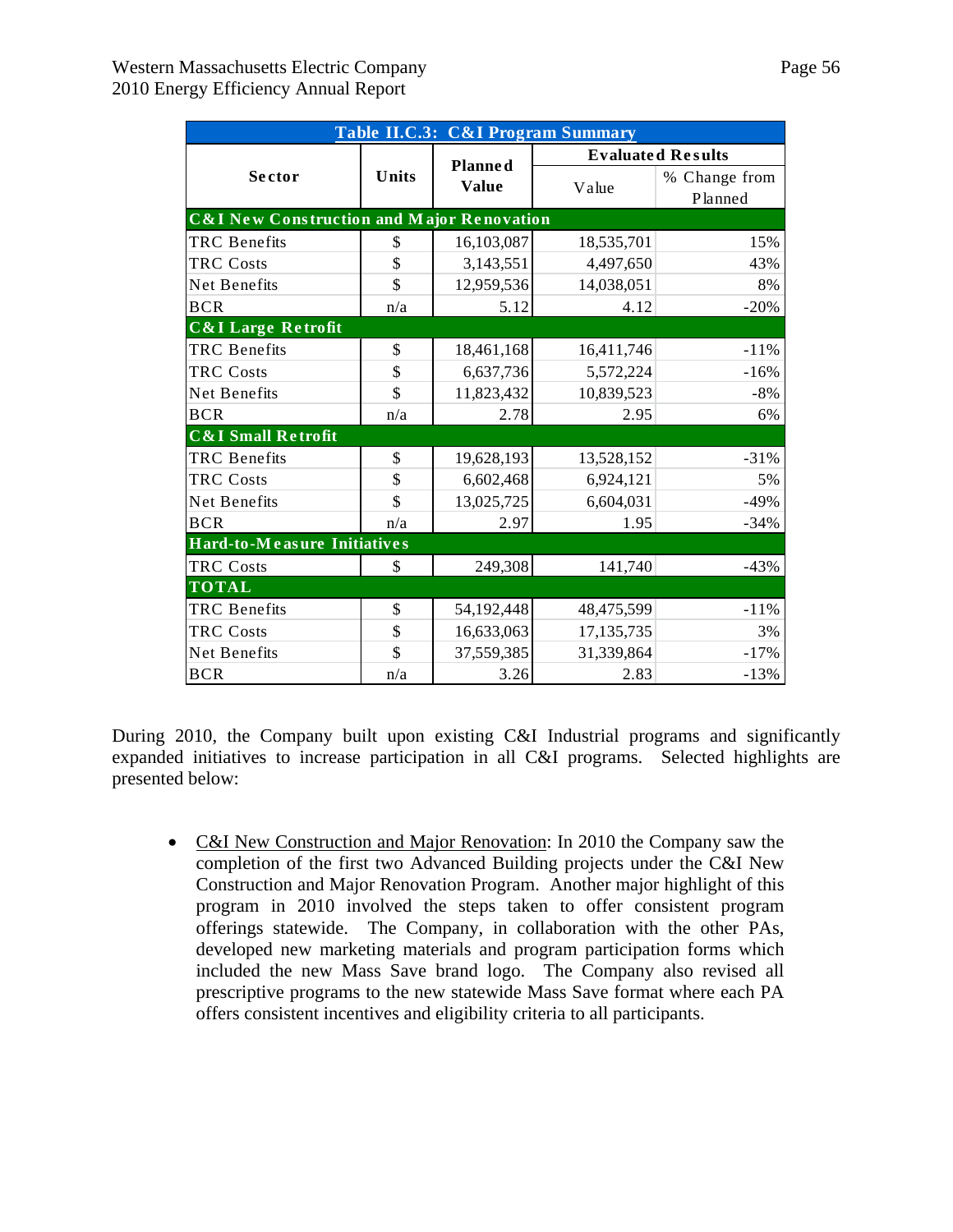Western Massachusetts Electric Company Page 57 2010 Energy Efficiency Annual Report

- C&I Large Retrofit: In 2010 the Company successfully implemented several duel-fuel projects that included both electric and gas savings in conjunction with two Gas PAs within its service territory. The statewide C&I working group also launched implementation of the new statewide duel fuel project screening tool, which enables all PAs, whether gas or electric, the ability to screen projects for all cost-effective energy efficiency measures at once.
- C&I Small Retrofit: 2010 marked the first year of some changes for the C&I Small Retrofit Program. In an effort to make the program consistent throughout the state, the Company increased the maximum peak demand for participants in the program from 200 kW to 300 kW; the incentive level was also increased to 70%. The Company saw increased program participation with the new program parameters, and therefore allocated an additional \$1.5 millions dollars of incentive from the large C&I programs in its mid-year modification in docket D.P.U. 10-84. Finally, the Company began implementation of six directly installed gas measures including pre-rinse spray values, duct insulation, pipe insulation, boiler reset controls, programmable thermostats, low flow aerators and showerheads.

A more detailed program-level discussion can be found in the following section.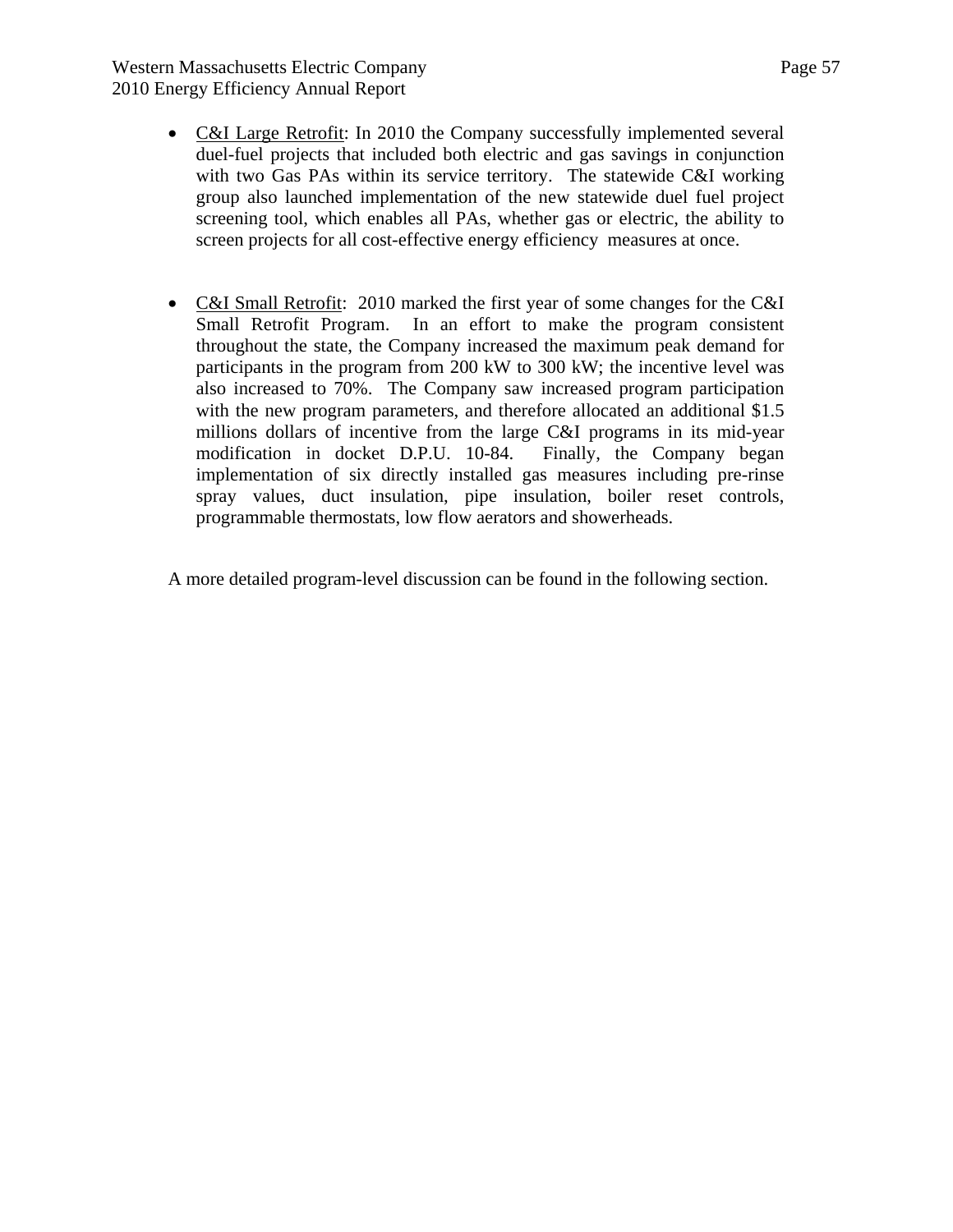#### 2. C&I Programs

#### a. C&I New Construction & Major Renovation

**Purpose/Goal:** The C&I New Construction & Major Renovation program was designed to optimize the efficiency of equipment, building design and systems in new construction and renovation of commercial, industrial, institutional and government facilities. Focusing on offering a comprehensive set of electric and gas efficiency options specific to the needs unique to each customer, the program also targeted the brief window of opportunity to install premium grade replacements when equipment fails or is near the end of its useful life. In doing so, the Program Administrators worked to ensure that the best practices propagated by the program are ultimately built into the evolution of better building requirements.

**Targeted Customers:** The target market for this program was all timedependent gas and electric energy efficiency opportunities in the C&I sector – commercial, industrial, institutional, and government customers.

**Definition of Program Participant:** A program participant is defined as an individual project undertaken by a customer who has received a financial incentive for the completed implementation of one or more time dependent electric energy efficiency measures. One customer may undertake multiple projects at different locations during the program year. Each project is, therefore, counted as an individual participant.

**Targeted End-Uses:** End uses targeted by the program included: lighting equipment and controls, lighting design, motors, variable speed drives, high performance HVAC equipment, chilled water systems/ refrigeration systems, building envelope measures, compressed air, high efficiency heating and water heating, and industry-specific gas and electric industrial processes. Site-specific custom measures were also considered.

**Delivery Mechanism:** The Program Administrators worked together to market and implement the program as a unitary statewide effort to maximize the acquisition of potential energy savings (gas and electric) in the ongoing market for new facilities and replacement equipment in the Commonwealth.

**Significant Differences in Actual Program Design from Approved Program Design:** None.

**Docket/Exhibit where the Program is Discussed and Approved:** The program is discussed in detail in the Company's 2010-2012 Three-year Electric Energy Efficiency Plan, filed October 30, 2009. See Western Massachusetts Electric Company, D.P.U. 09-118, Exhibit WMECO-1,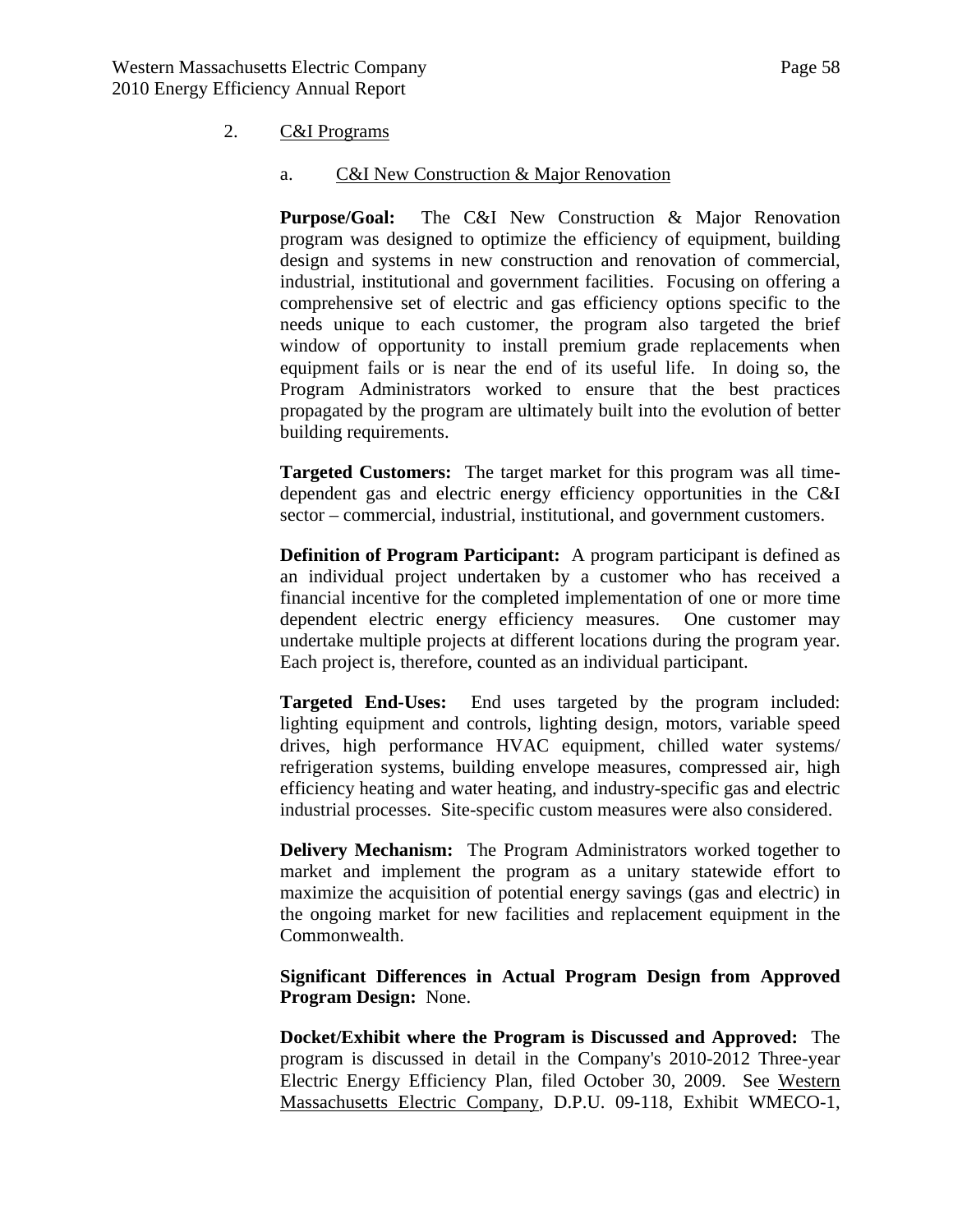pages 243-254 (bates numbering 00249-00260). The program was approved by the Department on January 28, 2010 in WMECO, D.P.U. 09- 118. Planned values were approved in D.P.U. 10-84.

Table II.C.4 provides information on the performance of the C&I New Construction and Major Renovation Program.

| Table II.C.4: C&I New Construction and Major Renovation |       |                |           |                                     |            |                              |                          |  |  |
|---------------------------------------------------------|-------|----------------|-----------|-------------------------------------|------------|------------------------------|--------------------------|--|--|
|                                                         |       | <b>Planned</b> |           | <b>Preliminary Year-End Results</b> |            | <b>Evaluated Results</b>     |                          |  |  |
| <b>Performance Category</b>                             | Units | <b>Value</b>   | Value     | % Change from<br>Planned            | Value      | % Change from<br>Preliminary | % Change<br>from Planned |  |  |
| <b>Expenses</b>                                         |       |                |           |                                     |            |                              |                          |  |  |
| <b>Total Program Costs</b>                              | \$    | 2,977,746      |           |                                     | 2,949,099  |                              | $-1\%$                   |  |  |
| Performance Incentive                                   | \$    | 335,827        |           |                                     | 254,755    |                              | $-24%$                   |  |  |
| Participants                                            | sites | 85             |           |                                     | 63         |                              | $-26%$                   |  |  |
| Program Cost / Participant                              | \$    | 35,032         |           |                                     | 46,811     |                              | 34%                      |  |  |
| Savings & Benefits                                      |       |                |           |                                     |            |                              |                          |  |  |
| Energy                                                  |       |                |           |                                     |            |                              |                          |  |  |
| Lifetime                                                | MWh   | 127,806        | 143.242   | 12%                                 | 142.457    | $-1\%$                       | 11%                      |  |  |
| Annualized                                              | MWh   | 9,404          | 9,349     | $-1\%$                              | 9,331      | 0%                           | $-1\%$                   |  |  |
| Average Measure Life                                    | yrs   | 13.6           | 15.3      | 13%                                 | 15.3       | 0%                           | 12%                      |  |  |
| Demand                                                  |       |                |           |                                     |            |                              |                          |  |  |
| Lifetime                                                | kW    | 17,357         | 21,074    | 21%                                 | 26,270     | 25%                          | 51%                      |  |  |
| Annualized                                              |       |                |           |                                     |            |                              |                          |  |  |
| Summer                                                  | kW    | 1,198          | 1,346     | 12%                                 | 1.773      | 32%                          | 48%                      |  |  |
| Winter                                                  | kW    | 863            | 906       | 5%                                  | 1,025      | 13%                          | 19%                      |  |  |
| Average Measure Life                                    | yrs   | 14.5           | 1.5       |                                     | 1.7        |                              |                          |  |  |
| NEB (Lifetime)                                          | \$    | $-99,146$      | $-62,482$ | $-37%$                              | $-65,685$  | 5%                           | $-34%$                   |  |  |
| Cost-Effectiveness                                      |       |                |           |                                     |            |                              |                          |  |  |
| <b>TRC</b> Benefits                                     | \$    | 16,103,087     |           |                                     | 18,535,701 |                              | 15%                      |  |  |
| <b>TRC</b> Costs                                        | \$    | 3,143,551      |           |                                     | 4,497,650  |                              | 43%                      |  |  |
| <b>Net Benefits</b>                                     | \$    | 12,959,536     |           |                                     | 14,038,051 |                              | 8%                       |  |  |
| <b>BCR</b>                                              | n/a   | 5.12           |           |                                     | 4.12       |                              | $-20%$                   |  |  |

An explanation of significant variances between planned, preliminary year-end and evaluated values follows

- Expenses: The Company realized a decrease in the number of participants from plan due to the fact that participants are difficult to predict; historical participant counts are used a proxy but it ultimately depends on the measure/project mix. The increase in program cost per participant from planned is reflective of larger sized projects than had been planned for.
- Savings & Benefits: The preliminary demand savings increase reflects a change in measure mix (HVAC vs. lighting or process equipment) to measures that offer relatively higher summer demand savings. Evaluated demand savings were further increased due to new realization rates for summer demand which resulted from EM&V studies. Efficient lighting results in a negative non-electric benefits (NEB) due to the slight amount of additional gas or oil heating fuel required to offset the heat produced as compared to if less efficient lighting fixtures had been installed. The amount of actual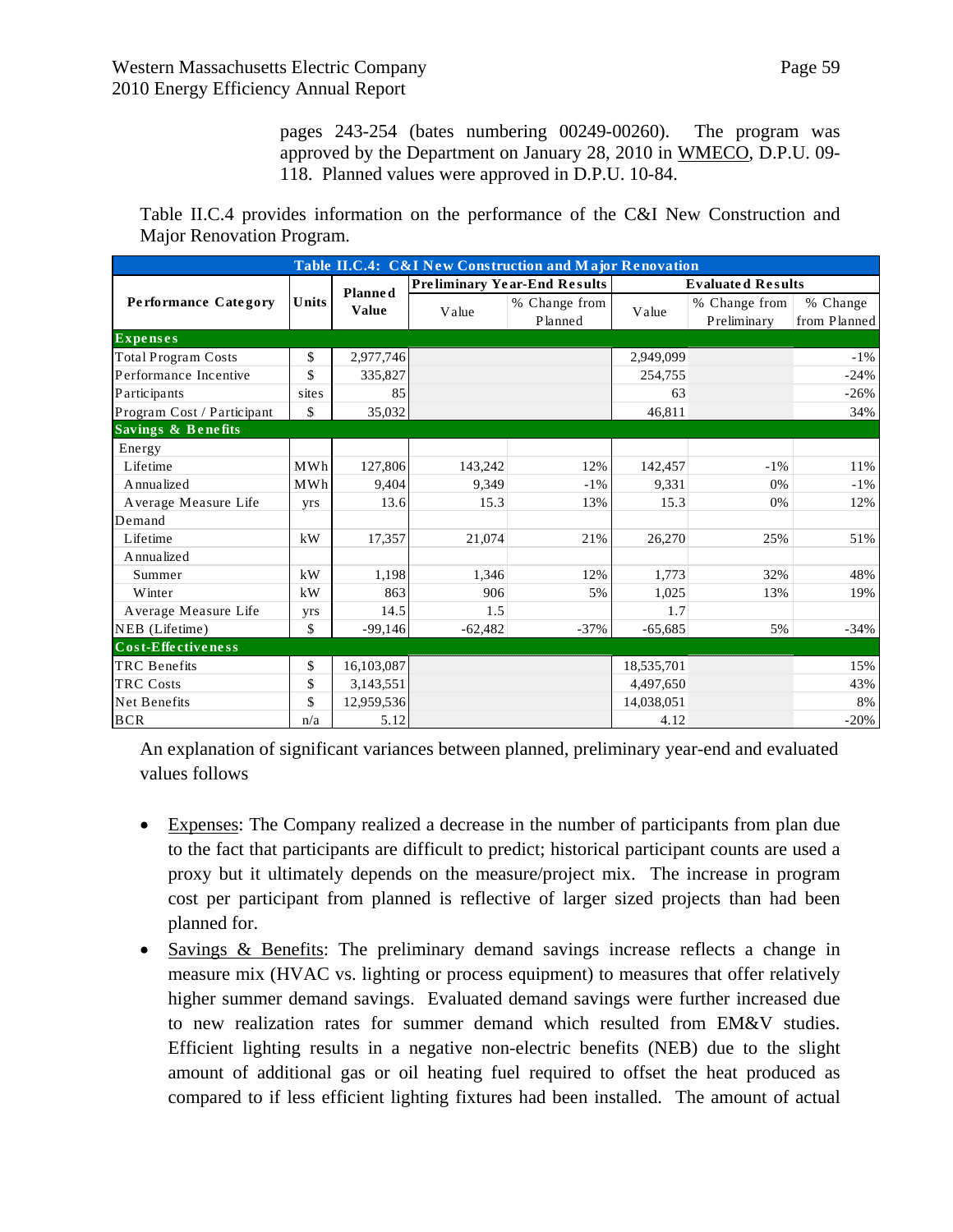negative NEBs was less than planned as less new construction lighting was implemented in 2010 than had been assumed in planning

 Cost-effectiveness: Customer costs were higher than planned due to the nature of the projects that were installed under this program in 2010. The increased customer costs led to the 20% reduction in the BCR.

The following studies were completed for the Large C&I New Construction and Major Renovation program:

## *Impact Evaluation of 2009 Custom HVAC Installations*

This study evaluated the realization rates for annual kWh, summer on-peak kW and winter on-peak kW reductions for those Custom projects in the HVAC end-use category.

The net effect of this study is to increase both energy and demand savings for this program.

Please refer to Section III, Study 25.

# *National Grid, NSTAR, Western Massachusetts Electric Company, Unitil, and Cape Light Compact 2010 Commercial and Industrial Electric Programs Free-ridership and Spillover Study*

This study evaluated the free-ridership and spillover rates for all customers participating in the C&I energy efficiency programs. Rates are determined for each of the following end-use categories in the Large C&I Retrofit program: Custom, HVAC, Lighting, and Industrial Process.

The results of this study vary for each end-use category within the program. Please refer to Section III, Study 30.

# *HBL Market Effects Study Project 1A New Construction Market Characterization - Massachusetts Energy Efficiency Programs' Large Commercial & Industrial Evaluation*

This study estimated the energy savings associated with the changes to a high bay lighting market in Massachusetts and assessed the attribution of these changes (i.e. market effects) to the Program Administrators' energy efficiency programs. The net effect of this study is to increase both energy and demand savings for this program.

Please refer to Section III, Study 21.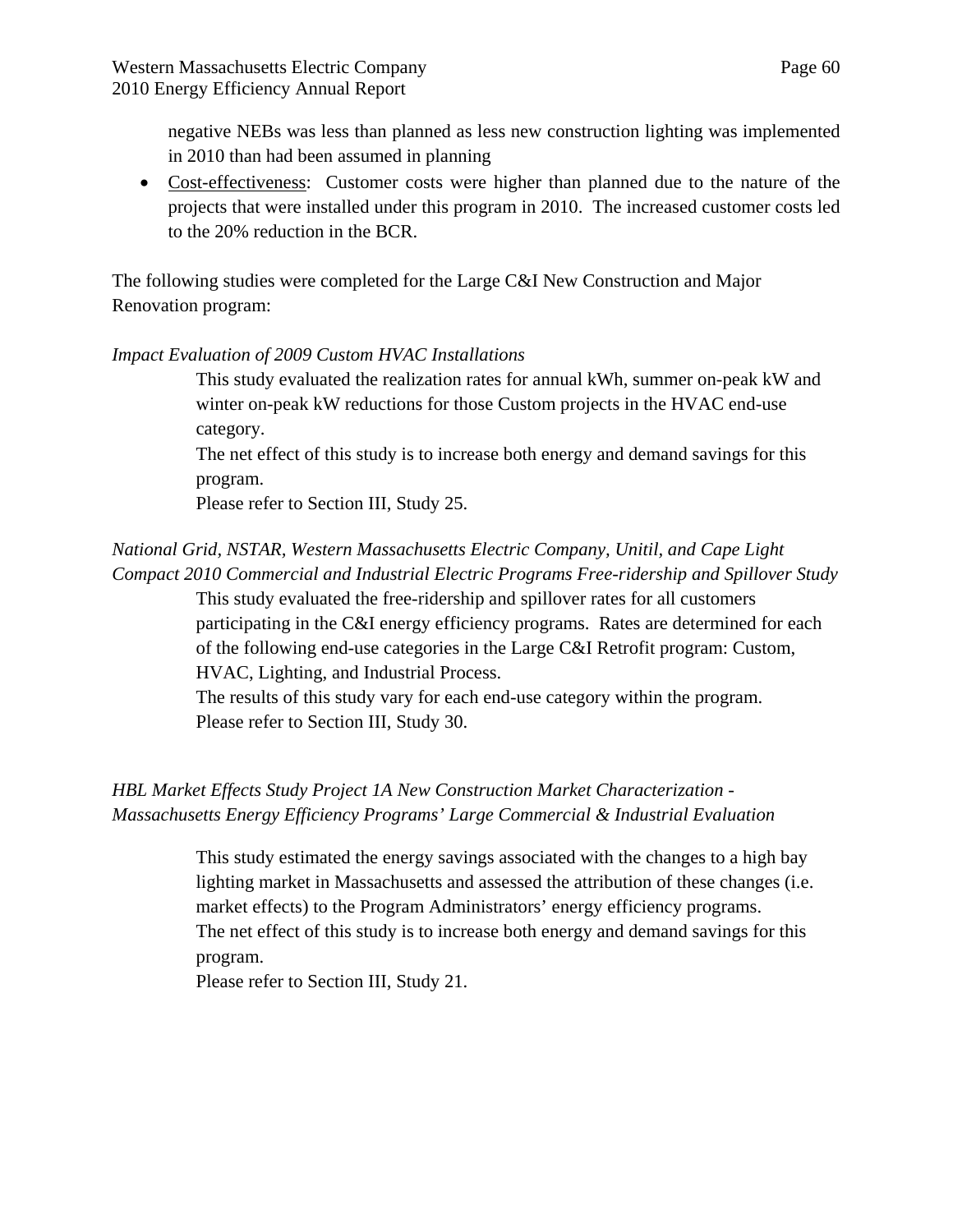*Impact Evaluation of 2007-08 Installations for All Three of WMECO's Large C&I Programs:* 

This study evaluated the realization rates for annual kWh, summer on-peak kW and winter on-peak kW reductions, in total and for each of six end uses: lighting, cooling, industrial process, refrigeration, other motors, and other. It also produced 8,760 hour load shapes by end use.

The net effect of this study is to decrease energy savings and increase demand savings for these programs.

Please refer to Section III, Study 38.

It is not expected that the program performance in 2010 will result in significant changes to the program design or implementation in future years.

The results of the evaluations described above will be used to adjust the planning estimates for this program in 2012.

The C&I New Construction and Major Renovation Program is cost effective with a BCR of 4.12.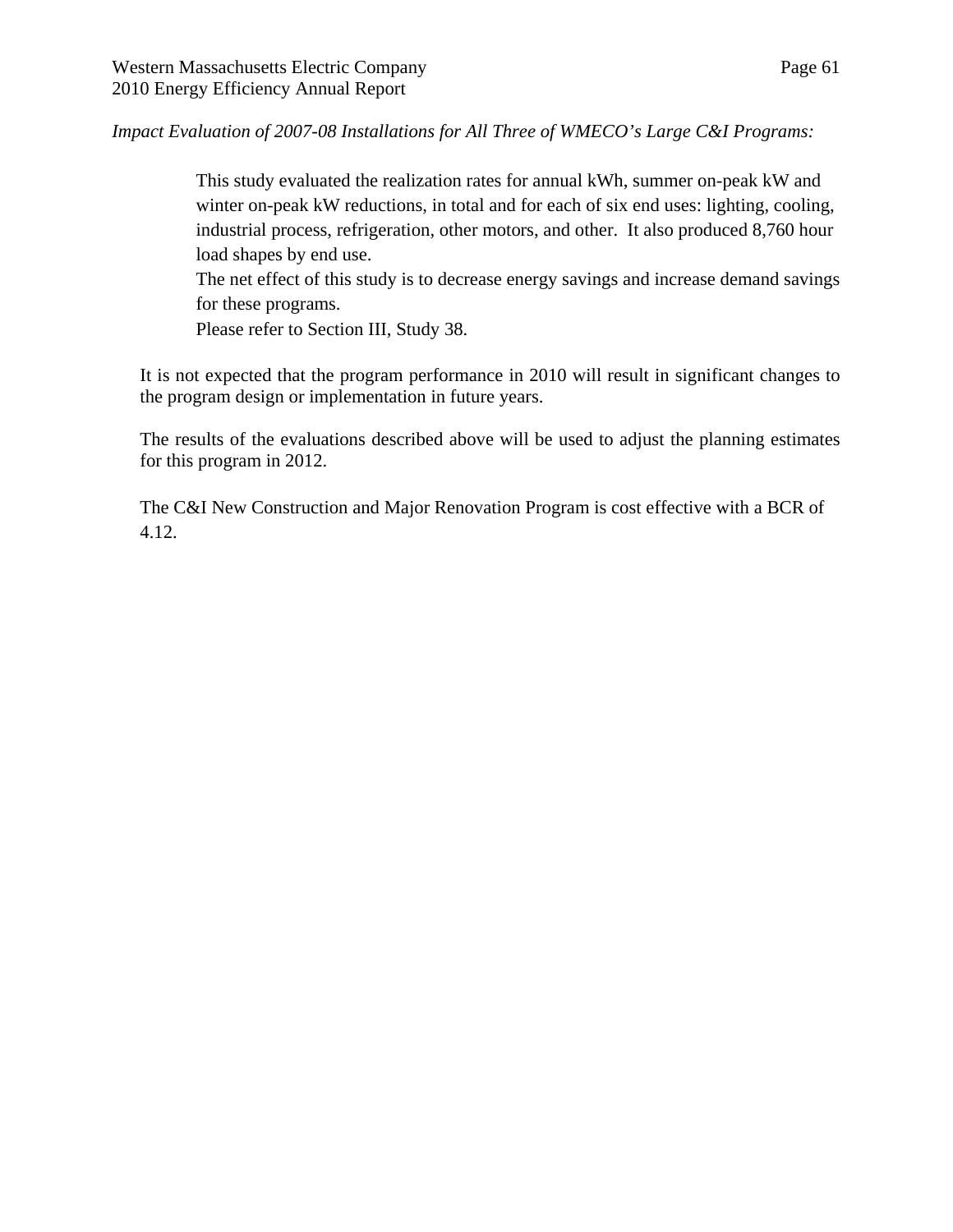### b. C&I Large Retrofit

**Purpose/Goal:** The C&I Large Retrofit program focused on comprehensive gas and electric energy efficiency opportunities associated with mechanical, electrical, and thermal systems in existing commercial, industrial, governmental and institutional buildings. Through this program, technical assistance and incentives were provided to encourage retrofitting of equipment that continued to function, but was outdated and inefficient, and could be replaced with a premium efficient product. In addition, this program helped participants identify specific peak load management opportunities and assisted occupants in improving their ongoing operation and maintenance practices.

**Targeted Customers:** The target market for this program was all nonresidential customers - commercial, industrial, governmental, and institutional.

**Definition of Program Participant:** A program participant is defined as an individual project undertaken by a customer who has received a financial incentive for the completed implementation of one or more electric energy efficiency measures. One customer may undertake multiple projects at different locations during the program year. Each project is, therefore, counted as an individual participant.

**Targeted End-Uses:** Targeted end uses included, but were not limited to, lighting and lighting controls, variable speed motor controls, HVAC equipment, energy management systems, compressed air and unique industrial processes. Targeted gas end uses included: building envelope and glazing, commercially sized heating and water heating equipment, system and building controls. Consideration was provided for any commercially available energy efficiency technology. Site specific custom measures including CHP, distributed generation, were also considered.

**Delivery Mechanism:** Program Administrator staff, trade allies and project administrators performed most sales, marketing, program administration, and implementation functions while outside contractors were retained for technical review of applications, on-site energy analysis, technical and design assistance for comprehensive projects, project verification services, and the actual measure installations.

**Significant Differences in Actual Program Design from Approved Program Design:** None.

**Docket/Exhibit where Program is Discussed and Approved:** The program is discussed in detail in the Company's 2010-2012 Three-year Electric Energy Efficiency Plan, filed October 30, 2009. See Western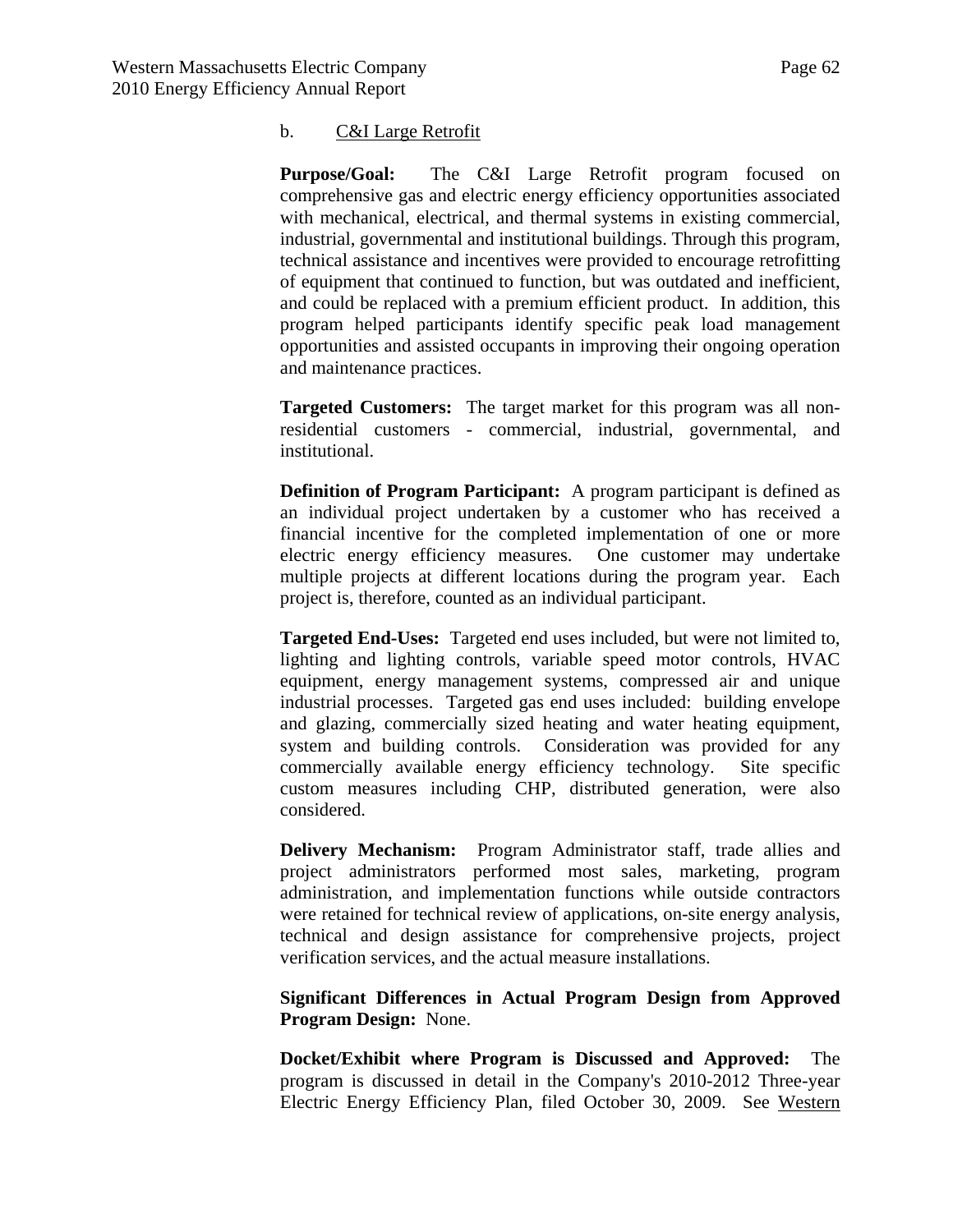Massachusetts Electric Company, D.P.U. 09-118, Exhibit WMECO-1, pages 231-242 (bates numbering 00237-00248). The program was approved by the Department on January 28, 2010 in WMECO, D.P.U. 09- 118. Planned values were approved in D.P.U. 10-84.

Table II.C.5 provides information on the performance of the C&I Large Retrofit Program.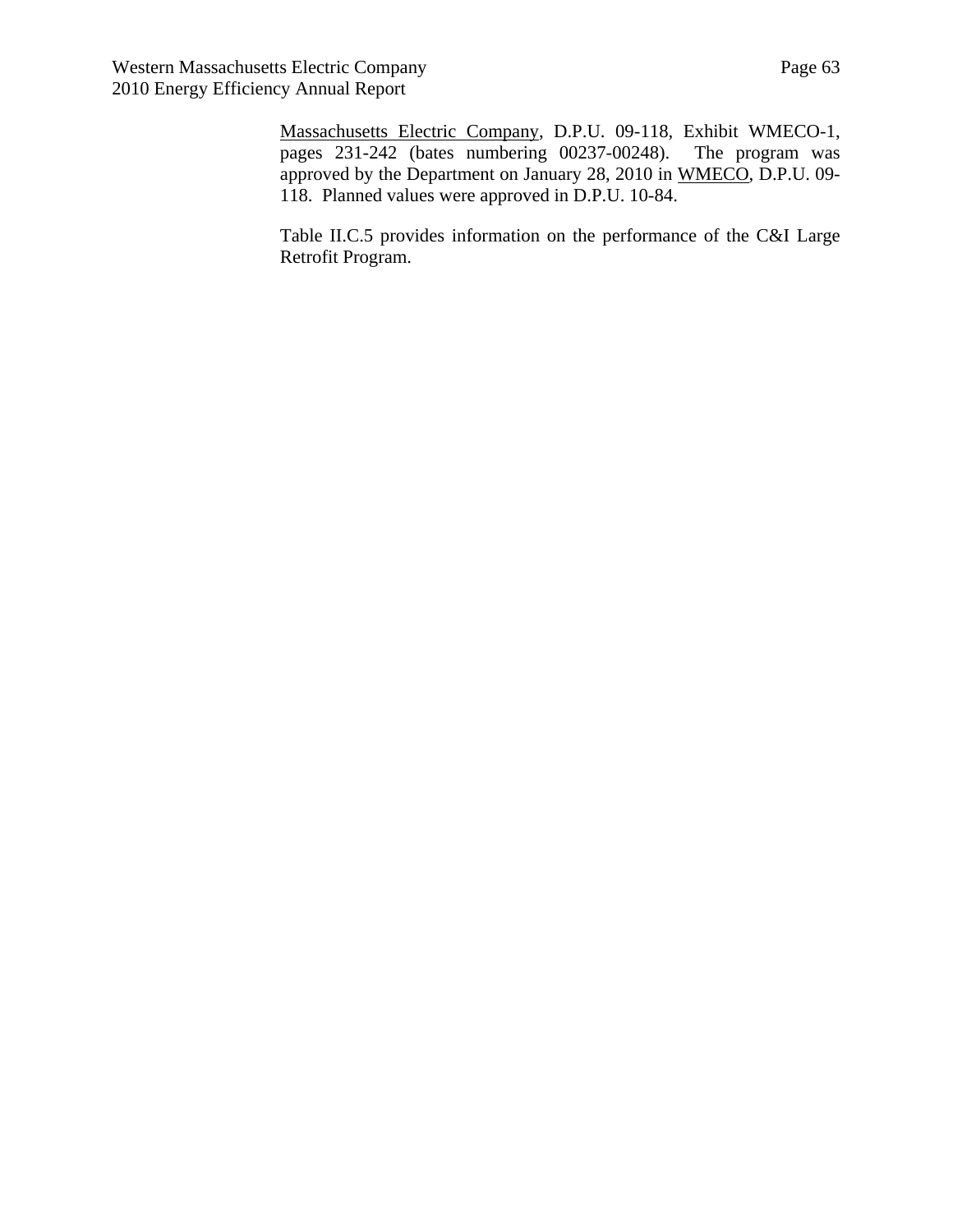| Table II.C.5: C&I Large Retrofit |            |                |                                   |                                     |            |                              |                          |  |  |
|----------------------------------|------------|----------------|-----------------------------------|-------------------------------------|------------|------------------------------|--------------------------|--|--|
|                                  |            | <b>Planned</b> |                                   | <b>Preliminary Year-End Results</b> |            | <b>Evaluated Results</b>     |                          |  |  |
| Performance Category             | Units      | <b>Value</b>   | % Change from<br>Value<br>Planned |                                     | Value      | % Change from<br>Preliminary | % Change<br>from Planned |  |  |
| <b>Expenses</b>                  |            |                |                                   |                                     |            |                              |                          |  |  |
| <b>Total Program Costs</b>       | \$         | 3,382,786      |                                   |                                     | 2,509,597  |                              | $-26%$                   |  |  |
| Performance Incentive            | \$         | 333,094        |                                   |                                     | 231.043    |                              | $-31%$                   |  |  |
| Participants                     | sites      | 185            |                                   |                                     | 175        |                              | $-5%$                    |  |  |
| Program Cost / Participant       | \$         | 18,285         |                                   |                                     | 14.341     |                              | $-22%$                   |  |  |
| Savings & Benefits               |            |                |                                   |                                     |            |                              |                          |  |  |
| Energy                           |            |                |                                   |                                     |            |                              |                          |  |  |
| Lifetime                         | MWh        | 158,439        | 145,219                           | $-8%$                               | 130,075    | $-10%$                       | $-18%$                   |  |  |
| Annualized                       | <b>MWh</b> | 11,389         | 11.197                            | $-2%$                               | 10.031     | $-10%$                       | $-12%$                   |  |  |
| Average Measure Life             | yrs        | 13.9           | 13.0                              | $-7%$                               | 13.0       | 0%                           | $-7%$                    |  |  |
| Demand                           |            |                |                                   |                                     |            |                              |                          |  |  |
| Lifetime                         | kW         | 18,149         | 19,244                            | 6%                                  | 20,788     | 8%                           | 15%                      |  |  |
| A nnualized                      |            |                |                                   |                                     |            |                              |                          |  |  |
| Summer                           | kW         | 1,351          | 1,482                             | 10%                                 | 1,600      | 8%                           | 18%                      |  |  |
| Winter                           | kW         | 1,031          | 1,001                             | $-3%$                               | 937        | $-6\%$                       | $-9%$                    |  |  |
| Average Measure Life             | yrs        | 13.4           | 1.5                               |                                     | 1.7        |                              |                          |  |  |
| NEB (Lifetime)                   | \$         | $-1,163,054$   | $-537,860$                        | $-54%$                              | $-634,812$ | 18%                          | $-45%$                   |  |  |
| Cost-Effectiveness               |            |                |                                   |                                     |            |                              |                          |  |  |
| <b>TRC</b> Benefits              | \$         | 18,461,168     |                                   |                                     | 16,411,746 |                              | $-11%$                   |  |  |
| <b>TRC</b> Costs                 | \$         | 6,637,736      |                                   |                                     | 5,572,224  |                              | $-16%$                   |  |  |
| Net Benefits                     | \$         | 11,823,432     |                                   |                                     | 10,839,523 |                              | $-8%$                    |  |  |
| <b>BCR</b>                       | n/a        | 2.78           |                                   |                                     | 2.95       |                              | 6%                       |  |  |

An explanation of significant variances between planned, preliminary year-end and evaluated values follows

- Expenses: Overall program costs were lower than planned due to economic conditions in western Massachusetts, which led to lower customer participation. In addition, the program cost per participant was lower than planned as customers implemented smaller sized projects than were included in planning assumptions.
- Savings & Benefits: NEBs from Combined Heat and Power (CHP) projects, due to increased natural gas usage, were included in the planning assumptions for this program. However no CHP installations were achieved in 2010, therefore fewer negative NEBs were reported, which resulted in this variance.

The following studies were completed for the C&I Large Retrofit Program:

*Impact Evaluation of 2007-08 Installations for All Three of WMECO's Large C&I Programs:* 

This study evaluated the realization rates for annual kWh, summer on-peak kW and winter on-peak kW reductions, in total and for each of six end uses: lighting, cooling, industrial process, refrigeration, other motors, and other. It also produced 8,760 hour load shapes by end use.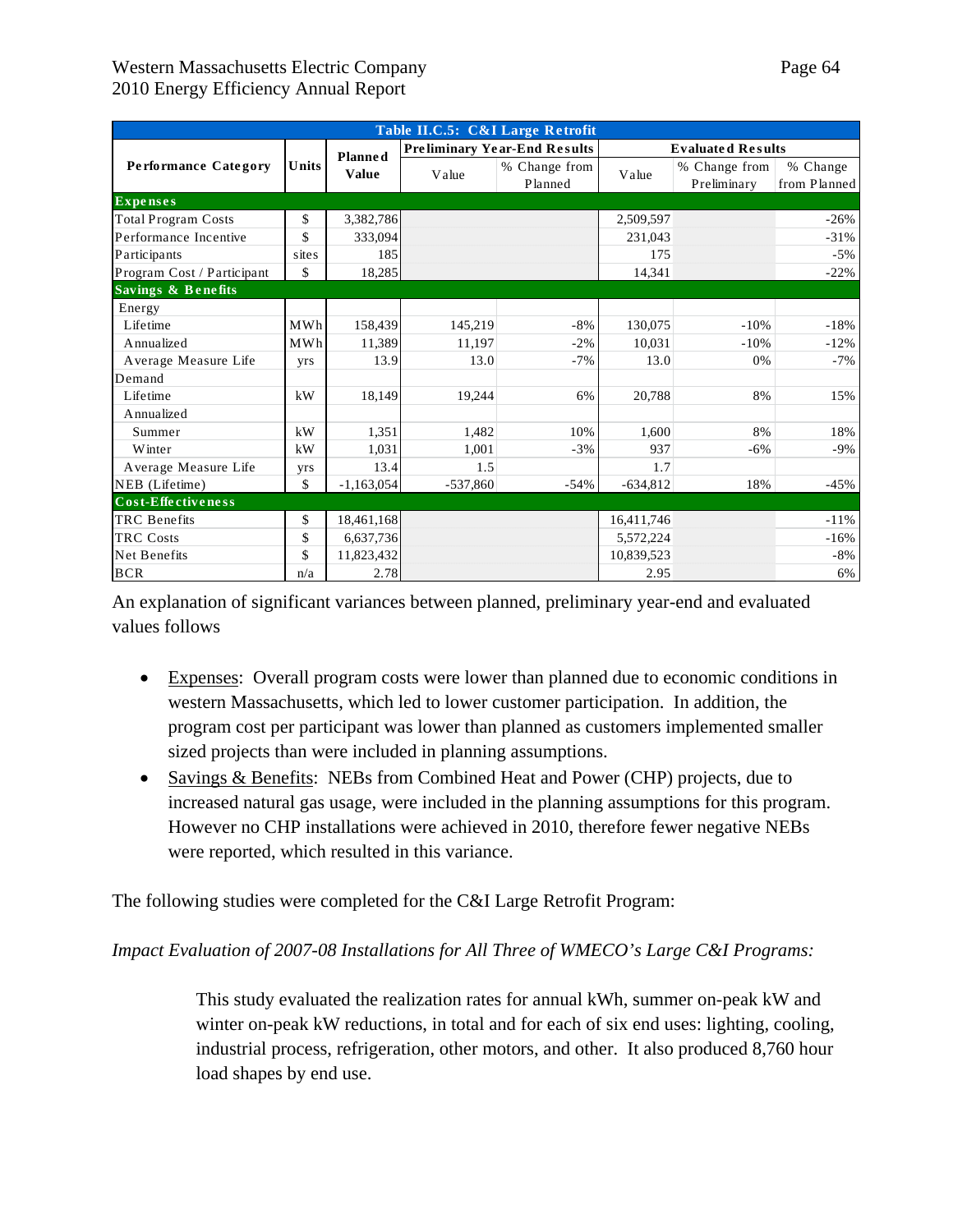The net effect of this study is to decrease energy savings and increase demand savings for these programs.

Please refer to Section III, Study 38.

*Impact Evaluation of 2009 Custom HVAC Installations* 

This study evaluated the realization rates for annual kWh, summer on-peak kW and winter on-peak kW reductions for those Custom projects in the HVAC end-use category.

The net effect of this study is to increase both energy and demand savings for this program.

Please refer Section III, Study 25.

# *National Grid, NSTAR, Western Massachusetts Electric Company, Unitil, and Cape Light Compact 2010 Commercial and Industrial Electric Programs Free-ridership and Spillover Study*

This study evaluated the free-ridership and spillover rates for all customers participating in the C&I energy efficiency programs. Rates are determined for each of the following end-use categories in the Large C&I Retrofit program: Custom, HVAC, Lighting, Variable Speed Drives and Compressed Air. The results of this study vary for each end-use category within the program. The net effect of these results is to increase/decrease program savings. Please refer to Section III, Study 30.

*HBL Market Effects Study Project 1A New Construction Market Characterization - Massachusetts Energy Efficiency Programs' Large Commercial & Industrial Evaluation* 

> This study estimated the energy savings associated with the changes to a high bay lighting market in Massachusetts and assessed the attribution of these changes (i.e. market effects) to the Program Administrators' energy efficiency programs. The net effect of this study is to increase both energy and demand savings for this program.

Please refer to Section III, Study 21.

The results of the evaluations described above will be used to adjust the planning estimates for this program in 2012.

At this point in time no mid-term modification is planned for this program.

The C&I Large Retrofit Program is cost effective with a BCR of 2.95.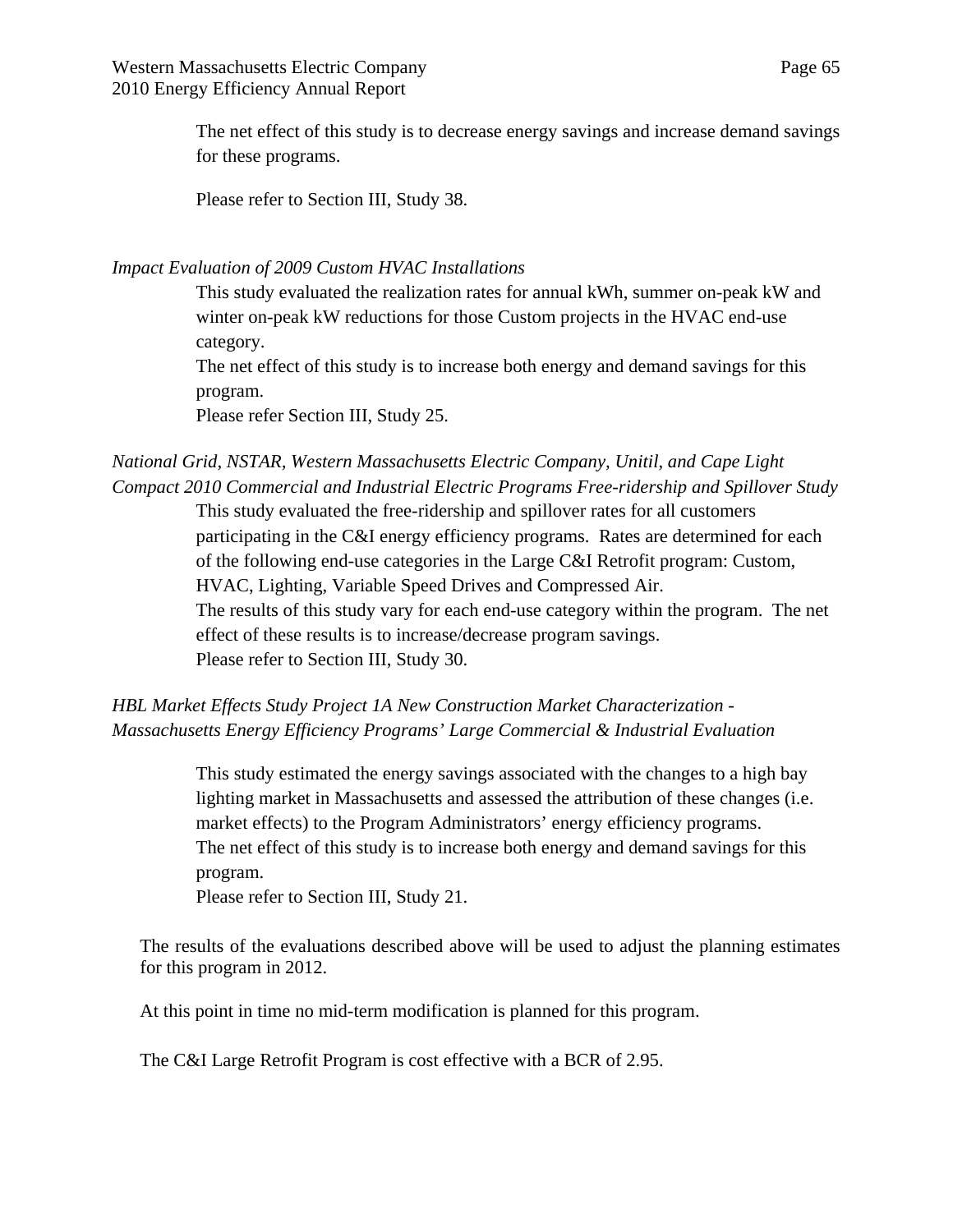#### c. C&I Small Retrofit

**Purpose/Goal:** The primary objective of the C&I Small Retrofit Program was to provide cost-effective, comprehensive electric and gas retrofit services to business customers on a turnkey basis using the same delivery model throughout the Commonwealth.

**Targeted Customers:** While 2010 stood as a transition year, all PAs moved toward targeting direct install retrofit business customers below 300kW.

**Definition of Program Participant:** A Program Participant is defined as a customer below 300kW in usage who has received turnkey retrofit services and incentive dollars through the C&I Small Retrofit Program. One customer may undertake multiple projects at different locations during the program year. Each project is, therefore, counted as an individual participant.

**Targeted End-Uses:** Targeted end uses included a variety of electric and gas measures including but not limited to: lighting and lighting controls, HVAC equipment, water heating, variable speed motor controls, and refrigeration. Direct install gas measures including pre-rinse spray valves, duct insulation, pipe insulation, boiler reset controls, programmable thermostats, low flow aerators and showerheads.

**Delivery Mechanism:** Vendors were selected through a competitive bidding process to implement the program. These vendors marketed the program, performed facility audits, and offered recommendations to customers while completing audit forms and questionnaires. In addition the same vendors purchased materials, installed measures, inputted data into a database, and prepared progress reports for the Program Administrators on a regular basis.

**Significant Differences in Actual Program Design from Approved Program Design:** None.

**Docket/Exhibit where Program is Discussed and Approved:** The program is discussed in detail in the Company's 2010-2012 Three-year Electric Energy Efficiency Plan, filed October 30, 2009. See Western Massachusetts Electric Company, D.P.U. 09-118, Exhibit WMECO-1, pages 255-259 (bates numbering 00261-00265). The program was approved by the Department on January 28, 2010 in WMECO, D.P.U. 09- 118. Planned values were approved in D.P.U. 10-84.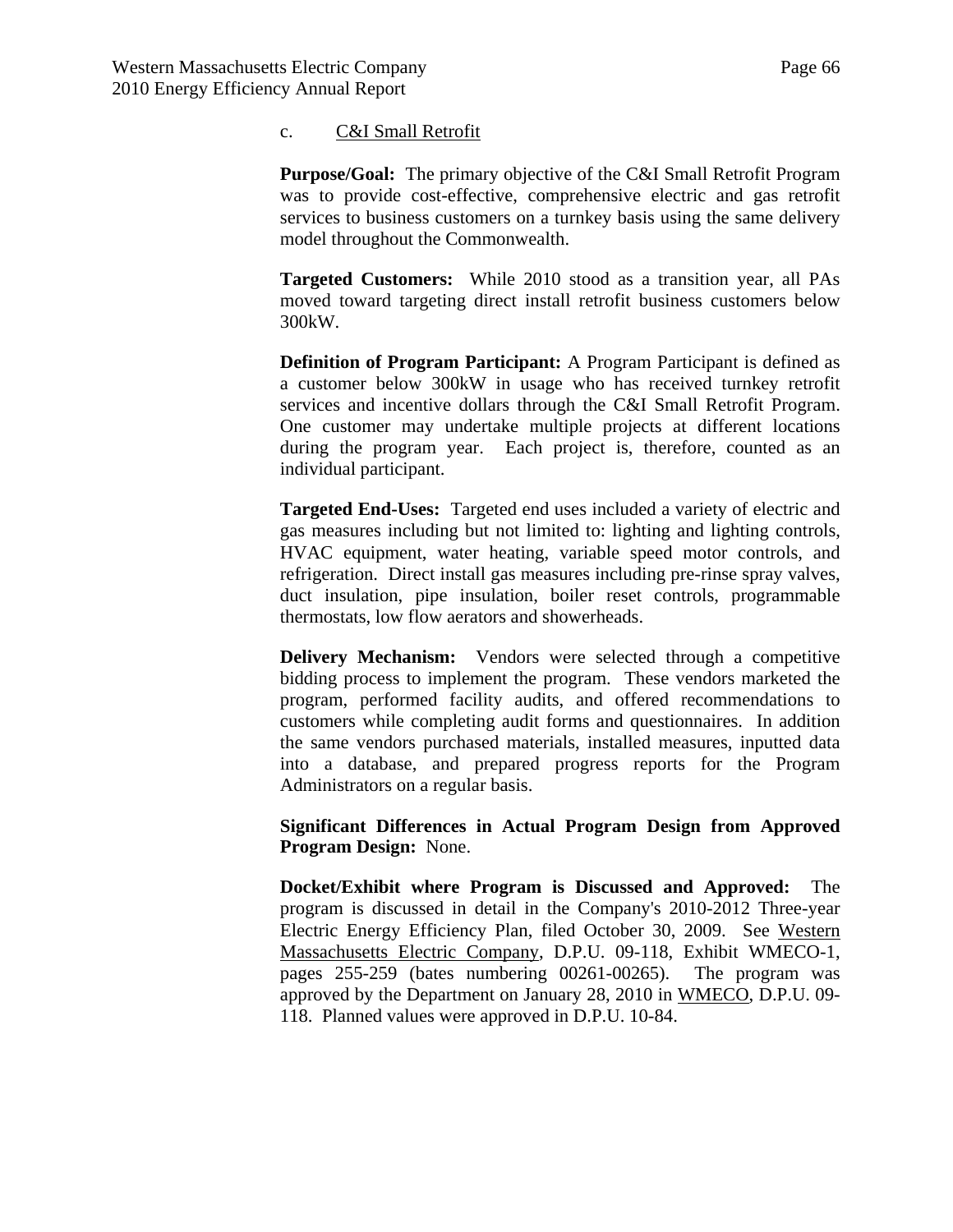| Table II.C.6: C&I Small Retrofit |       |                         |                                     |                          |                          |                              |                          |
|----------------------------------|-------|-------------------------|-------------------------------------|--------------------------|--------------------------|------------------------------|--------------------------|
|                                  | Units | Planned<br><b>Value</b> | <b>Preliminary Year-End Results</b> |                          | <b>Evaluated Results</b> |                              |                          |
| Performance Category             |       |                         | Value                               | % Change from<br>Planned | Value                    | % Change from<br>Preliminary | % Change<br>from Planned |
| <b>Expenses</b>                  |       |                         |                                     |                          |                          |                              |                          |
| <b>Total Program Costs</b>       | \$    | 4,526,927               |                                     |                          | 4,726,333                |                              | 4%                       |
| Performance Incentive            | \$    | 162,368                 |                                     |                          | 159,252                  |                              | $-2\%$                   |
| Participants                     | sites | 390                     |                                     |                          | 403                      |                              | 3%                       |
| Program Cost / Participant       | \$    | 11,608                  |                                     |                          | 11,728                   |                              | $1\%$                    |
| <b>Savings &amp; Benefits</b>    |       |                         |                                     |                          |                          |                              |                          |
| Energy                           |       |                         |                                     |                          |                          |                              |                          |
| Lifetime                         | MWh   | 145,913                 | 132,239                             | $-9%$                    | 105,738                  | $-20%$                       | $-28%$                   |
| Annualized                       | MWh   | 11,574                  | 10.725                              | $-7%$                    | 8,597                    | $-20%$                       | $-26%$                   |
| Average Measure Life             | yrs   | 12.6                    | 12.3                                | $-2\%$                   | 12.3                     | 0%                           | $-2\%$                   |
| Demand                           |       |                         |                                     |                          |                          |                              |                          |
| Lifetime                         | kW    | 32,144                  | 29,278                              | $-9%$                    | 18,425                   | $-37%$                       | $-43%$                   |
| Annualized                       |       |                         |                                     |                          |                          |                              |                          |
| Summer                           | kW    | 2,540                   | 2,354                               | $-7%$                    | 1,510                    | $-36%$                       | $-41%$                   |
| <b>W</b> inter                   | kW    | 1,478                   | 1,540                               | 4%                       | 776                      | $-50%$                       | $-47%$                   |
| Average Measure Life             | yrs   | 12.7                    | 1.5                                 |                          | 1.9                      |                              |                          |
| NEB (Lifetime)                   | \$    | $-619,371$              | $-516,496$                          | $-17%$                   | $-567,614$               | 10%                          | $-8%$                    |
| Cost-Effectiveness               |       |                         |                                     |                          |                          |                              |                          |
| <b>TRC</b> Benefits              | \$    | 19,628,193              |                                     |                          | 13,528,152               |                              | $-31%$                   |
| <b>TRC</b> Costs                 | \$    | 6,602,468               |                                     |                          | 6,924,121                |                              | 5%                       |
| Net Benefits                     | \$    | 13,025,725              |                                     |                          | 6,604,031                |                              | $-49%$                   |
| <b>BCR</b>                       | n/a   | 2.97                    |                                     |                          | 1.95                     |                              | $-34%$                   |

| Table II.C.6 provides information on the performance of the C&I Small Retrofit Program. |  |  |
|-----------------------------------------------------------------------------------------|--|--|
|-----------------------------------------------------------------------------------------|--|--|

An explanation of significant variances between planned, preliminary year-end and evaluated values follows

• Savings & Benefits: The evaluated energy and demand savings reduction from the preliminary results reflect the inclusion of the results from the EM&V studies noted below. A comparison of planned and evaluated realization rates is presented in the following table.

| <b>Performance Category</b>      | Planned<br>Value | Evaluated<br>Value |  |
|----------------------------------|------------------|--------------------|--|
| Lighting kWh Realization Rate    | 105%             | 83%                |  |
| kW Realization                   | 105%             | 87%                |  |
| <b>Summer Coincidence Factor</b> | 100%             | 61%                |  |
| Winter Coincidence Factor        | 57%              | 29%                |  |

• Cost-effectiveness: The reduction in TRC benefits, net benefits, and BCR correlates to the application of the C&I Small Retrofit EM&V study as explained above.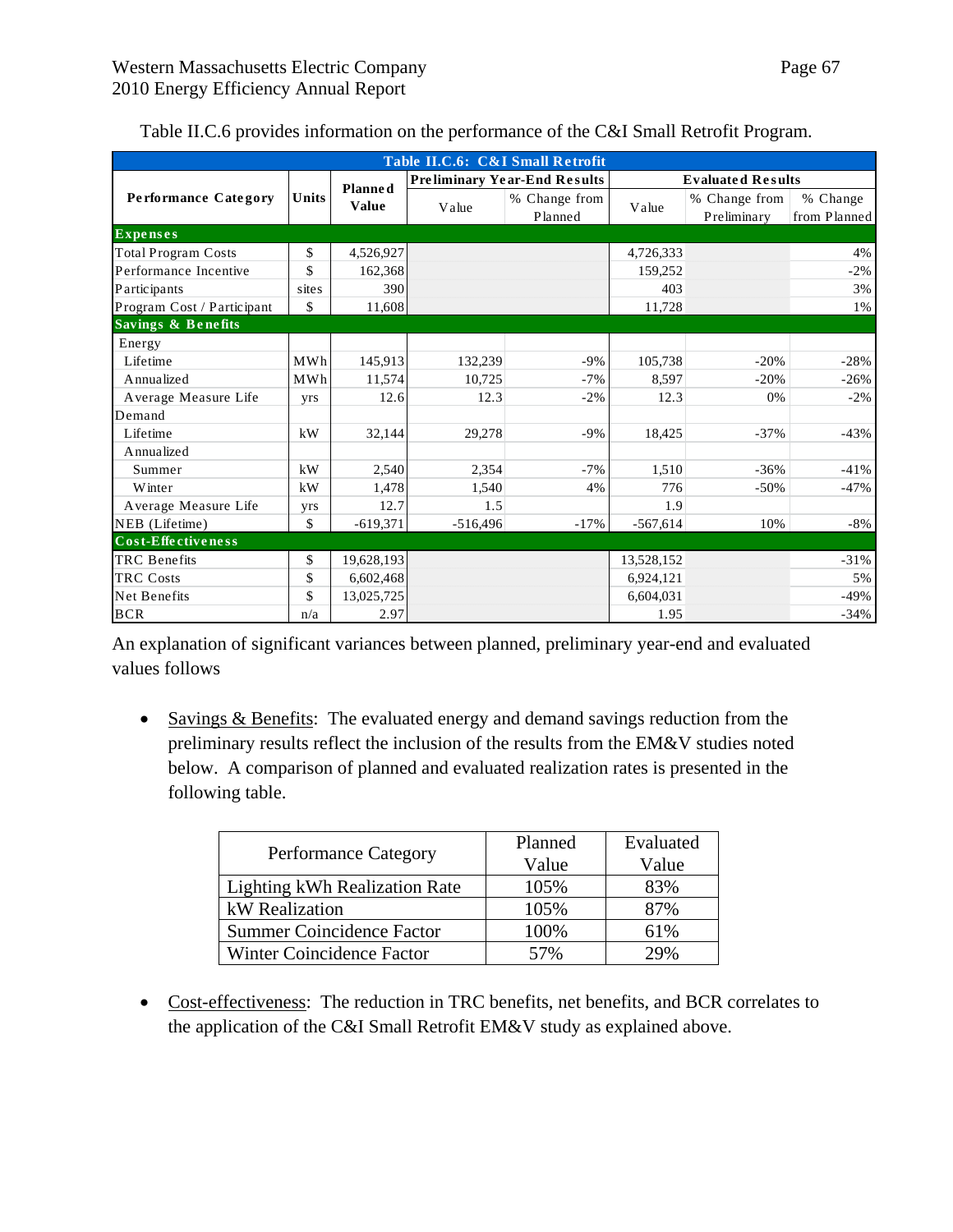The following studies were completed for the C&I Small Retrofit program:

## *2010 C&I Free-Ridership and Spillover Study*

This study evaluated the free-ridership and spillover rates for all customers participating in the C&I energy efficiency programs. For the Small C&I Retrofit program two rates are determined, one for lighting measures and one for all other measures.

The net effect of these results is negligible as there is virtually no change from previous free-ridership and spillover rates when both are applied together. This study is discussed in more detail in Section III, Study 30.

# *Non-Controls Lighting Evaluation for the Massachusetts Small Commercial Direct Install program*

This study derived energy realization rates, demand realization rates and coincidence factors.

The net effect of this study increased energy savings as the energy realization rate was higher than the previous estimate.

This study is discussed in more detail in Section III, Study 19.

## *Impact Evaluation of WMECO 2008 Small Business Energy Advantage Program Installations*

This study evaluated the realization rates for annual kWh, summer on-peak kW and winter on-peak kW reductions for all SBEA projects. It provided separate realization rates for lighting equipment (not used here), lighting controls, refrigeration, and other. The net effect of this study was to decrease both energy and demand savings for this program.

This Study was previously submitted with the WMECO 2009 Annual Report Appendix 7, study # 11 in docket D.P.U.10-90.

It is not expected that the program performance in 2010 will result in significant changes to the program design or implementation in future years

The results of the evaluations described above will be used to adjust the planning estimates for this program in 2012.

The C&I Small Retrofit Program is cost effective with a BCR of 1.95.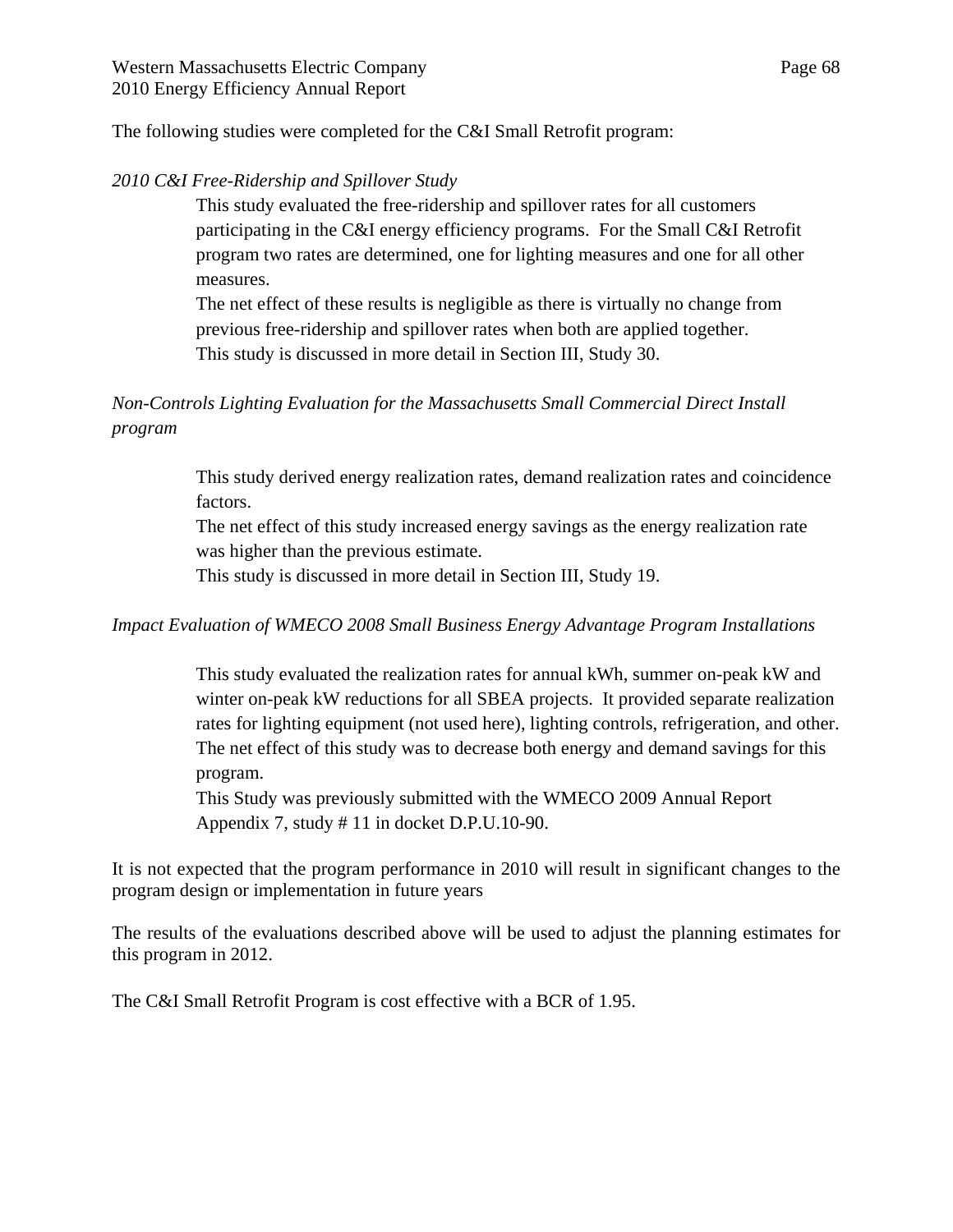# III. EVALUATION MEASUREMENT AND VERIFICATION ACTIVITIES

## A. Summary

Table III.A summarizes the EM&V studies that have not been included in previous Annual Reports.

| <b>Table III.A: Evaluation Studies in Annual Report</b>                                                                                                                                                                                           |                                                   |                                                                       |                                         |  |  |
|---------------------------------------------------------------------------------------------------------------------------------------------------------------------------------------------------------------------------------------------------|---------------------------------------------------|-----------------------------------------------------------------------|-----------------------------------------|--|--|
| <b>Studies</b>                                                                                                                                                                                                                                    | Location of<br>Complete Study<br>in Annual Report | Docket & Exhibit<br>Approving<br>Planned<br><b>Evaluation Studies</b> | Implemented<br>as Approved?<br>(yes/no) |  |  |
| <b>Residential Program Studies</b>                                                                                                                                                                                                                |                                                   |                                                                       |                                         |  |  |
| Massachusetts New Homes with ENERGY STAR<br><b>Estimated Maximum Potential Savings from Enhanced</b><br>Code Compliance with the IECC 2009 Residential<br><b>Building Code in Massachusetts</b>                                                   | App. C, Study 1                                   | D.P.U. 09-118                                                         | Yes                                     |  |  |
| Massachusetts New Homes with ENERGY STAR<br><b>Mystery Shopping</b>                                                                                                                                                                               | App. C, Study 2                                   | D.P.U. 09-118                                                         | Yes                                     |  |  |
| The Massachusetts New Homes with ENERGY STAR<br>Program 2011 Baseline Phase 1: Completion of<br>Planning                                                                                                                                          | App. C, Study 3                                   | D.P.U. 09-118                                                         | Yes                                     |  |  |
| Massachusetts 2010 Residential Retrofit and Low-<br><b>Income Evaluation - Brushless Fan Motors</b>                                                                                                                                               | App. C, Study 4                                   | D.P.U. 09-118                                                         | Yes                                     |  |  |
| Massachusetts 2010 Residential Retrofit and Low<br>Income Evaluation: Mass Save                                                                                                                                                                   | App. C, Study 5                                   | D.P.U. 09-118                                                         | Yes                                     |  |  |
| 2010 Net to Gross Findings: Home Energy<br>Assessment                                                                                                                                                                                             | App. C, Study 6                                   | D.P.U. 09-118                                                         | Yes                                     |  |  |
| Non-Electric Impact (NEI) Findings for the 2010 Mass<br>Save Home Energy Services (Mass Save) program                                                                                                                                             | App. C, Study 7                                   | D.P.U. 09-118                                                         | Yes                                     |  |  |
| Massachusetts ENERGY STAR Lighting Program:<br>2010 Annual Report                                                                                                                                                                                 | App. C, Study 8                                   | D.P.U. 09-118                                                         | Yes                                     |  |  |
| Massachusetts Appliance Turn-in Program Evaluation<br><b>Integrated Report Findings</b>                                                                                                                                                           | App. C, Study 9                                   | D.P.U. 09-118                                                         | Yes                                     |  |  |
| Cross-Cutting Net-to-Gross Methodology Study for<br>Residential Programs - Suggested Approaches (Final)                                                                                                                                           | App. C, Study 10                                  | D.P.U. 09-118                                                         | Yes                                     |  |  |
| Estimated Net-To-Gross (NTG) Factors for the<br>Massachusetts Program Administrators (PAs) 2010<br>Residential New Construction Programs, Residential<br>HEHE and Multi-Family Gas Programs, and<br><b>Commercial and Industrial Gas Programs</b> | App. C, Study 11                                  | D.P.U. 09-118                                                         | Yes                                     |  |  |
| <b>Residential Pilot Studies</b>                                                                                                                                                                                                                  |                                                   |                                                                       |                                         |  |  |
| Massachusetts 2010 Residential Retrofit and Low<br>Income Evaluation - Deep Energy Retrofit                                                                                                                                                       | App. C, Study 13                                  | D.P.U. 09-118                                                         | Yes                                     |  |  |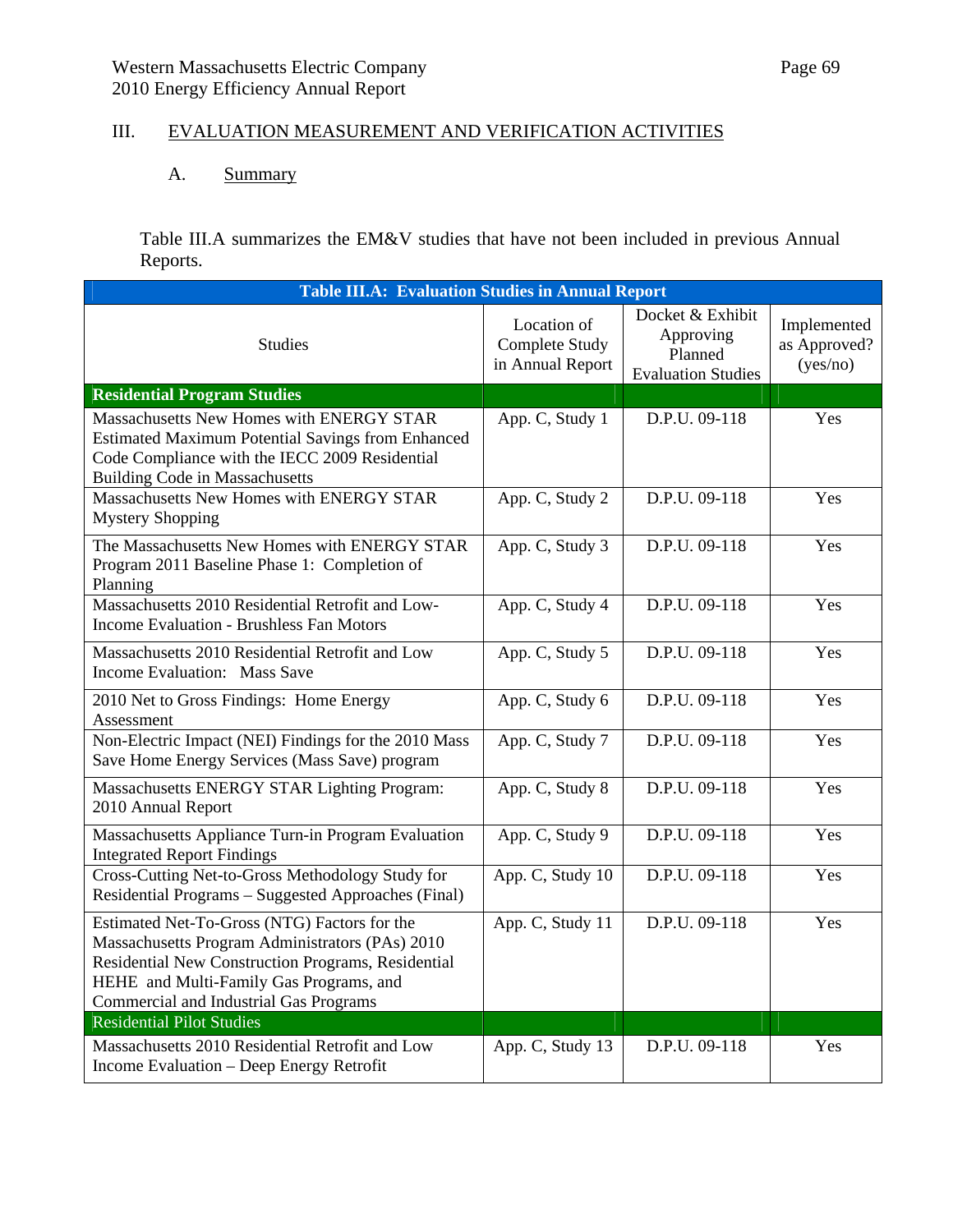| Massachusetts New Homes with ENERGY STAR<br>Process Evaluation of the Four to Eight Story Multi-<br>Family New Construction Pilot Interim Findings | App. C, Study 14 | D.P.U. 09-118 | Yes |
|----------------------------------------------------------------------------------------------------------------------------------------------------|------------------|---------------|-----|
| The Massachusetts New Homes with ENERGY STAR<br>Program Major Renovations Pilot Evaluation:<br>Preliminary Report on Non-Participant Interviews    | App. C, Study 15 | D.P.U. 09-118 | Yes |
| The Massachusetts New Homes with ENERGY STAR<br>Program Version 3 Pilot Evaluation                                                                 | App. C, Study 16 | D.P.U. 09-118 | Yes |
| Low-Income Program Studies                                                                                                                         |                  |               |     |
| Massachusetts 2010 Residential Retrofit and Low<br>Income Evaluation: Low Income                                                                   | App. C, Study 18 | D.P.U. 09-118 | Yes |
| Commercial & Industrial Program Studies                                                                                                            |                  |               |     |
| Non-Controls Lighting Evaluation for the<br><b>Massachusetts Small Commercial Direct Install</b><br>Program                                        | App. C, Study 19 | D.P.U. 09-118 | Yes |
| Massachusetts Non-Residential Small Business Direct<br>Install Program: Multi-Tier Structure Assessment 2010<br><b>Process Evaluation</b>          | App. C, Study 20 | D.P.U. 09-118 | Yes |
| Final Report HBL Market Effects Study Project 1A<br>New Construction Market Characterization                                                       | App. C, Study 21 | D.P.U. 09-118 | Yes |
| <b>FINAL Commercial New Construction Customer</b><br>Quantitative Profile Project 1A New Construction<br><b>Market Characterization</b>            | App. C, Study 22 | D.P.U. 09-118 | Yes |
| Supply Chain Profile Project 1A New Construction<br><b>Market Characterization</b>                                                                 | App. C, Study 23 | D.P.U. 09-118 | Yes |
| Final Report Project 1B Chain & Franchise Market<br>Characterization                                                                               | App. C, Study 24 | D.P.U. 09-118 | Yes |
| Impact Evaluation of 2009 Custom HVAC Installations                                                                                                | App. C, Study 25 | D.P.U. 09-118 | Yes |
| Final Report Project 1C Combined Heat &Power<br><b>Market Characterization</b>                                                                     | App. C, Study 26 | D.P.U. 09-118 | Yes |
| Project 6B Comprehensive Design Approach Process<br>Evaluation                                                                                     | App. C, Study 27 | D.P.U. 09-118 | Yes |
| Impact Evaluation of 2008 and 2009 Custom CDA<br>Installations                                                                                     | App. C, Study 28 | D.P.U. 09-118 | Yes |
| Project 7 General Process Evaluation Final Report                                                                                                  | App. C, Study 29 | D.P.U. 09-118 | Yes |
| 2010 Commercial and Industrial Electric Programs<br>Free-ridership and Spillover Final Report                                                      | App. C, Study 30 | D.P.U. 09-118 | Yes |
| C&I Lighting Measure Life and Persistence Project                                                                                                  | App. C, Study 31 | D.P.U. 09-118 | Yes |
| C&I Lighting Loadshape                                                                                                                             | App. C, Study 32 | D.P.U. 09-118 | Yes |
| C&I Unitary HVAC Loadshape Project Final Report                                                                                                    | App. C, Study 33 | D.P.U. 09-118 | Yes |
| Cross Cutting C&I Free Ridership and Spillover<br>Methodology Study Final Report                                                                   | App. C, Study 34 | D.P.U. 09-118 | Yes |
| WMECO-Specific Large C&I Study                                                                                                                     | App. C, Study 38 | D.P.U. 09-118 | Yes |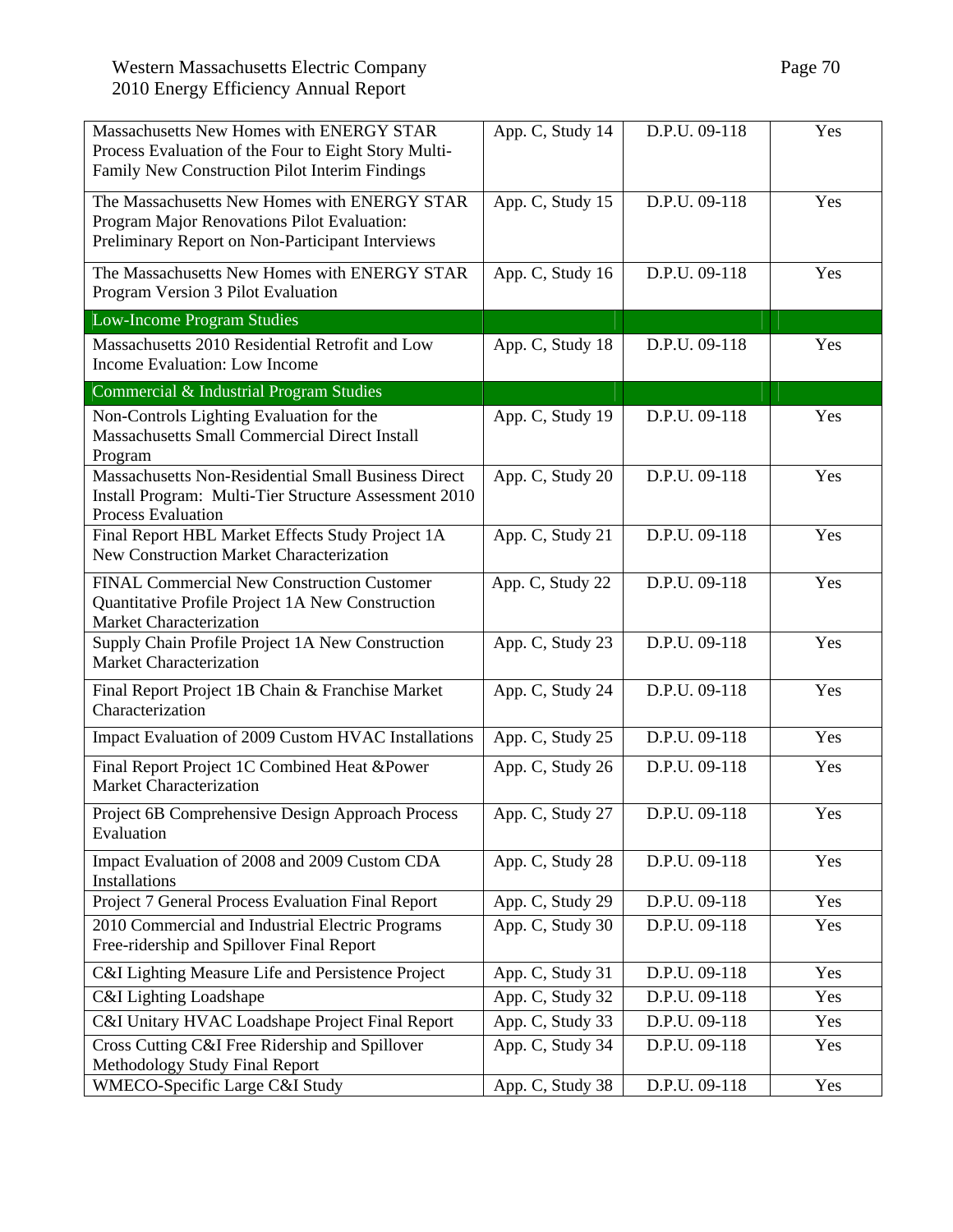## Western Massachusetts Electric Company **Page 71** 2010 Energy Efficiency Annual Report

| Special & Cross Sector Studies                                                   |                  |               |     |
|----------------------------------------------------------------------------------|------------------|---------------|-----|
| Industry Practices and Policies on Energy Efficient<br>Program Rebate/Incentives | App. C, Study 36 | D.P.U. 09-118 | Yes |
| <b>Community Based Partnership Interim Process</b><br>Evaluation                 | App. C, Study 37 | D.P.U. 09-118 | Yes |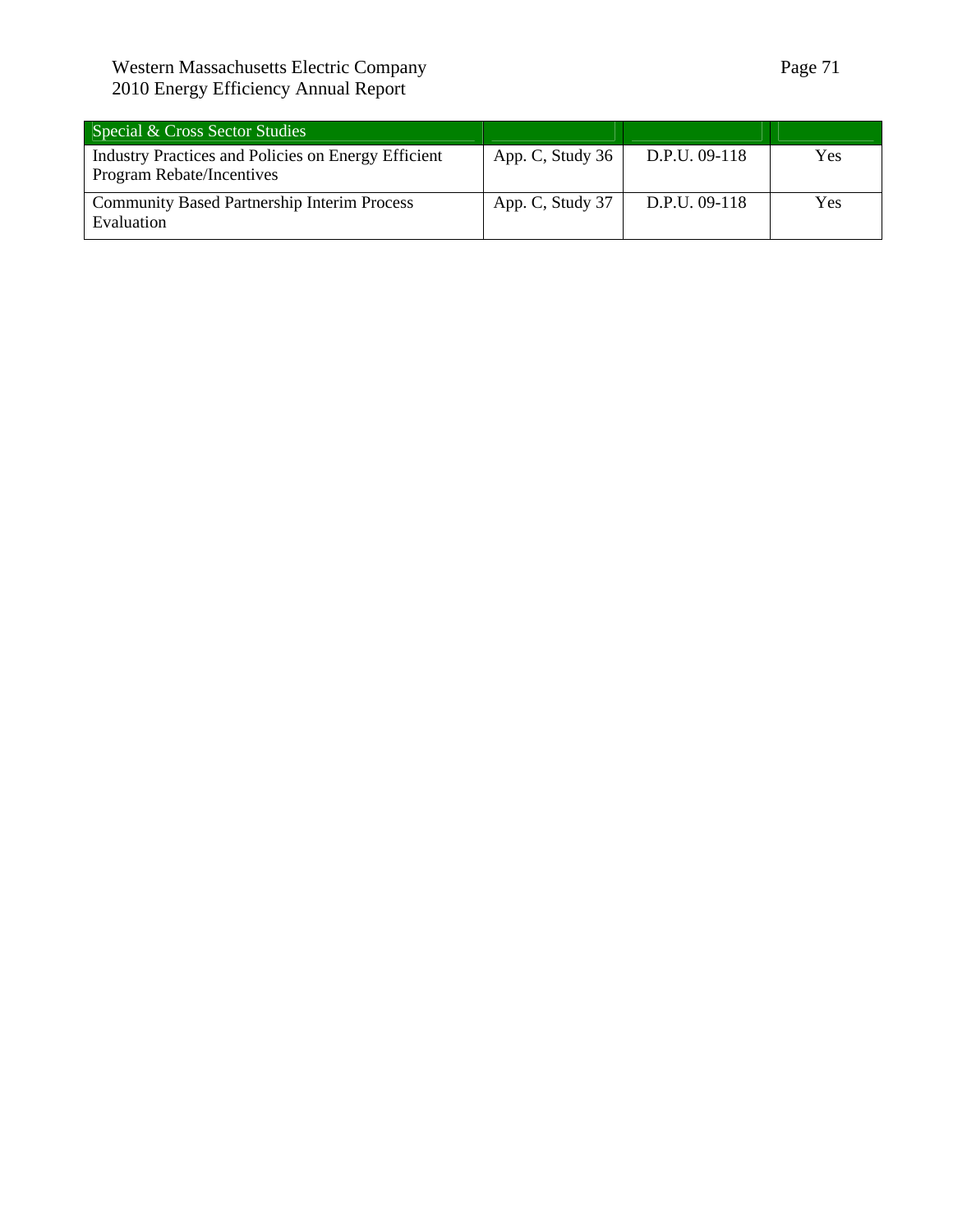## B. Residential Studies

1. Massachusetts New Homes with ENERGY STAR Estimated Maximum Potential Savings from Enhanced Code Compliance with the IECC 2009 Residential Building Code in Massachusetts (Study 1)

## **Type of Study:** Other

**Objective of the Study**: The objective of this study was to estimate the maximum potential savings for the years 2011, 2012, and 2013 that may be achieved through promoting compliance with the newly-adopted International Energy Conservation Code ("IECC") 2009 energy code for four measures (wall insulation, basement insulation, proper insulation of ducts in unconditioned spaces, and fifty percent high efficacy lamp requirement) in order to provide needed guidance to the PAs on the implementation and evaluation costs that may be justified. Compliance enhancement efforts would focus on PAs' trainings of builders, subcontractors, and code officials as the potential savings presented in the report focus on homes that do not participate in the Massachusetts New Homes with ENERGY STAR Program.

## **Programs to which the Results of the Study Apply**:

- Residential New Construction & Major Renovation (Electric & Gas)
- Low-Income Residential New Construction (Electric & Gas)

**Recommendations Derived from the Study:** There are no recommendations from this study as the main purpose was to derive potential savings from code enhancement efforts for the measures mentioned above.

**How the Study Came to the Recommended Conclusions:** Not Applicable.

**Explain Whether or Not the PA Decided to Adopt Recommendations from the Study, and Why:** Not Applicable.

A copy of the complete study can be found in Appendix C, Study 1.

2. Massachusetts New Homes with ENERGY STAR Mystery Shopping (Study 2)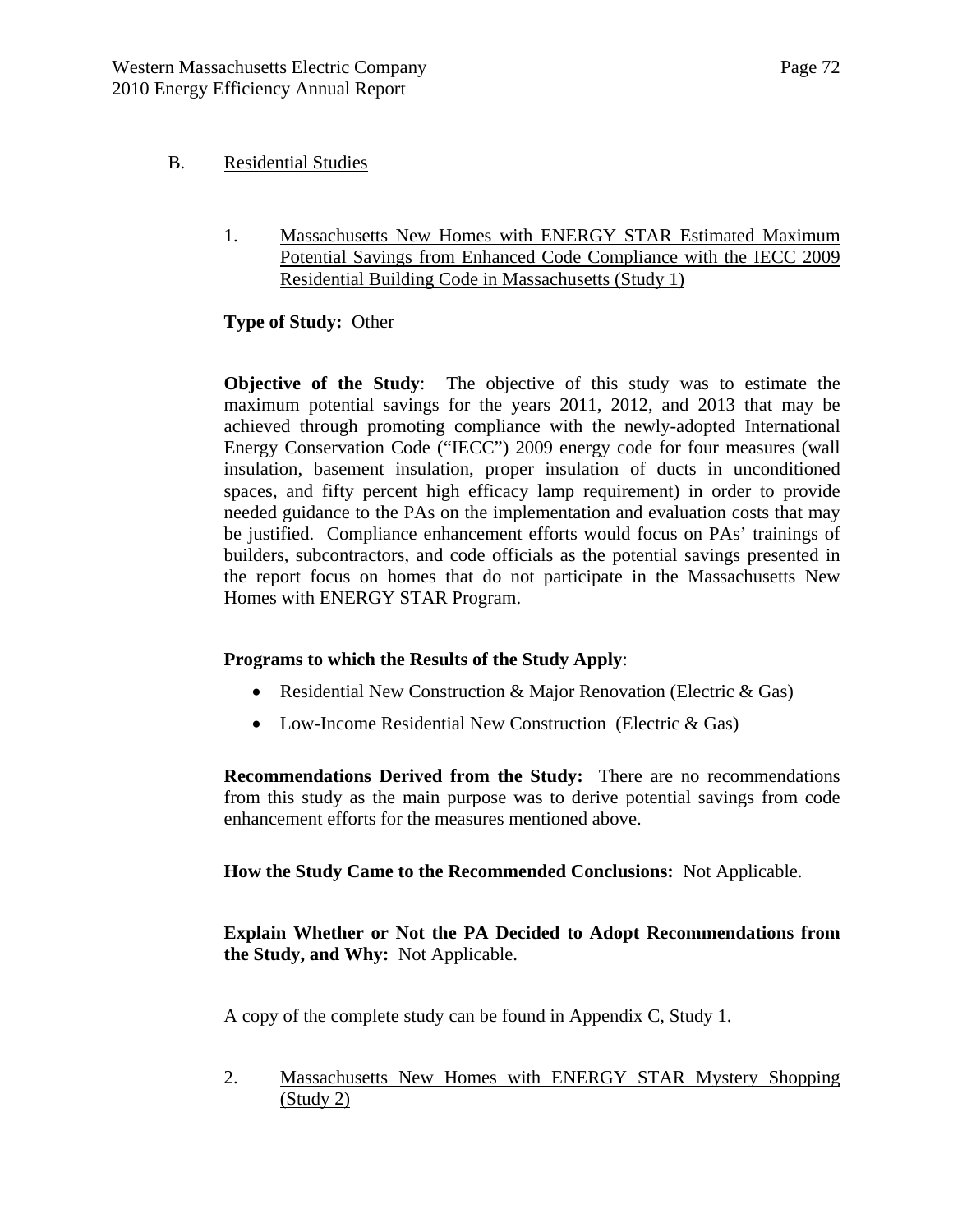## **Type of Study:** Other

**Objective of the Study**: This report presents the findings of ten mystery shopping visits to ENERGY STAR<sup>®</sup> homes conducted in the summer of 2010. The results presented provide insight into the current marketing strategies of agents listing ENERGY STAR homes, and the effect of program-sponsored trainings on these marketing strategies.

### **Programs to which the Results of the Study Apply**:

- Residential New Construction & Major Renovation (Electric & Gas)
- Low-Income Residential New Construction (Electric & Gas)

## **Recommendations Derived from the Study:**

| $\mathbf{1}$ | Continue Be a Star with ENERGY STAR trainings. There was a noticeable          |
|--------------|--------------------------------------------------------------------------------|
|              | difference in the knowledge of agents who had attended the training            |
|              | compared to those who had not. The agents who had attended training            |
|              | seemed to understand and market more aspects of their ENERGY STAR              |
|              | listings, and generally spent more time discussing the energy efficiency       |
|              | features of the home.                                                          |
| 2            | Expand trainings to include builders. Builders are well versed in their        |
|              | homes' specific energy efficiency measures and the benefits of those           |
|              | measures, but that knowledge often was not passed on to the developments'      |
|              | sales representatives. Builders might benefit from training that provides      |
|              | guidance on how to train their own sales representatives to fully market the   |
|              | benefits of ENERGY STAR homes.                                                 |
| 3            | Focus a portion of trainings on the HERS index and HERS ratings. All           |
|              | ENERGY STAR homes are not created equal, and agents should take                |
|              | advantage of the increased marketability of homes with low HERS ratings.       |
| 4            | Encourage agents to attend all of the inspection stages of an ENERGY           |
|              | STAR home. This will ensure that agents have a better understanding of         |
|              | both the components (e.g., insulation and duct work) of an ENERGY STAR         |
|              | home, and the thoroughness of the certification process. In addition, by       |
|              | attending the various inspection stages, agents are likely to gain a better    |
|              | understanding of the technical terms (e.g., blower door and duct blaster) that |
|              | are associated with ENERGY STAR homes.                                         |
| 5            | Encourage agents to walk through an ENERGY STAR brochure or fact               |
|              | sheet with potential homebuyers. This simple step will guide potential         |
|              | buyers through the benefits of ENERGY STAR qualified homes, providing          |
|              | technical reference where needed, and it will ensure that the major bullet     |
|              | points of ENERGY STAR homes are covered during every showing.                  |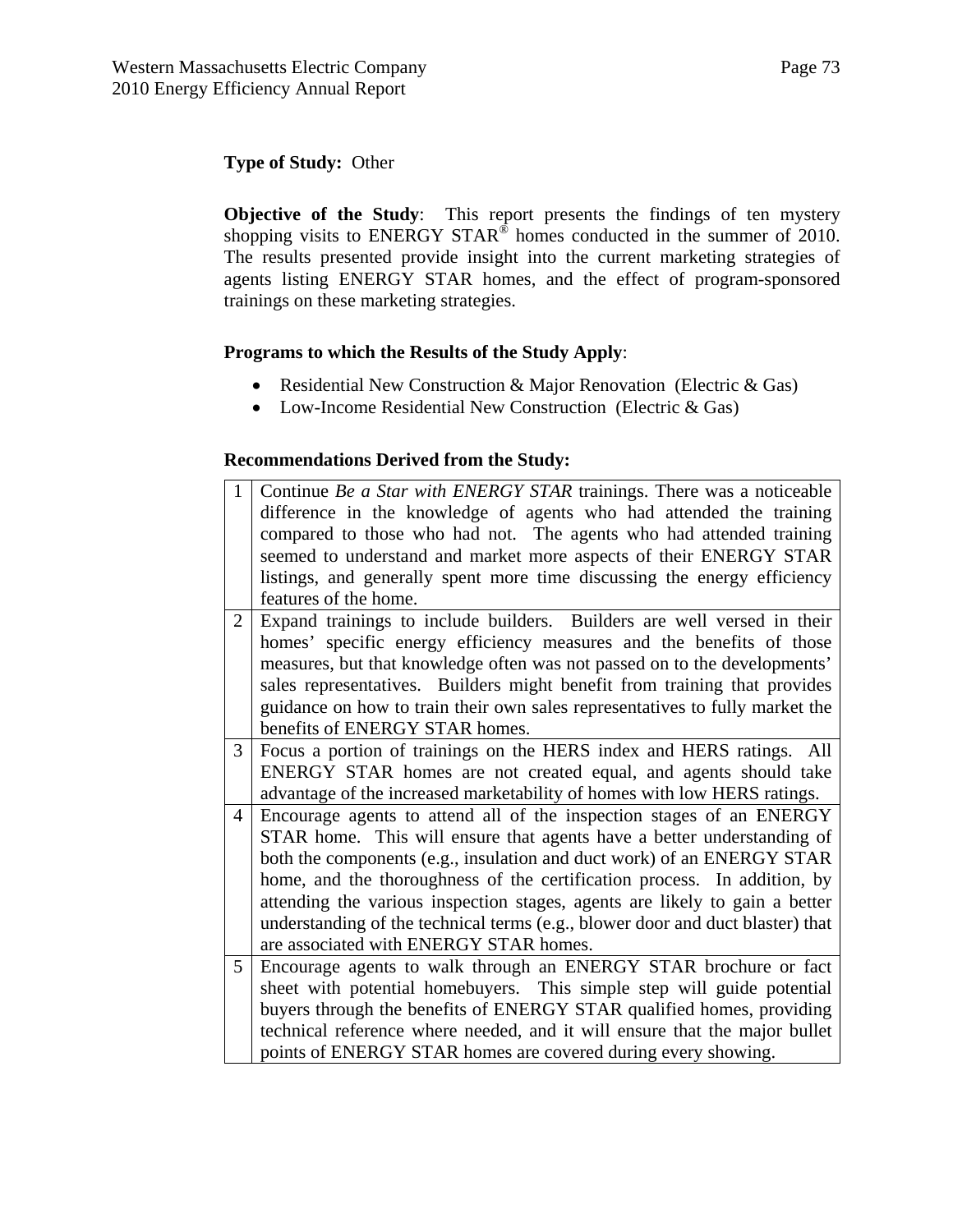6 Encourage agents to build on consumers' preexisting knowledge of ENERGY STAR for appliances and electronics, emphasizing the value of the ENERGY STAR brand name.Agents might have better success marketing these homes by emphasizing to buyers that the ENERGY STAR label for homes is just an extension of the ENERGY STAR label they already know and trust, found on appliances, heating and cooling equipment, lighting and electronic products in their homes.

**How the Study Came to the Recommended Conclusions:** Recommendations are based on findings from ten mystery shopping visits to ENERGY STAR<sup>®</sup> homes, conducted in the summer of 2010. Four of the real estate and sales agents visited had recently attended a program- sponsored *Be a Star with ENERGY STAR* training session (these were the only attendees that had suitable homes for sale at the time of the visits). All ten agents visited were ranked on a scale of zero to ten, where zero was "not at all willing or knowledgeable" and ten was "extremely willing or knowledgeable" in the following four areas: knowledge of energy efficiency, knowledge of ENERGY STAR certification, willingness to use energy efficiency as a selling point, and willingness to use ENERGY STAR certification as a selling point.

**Explain Whether or Not the PA Decided to Adopt Recommendations from the Study, and Why:** All recommendations above have been adopted and are being incorporated into the program through continuation and enhancement of various training efforts.

A copy of the complete study can be found in Appendix C, Study 2.

3. The Massachusetts New Homes with ENERGY STAR Program 2011 Baseline Phase 1: Completion of Planning (Study 3)

**Type of Study:** Baseline

**Objective of the Study**: This report describes the planning process for the 2011 Baseline Study and the work done to develop a sample of eligible homes to recruit from; on-site inspections will be conducted in the summer of 2011. This study will include on-site inspections of 100 non-ENERGY STAR homes built to meet the new IECC 2009 code, which became mandatory in Massachusetts on July 1, 2010. The results of this study will be used to update the baseline or User Defined Reference Home used in calculating Program savings and to assess building code compliance at the beginning of a code cycle.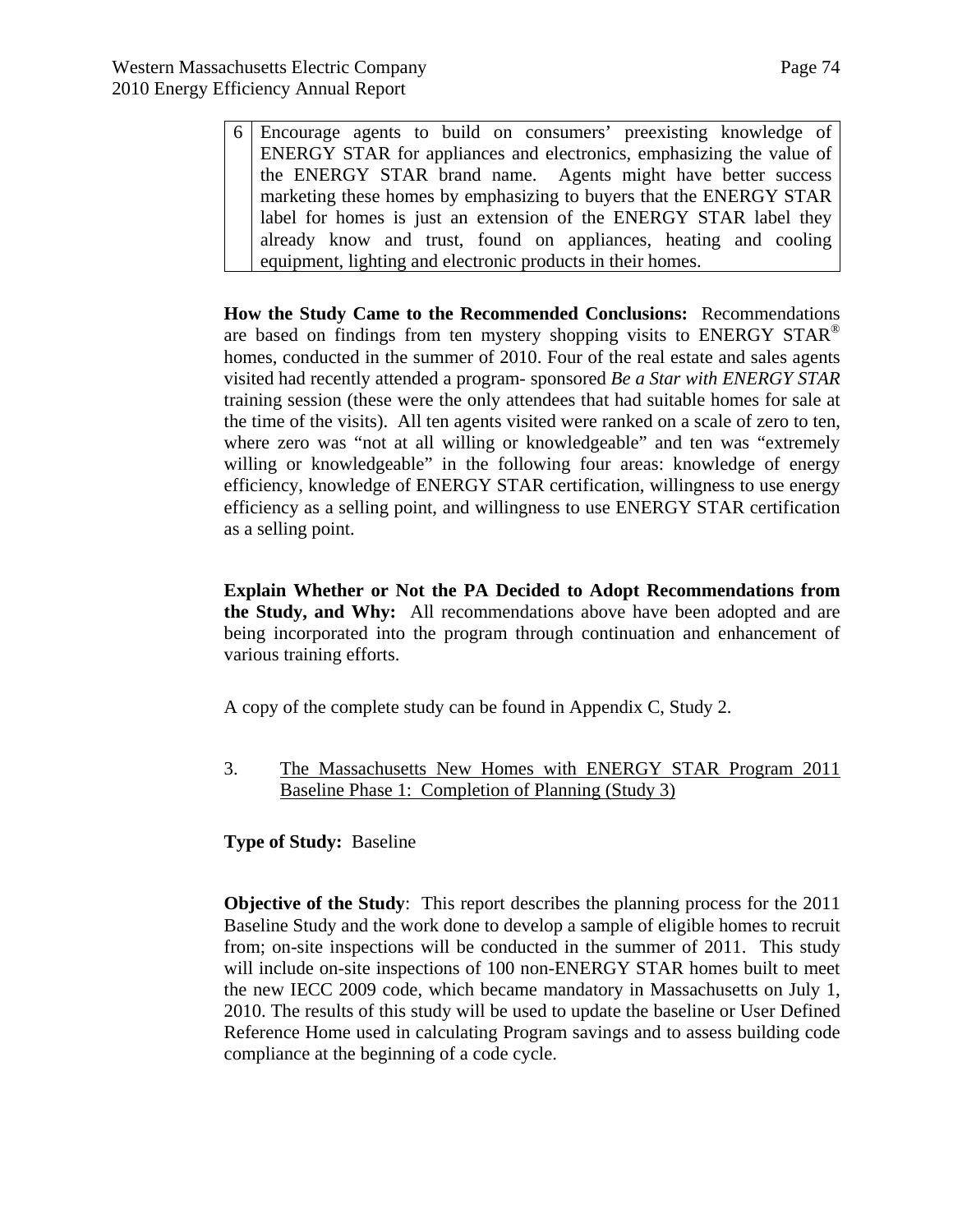### **Programs to which the Results of the Study Apply**:

- Residential New Construction & Major Renovation (Electric & Gas)
- Low-Income Residential New Construction (Electric & Gas)

**Recommendations Derived from the Study:** There are no recommendations from this study as the main purpose was to document the planning process of the Baseline study.

**How the Study Came to the Recommended Conclusions:** Not Applicable.

**Explain Whether or Not the PA Decided to Adopt Recommendations from the Study, and Why**: Not Applicable

A copy of the complete study can be found in Appendix C, Study 3.

4. Massachusetts 2010 Residential Retrofit and Low-Income Evaluation - Brushless Fan Motors (Study 4)

### **Type of Study:** Process

**Objective of the Study**: The report presents the results of the process evaluation of the Brushless Fan Motor ("BFM") component of the 2010 Cool Smart program. The objectives of the study were to determine the following: program processes, implementation strengths, and areas for improvements; program tracking data sufficiency; contractor practices, perceptions, and participation barriers; customer behavior, motivations, awareness, and satisfaction; program outreach and recruitment efficacy; and participants' potential changes in fan use, from pre- to post-installation.

#### **Programs to which the Results of the Study Apply**:

• Residential Cooling and Heating Equipment (Electric)

#### **Recommendations Derived from the Study:**

1 Consider including a unique participation identifier (such as an ID number), BFM manufacturer and model numbers (which would prove helpful for verification purposes); and add a parameter to capture numbers of motors incented per home (which would help indicate if contractors are paid for more than two motors per home).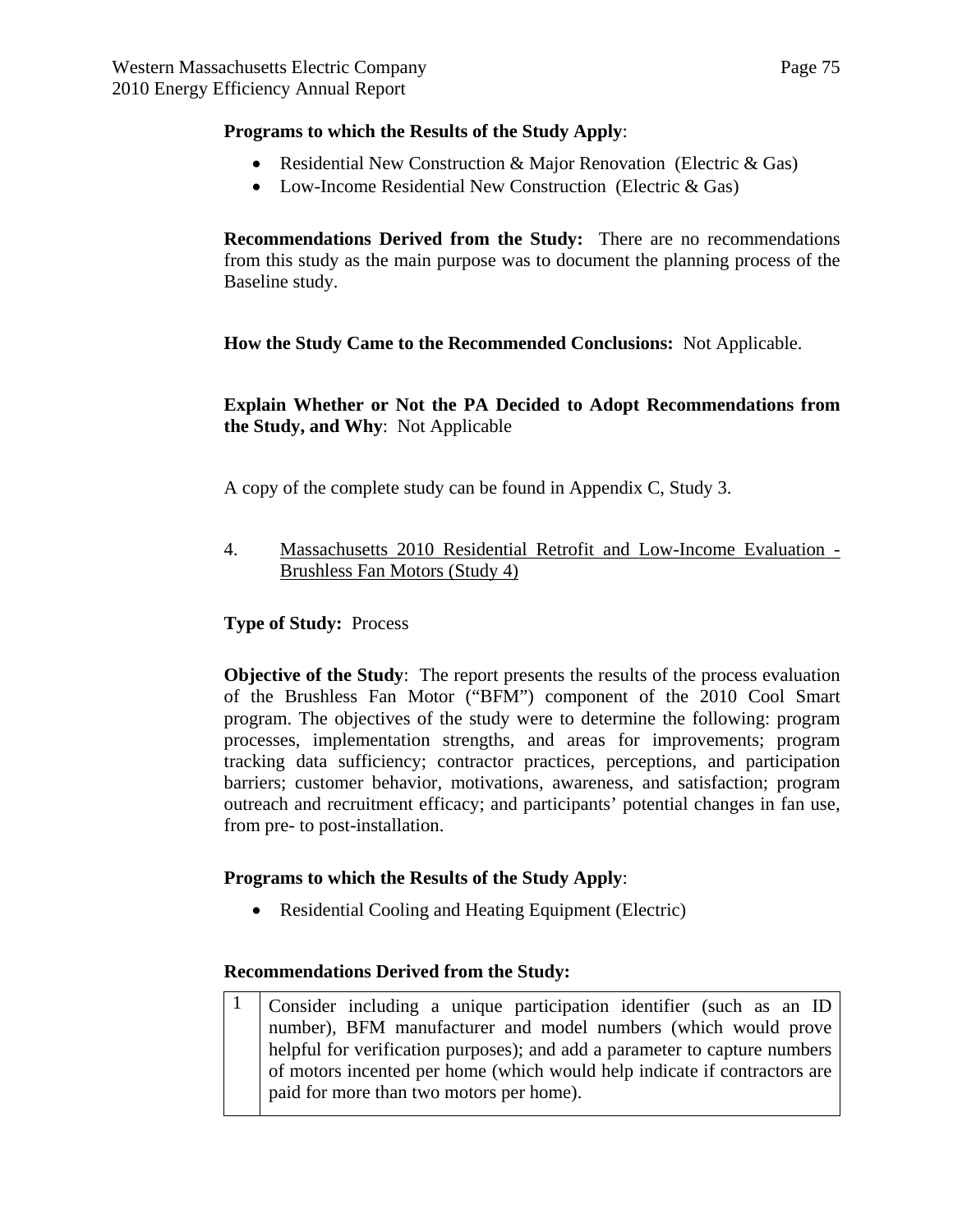2 Explore options for making program participation more cost-effective for contractors. For example, consider allowing contractors to bill customers for parts or labor that exceed a "typical" installation.

**How the Study Came to the Recommended Conclusions:** The process evaluation of the BFM included: in-depth telephone interviews with program administrator and implementer staff; qualitative in-depth interviews with participating and nonparticipating (in the Cool Smart BFM program component) HVAC contractors; and surveys with participating customers. In addition to the primary data collection the study reviewed BFM program materials addressing marketing, implementation, and the participant database. Based on the information obtained, the Cadmus team used its professional judgment and evaluation experience to offer recommendations aimed at improving program processes where appropriate.

### **Explain Whether or Not the PA Decided to Adopt Recommendations from the Study, and Why:**

|                             | To assist with future evaluation needs, the PAs will work with the<br>implementation vendors and internal support groups to ensure that all<br>appropriate data is collected. If the data is captured early on this could<br>potentially minimize data requests and on-site visits to customer homes. |
|-----------------------------|-------------------------------------------------------------------------------------------------------------------------------------------------------------------------------------------------------------------------------------------------------------------------------------------------------|
| $\mathcal{D}_{\mathcal{L}}$ | The PAs, together with the implementation vendor and other trade<br>allies, including HVAC distributors, will explore market opportunities and<br>implementation strategies to enhance contractor participation.                                                                                      |

A copy of the complete study can be found in Appendix C, Study 4.

5. Massachusetts 2010 Residential Retrofit and Low Income Evaluation: Mass Save (Study 5)

## **Type of Study:** Process

**Objective of the Study**: For the 2010 process evaluation, the Cadmus team focused on assessing program processes and identifying similarities and differences between the perspectives and assumptions of program staff, implementation staff, and customers regarding program goals, design, and implementation. The Cadmus team also reviewed the process by which program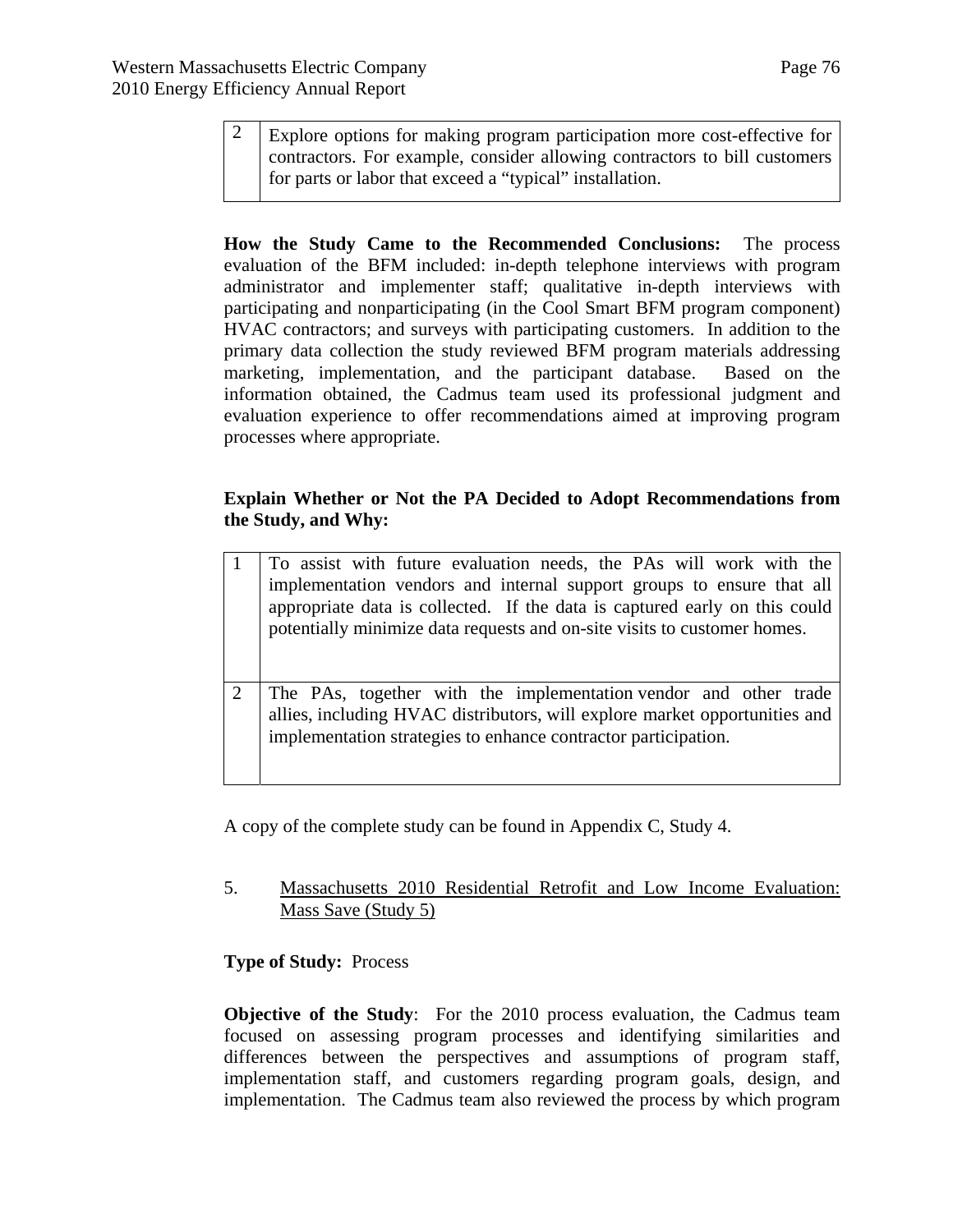data are collected, managed, and reported, including an assessment of the quality and consistency of the program data across PAs.

## **Programs to which the Results of the Study Apply**:

• MassSAVE (Electric & Gas)

## **Recommendations Derived from the Study:**

| $\mathbf{1}$   | Due to concerns among all stakeholders, the potential integration of Home<br>Contractors ("HPCs") should occur slowly<br>Performance<br>and in<br>collaboration with PAs, vendors, and program contractors. Clear protocols<br>for and expectations regarding program delivery by HPCs should be<br>developed and disseminated.                                                                                                                                                               |
|----------------|-----------------------------------------------------------------------------------------------------------------------------------------------------------------------------------------------------------------------------------------------------------------------------------------------------------------------------------------------------------------------------------------------------------------------------------------------------------------------------------------------|
| $\overline{2}$ | Consider developing a standard set of tasks and responsibilities assigned to<br>contractors installing measures in a customer's home, uniform across all PA<br>territories. These would include how jobs are presented to contractors,<br>contractors' responsibilities, and reports and invoices contractors are<br>expected to submit to vendors upon completion of jobs.                                                                                                                   |
| 3              | Explore opportunities to assist customers in addressing health and safety<br>issues, as well as knob and tube wiring removal, to further eliminate<br>barriers and improve participation rates. The Cadmus team suggests<br>expanding the existing financing options to cover these critical pre-<br>participation issues.                                                                                                                                                                    |
|                | Develop a standardized identification system for participants, premises,<br>$\bullet$<br>projects, and measures. The consistent use of customer and premise<br>identification associated with the tracking record will allow tracking of<br>historic program activity and activity in other programs.                                                                                                                                                                                         |
|                | Ensure a minimum set of fields is collected and maintained for future<br>$\bullet$<br>evaluation work (see Appendix H).                                                                                                                                                                                                                                                                                                                                                                       |
| 4              | Maintain a data dictionary for all critical program datasets that includes<br>$\bullet$<br>all field definitions, value definitions, and the sources of the data. The<br>data dictionaries should be provided as part of all data requests,<br>allowing evaluators (or any other third-party) to decode field names and<br>data values efficiently. The data dictionaries would also ensure internal<br>knowledge of the database is not lost in the event of critical personnel<br>turnover. |
|                | Develop and employ a standardized measure naming convention. The<br>$\bullet$<br>Technical Reference Manual ("TRM") could be used as the basis for<br>This convention would allow for improved<br>standard names.<br>evaluability and add transparency to the measure-tracking process. The<br>Cadmus team specifically recommends a four-part measure naming                                                                                                                                 |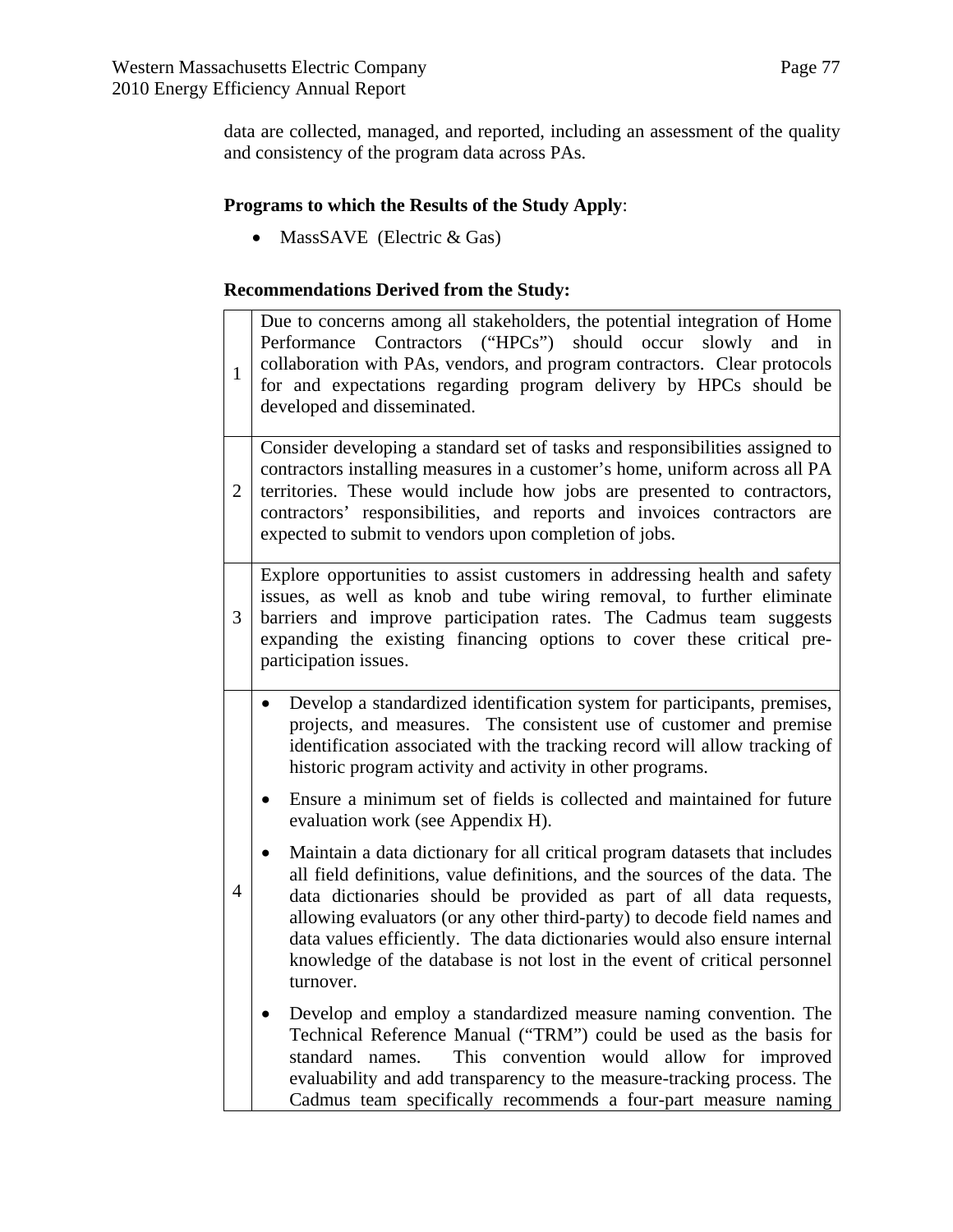|    | convention, which includes varying levels of detail for each program<br>stakeholder, denoting the measure's end-use, group, type, and detail.<br>Such a measure naming convention would clearly relate each measure<br>in the program tracking data to its TRM counterpart.                                                                                       |
|----|-------------------------------------------------------------------------------------------------------------------------------------------------------------------------------------------------------------------------------------------------------------------------------------------------------------------------------------------------------------------|
|    | Revisit customer service and follow-up strategies. Although all vendors<br>reported use of a rigorous follow-up procedure, and vendors ensure<br>customer support is readily available when customers call, additional<br>customer service in the form of outreach, regular check-ins, and follow-up<br>phone calls could improve participation and satisfaction. |
| -6 | Consider offering incentives to auditors based on implementation<br>percentages or another participation goal designed to increase follow-<br>through participation.                                                                                                                                                                                              |

**How the Study Came to the Recommended Conclusions:** The RCS program evaluation included PA program manager interviews, program vendor staff interviews, program contractor interviews, PA data manager interviews, a data review, and participant interviews. Based on information obtained from these stakeholders, the Cadmus team used its professional judgment and experience evaluating energy efficiency programs to offer recommendations aimed at improving program processes where appropriate.

### **Explain Whether or Not the PA Decided to Adopt Recommendations from the Study, and Why:**

| 1                           | The integration of HPCs began with a small pilot in 2010. In 2011, the<br>introduction of additional HPCs is being rolled out using information<br>gained from the 2010 pilot. Clear energy assessment, software use and<br>reporting guidelines are in place. |
|-----------------------------|----------------------------------------------------------------------------------------------------------------------------------------------------------------------------------------------------------------------------------------------------------------|
| $\mathcal{D}_{\mathcal{L}}$ | The PAs have developed consistent statewide material and installation<br>standards, as well as, Energy Assessment standards.                                                                                                                                   |
| 3                           | The PAs are also exploring the opportunity to expand financing to include<br>the mitigation of health and safety barriers. This will require regulatory<br>approval and will be addressed using proper regulatory avenues.                                     |
| $\boldsymbol{\Lambda}$      | The PAs are working with the evaluation team to ensure they are better able<br>to aggregate and/or compare measure savings in the future, where possible.                                                                                                      |
| $\overline{\mathbf{5}}$     | The PAs are developing concrete follow up strategies to ensure constant<br>follow up communication with customers. Many PA lead vendors have<br>already established follow up protocols.                                                                       |
| 6                           | The Company currently offers incentives to auditors. CSG auditors are<br>compensated based on performance and the Company intends on providing<br>a customer acquisition marketing bonus to independent installation                                           |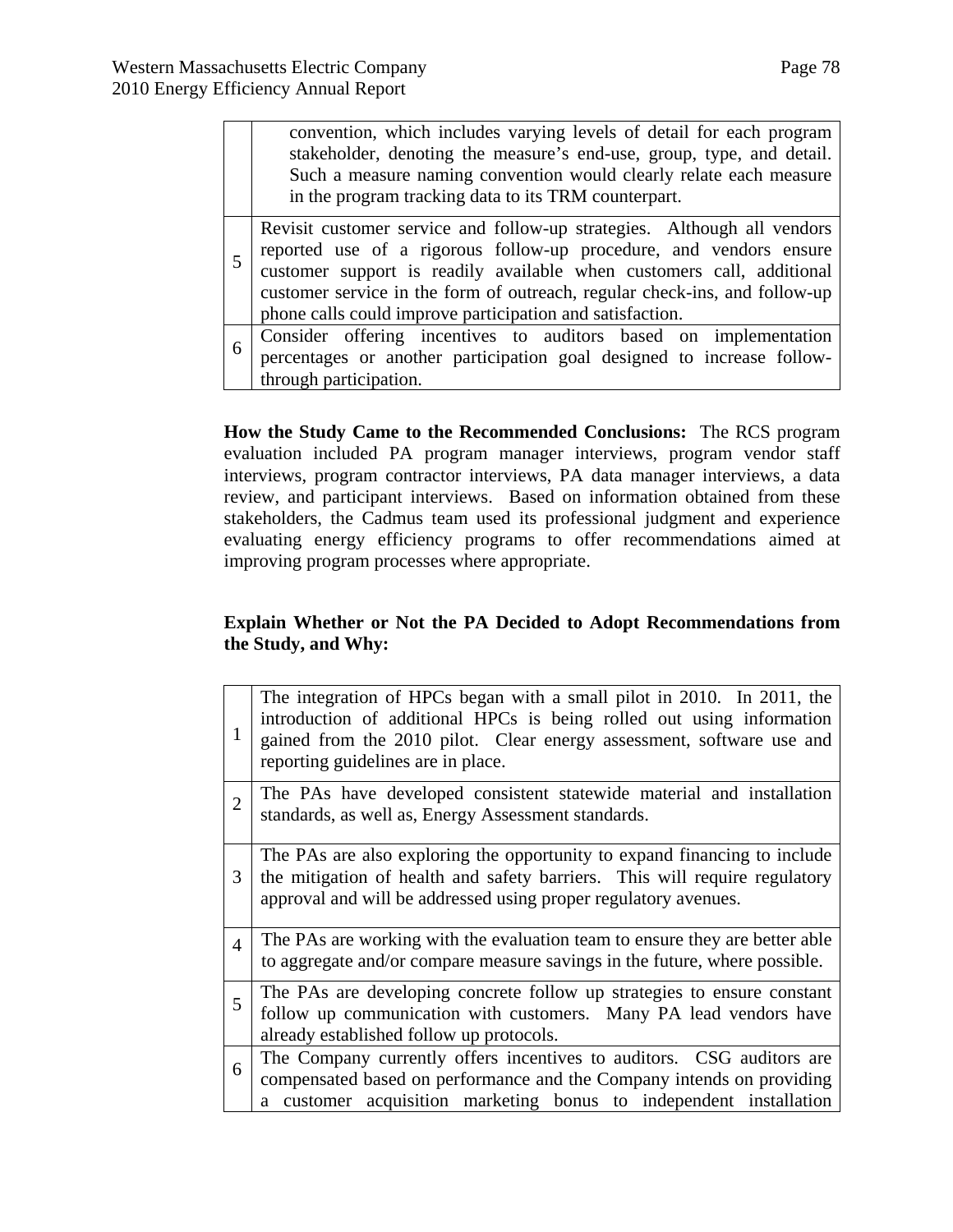contractors and HPCs who solicit a customer and facilitate a completed weatherization job.

A copy of the complete study can be found in Appendix C, Study 5.

### 6. 2010 Net to Gross Findings: Home Energy Assessment (Study 6)

### **Type of Study:** Impact

**Objective of the Study**: The objective of the study was to develop Net-to-Gross ("NTG") estimates for the Home Energy Services program at the measure level. The Home Energy Services program incorporates both Mass Save and the gas Weatherization programs. The research was designed to include freeridership, participant spillover and non-participant spillover in the analysis.

#### **Programs to which the Results of the Study Apply**:

- MassSAVE (Electric  $& Gas$ )
- Weatherization (Gas)

#### **Results of the Study and How the Study Determined those Results:**

| <b>2010 Home Energy Services NTG Findings</b> |                            |                                   |                          |                                  |            |
|-----------------------------------------------|----------------------------|-----------------------------------|--------------------------|----------------------------------|------------|
| Measure<br>Category                           | Measure                    | Participant<br>Free-<br>ridership | Participant<br>Spillover | Non-<br>participant<br>Spillover | <b>NTG</b> |
| <b>CFL</b><br>Direct<br>Installs              | <b>CFL</b>                 | 22%                               | 19%                      | $0\%$                            | 97%        |
| Direct<br><b>Installs</b>                     | Air Leak<br>Sealing        | 7%                                | 0%                       | 0%                               | 93%        |
|                                               | Programmable<br>Thermostat | 11%                               | 0%                       | 0%                               | 89%        |
| Incented<br><b>Measures</b>                   | Heating<br>System          | 28%                               | 0%                       | 0%                               | 72%        |
|                                               | Insulation                 | 20%                               | 8%                       | 50%                              | 138%       |
|                                               | Refrigerator               | 5%                                | 0%                       | 0%                               | 95%        |
|                                               | <b>Water Heater</b>        | 25%                               | 0%                       | 0%                               | 75%        |
| <b>Overall</b>                                |                            | 18%                               | 7%                       | 23%                              | 112%       |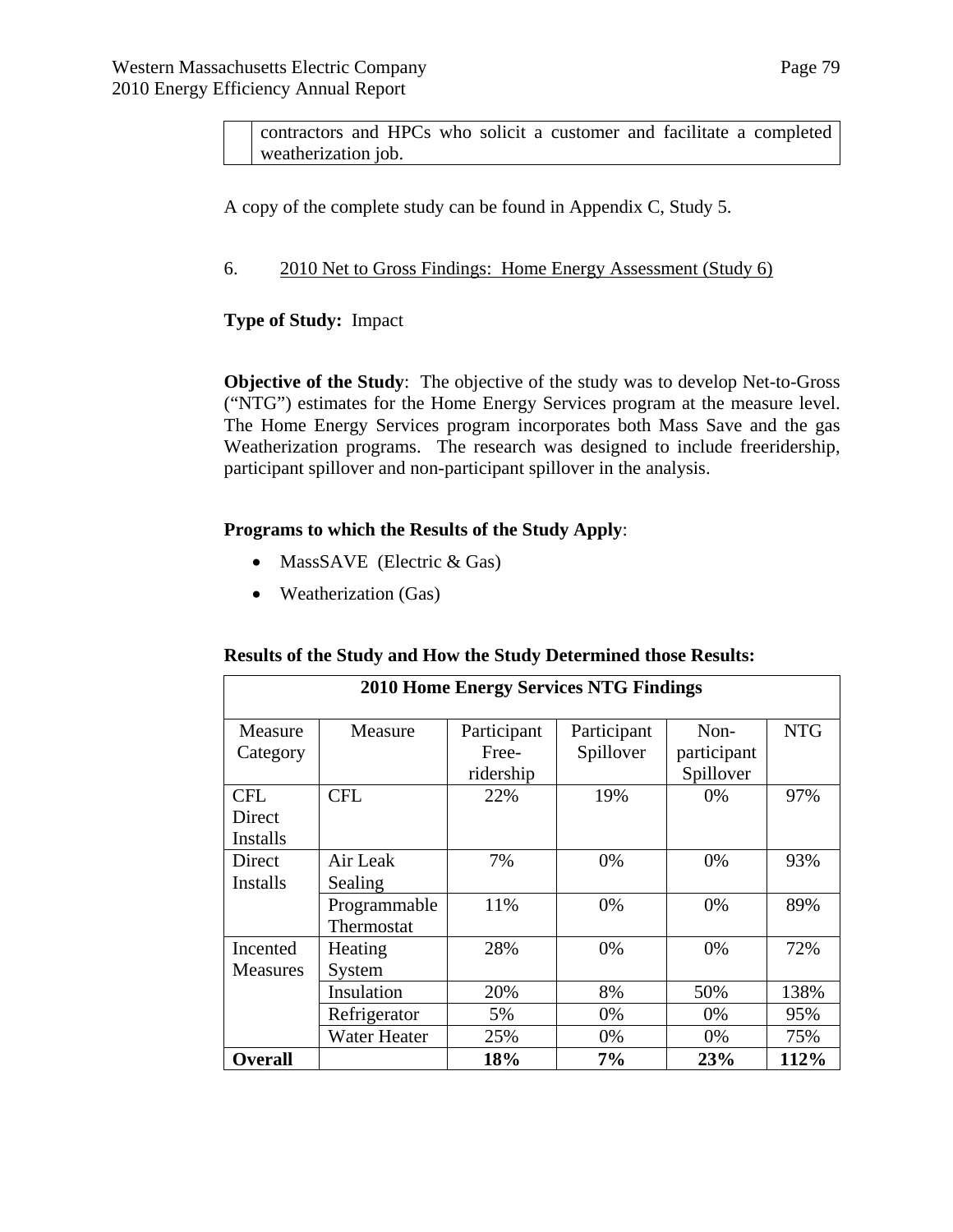The 2010 Home Energy Services program NTG estimates are based on three combined approaches:

- 1. *Customer Self-Reports.* Customer self-reported Free Rider ("FR") and Participant Spillover ("SP") through surveys of 2010 RCS (electric) and gas Weatherization participants. As shown in Table 1, this analysis considered all program measures. A survey of 1,200 electric and 400 gas participants informed the analysis.
- 2. *Statistical Market Share Modeling.* Discrete choice modeling of FR and Non Participant Spillover ("NPS") used 400 gas Weatherization participant and 400 nonparticipant surveys. This analysis did not include the 1,200 electric participants surveyed in fall 2010, as the questionnaire used was not designed for these models. The 2010 NTG analysis also focused on insulation and duct sealing/duct insulation (collectively referred to as insulation), the most important measures in terms of savings.
- 3. *Trade Ally Research.* Interviews with more than 30 insulation contractors focused on participant and nonparticipant insulation installations, and attribution of self-reported nonparticipant jobs as spillover.

Final participant FR, PS, NPS, and NTG values are composite estimates (rather than a simple average) of the various research methods employed. The estimates were developed using a triangulation process, incorporating the Cadmus teams' experience, professional judgment, and understanding of the programs.

**How the Results of the Study Impact each Identified Program's Savings:** The results of this study will be used to derive net energy savings by multiplying the gross reported savings by the NTG factors.

**Formulas Necessary to Understand the Impact of the Study on the PA's Programs:** 

 $NTG = 1 - [participant freeridership] + [participant spillover] +$ [nonparticipant spillover]

**If the Results of the Study are Not Adopted, Fully Explain Why:** The results of the study are adopted.

A copy of the complete study can be found in Appendix C, Study 6.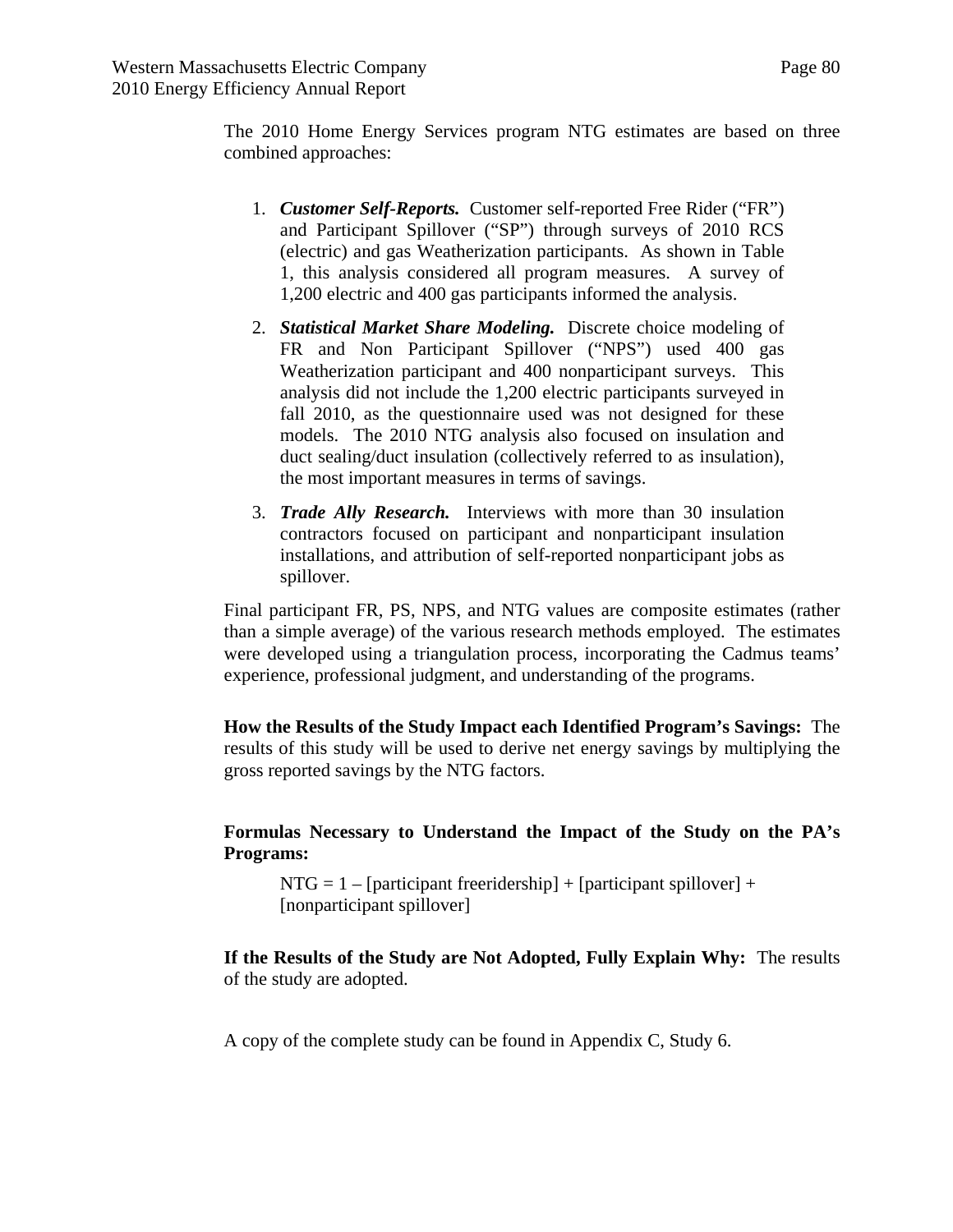#### 7. Non-Electric Impact (NEI) Findings for the 2010 Mass Save Home Energy Services (Mass Save) program (Study 7)

### **Type of Study:** Impact

**Objective of the Study:** The study summarized Cadmus' review of the nonelectric impacts ("NEIs") claimed for the 2011 Mass Save Home Energy Services ("Mass Save") program by the PAs. For the purpose of this study, NEIs were defined as program-driven effects on the consumption of energy other than electricity, such as natural gas (not claimed by a gas PA), water, fuel oil and propane.

Cadmus' review consisted of determining the source of the current NEI values and independently estimating measure-specific NEIs, using the best available PA program data and secondary sources to assess the reasonableness of the current values.

#### **Programs to which the Results of the Study Apply**:

• MassSAVE (Electric Only)

**Results of the Study and How the Study Determined those Results**: The review consisted of determining the source of the current NEI values and independently estimating measure-specific NEIs, using the best available PA program data and secondary sources to assess the reasonableness of the current values.

It was determined that the current PA NEI values were generated based on summaries of audit tool outputs for each program home. These values were driven by inputs from MassSave vendors regarding home characteristics for participants realizing NEIs. These are primarily from program homes for which the primary space heating fuel is neither electricity nor natural gas. An independent assessment of NEI estimates was conducted and found the current vendorprovided values were reasonable.

**How the Results of the Study Impact each Identified Program's Savings:**  Please see Table II.A.7.

**Formulas Necessary to Understand the Impact of the Study on the PA's Programs:** Not Applicable.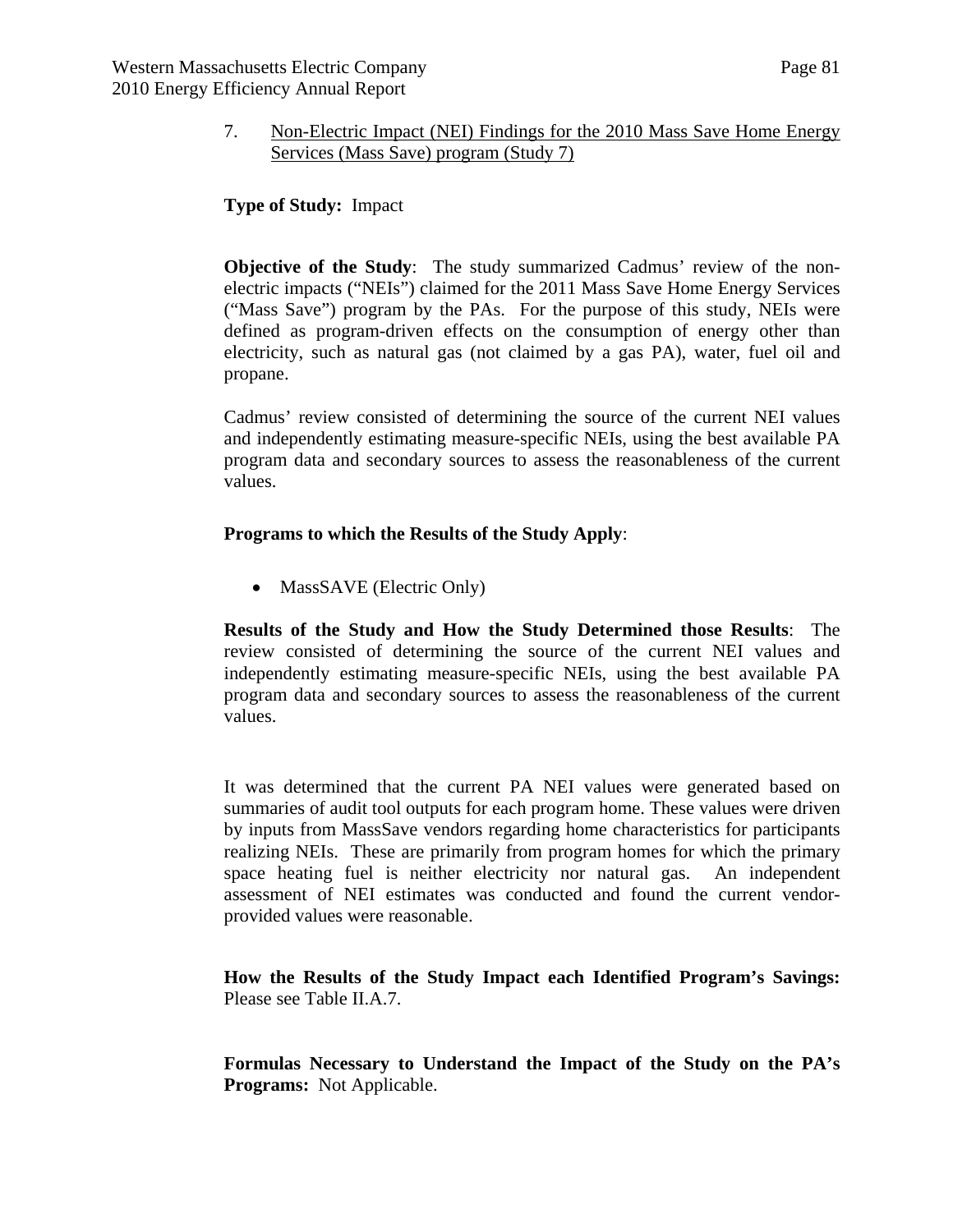**If The Results Of The Study Are Not Adopted, Fully Explain Why:** The results of the study are adopted.

A copy of the complete study can be found in Appendix C, Study 7.

8. Massachusetts ENERGY STAR Lighting Program: 2010 Annual Report (Study 8)

#### **Type of Study:** Impact

**Objective of the Study:** The primary objectives of this impact evaluation was to estimate net-to-gross ratios ("NTGR") for all markdown compact fluorescent lamps ("CFLs"), including separate estimates for spiral and specialty bulbs and bulbs targeted at hard-to-reach ("HTR") customers. The evaluators were also charged with assessing the PAs' current working definition of HTR customers and understanding market segmentation related to HTR customers. The evaluators also described the current state of the market for CFLs and other efficient lighting technologies, comparing to results from prior years when possible.

### **Programs to which the Results of the Study Apply**:

• Residential ENERGY STAR Lighting Program (Electric)

**Results of the Study and How the Study Determined those Results:** The evaluators recommend using a 0.43 NTGR for spiral CFLs and 0.60 for specialty CFLs, or 0.47 overall for the 2009 and 2010 program years. The evaluators came to this recommendation through the results of five different NTGR estimation methods completed for the 2009 and 2010 Massachusetts ENERGY STAR lighting program: 1) conjoint study, 2) multistate modeling, 3) revealed preference, 4) supplier interviews, and 5) willingness to pay. The evaluators then convened a Delphi panel and provided each panelist with the results of these studies as well as background information on the history of the Massachusetts ENERGY STAR lighting program and trends in NTG ratios for Massachusetts and other states. The Delphi panel responded to an initial request to estimate NTG ratios for spiral, specialty, and overall CFLs, and then had the opportunity to revise their estimates after reviewing the responses of their fellow panelist. The final NTGR estimates from the Delphi panel serve as the evaluationrecommended NTGR. The methods did not provide conclusive evidence to support a recommendation of a NTGR for HTR customers. The PAs and EEAC consultants have agreed to use the 0.60 specialty NTGR for HTR customers.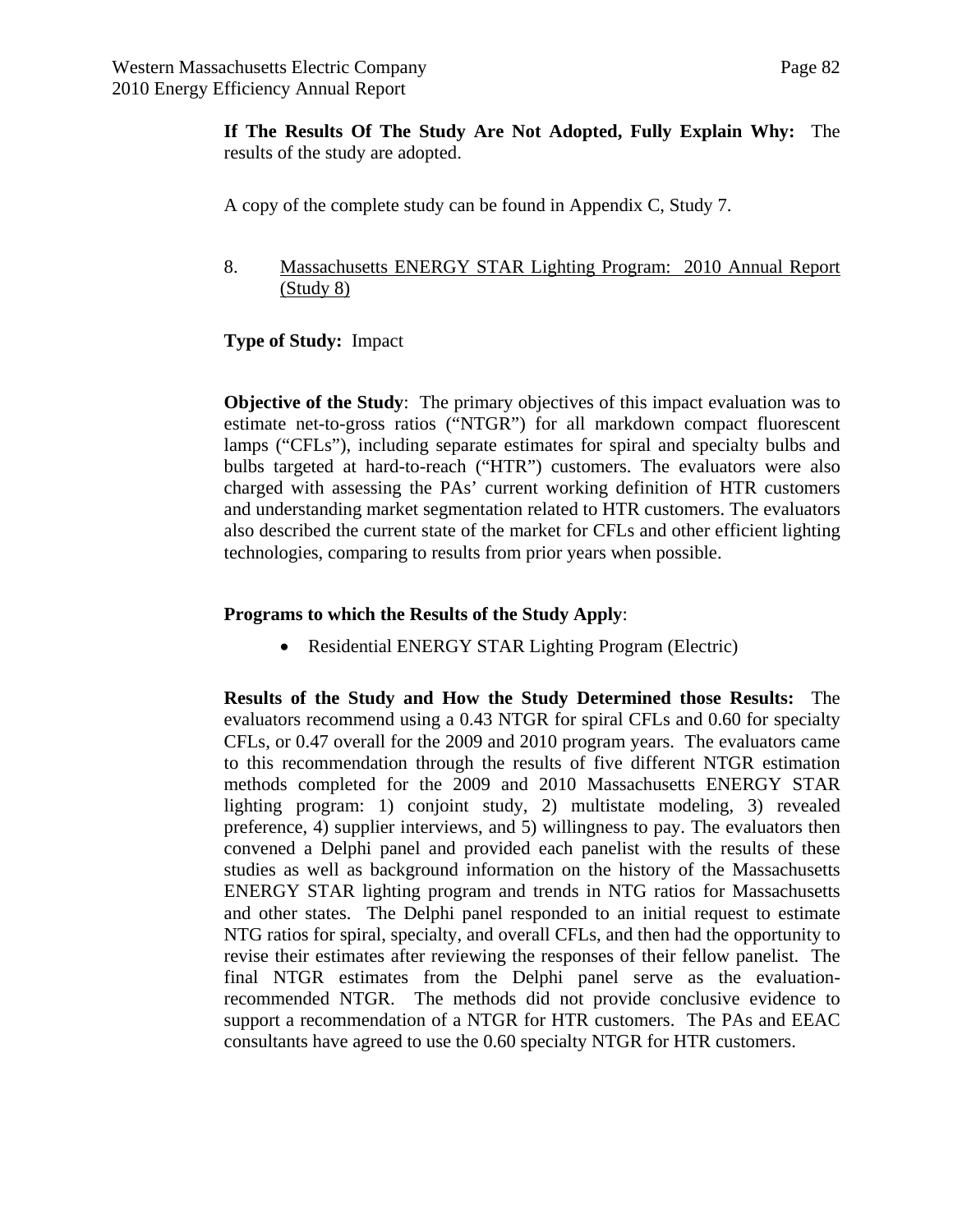**How the Results of the Study Impact each Identified Program's Savings:**  Please see Table II.A.8.

### **Formulas Necessary to Understand the Impact of the Study on the PA's Programs:**

Net savings = gross savings  $*$  in service rate  $*$  NTGR.

The planning NTGR value will be updated with the evaluated NTGR results. Markdown spirals will go from .30 to .43, specialty markdown bulbs change from 0.8 to 0.6, and HTR markdown bulbs change from 0.7 to 0.6.

### **If the Results of the Study are Not Adopted, Fully Explain Why:** The results of the study are adopted.

A copy of the complete study can be found in Appendix C, Study 8.

9. Massachusetts Appliance Turn-in Program Impact Evaluation Final (Study 9)

**Type of Study:** Impact and Process

**Objective of the Study**: The Massachusetts Appliance Turn-in program collects and recycles working refrigerators and stand-alone freezers that are being used as second units from residential customers.

The primary evaluation activities consisted of a participant survey, a process evaluation, and estimation of net program savings impacts derived by applying participant-reported decision behavior about program influence and usage patterns to gross savings estimates from studies conducted in other areas. These gross and net savings estimates were compared to ex ante savings estimates currently used by the PAs. A secondary focus of the evaluation effort included an exploration of the secondary market and disposal market that exists for appliances to provide insight about how the program functions in the overall appliance market.

## **Programs to which the Results of the Study Apply**:

• Residential Energy Star Appliances (Electric)

**Results of the Study and How the Study Determined those Results:** The updated gross and impact estimates derived in this study are based on two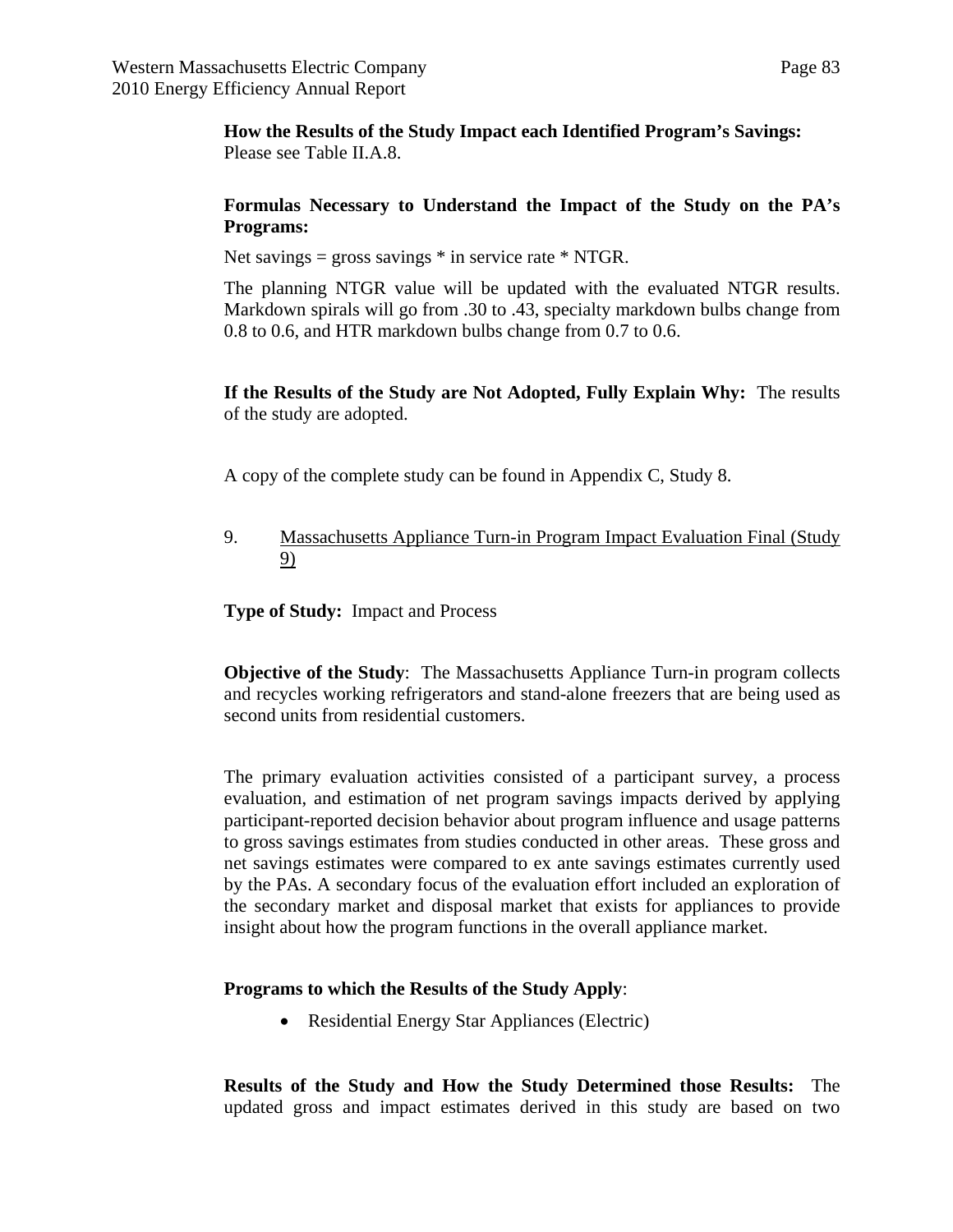methodologies. The first methodology used unit energy consumption ("UEC") estimates from the Association of Home Appliance Manufacturers. The second methodology applied Massachusetts refrigerator characteristics to the DOE-based model utilized by Cadmus in their 2010 evaluation of the California Appliance Recycling Program. Under each of the NMR methodologies, UECs were adjusted to account for partial use, equipment replacement, and free ridership, values that were derived from the participant survey. While the program targeted secondary units for recycling, three distinct types of units were identified in the study seondary units that were replaced with another unit, secondary units that were not replaced, and primary units. The study revealed that each type of recycled unit had a different energy savings profile.

Process related conclusions are based on the participant survey, in-depth interviews with Sponsors and the implementation contractor, and exploration of the secondary market and disposal market for appliances outside of the program.

### **Recommendations Derived from the Study:**

| $\mathbf{1}$   | Use updated gross and net impact estimates for the program-Overall, the<br>net savings estimate for refrigerators is 522 kWh/year and for freezers is<br>391 kWh/year. The ex ante estimates used by the Sponsors are 724 kWh.                                                                                                                                                                                                                                                                                                                                                                                                                                                                   |
|----------------|--------------------------------------------------------------------------------------------------------------------------------------------------------------------------------------------------------------------------------------------------------------------------------------------------------------------------------------------------------------------------------------------------------------------------------------------------------------------------------------------------------------------------------------------------------------------------------------------------------------------------------------------------------------------------------------------------|
| $\overline{2}$ | Weigh the value of removing primary refrigerators-The Sponsors should<br>consider either reducing the number of primary fridges removed by the<br>program by reinforcing the requirement (e.g., in marketing materials and<br>verification of eligibility) or alternatively, opening up the program to<br>include primary fridges.                                                                                                                                                                                                                                                                                                                                                               |
| 3              | Consider partnering with major retailers to market and implement the<br>program. Major retailers could promote the program in their stores to<br>customers who may be making a decision to keep or discard an existing<br>unit. Using retailers would necessitate a shift in targeted appliances for the<br>program—the program would be more likely to pick up primary<br>refrigerators and nearly dead units.                                                                                                                                                                                                                                                                                  |
| 4              | Target missed appointments—Attempt to reschedule appointments with<br>customers who have missed appointments for recycling pickup using post<br>cards, phone calls, and emails. The program already offers Saturday pick-<br>ups and choices for pick-up times based on schedule and geography, but<br>additional effort should be made to give these customers priority for pick-<br>up times that might include Saturdays, early mornings, evenings, next day<br>pick-up, or small, one- to two-hour windows for pick-up times. Messaging<br>with these customers should reinforce their good decision making for<br>initiating the removal and recycling of an appliance through the program. |
| 5              | Adjust goals to reflect demographics of the residential customer base for<br>each Sponsor-Service areas in NSTAR and Western Massachusetts<br>Electric have a large number of apartments and multifamily homes and                                                                                                                                                                                                                                                                                                                                                                                                                                                                               |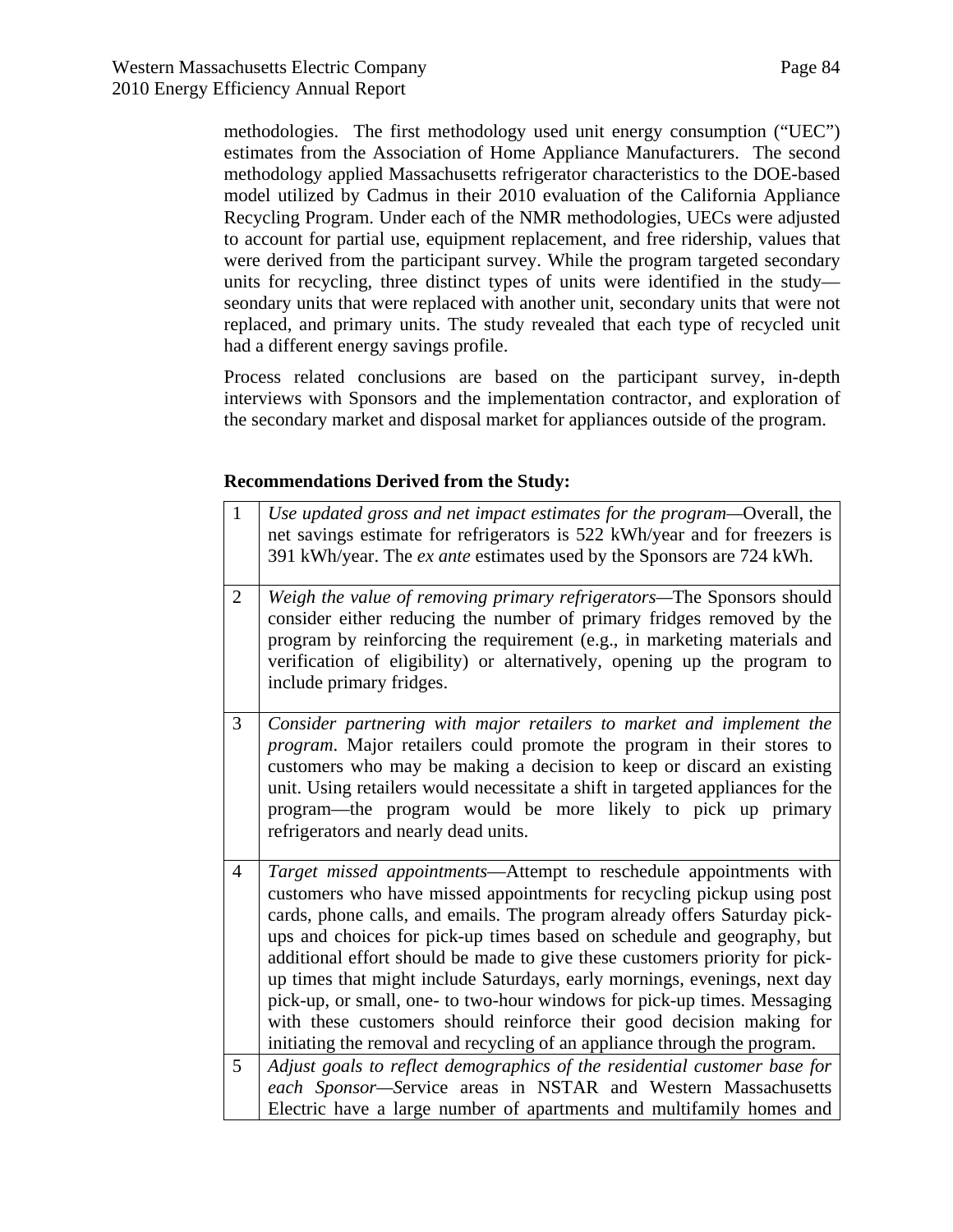|                | refrigerators, such as basements or garages. Adjusting the goals of the<br>program to reflect the pool of single family homes may result in more<br>realistic targets for these Sponsors.                                                                                                                                                                                                                                                                                                                                                                             |
|----------------|-----------------------------------------------------------------------------------------------------------------------------------------------------------------------------------------------------------------------------------------------------------------------------------------------------------------------------------------------------------------------------------------------------------------------------------------------------------------------------------------------------------------------------------------------------------------------|
| 6              | Educate participants about the program goals—The program should<br>emphasize that the primary goal of the program is to save energy and<br>reduce demand on the electric grid by removing older, less efficient<br>secondary refrigerators and stand-alone freezers. The program helps<br>customers get rid of the appliances before they might do so on their own.<br>Reductions in energy bills and the participation incentive are additional<br>bonuses for customers.                                                                                            |
| $\overline{7}$ | Continue messaging about the ease of removal through the program-<br>Physical and financial barriers may encourage some consumers to keep<br>their secondary appliances, and marketing the program to residents faced<br>with these barriers might allow the Sponsors to collect additional units that<br>would not otherwise be removed from the grid.                                                                                                                                                                                                               |
| 8              | Continue promoting the program through existing channels—The<br>Sponsors' communications network to customers through bill inserts,<br>notations on bills, newsletters, and emails should continue to be used to<br>promote the program on a continuous basis, or when a quick boost in<br>participation is desired. Promotions through schools and community<br>groups and options for rebate donations to these groups help to promote<br>the program and provide a community service.                                                                              |
| 9              | Reinforce the idea of saving energy by not using appliances that are not<br>essential and buying products with the ENERGY STAR label-Tell<br>participants how much energy and money they saved by getting rid of their<br>inefficient model and will continue to save if they do not replace the<br>appliance. If they must replace the appliance, encourage them to consider<br>the more efficient ENERGY STAR labeled units.                                                                                                                                        |
| 10             | Sponsors should consider reaching out to Craigslist sellers. Units offered<br>on Craigslist are likely to be working units. The average listing price on<br>Craigslist was \$230 more than the program's incentive. However, 10% of<br>units were \$50 or less, and 23% percent were \$100 or less, and six postings<br>offered their refrigerator for free. Although those with high-value<br>refrigerators may not be dissuaded from selling them on Craigslist, sellers<br>with low-priced units may prefer the ease and environmental benefits of<br>the program. |
| 11             | Let participants know about the environmental benefits they generated—It<br>should also be emphasized that appliances will be recycled in a way that is<br>less harmful to the environment than other disposal options. They will not<br>be sold, donated to charity, or disposed of in a landfill.                                                                                                                                                                                                                                                                   |

residents typically do not have areas where they can keep second

### **How the Results of the Study Impact each Identified Program's Savings:**

Please see Table II.A.9.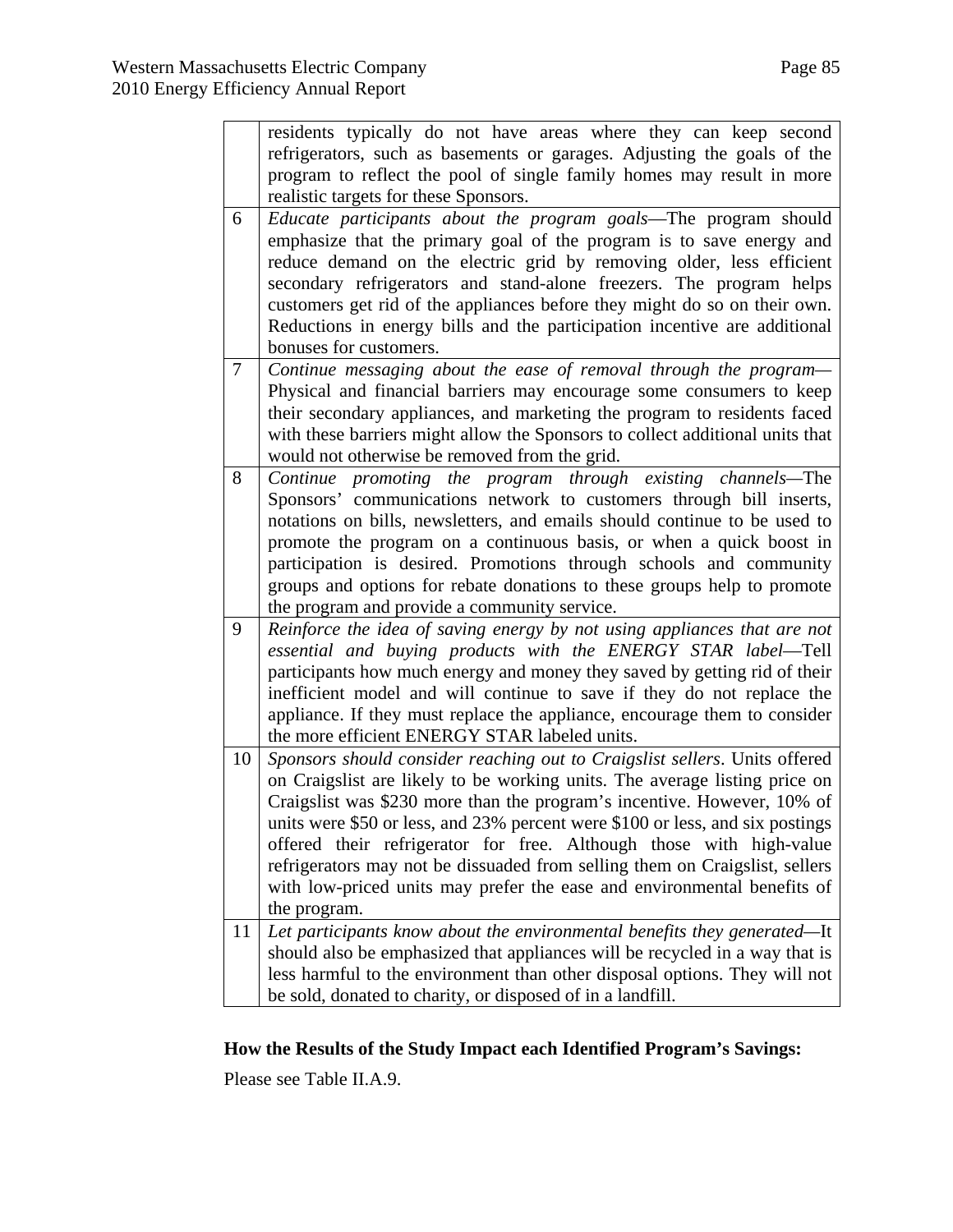**Formulas Necessary to Understand the Impact of the Study on the PA's Programs:** Not Applicable.

# **Explain Whether or Not the PA Decided to Adopt Recommendations from the Study, and Why:**

| $\mathbf{1}$   | The PAs have adopted the net savings estimates.                                                                                                                                                                                                                                                                                                                                                                            |
|----------------|----------------------------------------------------------------------------------------------------------------------------------------------------------------------------------------------------------------------------------------------------------------------------------------------------------------------------------------------------------------------------------------------------------------------------|
| $\mathbf{2}$   | The PAs will look into the best approach for handling primary refrigerators<br>in the future.                                                                                                                                                                                                                                                                                                                              |
| 3              | The PAs have looked into partnering with retailers in the past but have not<br>had much success with retailers embracing this program as many/most<br>retailers have pick-up/recycling programs of their own in which they<br>charge customers for picking up appliances and, therefore, make a profit.<br>The PAs will continue to investigate whether other retailers are willing to<br>partner with us on this program. |
| $\overline{4}$ | JACO (the recycling vendor) currently has a missed appointment<br>procedure where they follow up on all missed appointments via multiple<br>phone calls and letters, if necessary. The PAs will work with JACO to see<br>if setting a priority pick-up for these customers is possible.                                                                                                                                    |
| 5              | Currently, each PA adjusts goals annually after assessing the previous<br>year's results.                                                                                                                                                                                                                                                                                                                                  |
| 6              | All of the print marketing materials (the primary marketing outlet for this<br>program) refers to "saving energy" and the first sentence of the ad's body<br>copy discusses how an "old refrigerator uses up to four times more<br>electricity than a new one." The PAs will highlight this benefit more often<br>where possible.                                                                                          |
| $\tau$         | Marketing materials do mention that "We'll even haul it away for FREE."<br>There is potential to highlight this benefit more prominently and the PAs<br>will look into that, where possible.                                                                                                                                                                                                                               |
| 8              | The PAs will continue to promote the program through existing channels.<br>Some PAs have supplemented their program with additional marketing to<br>help lift participation (NSTAR purchased billboards, transit advertising<br>and sent out a direct mail piece to 50,000 customers. NSTAR & NGRID<br>are also purchasing radio advertising).                                                                             |
| 9              | All of the PAs' advertising currently highlights energy savings more than<br>once by having a specific call-out on ads with the savings message in a<br>prominent spot as well as text in the ad that states "you could save up to                                                                                                                                                                                         |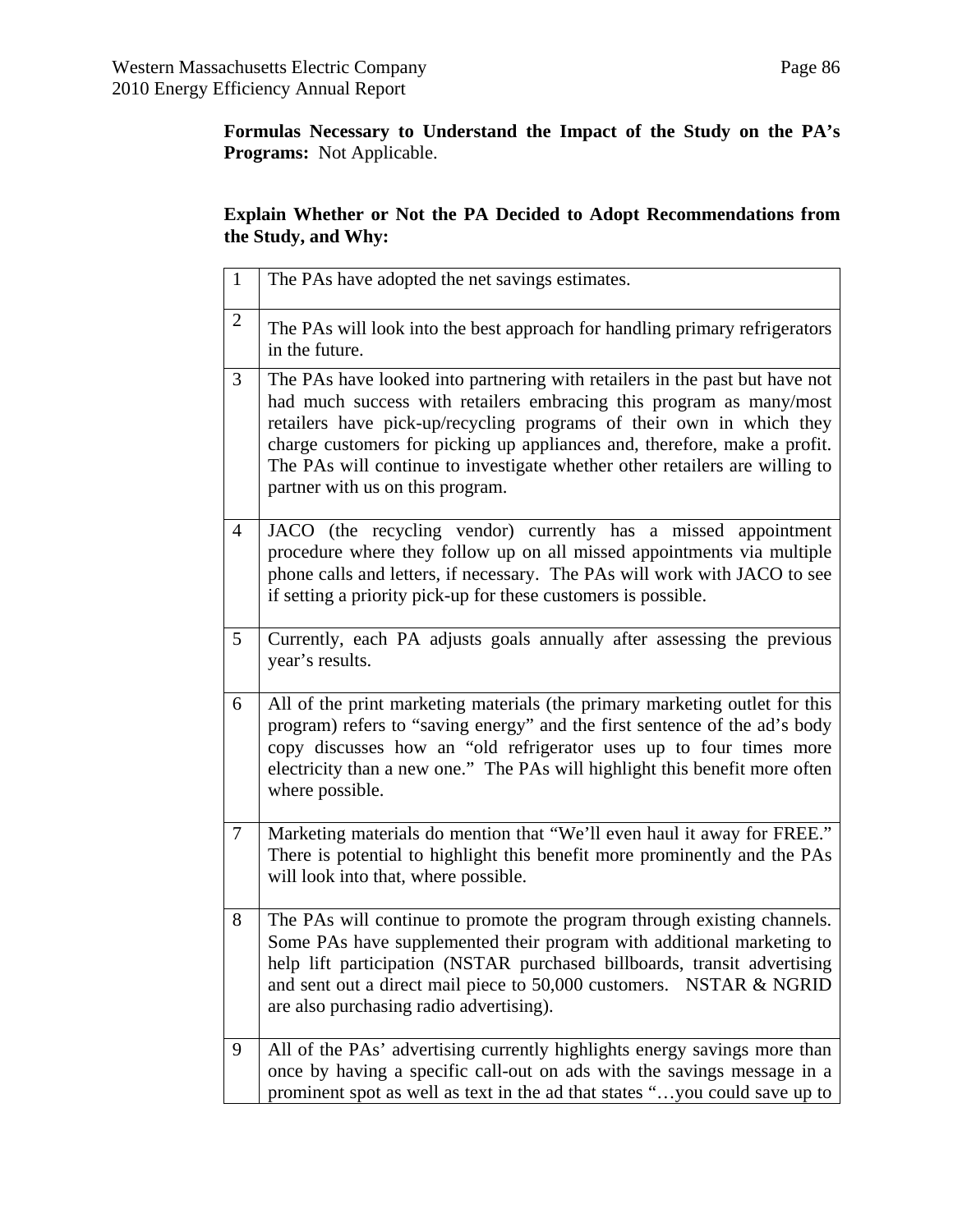|    | \$150 a year on your electricity usage." The PAs will continue to focus on<br>this energy savings benefit with marketing efforts.                                                                                                                                                                                                                     |
|----|-------------------------------------------------------------------------------------------------------------------------------------------------------------------------------------------------------------------------------------------------------------------------------------------------------------------------------------------------------|
| 10 | If reaching out to Craiglist sellers could be justified with a higher volume<br>of units on the site, then it could be considered. It seems that the majority<br>of listings on Craigslist are priced significantly higher than the program's<br>incentive and this may not be a good use of time and money.                                          |
| 11 | Environmental benefits are currently highlighted in most of the PAs'<br>marketing materials as the ads state, "Plus, recycling that fridge will keep<br>10 tons of carbon dioxide out of the atmosphere, which means a lot more<br>clean air for our future." The PAs will continue to focus on this<br>environmental message with marketing efforts. |

A copy of the complete study can be found in Appendix C, Study 9.

10. Cross-Cutting Net-to-Gross Methodology Study for Residential Programs – Suggested Approaches (Final) (Study 10)

#### **Type of Study:** Process

**Objective of the Study:** The primary objective of this methodology study was to develop suggested approaches for consideration by the PAs for estimating net program impacts for the Massachusetts PAs' residential programs by reviewing the revised methodology report for C&I programs (2010) and adapting the decision framework and methodology guidelines to programs targeted to residential customers. The study team particularly sought to identify residential programs for which market-level approaches to measuring net-to-gross effects, rather than standard self-report methods, might be appropriate and feasible.

#### **Programs to which the Results of the Study Apply**:

- Residential New Construction & Major Renovation (Electric and Gas)
- Residential Cooling & Heating Equipment (Electric)
- Multi-Family Retrofit (Electric and Gas)
- MassSave (Electric and Gas)
- Behavior/Feedback Program (Electric and Gas)
- ENERGY STAR Lighting (Electric)
- ENERGY STAR Appliances (Electric)
- Residential Heating and Water Heating (Gas)
- Weatherization Program (Gas)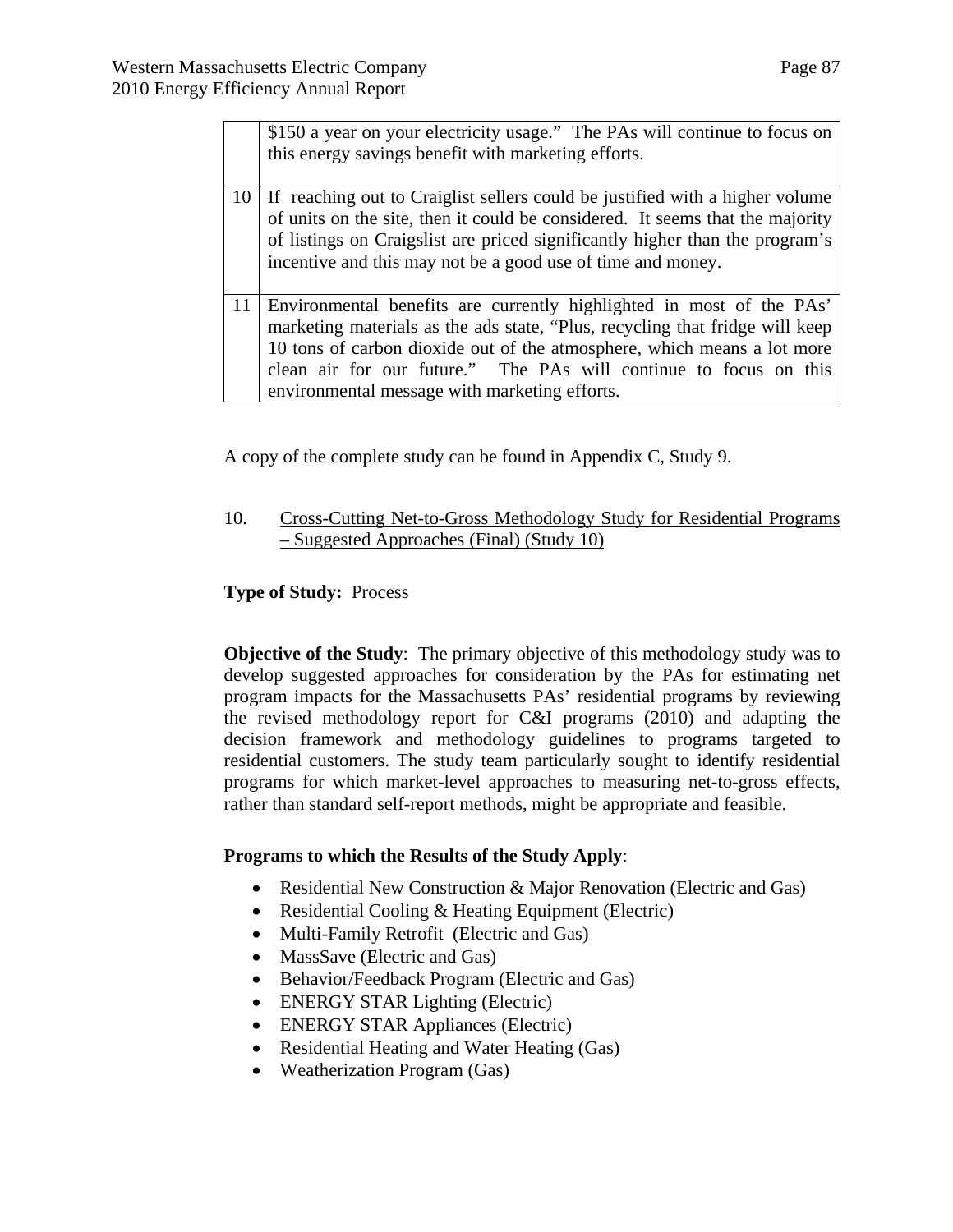**Recommendations Derived from the Study:** The study included suggested methodologies for PAs to consider in future NTG evaluations for the above programs.

**How the Study Came to the Recommended Conclusions:** The evaluation team first conducted a review of the PAs' current residential programs, focusing on program elements most relevant to methodological decisions regarding the estimation of net effects. As part of the program review, the study team reviewed the three-year plans and information collected from the PAs by the NMR team and interviewed PA staff about their residential programs. Based on the program information garnered from the program review, the Net Savings Scoping Paper, and the decision matrix from the C&I report (adapted to the context of the residential programs), the evaluation developed suggested approaches for consideration by the PAs for estimating net-to-gross effects for each residential program.

**Explain Whether or Not the PA Decided to Adopt Recommendations from the Study, and Why:** In general, the Company adopts results from an evaluation study which are supported by the data generated from the study. The Company will incorporate the findings of this study into the planning process for future evaluations of Net-to-Gross ratios for residential programs.

A copy of the complete study can be found in Appendix C, Study 10.

11. Estimated Net-To-Gross (NTG) Factors for the Massachusetts Program Administrators (PAs) 2010 Residential New Construction Programs, Residential HEHE<sup>[8](#page-87-0)</sup> and Multi-Family Gas Programs, and C&I Gas Programs (Study 11)

## **Type of Study: Impact**

**Objective of the Study**: The object of the study was to assist the Massachusetts PAs in identifying a reasonable estimated NTG factor for the 2010 Residential New Construction programs; C&I programs; Multi-Family Retrofit and Residential High Efficiency Heating and Water Heating programs.

## **Programs to which the Results of the Study Apply**:

<span id="page-87-0"></span> 8 HEHE is an acronym for the Residential High Efficiency Heating and Water Heating Equipment Program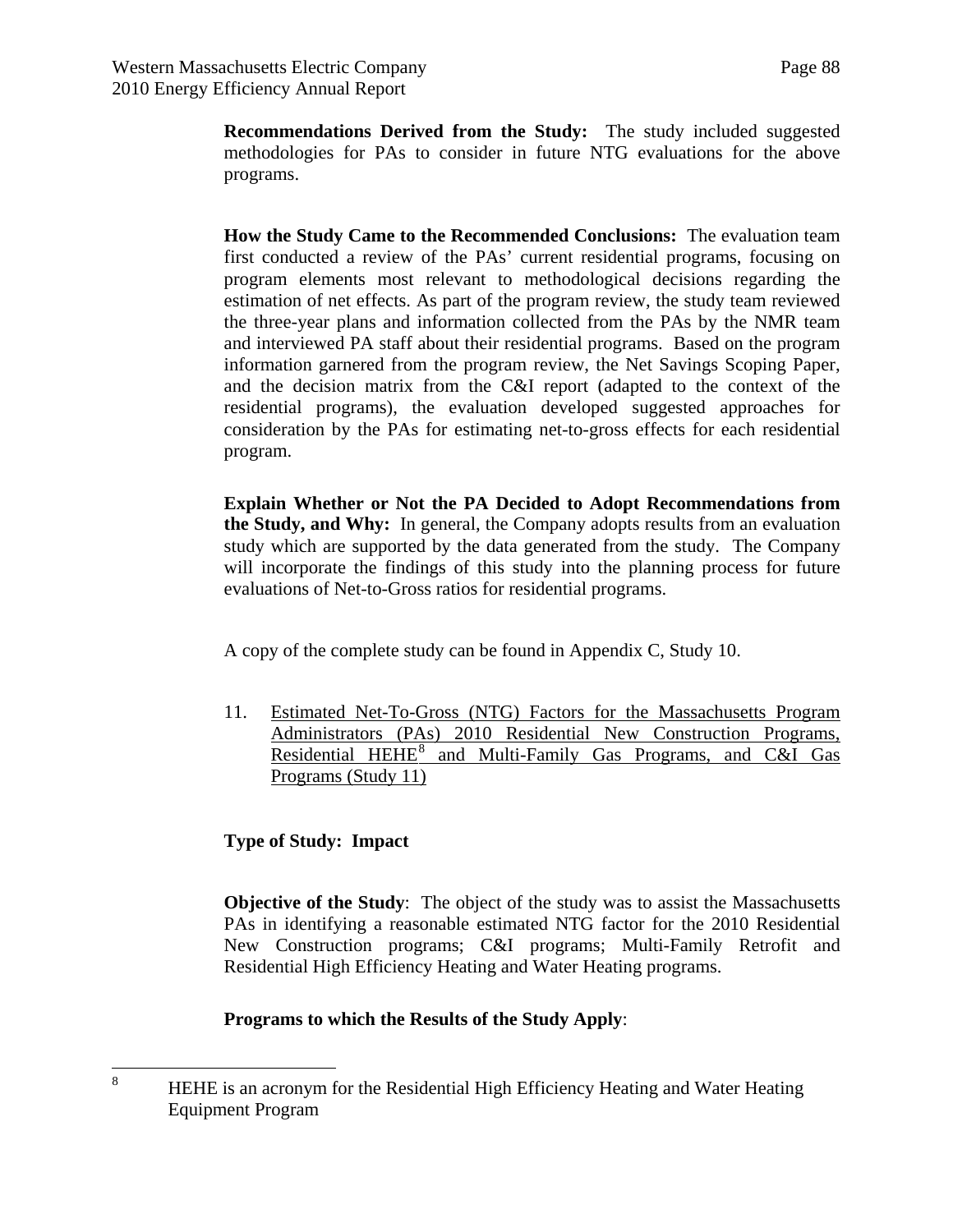- Residential New Construction and Major Renovation (Electric & Gas)
- Residential Heating and Water Heating (Gas)
- Multi-Family Retrofit (Gas)
- C&I New Construction & Major Renovation (Gas)
- C&I Retrofit (Gas)
- C&I Direct Install (Gas)

### **Results of the Study and How the Study Determined those Results:**

| <b>Program Type</b>                      | <b>Recommended NTGR</b>       |  |
|------------------------------------------|-------------------------------|--|
| <b>Residential New Construction</b>      | 1.00                          |  |
| <b>C&amp;I Gas</b>                       |                               |  |
| Custom                                   | 0.96                          |  |
| Prescriptive                             | 0.83                          |  |
| <b>Residential HEHE and Multi-family</b> |                               |  |
| Boiler controls-HEHE                     | NTGR 1.0 (Residential)        |  |
| Boilers-HEHE                             | Spillover: 0.14 (Residential) |  |
| Furnace/ECM furnace—HEHE                 | Spillover: 0.19 (Residential) |  |
| Insulation                               | NTGR 0.8 (Multifamily)        |  |
| Programmable thermostats                 | NTGR 0.88 (Multifamily)       |  |
|                                          | 0.42 (Residential)            |  |
| Misc water heating equipment             | NTGR 0.63 (Residential)       |  |
| Water saving devices                     | NTGR 0.77 (Multifamily)       |  |
| Windows                                  | NTGR 0.8 (Combined MF & Res)  |  |

The evaluation contractors (Tetra Tech, NMR, and KEMA) reviewed secondary literature including program impact evaluations, utility filings, and Market Effects studies to develop the above recommendations. Given the short time frame allotted for this work, they focused the search for information on a limited number of readily available sources.

**How the Results of the Study Impact each Identified Program's Savings:**  Please refer to the tables in Sections II.A.2 and II.C.2 for each of the programs listed above.

**Formulas Necessary to Understand the Impact of the Study on the PA's Programs:** Not Applicable

**If the Results of the Study are Not Adopted, Fully Explain Why:** The results of the study are adopted.

A copy of the complete study can be found in Appendix C, Study 11.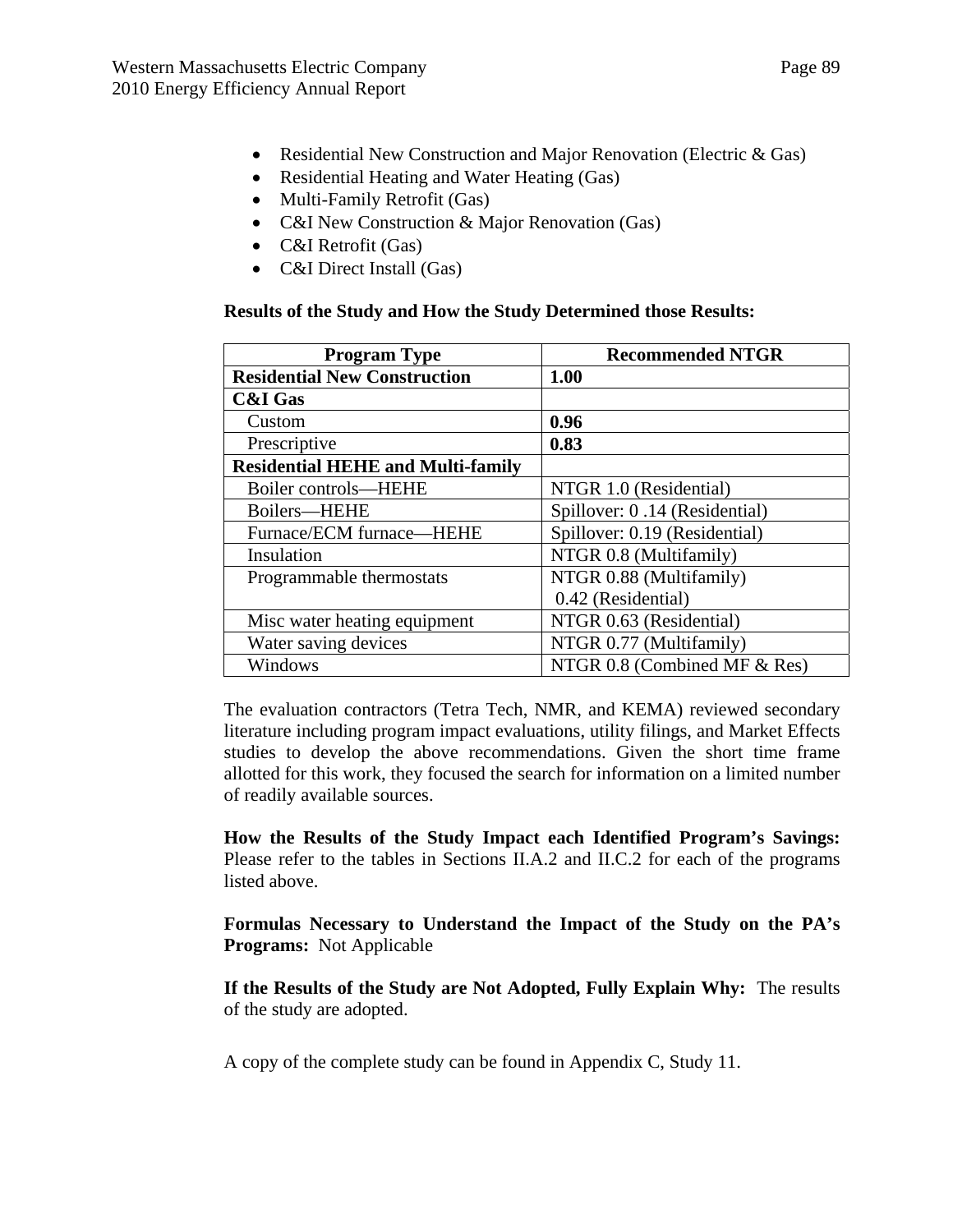### 12. Massachusetts 2010 Residential Retrofit and Low Income Evaluation – Deep Energy Retrofit (Study 13)

## **Type of Study:** Process

**Objective of the Study**: The overarching goal of the 2010 Deep Energy Retrofit pilot evaluation was to provide the PAs/implementers with actionable findings and recommendations aimed at increasing customer and contractor participation, as well as refining pilot program's delivery. As the investigations progressed, effort focused on identifying information to aid in formulating a consensus about the pilot's mission and goals, rather than fine-tuning delivery mechanisms.

## **Programs to which the Results of the Study Apply**:

• Deep Energy Retrofit Pilot (Electric & Gas)

### **Recommendations Derived from the Study:**

1 **Restructure and refocus the pilot.** The pilot is primarily focused on completing projects. Though pilot performance will clearly fall short of the cost-effective energy saving goals, it is still valuable. The Cadmus team recommends restructuring the pilot as a research effort with a voluntary board and implementation team (both of which could include PA members) and refocusing the research on activities that will lead to a scalable program. Resolving some inherent policy issues and establishing a pathway to lowering costs and overall cost-effectiveness should be a near term focus of the research effort. 2 **Seek to fill program gaps**. Customers, as well as some stakeholders, have identified the need for energy efficiency services that fill the gap between basic PA programs (e.g., Home Energy Assessment) and comprehensive deep retrofits: Two possible solutions are: **Partial deep retrofits.** Identify a DER track that meets the needs of customers who are prepared for a major project but are not willing or able to commit to all the requirements of a comprehensive DER project. This could be accomplished by providing incentives for deep retrofits of one building system at a time, possibly when normal maintenance would take place, such as re-roofing, re-siding, or window replacements. Such partial deep retrofits, with much smaller up-front costs, might attract a larger number of homeowners, and would greatly reduce the size of an incentive provided to any one customer. **Deep (but not as deep) retrofits.** As reported by several PAs and also in the Massachusetts Clean Energy and Climate Plan for 2020, there is need for a middle ground between the level of savings provided by the current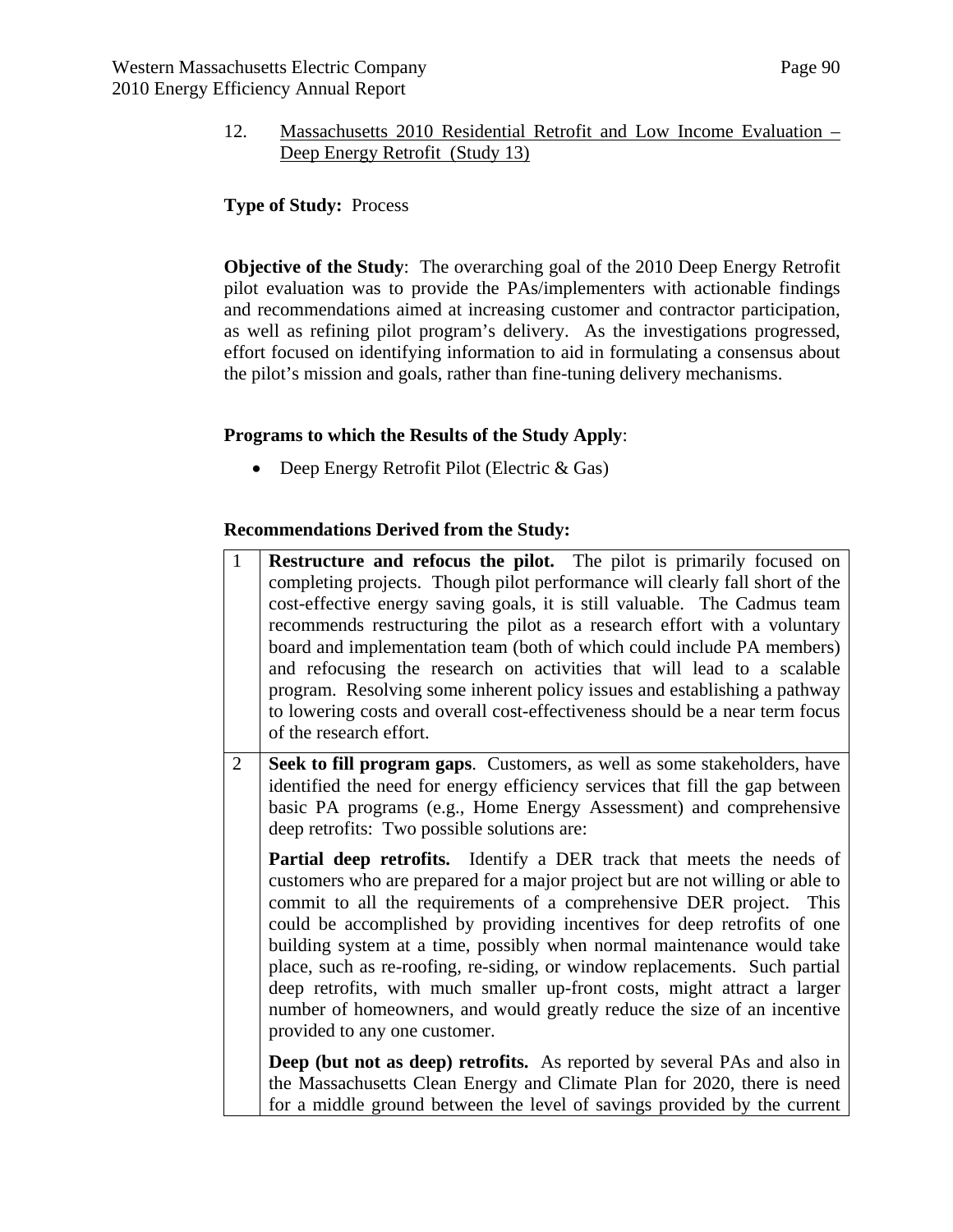relatively low-cost programs and the very high savings achieved at a high cost in the pilot homes. Customer re-roofing and re-siding events present opportunities for additional savings at a relatively low cost.

**How the Study Came to the Recommended Conclusions:** The process evaluation included interviews with 40 of the approximately 120 participating customers (including in process, completed and drop-out participants), fifteen contractors, and nine stakeholders. Pilot material was reviewed, including marketing material, websites, and project files. Based on the information obtained, the Cadmus team used evaluation experience to offer recommendations aimed at improving program processes where appropriate.

**Explain Whether or Not the PA Decided to Adopt Recommendations from the Study, and Why:** It is both evident in this report and in practice that deep energy retrofits are extremely complex projects and require additional research and cost-effectiveness study for it to be a viable initiative as a stand alone program or for its complex measures to be incorporated into existing programs going forward. The Company supports the idea of further research in this area to better quantify incremental costs of these deeper savings measures and to focus on what can be done to reduce the costs associated with complex efforts such as this. Future study should provide PAs with data on the true incremental costs, as well as quantification of all the program benefits (energy, non-energy, and other resources) associated with these projects.

The Company is fully supportive of filling program gaps by implementing deeper measures within programs. However, the Company believes these measures need to be deemed cost-effective before they can be mainstreamed through programs such as the Home Energy Services program.

A copy of the complete study can be found in Appendix C, Study 13.

13. Massachusetts New Homes with ENERGY STAR Process Evaluation of the Four to Eight Story Multi-Family New Construction Pilot Interim Findings (Study 14)

#### **Type of Study:** Process

**Objective of the Study**: This report presents preliminary findings from interviews with the two Sponsors of the Pilot, NSTAR and National Grid, the Pilot's chief project manager, and two individuals representing the three projects that completed in 2010. The objective of the interviews was to address several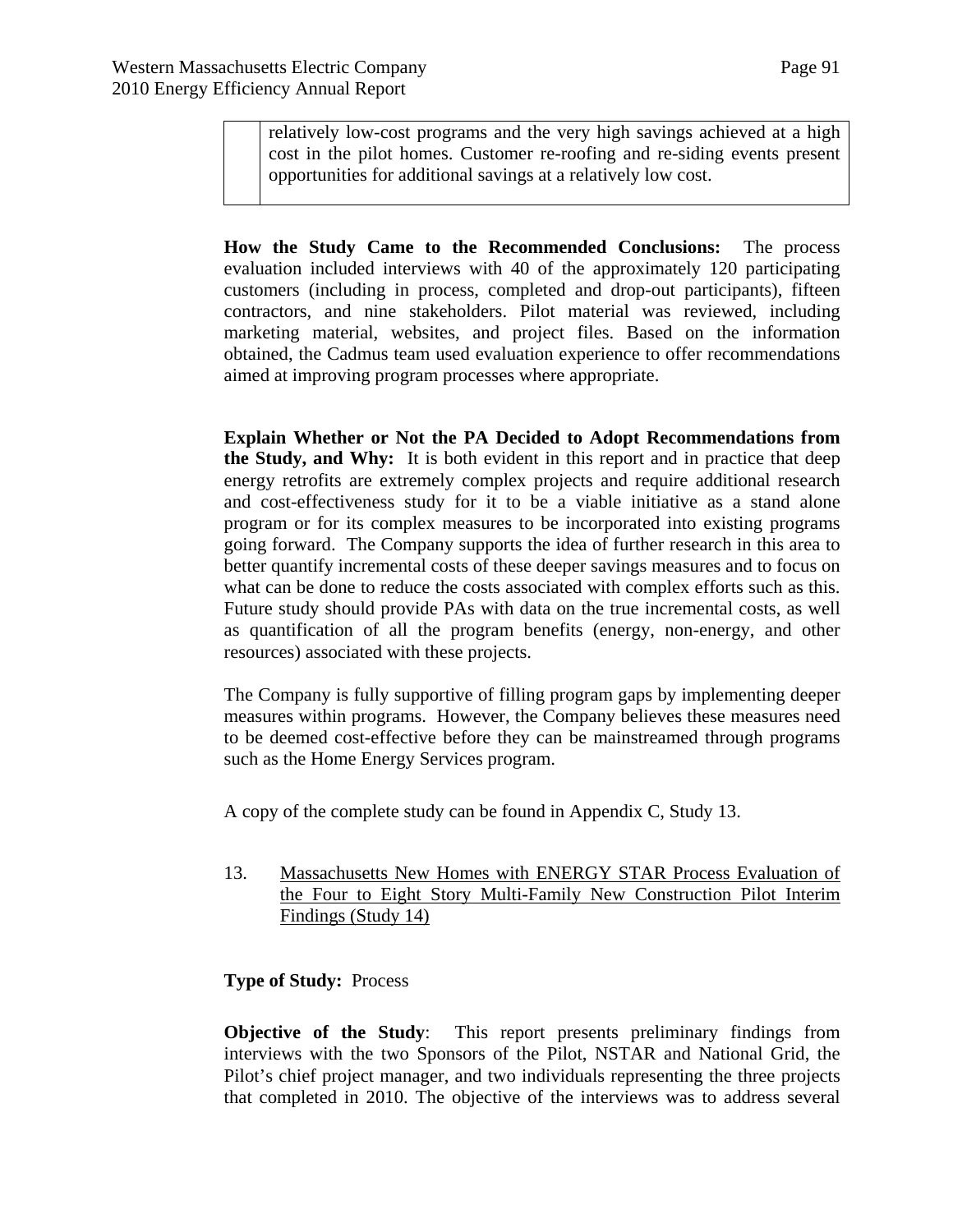process evaluation issues such as the Pilot's goals and objectives, the process of signing up and completing verification, outreach and the types of projects served, the measures covered, the measures installed, barriers to energy efficient multifamily new construction, and satisfaction. The limited number of completed projects did not allow the report to address particular issues such as free-ridership and providing technical assistance for participants to consider the addition of all applicable measures in their projects.

#### **Programs to which the Results of the Study Apply**:

- Residential New Construction & Major Renovation (Electric)
- Low-Income Residential New Construction (Electric)

**Recommendations Derived from the Study:** There are no recommendations from this study as it is an interim report issued until more projects complete the process.

**How the Study Came to the Recommended Conclusions:** Not Applicable.

**Explain Whether or Not the PA Decided to Adopt Recommendations from the Study, and Why:** Not Applicable.

A copy of the complete study can be found in Appendix C, Study 14.

14. The Massachusetts New Homes with ENERGY STAR Program Major Renovations Pilot Evaluation: Preliminary Report on Non-Participant Interviews (Study 15)

**Type of Study:** Process

**Objective of the Study:** The purpose of the Major Renovations Pilot Pilot, introduced in 2009, is to address the gap between the Home Energy Assessment Program for existing homes and the Massachusetts New Homes with ENERGY STAR Program. This report presents preliminary findings from interviews with seven homeowners and one builder who had projects eligible to participate in the pilot and considered enrolling in the pilot, but decided not to enroll. The objective of the interviews was to identify how these potential participants learned about the pilot, why they decided not to enroll in the pilot and get their suggestions for how to make participation in the pilot more user-friendly for homeowners.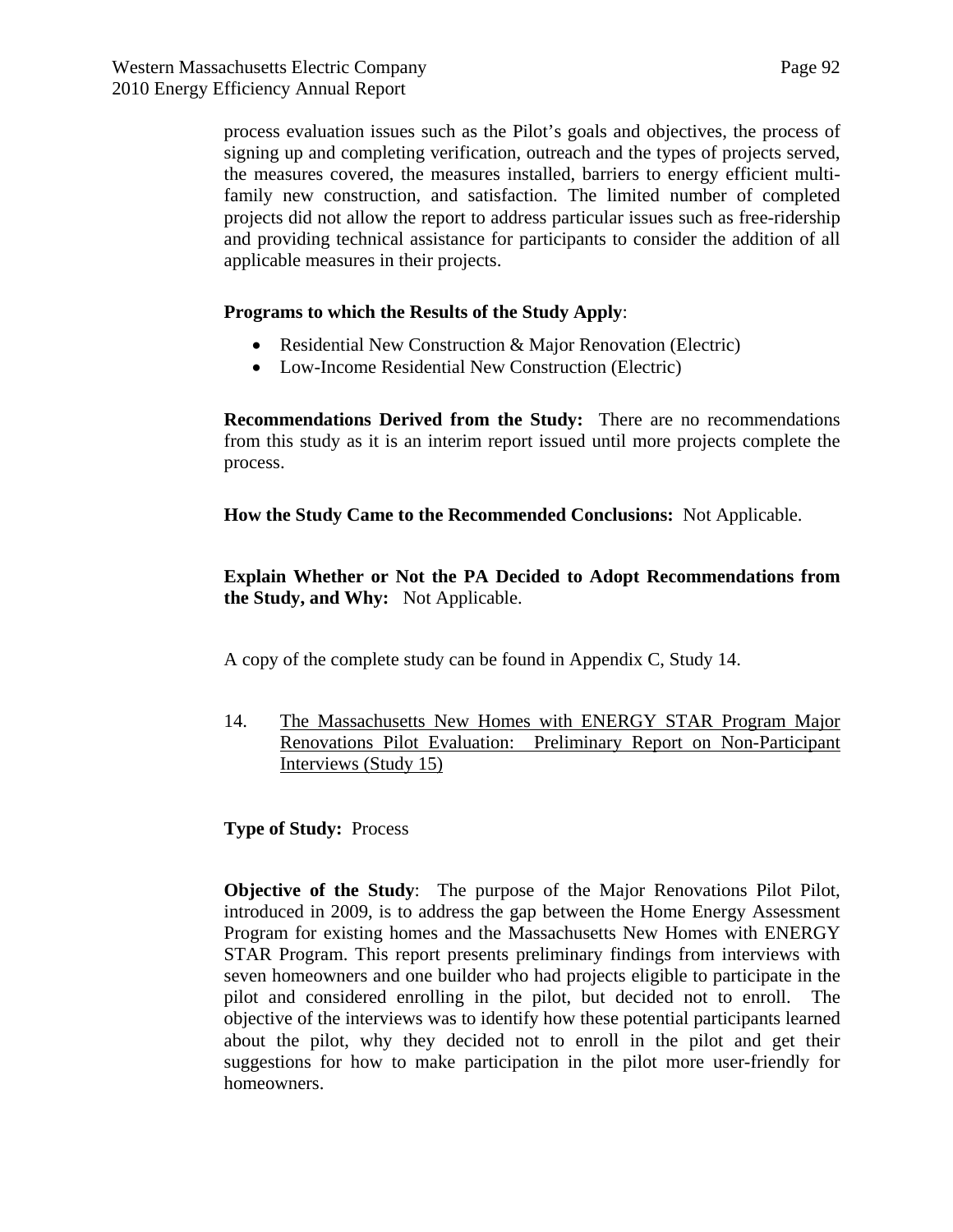### **Programs to which the Results of the Study Apply**:

- Residential New Construction & Major Renovation (Electric)
- Low-Income Residential New Construction (Electric)

**Recommendations Derived from the Study:** There are no recommendations from this report as it is an interim report issued while the PAs wait for more projects to complete.

**How the Study Came to the Recommended Conclusions:** Not Applicable.

**Explain Whether or Not the PA Decided to Adopt Recommendations from the Study, and Why:** Not Applicable.

A copy of the complete study can be found in Appendix C, Study 15.

15. The Massachusetts New Homes with ENERGY STAR Program Version 3 Pilot Evaluation (Study 16)

**Type of Study:** Process

**Objective of the Study**: The focus of this report is on lessons learned from the Massachusetts New Homes with ENERGY STAR Program Version 3 Pilot ("Pilot") and issues the program will face going forward to keep existing builders in the program, as well as recruit new builders, as ENERGY STAR Version 3 requirements take effect. Version 3 Guidelines for ENERGY STAR Homes become effective for all new homes, regardless of permit dates, starting January 1, 2012.

## **Programs to which the Results of the Study Apply**:

- Residential New Construction & Major Renovation (Electric)
- Low-Income Residential New Construction (Electric)

#### **Recommendations Derived from the Study:**

| Keep training on code changes and Version 3 requirements separate, to the |
|---------------------------------------------------------------------------|
| extent possible. Interviewed builders who attended training covering both |
| topics found it confusing.                                                |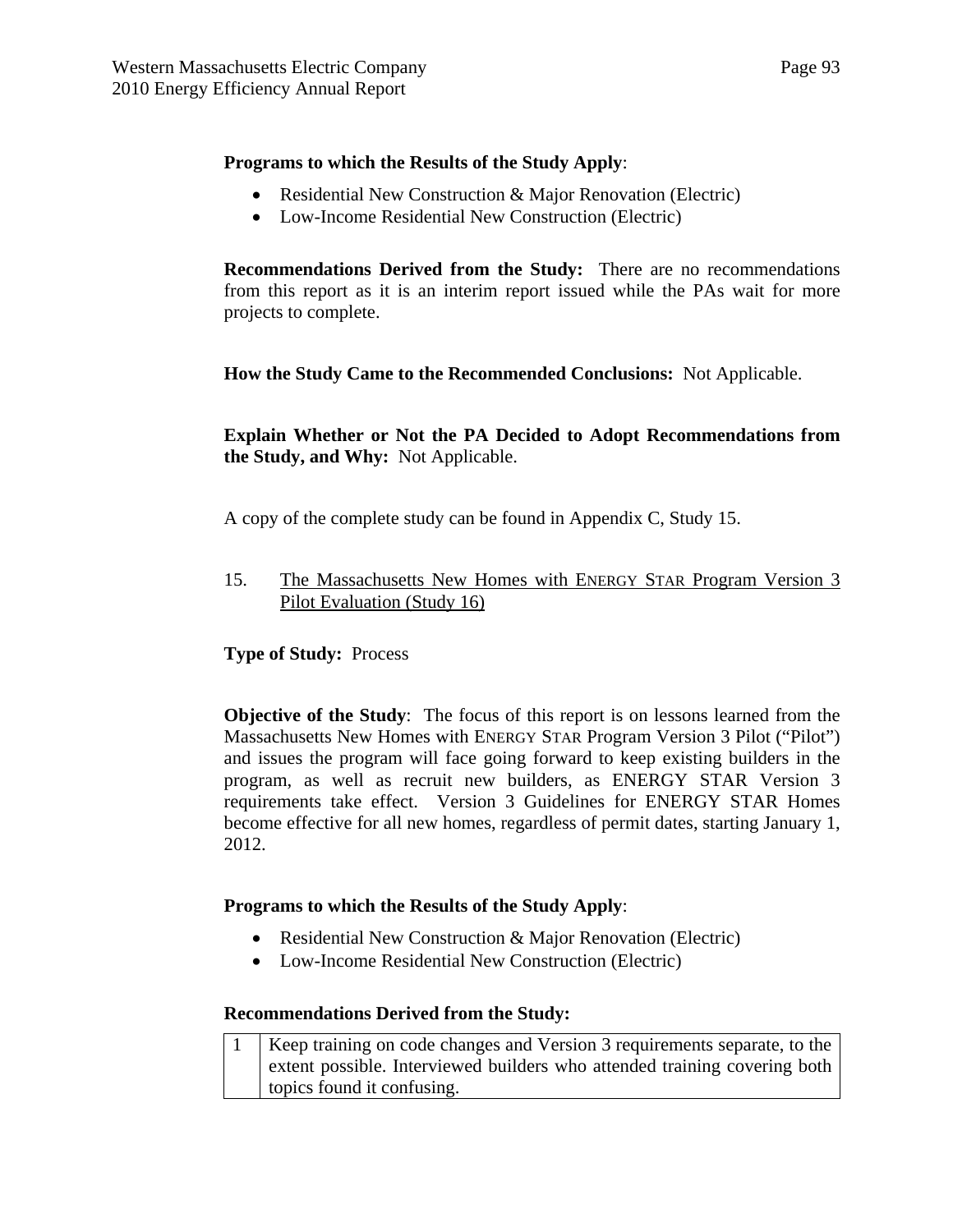| $\overline{2}$ | Focus builder training on the new Thermal Enclosure Checklist ("TEC")<br>section 3 and section 5 requirements that are expected to be the most<br>challenging for builders: One example is the TEC section 5 requirement<br>that sheetrock be sealed to the top plate at all attic/wall interfaces using<br>caulk, foam, or equivalent material. HERS raters say builders are trying<br>out different approaches for meeting this requirement. It may require the<br>sheetrock crew to come back a second time, which is costly and impacts<br>the construction schedule. EnergyComplete <sup>TM</sup> from Owens Corning is a<br>spray on gasket that can be used at the same time the sheet rock is put up,<br>but the cost is high.                                                                                                                                                                                                                                                  |
|----------------|-----------------------------------------------------------------------------------------------------------------------------------------------------------------------------------------------------------------------------------------------------------------------------------------------------------------------------------------------------------------------------------------------------------------------------------------------------------------------------------------------------------------------------------------------------------------------------------------------------------------------------------------------------------------------------------------------------------------------------------------------------------------------------------------------------------------------------------------------------------------------------------------------------------------------------------------------------------------------------------------|
| $\overline{3}$ | Offer training in a variety of formats and use trainers with hands-on<br>Some builders and HVAC contractors prefer classroom<br>experience:<br>training; others prefer more hands-on field training. They also like the idea<br>of having webinar presentations or videos of training presentations<br>available online to view at their convenience. For all training, interviewees<br>stressed the importance of using trainers who have extensive hands-on<br>experience. Also, encourage HVAC contractors to take advantage of other<br>available training options: Air Conditioning Contractors of America and<br>supply houses offer several training options to help contractors interested<br>in being prepared to meet Version 3 requirements.<br><b>HVAC</b> contractors<br>could also be encouraged to consider participating in the Cool Smart<br>Program, which offers multiple training courses, including training to offer<br><b>ENERGY STAR Quality Installations.</b> |
| $\overline{4}$ | Include HERS raters in any program sponsored HVAC contractor training:<br>The interviewed HVAC contractors and distributor say it would be useful<br>to have a HERS rater at trainings to explain exactly what HVAC<br>contractors are expected to do in a qualifying home, especially if they are<br>going to guarantee in their contract with the builder that the home will<br>meet program requirements.                                                                                                                                                                                                                                                                                                                                                                                                                                                                                                                                                                            |
| 5              | Review the timeline for moving to an open HERS rater market: Assess the<br>potential negative impact on Program participation of asking builders to<br>assume the full cost of HERS rater services at the same time that builders<br>interested in meeting Version 3 requirements will likely need more HERS<br>rater support and need to pay more for HVAC contractors able to meet<br>Version 3 requirements. Hitting builders with two cost increases at the<br>same time may negatively affect participation.                                                                                                                                                                                                                                                                                                                                                                                                                                                                       |

**How the Study Came to the Recommended Conclusions:** Recommendations are based on findings from in-depth interviews conducted with 17 builders, 11 HERS raters, 10 HVAC contractors and one HVAC distributor. Interviewees included all six builders who participated in the Pilot and the HERS raters they worked with, as well as two of the HVAC contractors who worked on Pilot homes with ducted HVAC systems.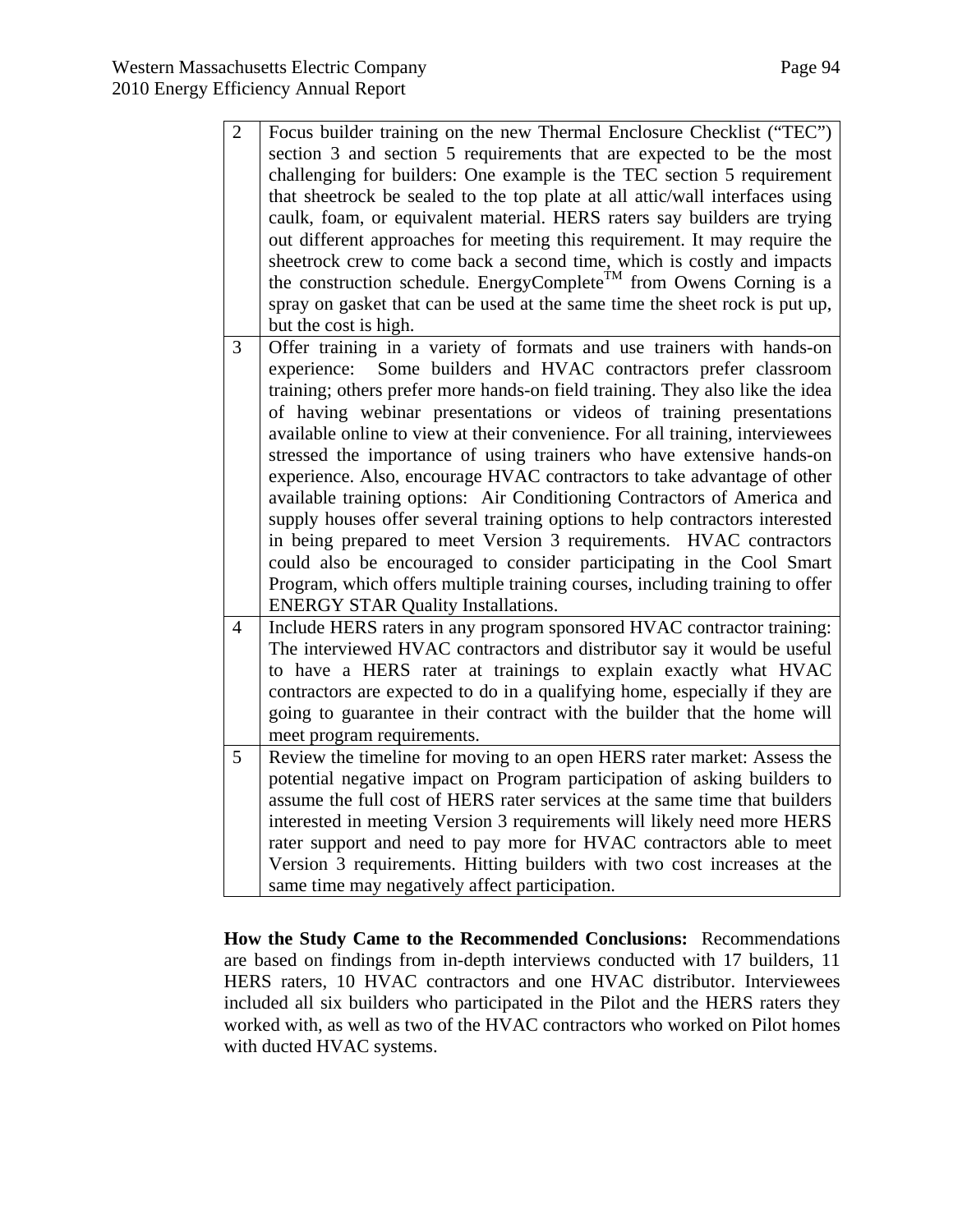**Explain Whether or Not the PA Decided to Adopt Recommendations from the Study, and Why:** As this report was recently issued, the recommendations are currently under consideration. Version 3 is the latest version of the EPA ENERGY STAR Homes program, at this time a final decision has not been made as to whether Version 3 will be a requirement of the Massachusetts Residential New Construction program.

A copy of the complete study can be found in Appendix C, Study 16.

# C. Low-Income Studies

1. Final Report for Low Income Program – Massachusetts 2010 Residential Retrofit and Low Income Evaluation (Study 18)

## **Type of Study:** Process

**Objective of the Study**: For the 2010 process evaluation, the Cadmus team focused on assessing program processes and identifying similarities and differences between the perspectives and assumptions of program staff, implementation staff, and customers regarding program goals, design, and implementation. The Cadmus team also reviewed the process by which program data are collected, managed, and reported, including an assessment of the quality and consistency of the program data across PAs.

## **Programs to which the Results of the Study Apply**:

- Low-Income 1-4 Family Retrofit (Electric and Gas)
- Low-Income Multifamily Retrofit (Electric and Gas)

#### **Recommendations Derived from the Study:**

| $\mathbf{1}$                | To address any concerns related to funding and resource management, PAs<br>and lead Community Action Program ("CAP") agency could increase<br>communication during the goal-setting processes, and track spending<br>throughout implementation.                                                 |
|-----------------------------|-------------------------------------------------------------------------------------------------------------------------------------------------------------------------------------------------------------------------------------------------------------------------------------------------|
| $\mathcal{D}_{\mathcal{L}}$ | The PAs should schedule a meeting or series of meetings in coordination<br>with LEAN for the express purpose of clearly defining standardization and<br>integration objectives for the program. Once the definition of<br>standardization is communicated and agreed upon, strategies should be |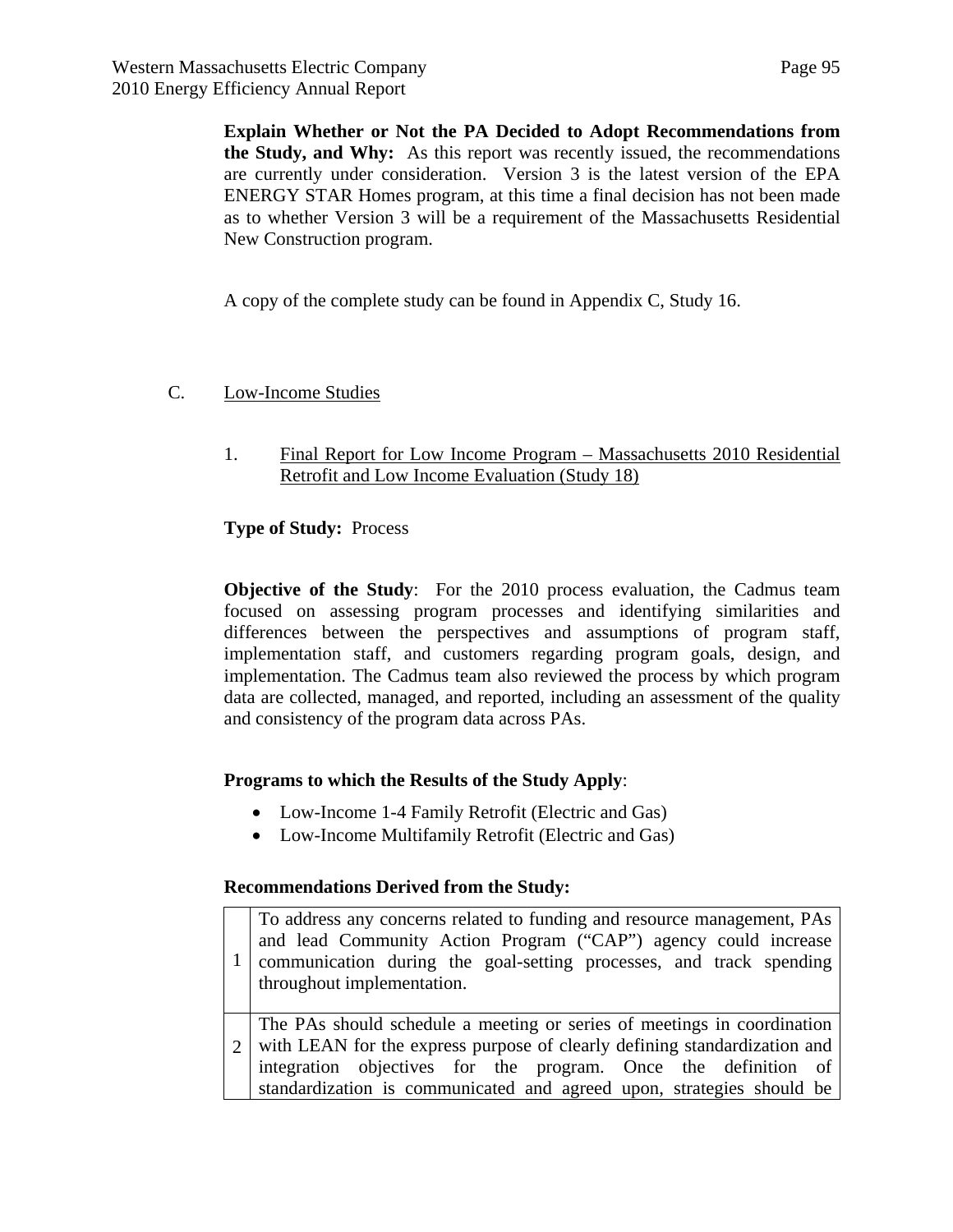|                | determined for meeting those objectives over a specified time period. This<br>will ensure all stakeholders work toward commonly agreed upon objectives,<br>and enhance progress toward meeting objectives to be measured.                                                                                                                                                                                                                                                                                                                                                                                                                                                                                                                                                                                                                                                                                                   |
|----------------|-----------------------------------------------------------------------------------------------------------------------------------------------------------------------------------------------------------------------------------------------------------------------------------------------------------------------------------------------------------------------------------------------------------------------------------------------------------------------------------------------------------------------------------------------------------------------------------------------------------------------------------------------------------------------------------------------------------------------------------------------------------------------------------------------------------------------------------------------------------------------------------------------------------------------------|
| 3              | The PAs should strongly consider all options for creating a streamlined,<br>independent, third-party QA/QC process that serves the needs of the PA-<br>funded program, while minimizing participant intrusion. Such a process<br>could reduce existing inefficiencies including the potential number of visits<br>to participants' homes, ensure CAPs do not perform quality control on their<br>own projects, free up CAP auditors' time to reach more low income<br>customers, and align this program's QA/QC process with that proposed for<br>the Home Energy Assessment program. This does not necessarily have to be<br>additional QA/QC process, just a streamlined process that is<br>an<br>collaborative in nature.                                                                                                                                                                                                |
| $\overline{4}$ | The PAs should maintain a data dictionary for all critical program datasets<br>that includes all field definitions, value definitions, and the sources of the<br>data. The data dictionaries should be provided as part of all data requests<br>thereby allowing evaluators (or any other third-party) to decode field names<br>and data values efficiently. The data dictionaries would also ensure internal<br>knowledge of the database is not lost in the event of critical personnel<br>turnover. Once created, draft data dictionaries should be circulated among<br>the low income working group to ensure that all PAs are collecting the same<br>data and using the same naming conventions whenever possible. If such<br>data dictionaries do not exist, the Data Management Working Group<br>established as part of the 2011 Residential Retrofit and Low Income<br>evaluation could assist with their creation. |
| 5              | The PAs should ensure the collection and availability of a minimum set of<br>critical data fields for current and future evaluation work.                                                                                                                                                                                                                                                                                                                                                                                                                                                                                                                                                                                                                                                                                                                                                                                   |
| 6              | The PAs should consider mandating that a standard set of critical audit data<br>fields be entered into an electronic format and maintained/archived for<br>future internal and external use. The PAs should collaborate with the CAPs<br>and the evaluators to identify valuable audit information not currently<br>maintained electronically.                                                                                                                                                                                                                                                                                                                                                                                                                                                                                                                                                                              |
| 7              | The PAs should also explore the potential of having field technicians use<br>electronic hardware (a PDA or laptop) to collect and enter onsite data<br>whenever possible. This approach would minimize manual data entry,<br>reduce program administrative costs, and improve data quality through the<br>institution of unique keys, foreign key constraints, lookup tables, and other<br>database design best practices.                                                                                                                                                                                                                                                                                                                                                                                                                                                                                                  |
| 8              | The PAs should work collaboratively on integration of a common Measure<br>ID system to allow tracking of each installed measure from the participant<br>tracking database to the BCR input sheet and to the TRM. In addition, PAs<br>should develop and maintain standardized ID fields (standardized internally,<br>not across PAs) linking data across programs, customers, contractors, and<br>billing data.                                                                                                                                                                                                                                                                                                                                                                                                                                                                                                             |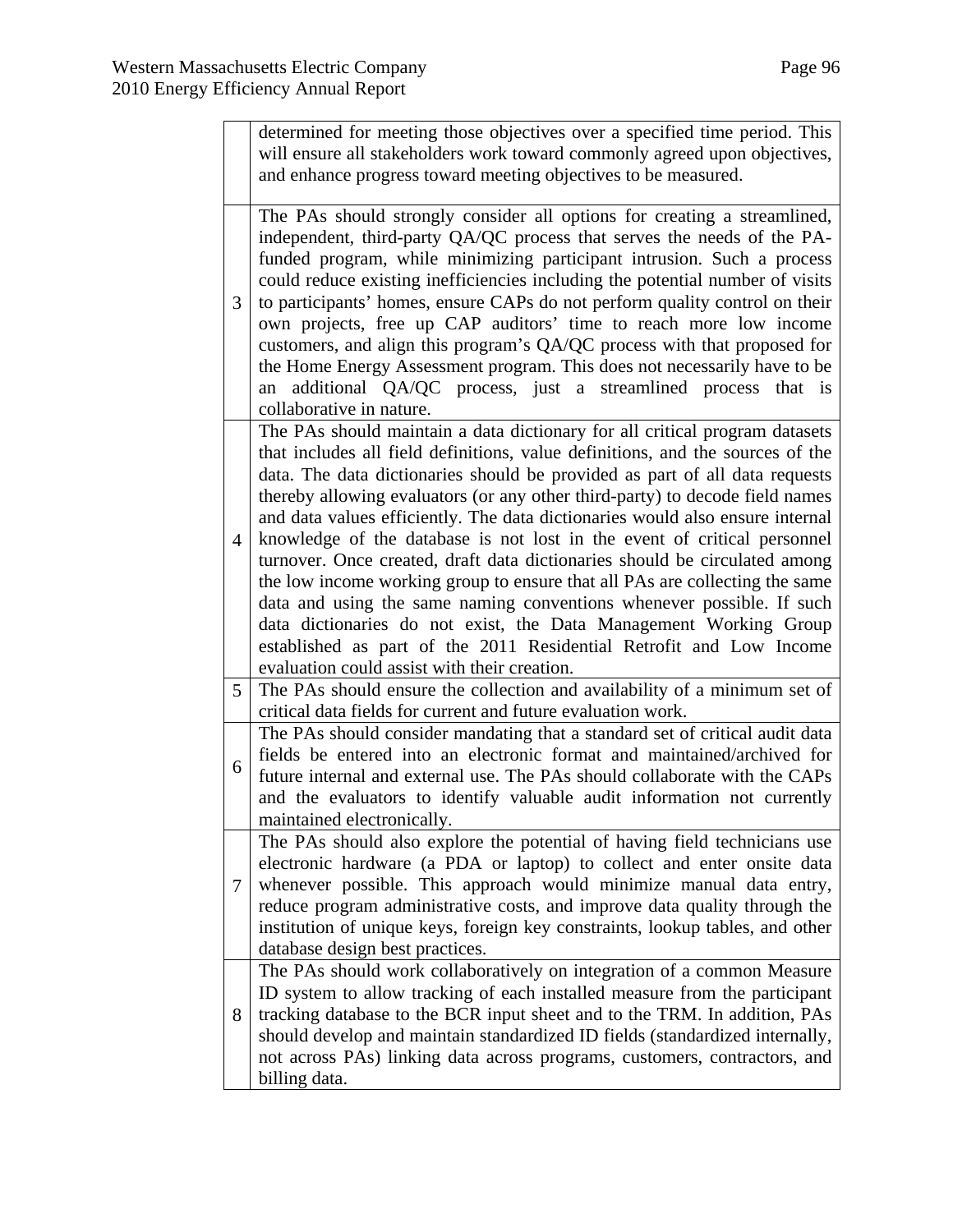$\mathbf{Q}$ Through a collaborative process with the PAs and the TRM working group, continue to develop and employ a standardized measure naming convention for all PAs and CAPs. The TRM should be used as a basis to develop standard names and codes. A naming convention would allow for faster and more accurate statewide reporting, improve evaluability, and add transparency to the measure tracking process. The Cadmus team specifically recommends consideration of a four-part measure naming convention that includes varying levels of detail for each program stakeholder: denoting the measure's end-use, group, type, and detail. Examples of several common program measures are provided in the report.

**How the Study Came to the Recommended Conclusions:** The Low Income Program evaluation included PA program manager interviews, CAP agency staff interviews, PA data manager surveys, a data review, and participant interviews. Based on information obtained from these stakeholders, the Cadmus team used its professional judgment and experience evaluating low income programs to offer recommendations aimed at improving program processes where appropriate.

**Explain Whether or Not the PA Decided to Adopt Recommendations from the Study, and Why:** In general, the PAs adopt results from an evaluation study which are supported by the data generated from the study.

The PAs already track spending throughout the implementation. Starting in July 2011, for 2012 goal setting, PAs and LEAN will start discussions about budgets and savings goals in advance of the program year.

The PAs will use the Best Practice Meetings to clearly define standardization and integration objectives for the program and a timeline.

There is already a new QA/QC process being initiated that would minimize the number of visits to customer homes.

The PAs will explore the potential of having field technicians use electronic hardware to collect and enter onsite data. There is some current use of handheld devices for auditors. Due to the high cost and since some of the audits requiring the auditors to crawl into small spaces, it may not be feasible.

The PAs are working with the evaluation team to ensure in the future we are better able to aggregate and/or compare measure savings where possible.

A copy of the complete study can be found in Appendix C, Study 18.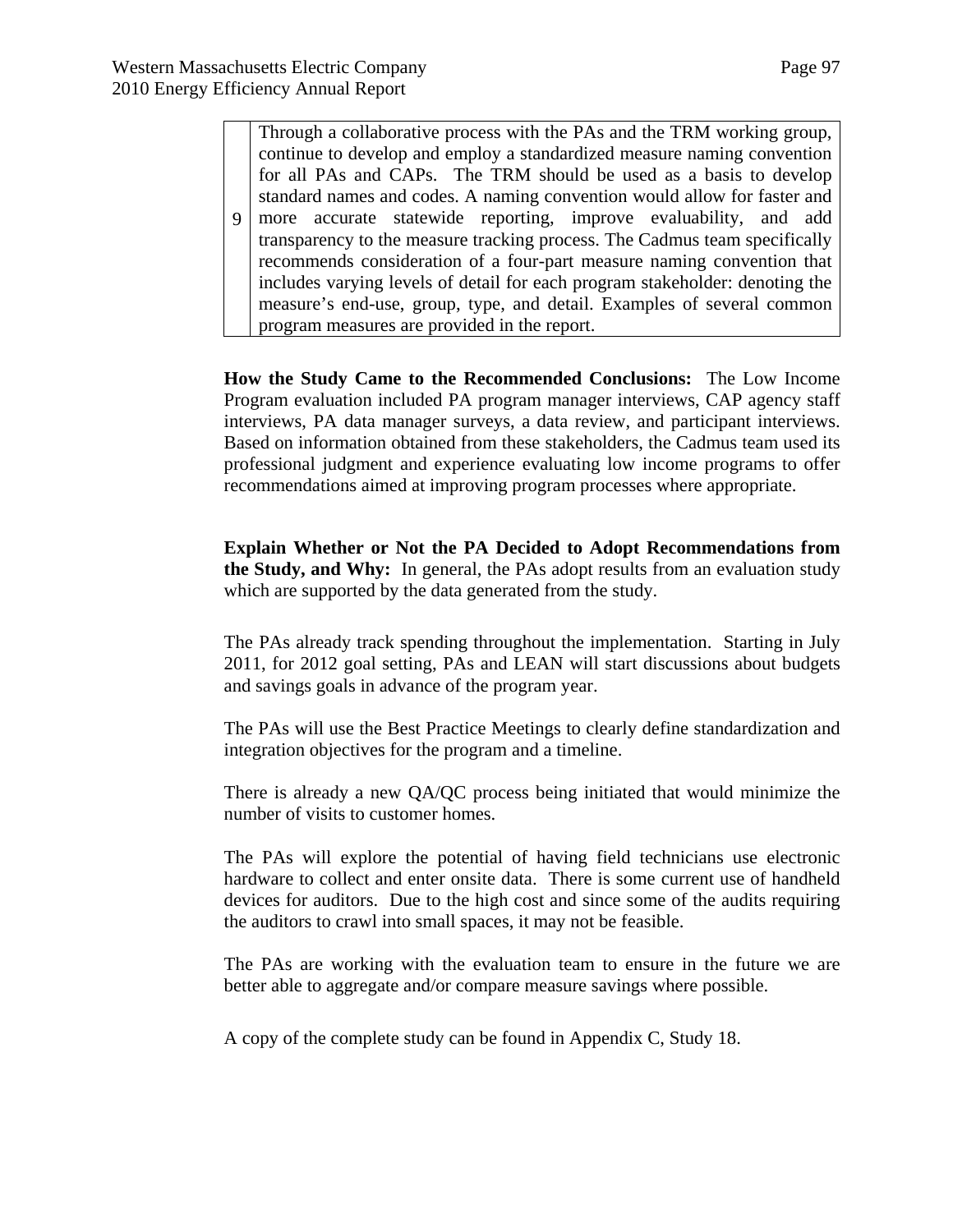#### D. C&I Studies

1. Non-Controls Lighting Evaluation for the Massachusetts Small Commercial Direct Install Program (Study 19)

#### **Type of Study:** Impact

**Objective of the Study**: Provide independent estimates of annual energy savings and peak demand impacts for a single type of installed measure: the replacement of lighting fixtures without controls.

#### **Programs to which the Results of the Study Apply**:

• C&I Small Retrofit (Electric)

**Results of the Study and How the Study Determined those Results:** Logged operating hours and installed measure survey data from 130, 2010 program participant sites throughout Massachusetts during the months of December through February were used to calculate summer and winter coincidence factors for ISO on-peak and seasonal peak performance hours. The data were also used to adjust estimates of energy and demand savings to determine realization rates at the statewide level, by program administrator and for two demand ranges. Information collected on site was compared to that in electronic tracking system files to make documentation, technology and quantity adjustments, as well as incorporating heating and cooling interactive effects.

**How the Results of the Study Impact each Identified Program's Savings:**  Please refer to Table II.C.6.

**Formulas Necessary to Understand the Impact of the Study on the PA's Programs:** The results of this study are used to update uncontrolled lighting realization rates for energy  $(RR<sub>E</sub>)$ , summer on-peak demand  $(RR<sub>SP</sub>)$  and winter on-peak demand  $(RR_{WP})$  savings, and the coincidence factor for winter on-peak demand (CF<sub>WP</sub>). Both the Energy Realization Rate and the Coincidence factors incorporate HVAC interactive effects.

The formulas necessary to understand the impacts are described in the TRM.

**If the Results of the Study are Not Adopted, Fully Explain Why:** This study collected operating hour data during winter months. A significant number of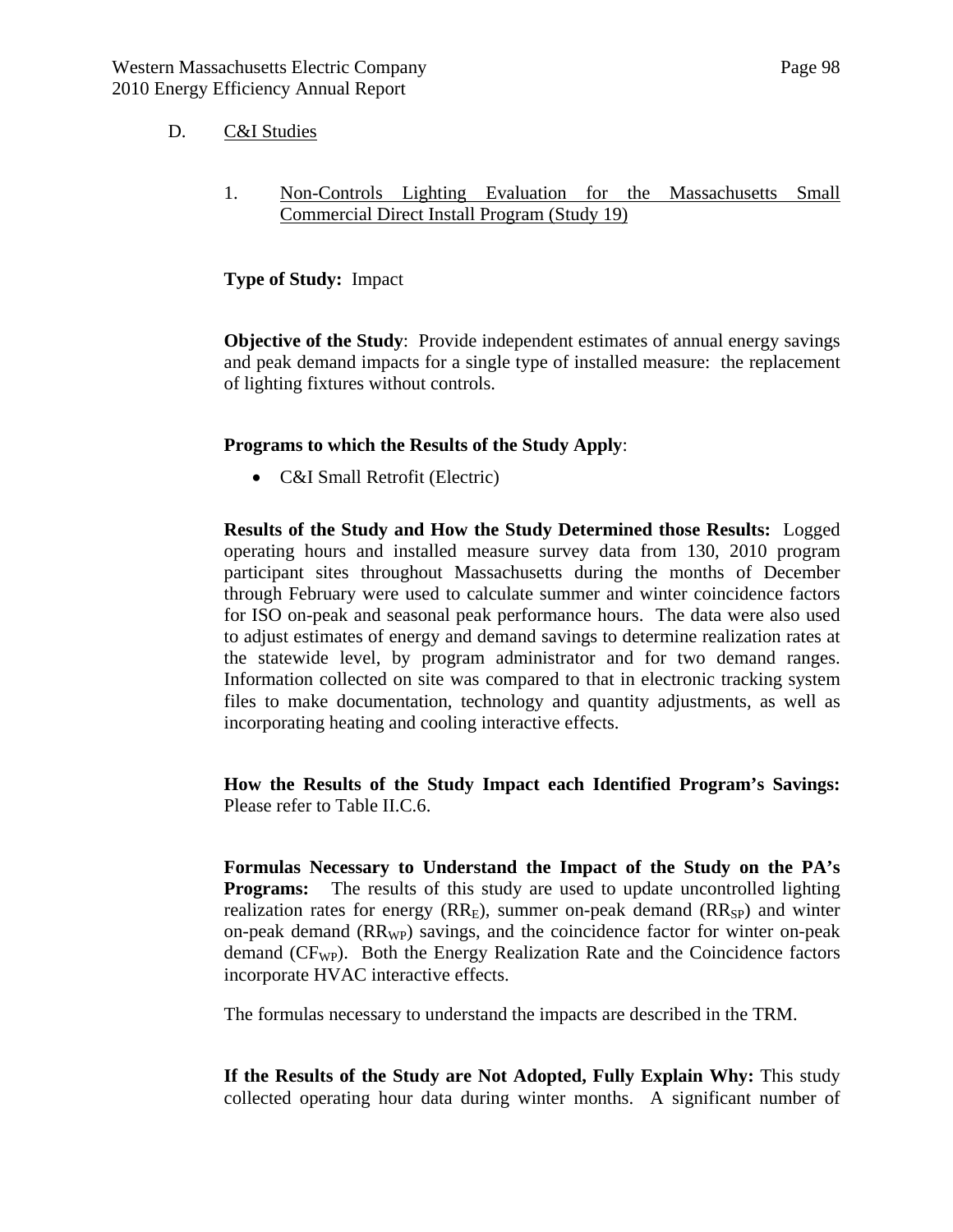sampled sites exhibited seasonal variation in operating hours. PAs elected to not adopt the calculated summer coincidence factors at this time and are planning a follow on summer metering study to capture the seasonal variation.

A copy of the complete study can be found in Appendix C, Study 19.

2. Massachusetts Non-Residential Small Business Direct Install Program: Multi-Tier Structure Assessment 2010 Process Evaluation (Study 20)

# **Type of Study:** Process

**Objective of the Study**: The main objective of the Multi-Tier Program Structure Assessment is to document progress towards statewide integration of the C&I Direct Install programs during 2010, and to gauge customer interest in different program design options such as varying incentive levels, zero interest financing, and on-bill financing options. The assessment is also designed to gather information related to program satisfaction and awareness. In particular, the evaluation sought to address the following research questions:

- What kind of program changes has each PA implemented? How is this process going? What are the challenges? How do customers and market actors view these changes?
- How is the integration of electric and gas progressing? What are the challenges? What is being done to overcome them?
- How has the workload of PA program staff and vendors changed as integration and standardization of the Small Business Direct Install program has moved forward?
- What is the level of program awareness and customer satisfaction with the program? What are the barriers to participation and what are the most important factors in participant decision making around participation.

## **Programs to which the Results of the Study Apply**:

• C&I Small Retrofit (Electric and Gas)

## **Recommendations Derived from the Study:**

|  | Use the Direct Install program facility audit as a way to disseminate |
|--|-----------------------------------------------------------------------|
|  | information about other PA C&I programs. In the process, identify for |
|  | customers the equipment or systems that may need replacement in the   |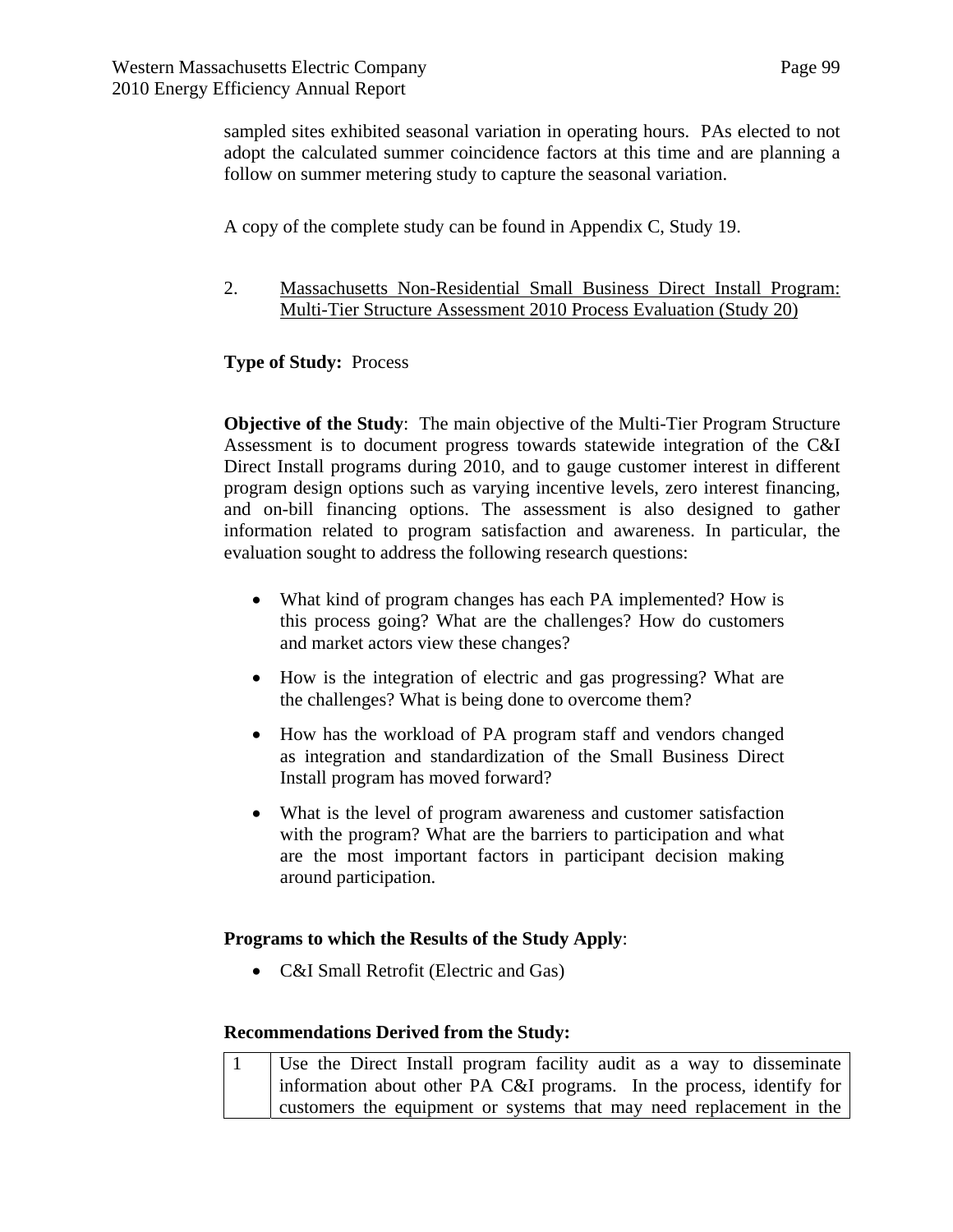future.

**How the Study Came to the Recommended Conclusions:** The recommendation presented above is based on results from quantitative telephone surveys with participating customers, as well as a review of program materials and in-depth interviews with PA program staff and vendors. In-depth interviews provided the evaluation team with a comprehensive understanding of the audit process while a review of program materials further contributed to knowledge of what the program currently provides onsite. The survey with 2009 and 2010 program participants allowed the team to assess the degree to which participating customers receive information about other PA programs.

**Explain Whether or Not the PA Decided to Adopt Recommendations from the Study, and Why:** PAs began addressing the recommendation from this study in the second half of 2010, following an initial focus on integrating electric and gas measures during the first 8 months. An audit checklist was developed that program vendors use to note the existence and condition of energy consuming equipment outside the standard prescriptive measures offered. PAs and their vendors are using the information gathered to inform direct install program participants of other C&I programs that can be accessed.

Future evaluation work during 2011 and 2012 should allow examination of the effectiveness of this approach in motivating direct install program participants to undertake additional energy efficiency projects by channeling them to other C&I programs. This may be accomplished through a combination of additional process interviews and mining of data from PA program tracking database systems.

A copy of the complete study can be found in Appendix C, Study 20.

3. Final Report HBL Market Effects Study Project 1A New Construction Market Characterization (Study 21)

**Type of Study:** Market Assessment

**Objective of the Study**: The principal research objectives of the High Bay Lighting Market Effects Study are:

- 1. Estimate the energy savings associated with the changes to a high bay lighting market in Massachusetts.
- 2. Assess the attribution of these changes (i.e., market effects) to the PAs' energy efficiency programs.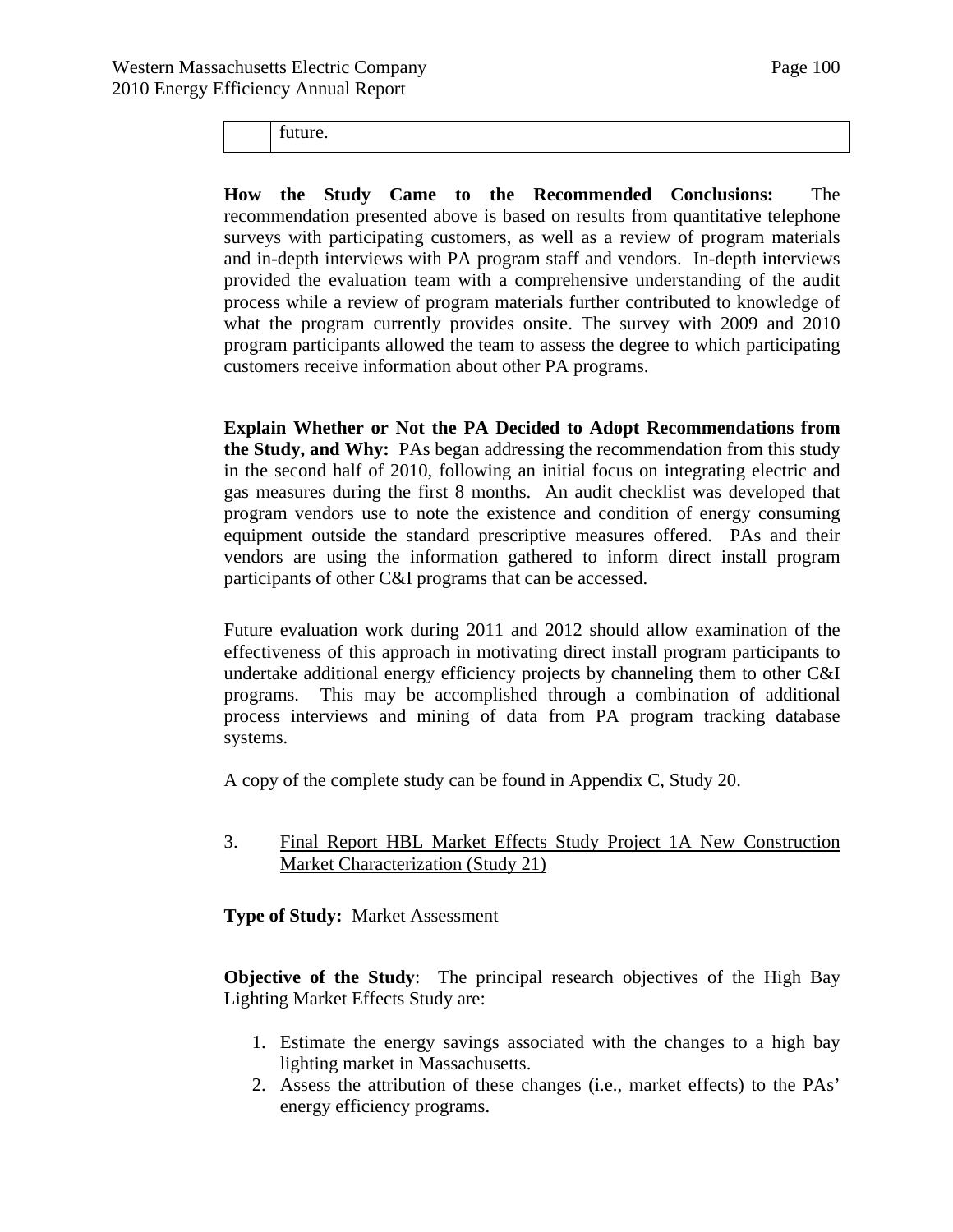### **Programs to which the Results of the Study Apply**:

- C&I New Construction and Major Renovation (Electric)
- C&I New Construction and Major Renovation Government (Electric)
- C&I Large Retrofit (Electric)
- Large C&I Retrofit Government (Electric)
- Small C&I Retrofit (Electric)

**Recommendations Derived from the Study:** The High Bay Lighting ("HBL") Market Effects Study recommendations are provided in the following table. For a more detailed discussion please refer to the full report.

1 Based on the modeled approach and the preponderance of evidence presented in the market effects study, KEMA recommends the electric PAs claim untracked spillover energy savings associated with Massachusetts HBL measures. KEMA recommends the Scenario 2 energy savings estimate of 12.4 GWh per year or 39 percent of 2010 program tracked gross savings. This value is consistent with the untracked spillover estimate of 34 percent of program tracked savings estimated for Wisconsin in the 2010 Wisconsin HBL study.

Several of the electric PAs are currently claiming low levels of participant and or non-participant energy savings for HBL measures. Prior to claiming the untracked spillover savings recommended by this report, the PAs must remove participant and or non-participant spillover energy savings for HBL measures already being claimed to avoid double counting.

**How the Study Came to the Recommended Conclusions:** The Large C&I Electric Consultant ("LCIEC") team estimated untracked spillover, then assessed the attribution of these savings to the PA's energy efficiency programs based on a comparison of the level of adoption of energy efficient high bay lighting in Massachusetts to a comparison area lacking programs promoting energy efficient high bay lighting.

The primary analytic steps include:

- 1. Estimate the volume of high bay lighting installed in Massachusetts and the comparison area.
- 2. Estimate the market share of energy efficient high bay lighting installed in Massachusetts and the comparison area.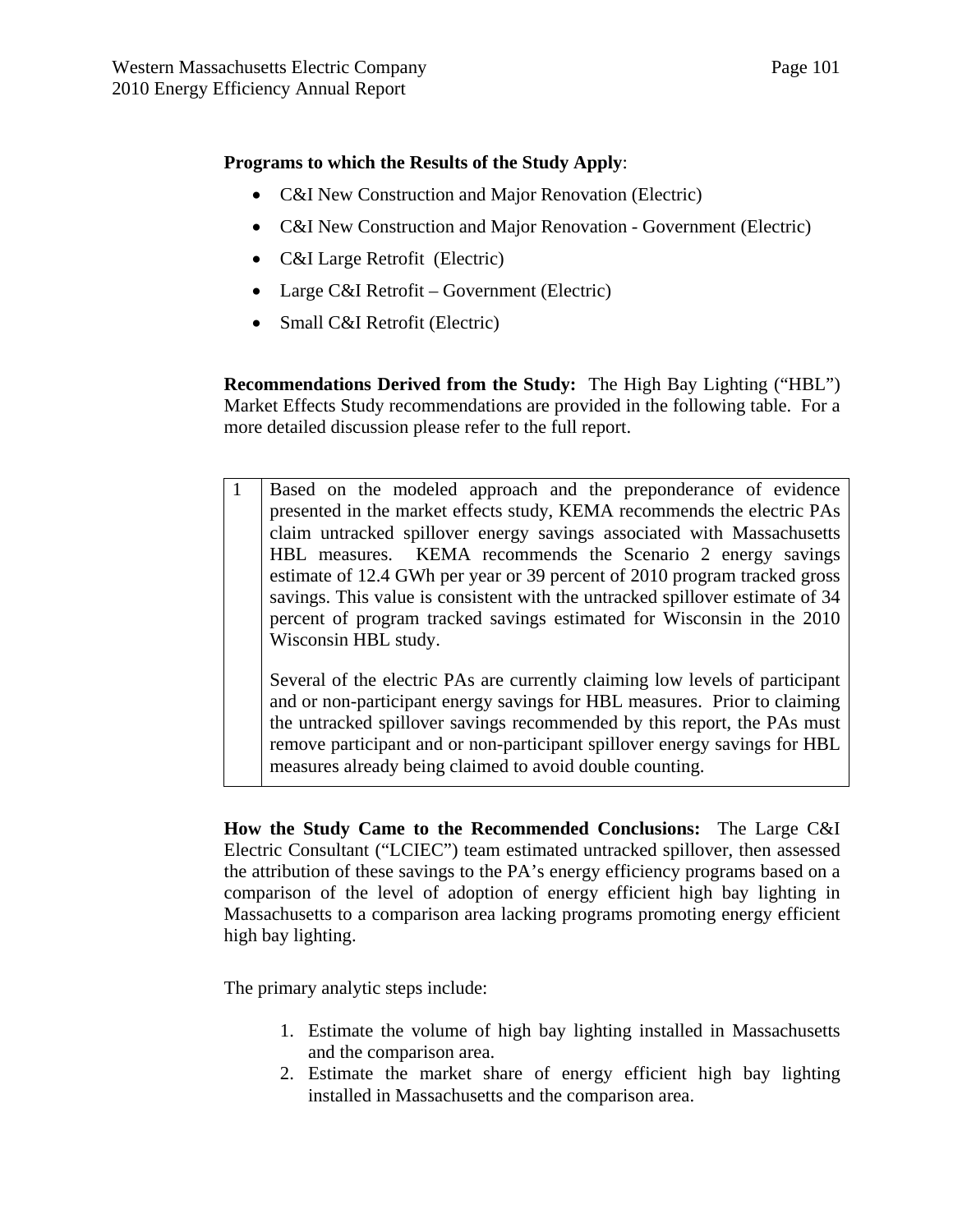3. Assess attribution of untracked spillover to the PA's energy efficiency programs.

Primary data collected for this study includes:

- Surveys with:
	- $\blacksquare$  End Users
	- Lighting Contractors
- In-depth Interviews with:
	- Program staff
	- Lighting Distributors
	- Lighting Manufacturers

Additionally, the study used PA program tracking data, engineering data from various engineering databases, and survey data from a prior study.

**How the Results of the Study Impact each Identified Program's Savings:**  Please refer to the tables in Section II.C.2 for each of the programs described above.

**Formulas Necessary to Understand the Impact of the Study on the PA's Savings:** Following the recommendations of the study, the PAs have applied the 39 percent spillover factor resulting from this study to all measures associated with high bay lighting, instead of applying any spillover from any other net-togross study.

Each PA uses the results of the *2010 Commercial and Industrial Electric Programs Free-ridership and Spillover Study (TetraTech, Study 30)* for the spillover value for all non-high bay lighting savings in 2010. In order to determine the factor for all lighting measures, the following equation is used:

$$
SO_{ALL} = \frac{SO_{HBL} \times kWh_{HBL} + SO_{OTH} \times kWh_{OTH}}{kWh_{ALL}}
$$

Where:

- $\bullet$  SO<sub>ALL</sub> is the final spillover rate for all lighting measures.
- SO<sub>HBL</sub> is the spillover rate of 39 percent resulting from this study for High Bay Lighting measures only.
- KWh<sub>HBL</sub> is the gross annual kWh savings resulting from High Bay Lighting measure installations.
- SO<sub>OTH</sub> is the spillover rate for all other Non-High Bay Lighting Measures and is specific to each program administrator.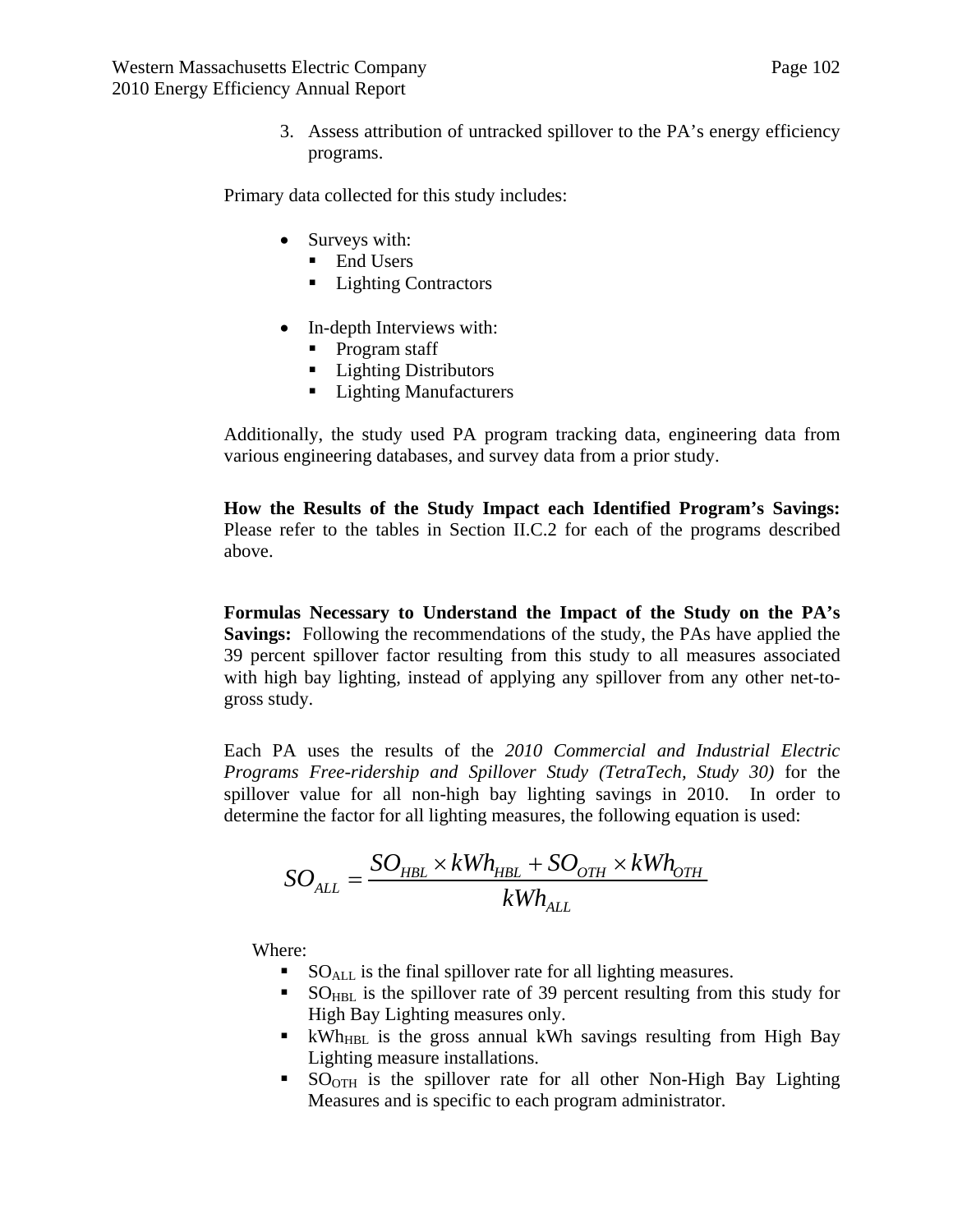- KWh<sub>OTH</sub> is the gross annual kWh savings resulting from all other Non-High Bay Lighting measure installations.
- KWh<sub>ALL</sub> is the total gross annual kWh savings for all Lighting measures.

This calculation is done for both the *C&I New Construction and Major Renovation* and the *C&I Large Retrofit* programs by each Program Administrator, except Unitil, as the spillover rates used for the Non-High Bay Lighting measures are specific to each PA. The calculation is also done for *C&I Small Business* program for WMECO and CLC, as their programs included high bay lighting installations and these savings were analyzed as part of this study. None of Unitil's projects in 2010 included High Bay Lighting installations. This calculation is therefore unnecessary for Unitil.

The following table shows this calculation for each PA's programs:

| PA                            | <b>NSTAR</b> |            | <b>National Grid</b> |            | <b>WMECO</b> |          |                          | CLC            |             |                          |
|-------------------------------|--------------|------------|----------------------|------------|--------------|----------|--------------------------|----------------|-------------|--------------------------|
| Program                       | NC           | Retrofit   | NC                   | Retrofit   | NC           | Retrofit | Small<br><b>Business</b> | NC             | Retrofit    | Small<br><b>Business</b> |
| $kWh_{HBL}$                   |              |            |                      |            |              |          |                          |                |             |                          |
|                               | 765,663      | 4,933,376  | 3,645,109            | 19,438,428 | 534,105      | 55,859   | 1,654,904                | $\overline{0}$ | 59,015      | 76,616                   |
| $kWh$ <sub>OTH</sub>          |              |            |                      |            |              |          |                          |                |             |                          |
|                               | 13,451,544   | 52,632,615 | 2,723,676            | 45,575,106 | 7,423,917    | 776,427  | 6,822,148                | 154,161        | 386,35<br>4 | 3,398,029                |
| $kWh_{ALL}$                   |              |            |                      |            |              |          |                          |                |             |                          |
|                               | 14,217,207   | 57,565,991 | 6,368,785            | 65,013,534 | 7,958,022    | 832,286  | 8,477,052                | 154,161        | 445,36<br>9 | 3,474,645                |
| $SO_{HBL}$                    |              |            |                      |            |              |          |                          |                |             |                          |
|                               | 39%          | 39%        | 39%                  | 39%        | 39%          | 39%      | 39%                      | 39%            | 39%         | 39%                      |
| SO <sub>OTH</sub>             |              |            |                      |            |              |          |                          |                |             |                          |
|                               | 2.40%        | 16.50%     | 16.00%               | 2.50%      | 4.70%        | 0.00%    | 3.70%                    | 0.00%          | 0.00%       | 6.40%                    |
| SO <sub>ALL</sub><br>(Result) |              |            |                      |            |              |          |                          |                |             |                          |
|                               | 4.37%        | 18.43%     | 29.16%               | 13.41%     | 7.00%        | 2.62%    | 10.59%                   | $0.00\%$       | 5.17%       | 7.12%                    |

**Explain Whether or Not the PA Decided to Adopt Recommendations from the Study, and Why**: The PAs have adopted the results of this study.

A copy of the complete study can be found in Appendix C, Study 21.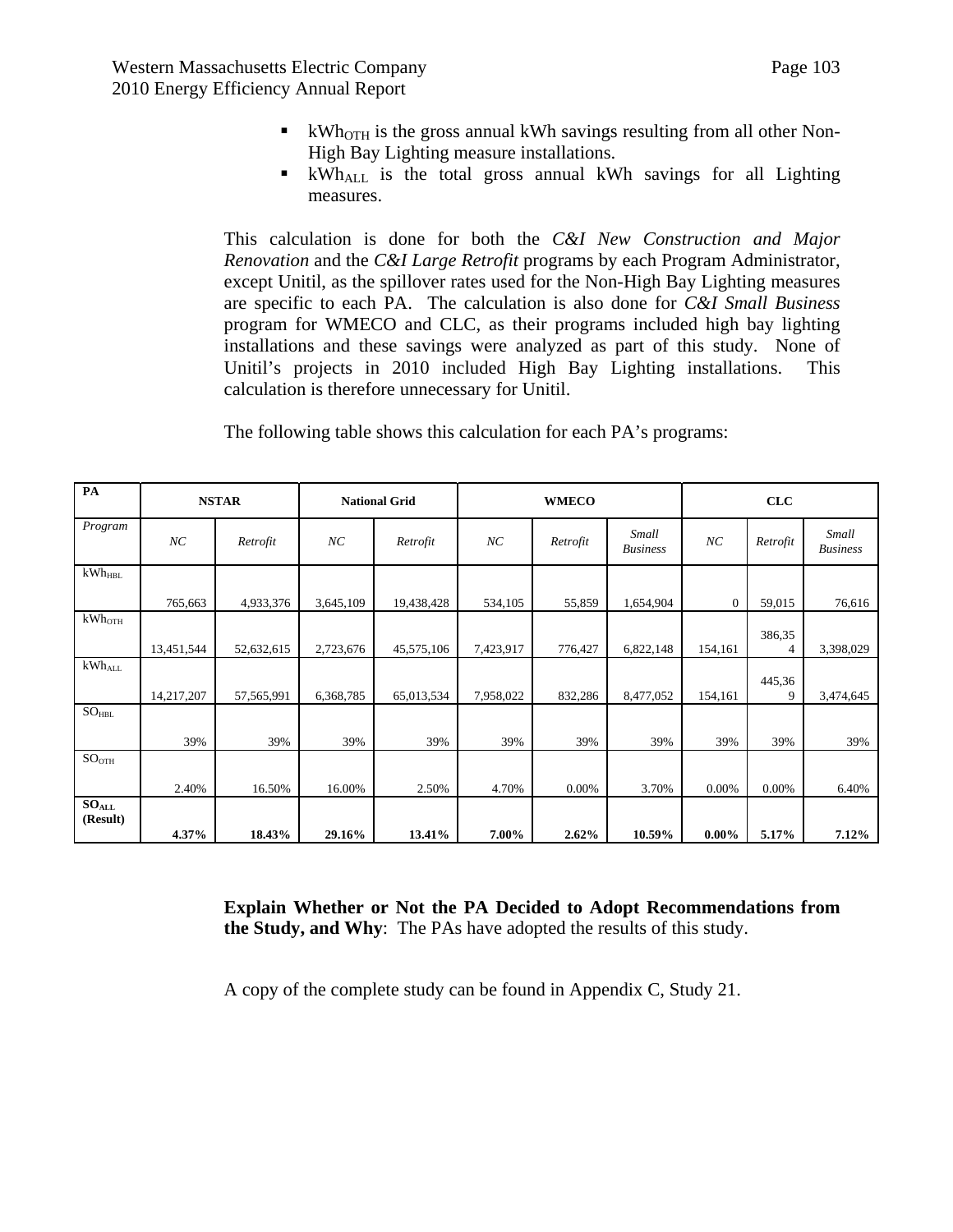### 4. FINAL Commercial New Construction Customer Quantitative Profile Project 1A New Construction Market Characterization (Study 22)

### **Type of Study:** Market Assessment

**Objective of the Study**: The overarching objective of all LCIEC Market Characterization studies is: "To define the attributes of a specific market area in enough detail that the program planners and administrators can use the information for improving program implementation." The principal research objectives of the Commercial New Construction Customer Quantitative Profile are:

- 1. Develop a comprehensive characterization of the large C&I new construction market in Massachusetts, in terms of building type, size, ownership, geographic location, chain or franchise status, and energy use.
- 2. Assess how the trends for large C&I projects have changed over the past 15 years.
- 3. Characterize the presence of the PAs new construction projects in the market in terms of the number of projects that participated in them and the portion of floor space and energy use they represent in key commercial market segments.

#### **Programs to which the Results of the Study Apply**:

- C&I New Construction and Major Renovation (Electric and Gas)
- C&I New Construction and Major Renovation Government (Electric)
- C&I Large Retrofit (Electric and Gas)
- Large C&I Retrofit Government (Electric)

#### **Recommendations Derived from the Study**: None.

**How the Study Came to the Recommended Conclusions:** The LCIEC team acquired and analyzed the entire F. W. Dodge Players Database for nonresidential construction projects for the State of Massachusetts for the years 1996 through 2009. The Dodge Players database contains retrospective information on C&I construction projects that, according to Dodge, have begun construction. A sample of new construction projects from the Dodge Database were matched with PA billing data and program tracking data to characterize the new construction market and assess program penetration.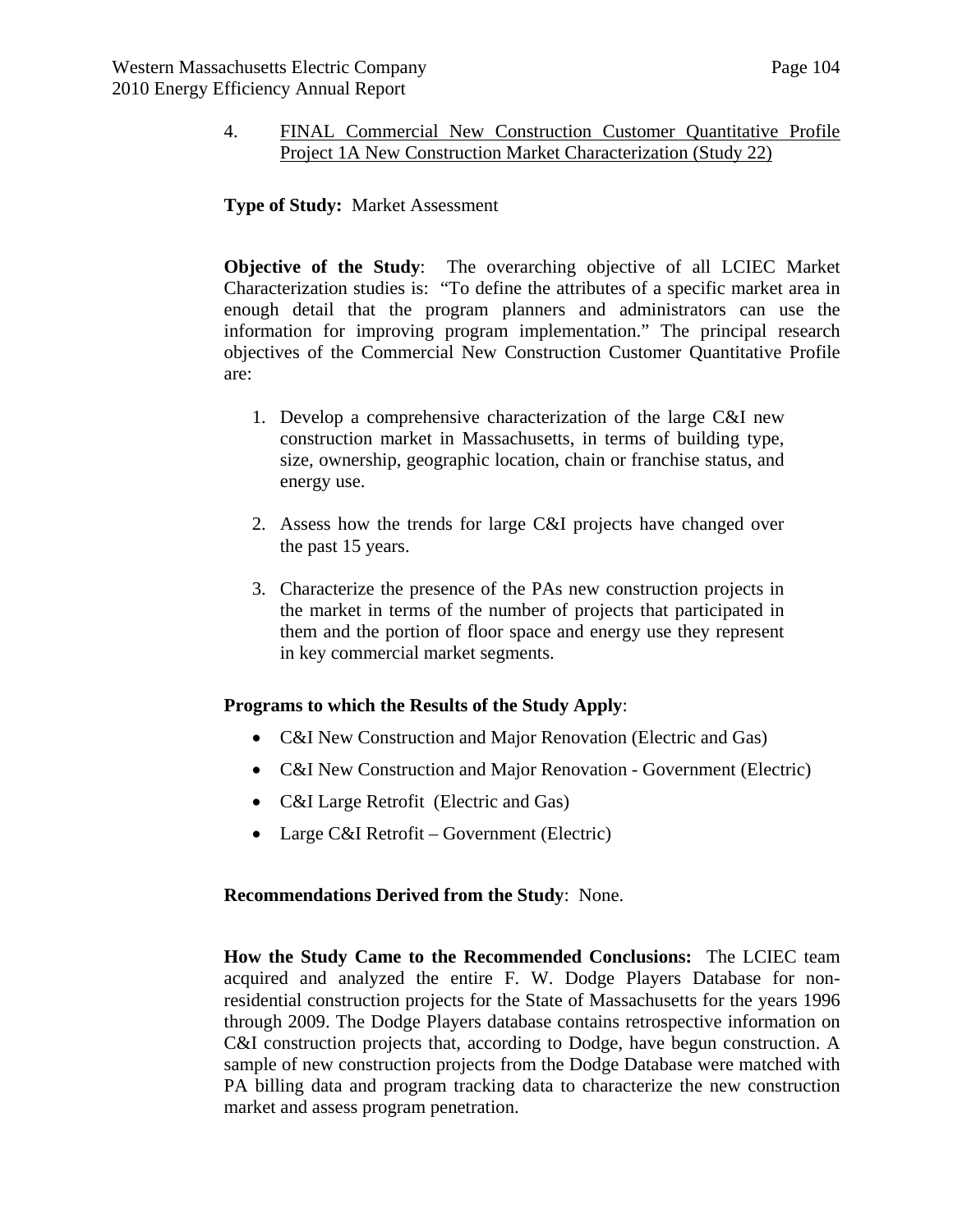# **Explain Whether or Not the PA Decided to Adopt Recommendations from the Study, and Why:** Not Applicable.

A copy of the complete study can be found in Appendix C, Study 22.

5. Supply Chain Profile Project 1A New Construction Market Characterization (Study 23)

## **Type of Study:** Market Assessment

**Objective of the Study**: The overarching objective of all LCIEC Market Characterization studies is: "To define the attributes of a specific market area in enough detail that the program planners and administrators can use the information for improving program implementation." The principal research objectives of the New Construction Supply Chain Profile are provided in the following.

#### Principal Research Objectives

- Characterize the design, engineering, and construction management firms involved with recent large commercial construction projects in Massachusetts.
- Characterize the design and specification practices with regard to energy efficiency.
- Assess changes in design and specification practices as a result of contact with the program.
- Assess awareness and participation in new construction programs offered by the PA's.

## **Programs to which the Results of the Study Apply**:

- C&I New Construction and Major Renovation (Electric and Gas)
- C&I New Construction and Major Renovation Government (Electric)
- C&I Large Retrofit (Electric and Gas)
- Large C&I Retrofit Government (Electric)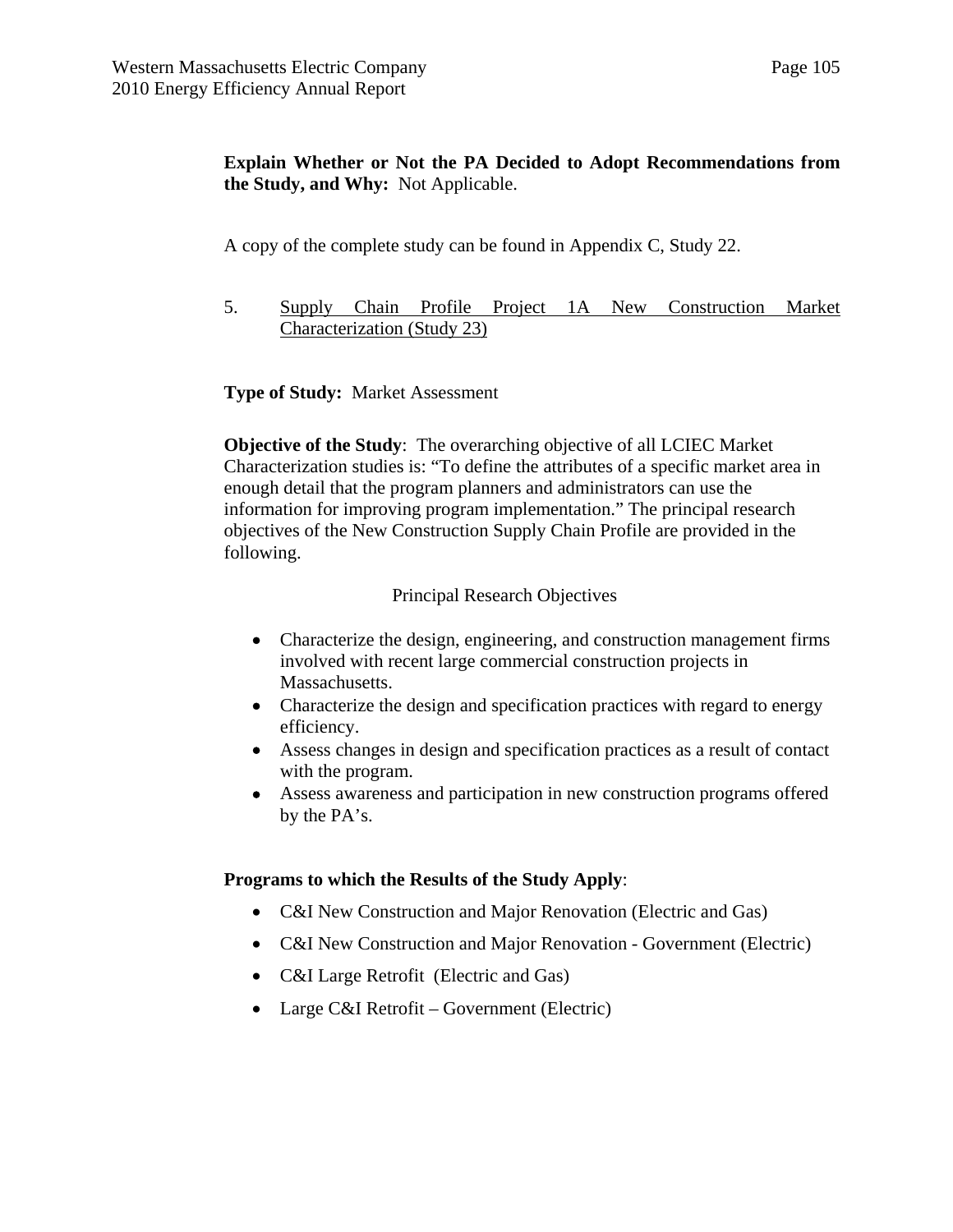### **Recommendations Derived From The Study:**

The New Construction Supply Chain Profile recommendations are summarized below. For a more detailed discussion please refer to the full report.

### **Recommendation Summaries**

- 1. Consider alternative incentive approaches such as tiered incentives for higher levels of efficiency. Consider expanding financial or technical assistance offerings for life cycle cost analysis to demonstrate the longer term value of accepting higher first costs.
- 2. Improve the value of technical assistance offerings by being consistently engaged with project design teams. The impact of the utility intervention is not fully realized because information about incentives and alternative technologies choice is not delivered on time to design teams. Modeling firms need to quickly upgrade models and turnaround results to customers.
- 3. Assist architects and engineers in understanding appropriate high performance building envelope design strategies for the Massachusetts climate. The study suggests a two pronged approach to advance high performance envelope design: 1) Convene a working group consisting of stakeholders to study the challenges associated with high performance building envelope design, and 2) based on input from the working group, commission a study of advanced building envelope designs beyond what is required by code and provide examples of appropriate, high performance designs for Massachusetts.
- 4. Continue to build upon educational seminars, similar to Advanced Building seminars, to provide education and programmatic support on integrated design and whole building performance.
- 5. Streamline the application process by reducing the amount of paperwork that is required for participation.
- 6. Establish contacts within the top 25 architects, design engineers and construction management firms.

#### **How the Study Came to the Recommended Conclusions**

The New Construction Supply Chain Profile included the follow research activities:

- Examination of the F. W. Dodge Players Database for non-residential construction projects in Massachusetts.
- In-depth Interviews with:
	- o 31 architects,
	- o 11 design engineers, and
	- o 9 construction engineers.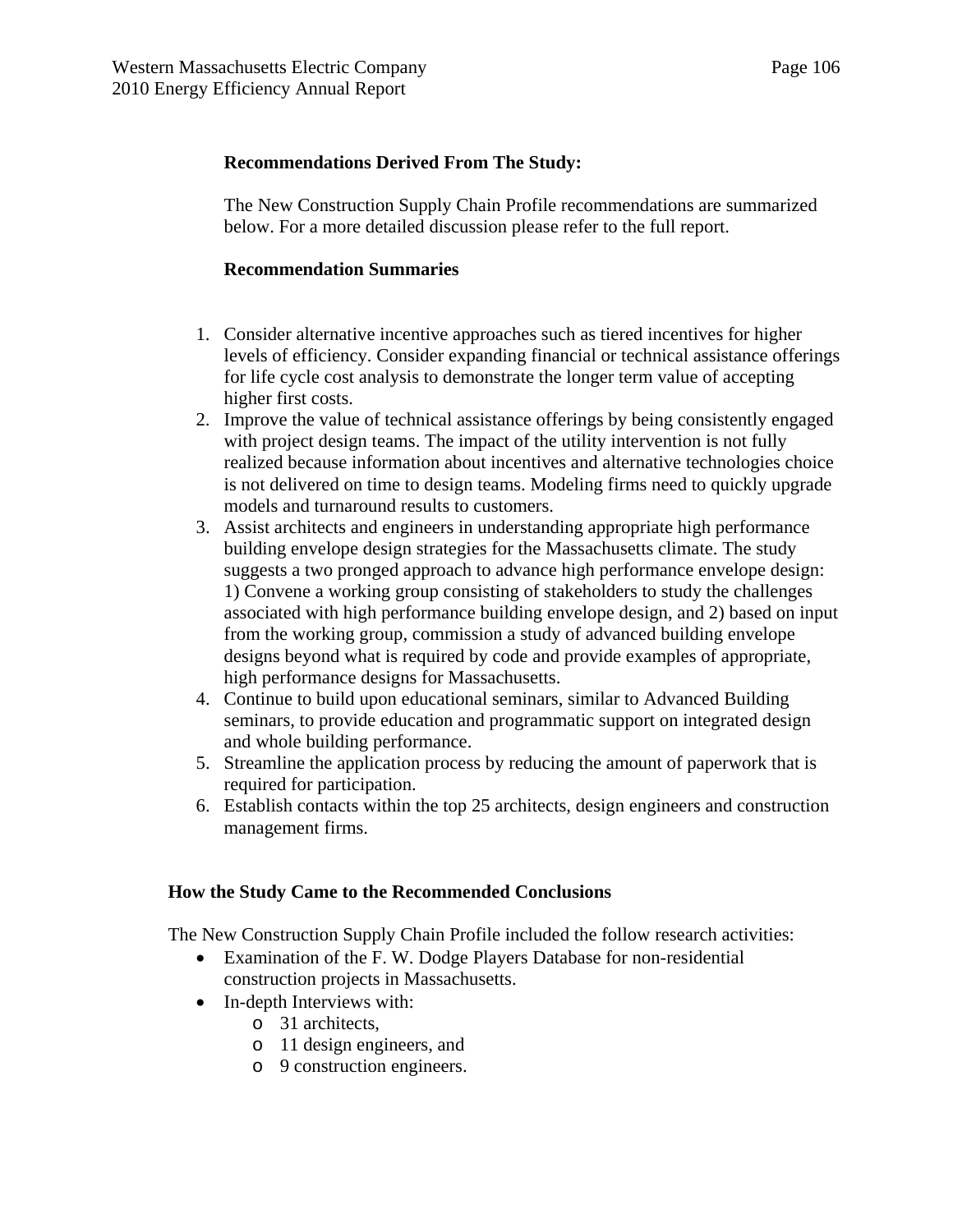**Explain Whether Or Why the PA Decided to Adopt Recommendations from the Study and Why:** The Program Administrators accept the results of the study and are considering all recommendations at this time. The recommendations resulting from this study are based solely on interviews with market actors in the commercial new construction market and therefore do not necessarily provide an objective view of the programs.

A copy of the complete study can be found in Appendix C, Study 23.

6. Final Report Project 1B Chain & Franchise Market Characterization (Study 24)

## **Type of Study:** Market Assessment

**Objective of the Study**: The overarching objective of all LCIEC Market Characterization studies is: "To define the attributes of a specific market area in enough detail that the program planners and administrators can use the information for improving program implementation." The principal research objectives of the Chain & Franchise ("C&F") Market Characterization are:

- 1. Characterize the C&F market in Massachusetts, including estimates of size and key segments (big box, retail, restaurant, etc).
- 2. Identify the key decision-maker at C&F customers and the major barriers to the adoption of energy efficiency measures
- 3. Understand the decision-making process, in particular freeridership, regarding energy efficiency at C&F businesses in Massachusetts and in comparable non-program states.
- 4. Assess the current level of program participation and methods to increase participation.
- 5. Identify the opportunities for increased energy efficiency through on-site inventories of building shell characteristics, end use technologies, and missed opportunities.

#### **Programs to which the Results of the Study Apply**:

- C&I New Construction and Major Renovation (Electric and Gas)
- C&I New Construction and Major Renovation Government (Electric)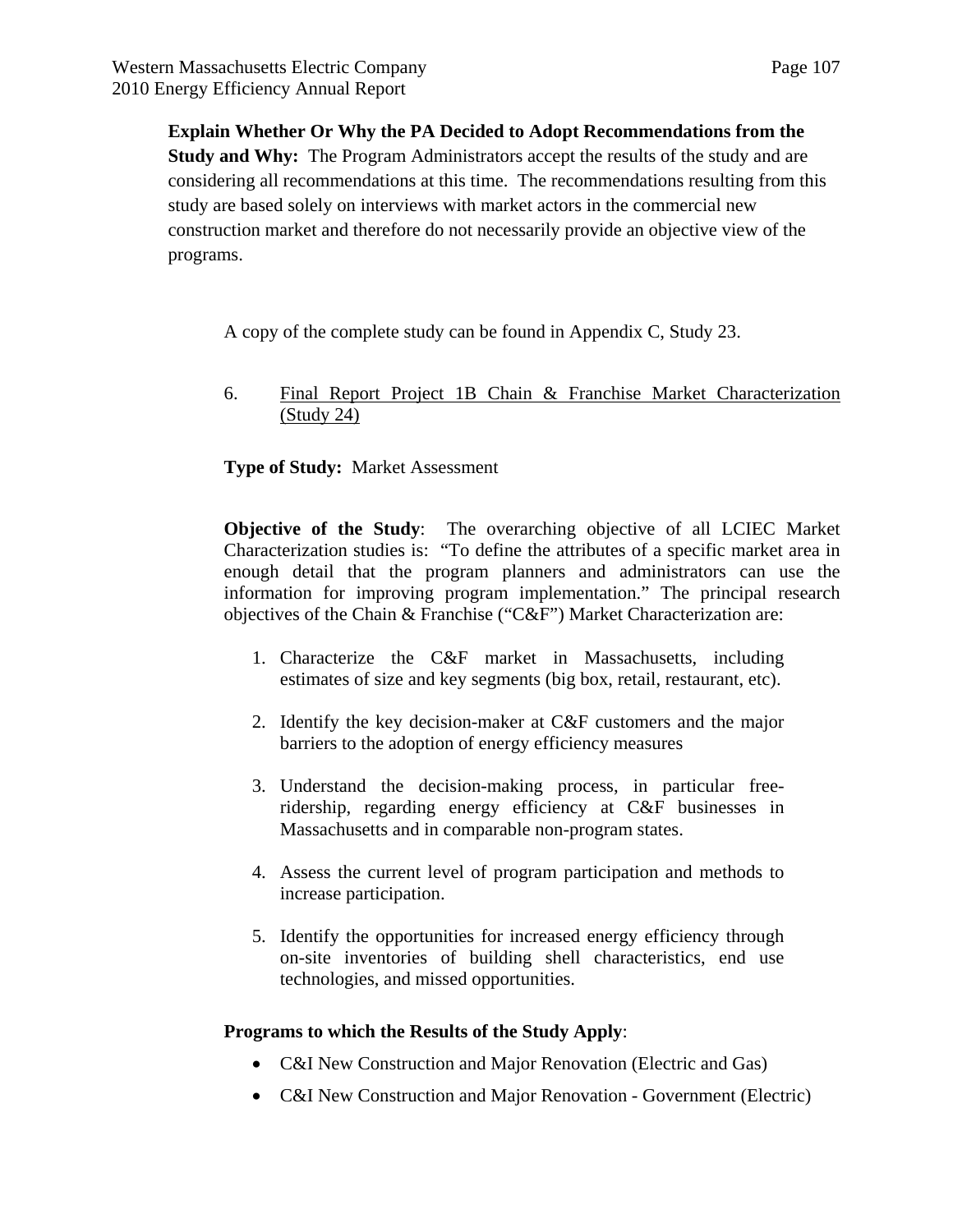- C&I Large Retrofit (Electric and Gas)
- Large C&I Retrofit Government (Electric)

**Recommendations Derived from the Study:** There are no recommendations for program changes resulting from the study.

**How the Study Came to the Recommended Conclusions:** This project included the follow research activities:

- Literature Review of existing C&F studies.
- Re-analysis of interview data from past NSTAR C&I program impact evaluations in order to investigate potential differences in free-ridership and spillover rates of C&F and non-C&F participants.
- A Customer Quantitative Profile of the C&F Market. This analysis characterizes the size and composition of the population of Massachusetts' C&F customers.
- In-depth Interviews with:
	- o PA National Account Managers
	- o C&F company managers.

**Explain Whether or Not the PA Decided to Adopt Recommendations from the Study, and Why:** There are no recommendations for program changes resulting from the study.

A copy of the complete study can be found in Appendix C, Study 24.

#### 7. Impact Evaluation of 2009 Custom HVAC Installations (Study 25)

#### **Type of Study:** Impact

**Objective of the Study:** The objective of this impact evaluation is to provide verification or re-estimation of electric energy and demand savings estimates for 29 Custom HVAC projects through site-specific inspection, monitoring, and analysis. The results of this study are the final realization rates for Custom HVAC energy efficiency measures.

#### **Programs to which the Results of the Study Apply:**

• C&I New Construction and Major Renovation (Electric)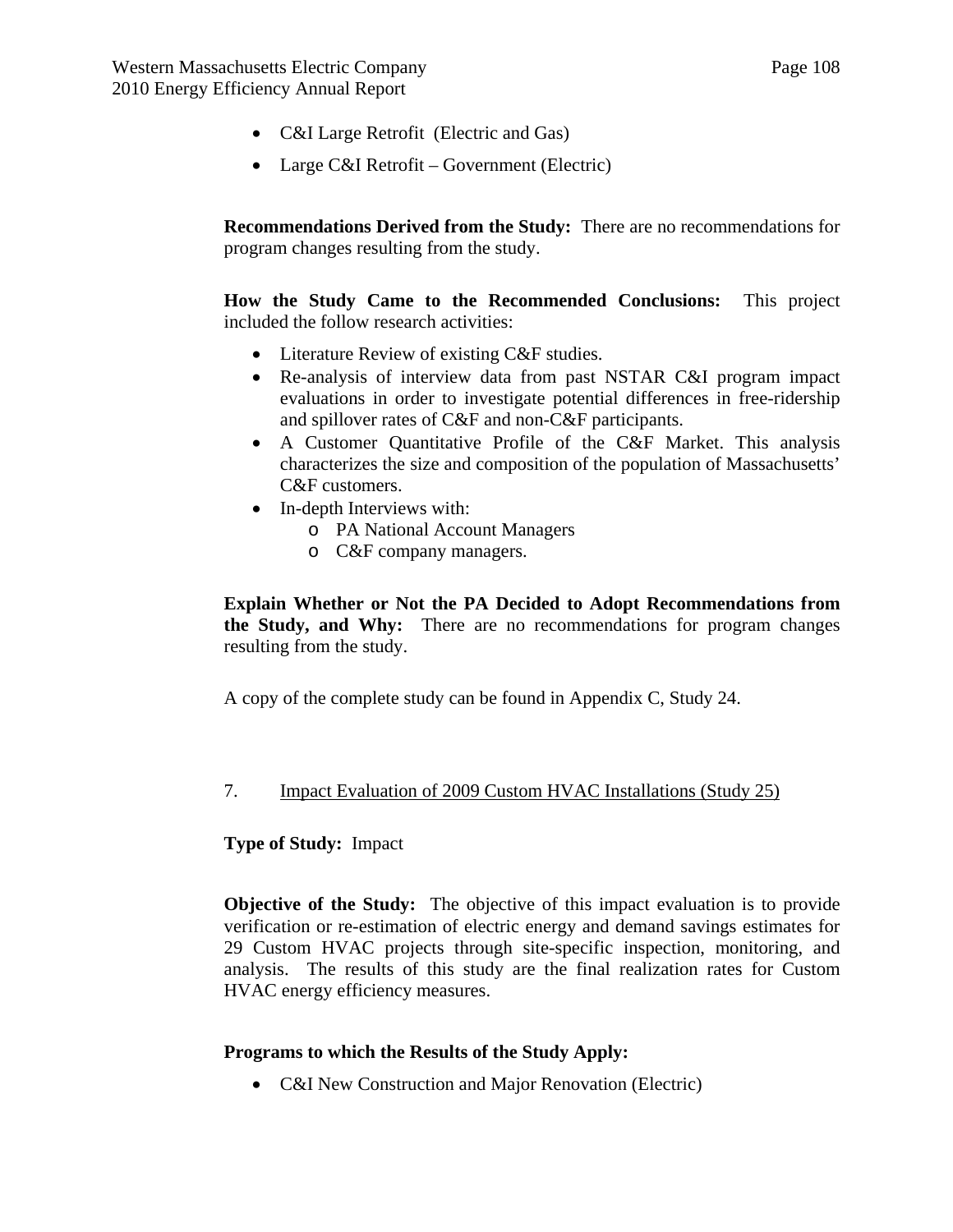- C&I New Construction and Major Renovation Government (Electric)
- C&I Large Retrofit (Electric)
- Large C&I Retrofit Government (Electric)

**Results of the Study and How the Study Determined those Results:** The final Custom HVAC realization rates are calculated using statistical weightings of the results of the (29) studied Custom HVAC applications. This calculation is explained in detail in Section 3 of the "Impact Evaluation of 2009 Custom HVAC Installations" report.

The final Custom HVAC realization rates ("RRs") are calculated individually for National Grid and NSTAR, and at the statewide level. Site level RRs are determined through site inspection, data collection and engineering analysis. Analysis methods include spreadsheet and building simulation modeling.

**How the Results of the Study Impact each Identified Program's Savings:** Please refer to the tables in Section II.C.2 for each of the programs listed above.

**Formulas Necessary to Understand the Impact of the Study on the PA's Programs:** The results of this study are used to update the realization rates for energy (RRE), summer on-peak demand (RRSP), and winter on-peak demand (RRWP) savings for the "HVAC" end-use within Custom Measures.

The formulas necessary to understand the impacts are described in the TRM.

**If the Results of the Study are Not Adopted, Fully Explain Why:** All results have been adopted by the PAs.

A copy of the complete study can be found in Appendix C, Study 25.

8. Final Report Project 1C Combined Heat &Power Market Characterization (Study 26)

**Type of Study:** Market Assessment

**Objective of the Study**: The overarching objective of all LCIEC Market Characterization studies is: "To define the attributes of a specific market area in enough detail that the program planners and administrators can use the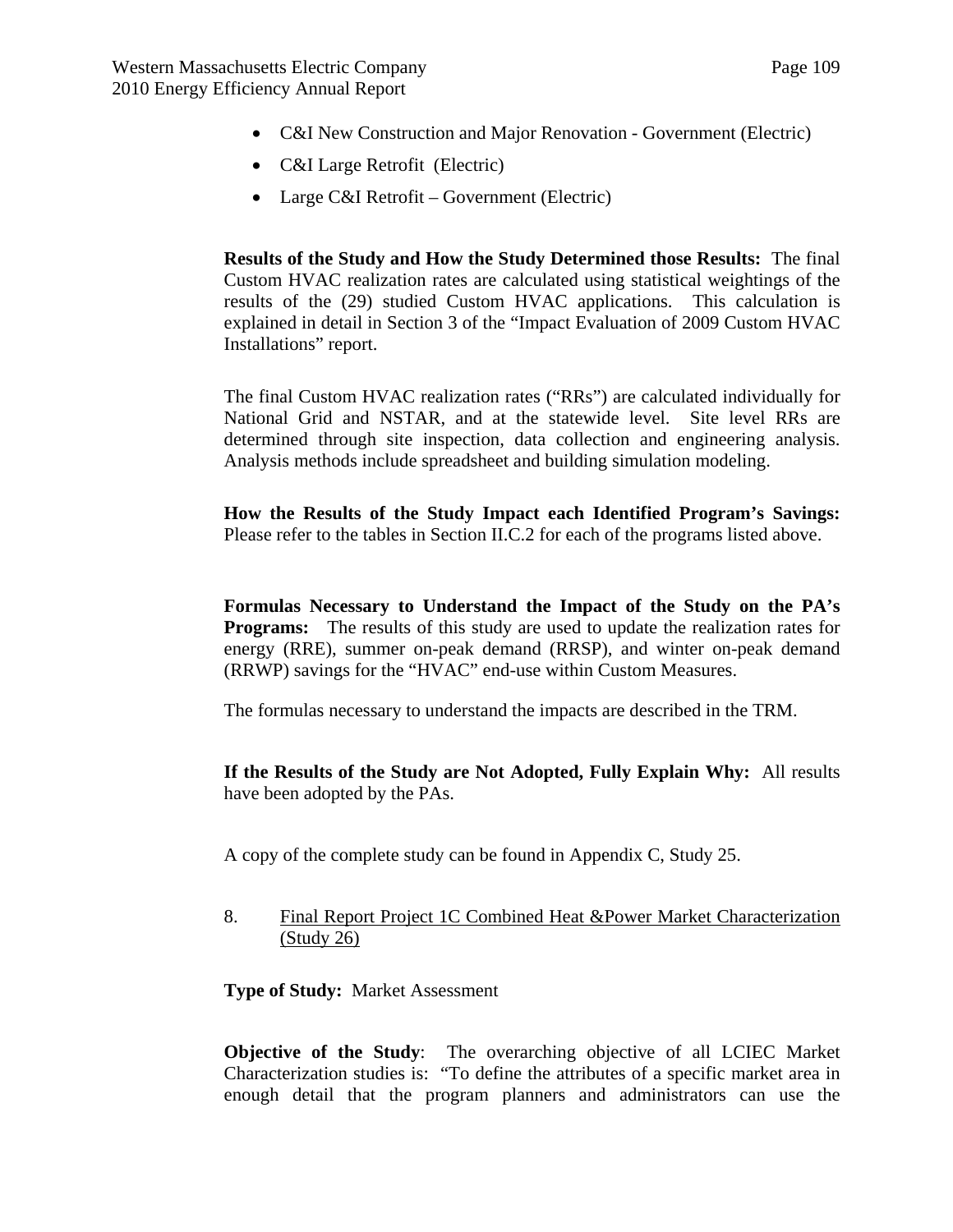information for improving program implementation." The principal research objectives of the Combined Heat & Power ("CHP") Market Characterization are:

- 1. Characterize the CHP market including key players and market segments.
- 2. Understand the decision making processes used by potential CHP customers including reasons customers elect to install CHP, selection of specific types or configurations of CHP, and the factors most influencing decisions to purchase CHP systems.
- 3. Identify the current mix of CHP technologies including the CHP systems types deployed, installed and operating costs of the technologies, and identify anticipated changes in the CHP market or improvements in the technologies.
- 4. Identify barriers impacting entry for customers including the key factors that dissuade potential customers from evaluating CHP technologies or have led customers who evaluated CHP technologies to decide not to install it.
- 5. Estimate CHP opportunities by key market segments and provide PAs with a list of customers likely suitable for CHP.

## **Programs to which the Results of the Study Apply**:

- C&I New Construction and Major Renovation (Electric)
- C&I New Construction and Major Renovation Government (Electric)
- C&I Large Retrofit (Electric)
- Large C&I Retrofit Government (Electric)

**Recommendations Derived from the Study:** The CHP Market Characterization's six short-term recommendations are provided in the following table. For a more detailed discussion please refer to the full report.

| <b>Determine realistically achievable targets.</b> Energy-saving goals of the  |
|--------------------------------------------------------------------------------|
| Program are tied to the time it takes to sell, install and commission CHP      |
| systems. The PAs can help insure the Program achieves these goals by           |
| taking into account the project development timeframes and establishing a      |
| "pipeline" approach that associates the different market segments to the       |
| anticipated timeframes.                                                        |
| <b>Outreach to large sites.</b> The PAs should identify and reach out to high- |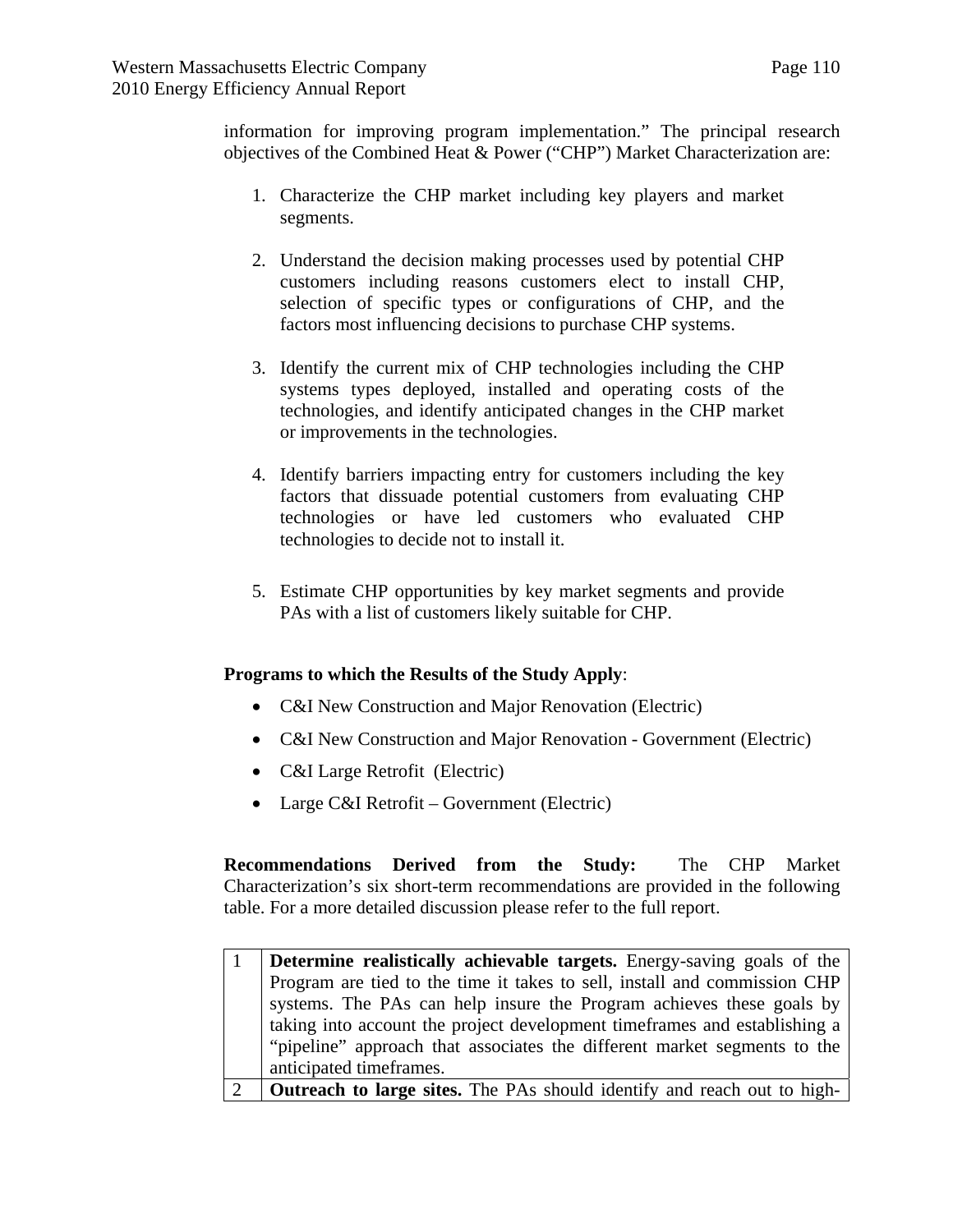$\blacksquare$ 

|                | value large sites using the Account Executive ("AE") teams from the<br>different utilities. |  |  |  |  |
|----------------|---------------------------------------------------------------------------------------------|--|--|--|--|
| 3              |                                                                                             |  |  |  |  |
|                | Focused outreach for under 300 kW. For sites $60 - 300$ kW, the PAs                         |  |  |  |  |
|                | should work with partners to promote the incentive program. The PAs' role                   |  |  |  |  |
|                | with these customers is to build the credibility of CHP technology and act                  |  |  |  |  |
|                | as the role of energy advisor by providing customers with an integrated                     |  |  |  |  |
|                | solution of energy efficiency measures including CHP systems.                               |  |  |  |  |
| $\overline{4}$ | Training Using Webinars. The evaluation team understands that planning                      |  |  |  |  |
|                | for webinar training sessions is currently underway via the PA                              |  |  |  |  |
|                | Implementers' CHP Working Group. The evaluation team supports this                          |  |  |  |  |
|                | endeavor and recommends training session in several areas.                                  |  |  |  |  |
| $\mathfrak{S}$ | Program Stability-Coordination. The program should consider increased                       |  |  |  |  |
|                | coordination with other CHP initiatives (i.e. Alternative Energy Portfolio                  |  |  |  |  |
|                | Standards requirements) to leverage overlapping requirements for cost-                      |  |  |  |  |
|                | effective execution of both programs. Specific areas of consideration                       |  |  |  |  |
|                | include the development of consistent metering approaches.                                  |  |  |  |  |
| 6              | Partners to collaborate. The program should consider collaborations with                    |  |  |  |  |
|                | existing groups such as trade groups, vendor associations, and customer                     |  |  |  |  |
|                | groups with the goal of leveraging existing mass marketing efforts.                         |  |  |  |  |

**How the Study Came to the Recommended Conclusions:** The CHP Market Characterization included the follow research activities:

- Literature Review of existing major CHP support programs in the U.S.
- In-depth Interviews with:
	- o CHP Program staff,
		- o 10 CHP vendors,
		- o 10 current users of CHP, and
		- o 10 potential users of CHP.
- Quantitative Market Assessment based on gas billing data. This task identified high-value CHP opportunities, in terms of number of customers, business types, and equipment size category in the service territories served by the PAs.

**Explain Whether or Not the PA Decided to Adopt Recommendations from the Study, and Why:** The PAs have accepted the results of the study and are considering all recommendations for adoption.

A copy of the complete study can be found in Appendix C, Study 26.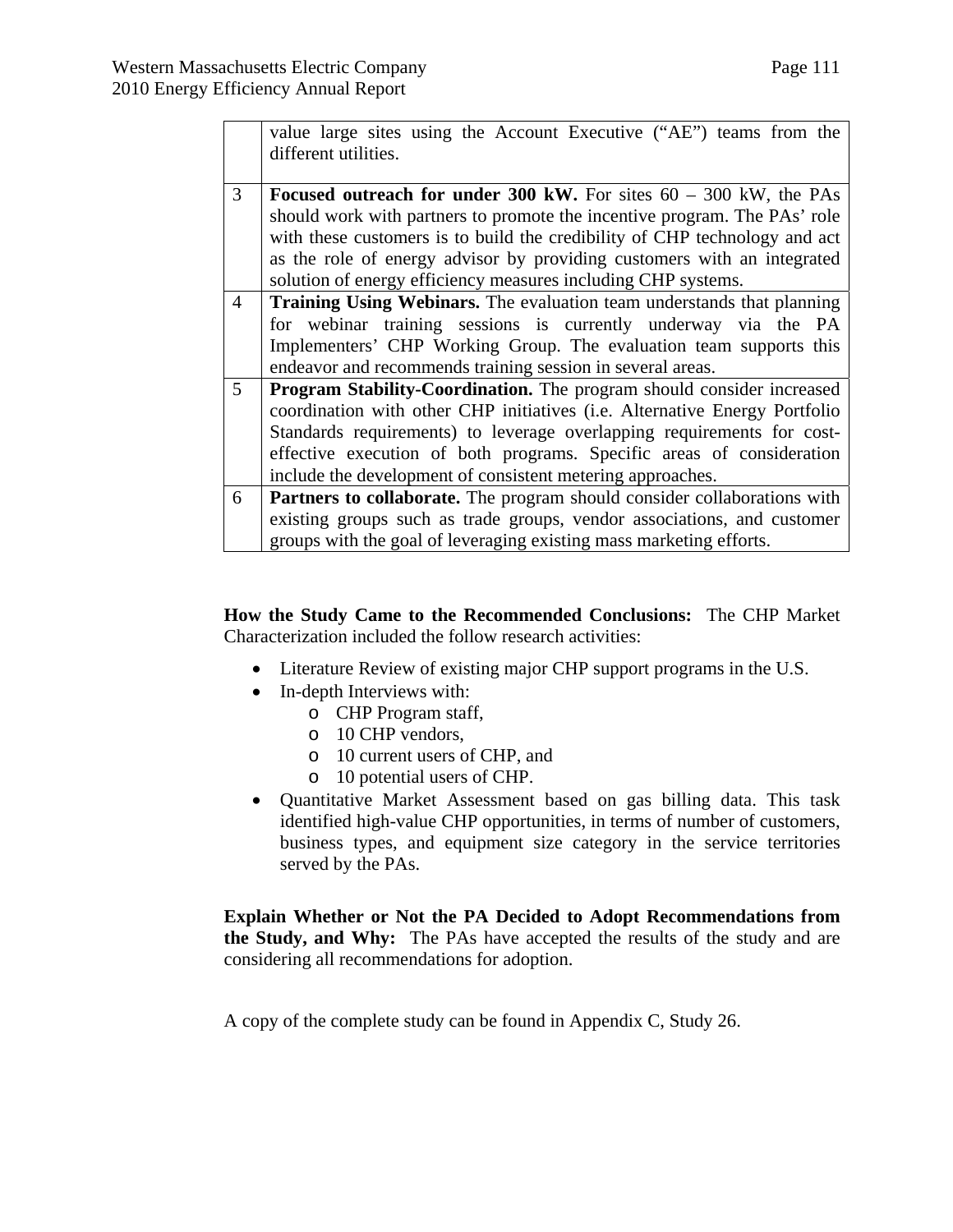## 9. Project 6B Comprehensive Design Approach Process Evaluation (Study 27)

**Type of Study:** Process

**Objective of the Study:** This process evaluation had two research objectives. The first was to examine whether the Comprehensive Design Approach ("CDA") tracks that are being delivered by National Grid, Western Massachusetts Electric Company ("WMECO") and NSTAR are meeting their primary goals. These primary goals are to: 1) maximize energy and demand reduction in new construction projects; and 2) influence energy efficiency best practices in the commercial design sector.

CDA is a track within the custom C&I New Construction and Major Renovation programs offered by these PAs. It is an integrated approach that is ideally initiated at the beginning of the building design stage in order to ensure that cost-effective energy efficiency opportunities are incorporated such that energy use reduction of twenty percent or more is achieved relative to the requirements of state building code. The CDA track also offers financial incentives that are usually larger than those offered by prescriptive or the traditional custom new construction programs.

The second research objective was to conduct a comparative study of the Advanced Buildings ("AB") track. This study compares the AB tracks delivered by the Massachusetts PAs to those delivered in Maine and Vermont. The AB track is similar to CDA but it targets smaller buildings within the commercial new construction market and aims to simplify and expedite the participation process by using standardized incentive and savings assumptions. In order for customers to receive monetary incentives through the AB track, they must incorporate a series of thirteen Core Performance requirements into their building designs.

## **Programs to which the Results of the Study Apply**:

- C&I New Construction and Major Renovation (Electric and Gas)
- C&I New Construction and Major Renovation Government (Electric)

**Recommendations Derived from the Study:** The following are two different sets of recommendations, one for the CDA track and one for the AB track.

| <b>Recommendation Summaries for CDA Track</b>                                  |  |  |  |
|--------------------------------------------------------------------------------|--|--|--|
| Reduce the costs associated with the energy modeling study required            |  |  |  |
| for the CDA or alter the payment arrangement so that it is less                |  |  |  |
| burdensome on the customer upfront. Although technical study costs             |  |  |  |
| are split between the PA and the customer, it is still an upfront cost that is |  |  |  |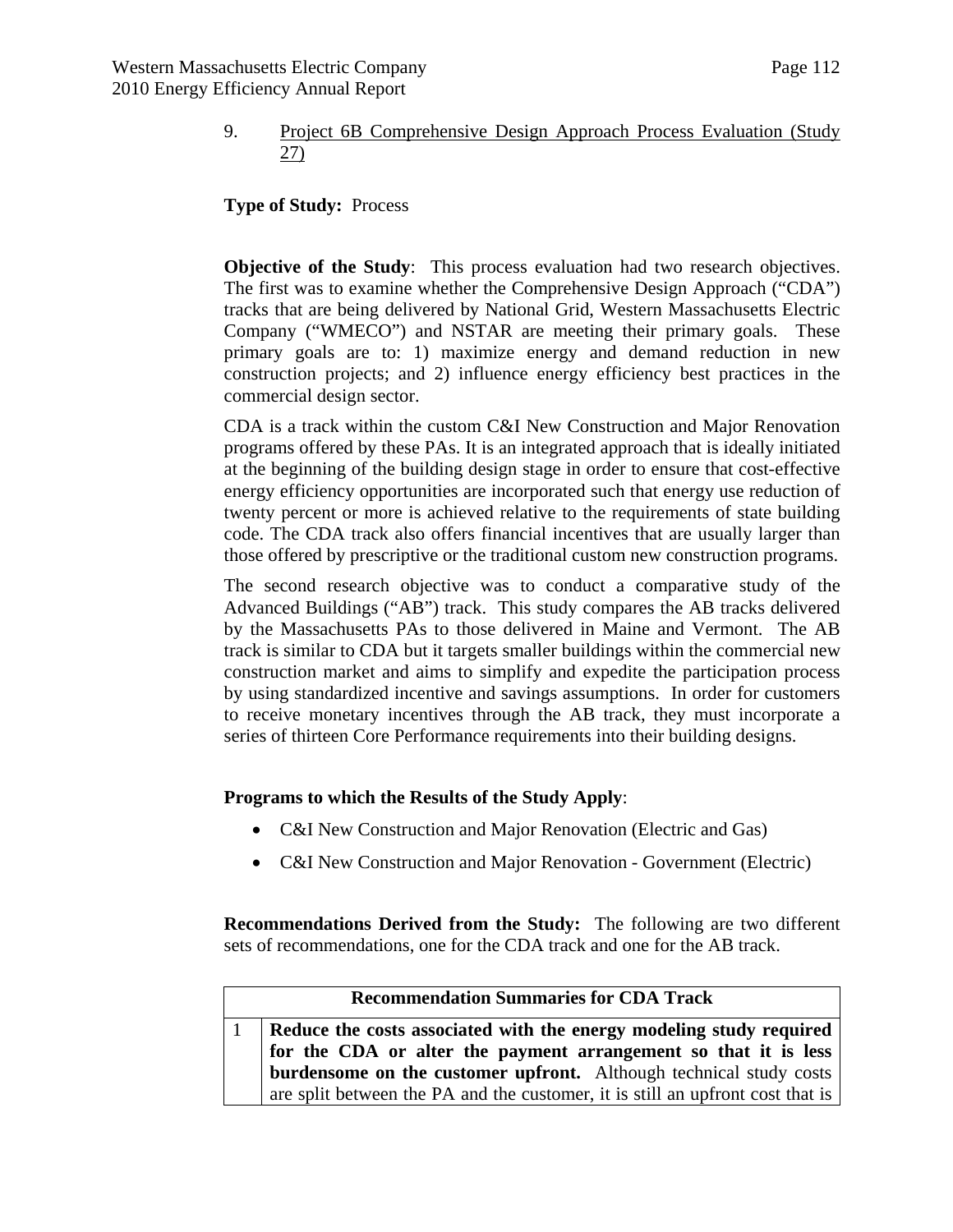|                | incurred by the customer that would not necessarily be faced if a non-<br>comprehensive program track were used. A possible solution would be for<br>the PA to initially absorb the cost of the study, and then deduct the amount<br>from the final incentive offer. This would relieve the customer of the<br>burden of facing an upfront cost to participating in CDA.                                                                                                                                                                                                                                            |
|----------------|---------------------------------------------------------------------------------------------------------------------------------------------------------------------------------------------------------------------------------------------------------------------------------------------------------------------------------------------------------------------------------------------------------------------------------------------------------------------------------------------------------------------------------------------------------------------------------------------------------------------|
| $\overline{2}$ | Use a variety of marketing methods to inform customers of the CDA<br>track, including printed materials and communication via AEs. In the<br>process, make sure to inform customers of the relative benefits of<br>CDA over competing approaches that may be simpler to use, but<br>result in smaller long term energy savings and offer lower incentives.<br>These marketing methods are needed to address key barriers to using the<br>CDA track include a lack of customer awareness about the CDA track and<br>competition with alternative energy efficiency programs that may be<br>simpler or faster to use. |
| 3              | Since AEs are usually the first to hear about new construction<br>projects, the Sponsors should ensure that they are well informed<br>about the CDA track so that they can explain the program<br>requirements and benefits to customers when they are first in contact<br>about a potentially qualifying project. AEs are in a unique position to<br>guide customers with appropriate projects towards the use of the CDA<br>track since they interact most directly with potential participants in the<br>C&I sector.                                                                                             |
| $\overline{4}$ | Incorporate the tracking of project leads into a database so that<br>program staff and AEs can learn about potentially qualifying CDA<br>track projects in time for this approach to be used. AEs do look to new<br>construction databases such as Reed Connect and Dodge, but a centralized<br>repository of information does not exist. This type of database would assist<br>AEs in the identification and monitoring of potential CDA participants and<br>would potentially increase participation in this track.                                                                                               |
| 5              | By focusing on educating potential design team members about the<br>CDA through workshops and "lunch and learn" events, in addition to<br>informing customers via AEs, PAs are more likely to have their<br>customers learn of CDA track benefits. According to the new<br>construction PA program managers, customers usually hear about the<br>CDA from AEs. Doing more outreach to the design community could<br>increase the pool of CDA projects.                                                                                                                                                              |
| 6              | The PAs should increase their distribution of marketing materials to<br>its customers and potential design team members to more effectively<br>market the CDA track. It would be worthwhile to invest in the<br>development of CDA-specific brochures to mail out to potential<br>participants, architects, and engineers so they are aware of the track prior<br>to developing building plans.                                                                                                                                                                                                                     |
| $\tau$         | Create a database, or annual report, of past program participants to                                                                                                                                                                                                                                                                                                                                                                                                                                                                                                                                                |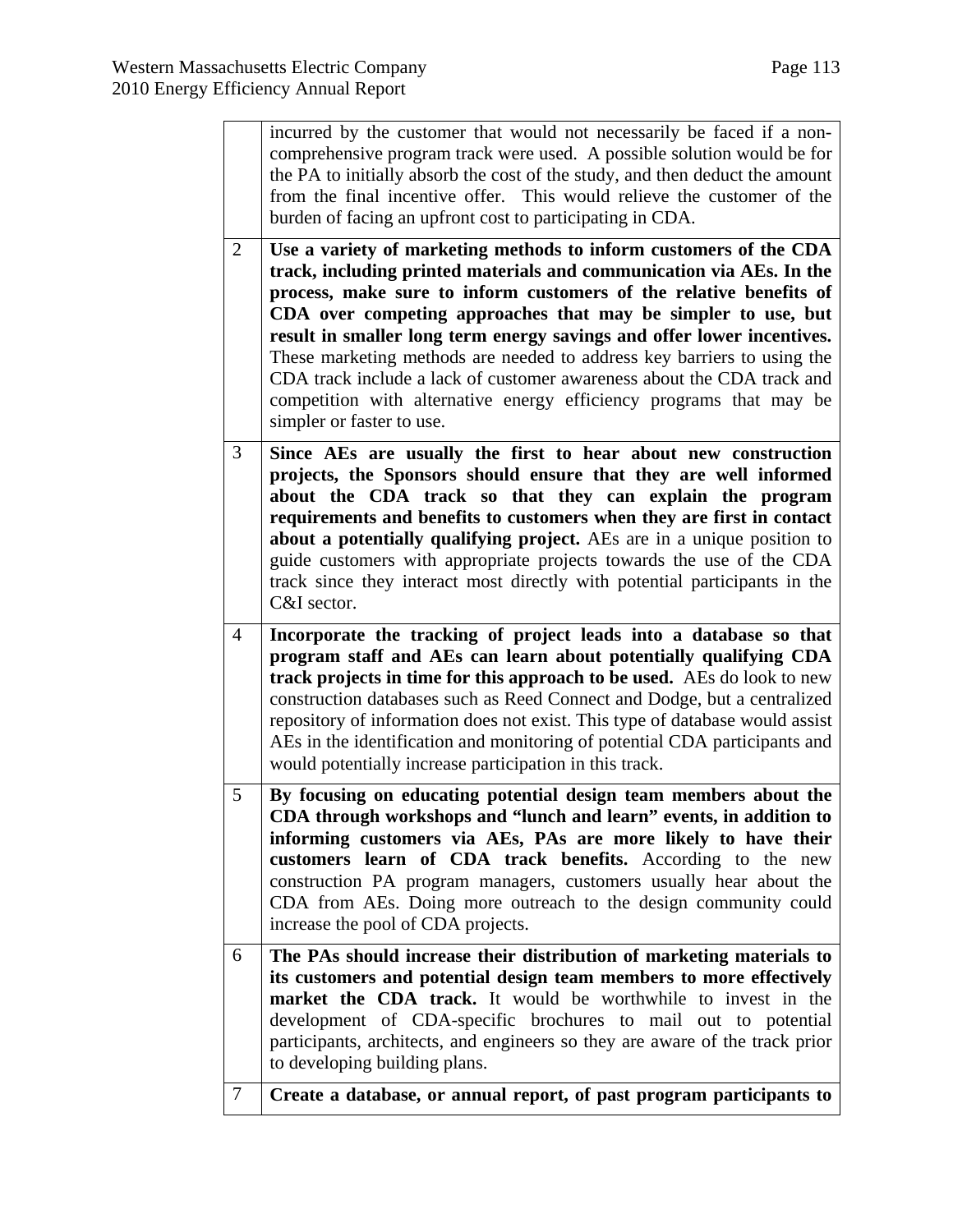|    | document all information about their CDA project. This will allow                                                                                      |
|----|--------------------------------------------------------------------------------------------------------------------------------------------------------|
|    | AEs to actively follow up with these participants on a regular basis to                                                                                |
|    | make sure that they do not miss an opportunity to use the CDA track for                                                                                |
|    | future projects. If a database is created, it can also be used to track                                                                                |
|    | inquiries made by customers about new construction program approaches                                                                                  |
|    | so that these customers can be actively marketed to as well.                                                                                           |
| 8  | Divide the rebate payment up into milestone payments over the course                                                                                   |
|    | of the project. This recommendation was based on feedback from                                                                                         |
|    | participants who said it would be beneficial to receive more of the                                                                                    |
|    | incentive payments upfront, as they could be used to help finance                                                                                      |
|    | construction costs and would be especially useful given the current state of<br>the economy.                                                           |
| 9  | Rather than assuming the CDA will provide the largest incentives to                                                                                    |
|    | customers, the PAs should evaluate the total incentives customers                                                                                      |
|    | would be eligible to receive under each of the approaches. During                                                                                      |
|    | interviews with CDA non-participants, the evaluation team did find two                                                                                 |
|    | cases where incentives were actually larger under the alternative program                                                                              |
|    | tracks (e.g., AB track and a combination of the prescriptive and custom                                                                                |
|    | tracks) than they were under CDA.                                                                                                                      |
| 10 | Target CDA marketing towards the market segments that have                                                                                             |
|    | historically used and benefited from the CDA as a way to increase                                                                                      |
|    | participation in this track. Certain market sectors -- such as schools,                                                                                |
|    | universities, hospitals, supermarkets, and biotech/pharmaceutical                                                                                      |
|    | companies -- participate in the CDA track more than others. Brochures                                                                                  |
|    | describing projects specific to these sectors could be created and                                                                                     |
|    | distributed to potential participants as a way to show how customers in the<br>same lines of business benefited from addressing energy efficiency in a |
|    | comprehensive manner.                                                                                                                                  |
| 11 | Designate a project champion to ensure clear communications among                                                                                      |
|    | the various projects involved in a CDA project. This would be                                                                                          |
|    | especially useful during the construction phases to minimize the chance                                                                                |
|    | that contractors would make an unwarranted equipment substitution.                                                                                     |
| 12 | Streamline the processes related to the implementation and delivery of                                                                                 |
|    | the CDA track. The CDA processes were acknowledged to have                                                                                             |
|    | improved over time, yet there were multiple observations indicating that                                                                               |
|    | they still need to be further streamlined. A key complaint was the time                                                                                |
|    | required to get the PA's review and approval for a design plan and                                                                                     |
|    | application. Some projects did not participate because necessary approvals                                                                             |
|    | could not be obtained in time to meet the project schedule.                                                                                            |
| 13 | PAs should offer more diverse applications of systems and technology<br>opportunities through the CDA track. Fuel switching and the                    |
|    | inclusion of renewable fuels were recommended applications. This                                                                                       |
|    | provides customers with a variety of implementation possibilities and                                                                                  |
|    | ensures incentives are not limited to a certain set of technologies.                                                                                   |
| 14 | <b>Improve CDA tracking systems:</b> The process evaluation had a number of                                                                            |
|    |                                                                                                                                                        |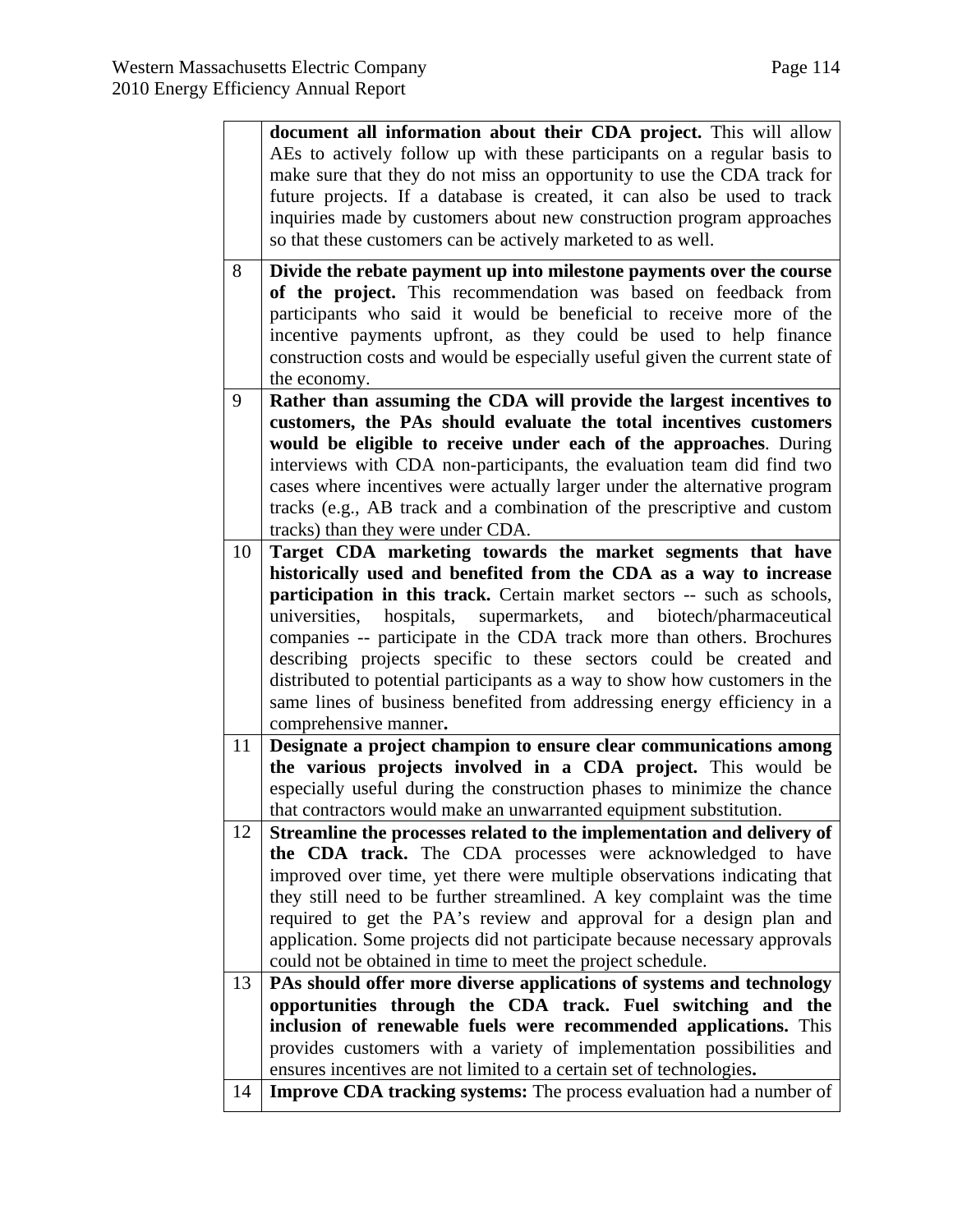recommendations for improving the CDA data tracking systems including storing electronic copies of project documentation, making CDA reporting more specific, allowing more accessible tracking of measure-level information, expanding the scope of data tracking, addressing the need for data-entry support, and incorporating the tracking of project leads.

|                | <b>Recommendation Summaries for AB Track</b>                                                                                                                                                                                                                                                                                                                                                                                                                                                                                                                                                                                                      |  |  |  |
|----------------|---------------------------------------------------------------------------------------------------------------------------------------------------------------------------------------------------------------------------------------------------------------------------------------------------------------------------------------------------------------------------------------------------------------------------------------------------------------------------------------------------------------------------------------------------------------------------------------------------------------------------------------------------|--|--|--|
| $\mathbf{1}$   | Foster personal relationships with design teams and customers: An<br>effective implementation plan leverages the strong awareness among the<br>design community to expand awareness at the customer level. A vital<br>component of this strategy is an established rapport between the design<br>community and specific individuals at the program office. The evaluation<br>team recommends the intimate approach used by Efficiency Maine in<br>which they assign 1-2 persons to a given project. This allows the program<br>staff to develop personal relationships with program participants and<br>encourages more proactive communications. |  |  |  |
| $\overline{2}$ | Take advantage of green marketing opportunities: An effective<br>implementation plan takes advantage of the favorable environment of<br>"green building." Efficiency Vermont, for example, supports the<br>construction of Advanced Buildings with press releases, letters of<br>recognition and NBI certification plaques. These elements of green<br>advertising are particularly attractive to institutional customers, such as<br>universities, who place significant value upon their public image. In<br>Massachusetts, however, none of these green marketing strategies were<br>observed among the implementation activities.             |  |  |  |
| $\overline{3}$ | Emphasize importance of long-term savings: While there is no remedy<br>for the downturn in new construction, it is possible to mitigate the<br>budgetary concerns of customers. A successful program design may<br>benefit from shifting the emphasis from incentives to long-term savings.                                                                                                                                                                                                                                                                                                                                                       |  |  |  |
| $\overline{4}$ | Maintain interest with follow-up communications: It is important for<br>program staff to take a proactive approach in maintaining customer and<br>design team interest. Program staff can't afford to wait for the owner or<br>design firm to call when the critical steps are being made. Staff has to stay<br>on top of the project and do its own duty to ensure that the owners and<br>design team are staying on track.                                                                                                                                                                                                                      |  |  |  |
| 5              | Improve lead tracking: A cohesive system of documenting and<br>monitoring the status of program leads is important to the success of<br>program implementation. For example, Efficiency Maine employs<br>Efficiency Reporting & Tracking, an online database, to track project<br>leads, contact and status descriptors. Among the PAs program staff did not<br>use such a method of tracking prospective customers. In the case of<br>National Grid and NSTAR, information such as customers contacted,<br>outreach efforts, and lead status are not linked to their respective tracking                                                         |  |  |  |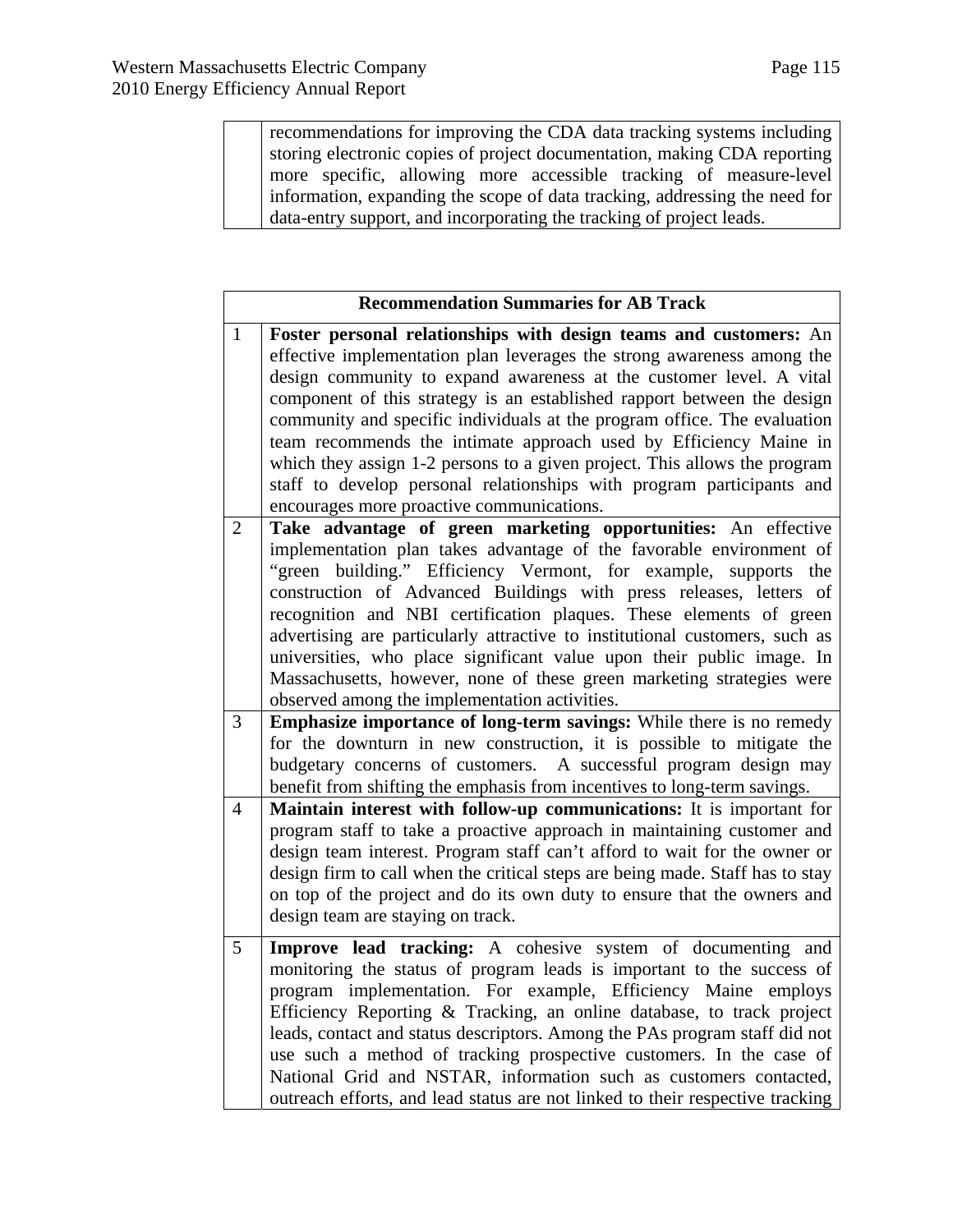|        | system, InDemand or eTrack. According to program managers, the<br>progress and status of project leads is documented in a spreadsheet, which<br>is typically not shared among various levels of staff.                                                                                                                                                                                                                                                                                                                                                                                                                                                                            |
|--------|-----------------------------------------------------------------------------------------------------------------------------------------------------------------------------------------------------------------------------------------------------------------------------------------------------------------------------------------------------------------------------------------------------------------------------------------------------------------------------------------------------------------------------------------------------------------------------------------------------------------------------------------------------------------------------------|
| 6      | <b>Minimize customer burden:</b> One of the greatest deterrents to program<br>participation has been apprehension regarding the application process.<br>Therefore an effective implementation strategy should make it well known<br>to customers and design firms that staff will be available to assist in filling<br>out application forms and understanding program requirements. The<br>Efficiency Maine staff said they made ease-of-use a selling point for<br>potential customers.                                                                                                                                                                                         |
| $\tau$ | Take advantage of American Institute of Architects ("AIA")<br>continuing education requirements: An excellent method of engaging<br>the design community is to take advantage of the AIA continuing<br>education requirements. In order to attract design firms,<br>some<br>implementers offer Advanced Buildings seminars paired with continuing<br>education courses valid for credit towards the continuing education<br>requirement. Under the current MassSave platform, attendees may earn<br>four AIA Learning Units but are required to pay \$199 per session. PAs<br>should consider waiving this fee in order to increase participation among<br>harder-to-reach firms. |
| 8      | Anticipate advancements in code and standard practice: The National<br>Building Institute ("NBI") – which develops rules for the AB track -- has<br>not been diligent in maintaining AB requirements that exceed building<br>code to a satisfactory degree. The PAs have been active in pushing NBI to<br>keep their product ahead of the model codes. The PA should continue to<br>push NBI to maintain program requirements well ahead of recent code<br>developments and standard building practices.                                                                                                                                                                          |
| 9      | Present the AB track as a learning opportunity for design firms: One<br>interviewee suggested that the architects and engineers who work on AB<br>projects are not necessarily of the same caliber as those who work on CDA<br>projects. The program can advertise the expertise brought by experienced<br>program staff as a means of attracting design teams to working with the<br>program.                                                                                                                                                                                                                                                                                    |
| 10     | Discuss ideas with design team before presenting them to the<br>customer: The actions of program staff have shown that it is best to work<br>out any suggestions or changes to the design plan prior to engaging the<br>customer in significant decisions regarding energy efficiency measures.<br>Such consideration is useful in maintaining the support and cooperation of<br>the involved design firms.                                                                                                                                                                                                                                                                       |
| 11     | Maintain "soft cap" on building size: Program staff has been receptive<br>towards accommodating a wide range of buildings types, regardless of<br>whether or not the building exceeds stipulated size guidelines. The AB<br>track is offered as an option even for those building greater than 100,000<br>square feet so that customers are never reluctantly pushed towards the                                                                                                                                                                                                                                                                                                  |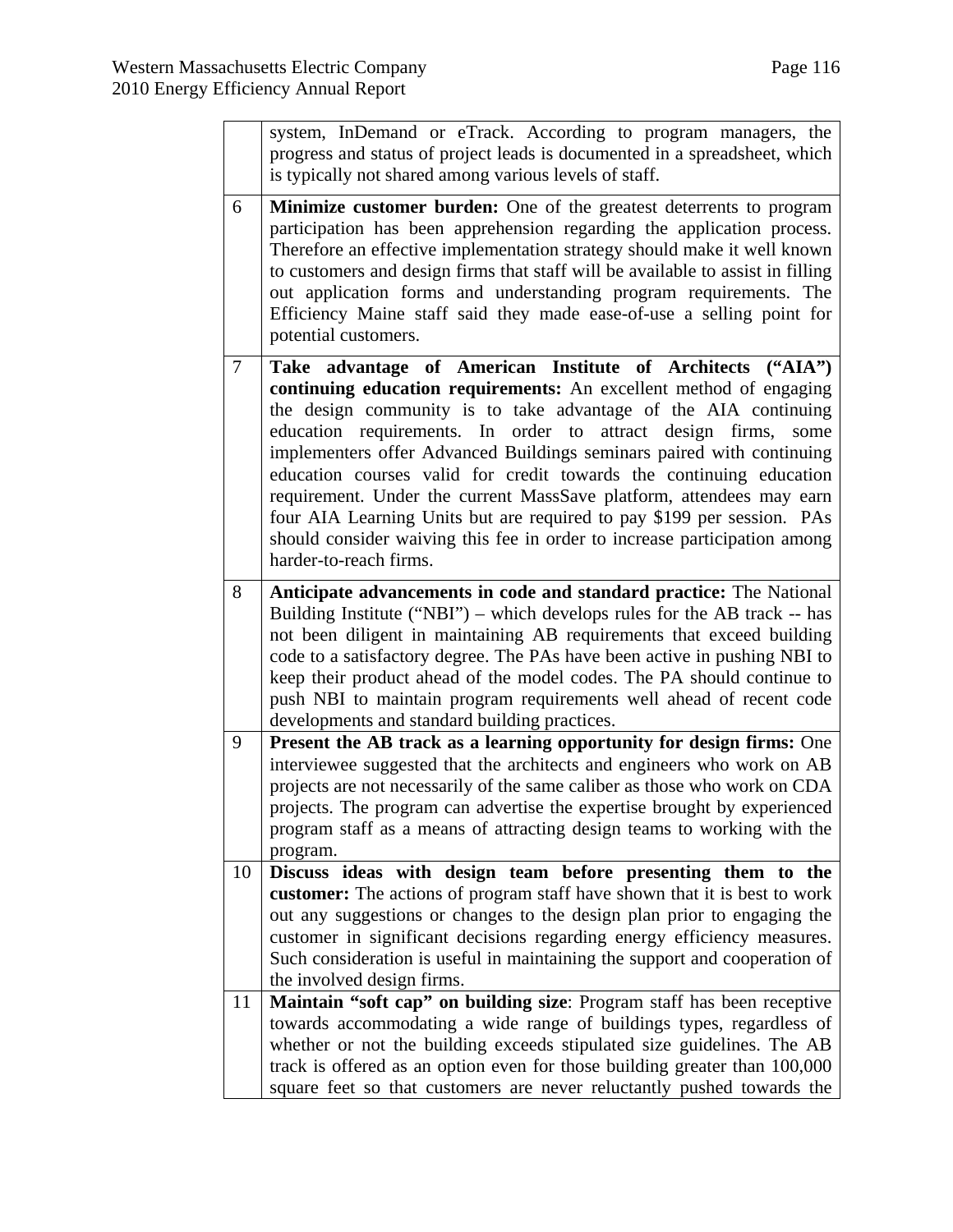|    | CDA track as the result of size requirements. It is the responsibility of NBI |  |  |  |  |
|----|-------------------------------------------------------------------------------|--|--|--|--|
|    | to issue some guiding principles regarding how such offers or exceptions      |  |  |  |  |
|    | should be framed.                                                             |  |  |  |  |
| 12 | Investigate "box" retail stores as a potential customer segment: It is        |  |  |  |  |
|    | recommended that NBI examine the designs of various large retailers with      |  |  |  |  |
|    | respect to code requirements to identify any buildings that are performing    |  |  |  |  |
|    | below their potential efficiency. If certain big box stores are not using an  |  |  |  |  |
|    | efficient building design, program staff should investigate the contributing  |  |  |  |  |
|    | factors and explore opportunities for program participation. Program          |  |  |  |  |
|    | implementers can exploit these inefficient building designs and possibly      |  |  |  |  |
|    | tap into a new customer segment.                                              |  |  |  |  |
| 13 | Consider the benefits of a common platform: Under the MassSave                |  |  |  |  |
|    | initiative, the PAs have already taken the first steps in creating such a     |  |  |  |  |
|    | platform. It is unlikely, however, that various implementers will come to a   |  |  |  |  |
|    | consensus because there are obvious difficulties in making uniform the AB     |  |  |  |  |
|    | platform. While it is assumed that the MassSave platform is working with      |  |  |  |  |
|    | the PAs to attain uniformity in implementation, design and marketing, the     |  |  |  |  |
|    | evaluation team feels that this objective is worth restating in the specific  |  |  |  |  |
|    | context of program branding.                                                  |  |  |  |  |

**How the Study came to the Recommended Conclusions**: Both the CDA and AB process evaluations relied primarily on in-depth interviews for their program findings. These evaluations completed 58 in-depth interviews with:

- Participating and non-participating customers;
- Participating design teams;
- PA C&I new construction program managers and staff;
- PA AEs;
- PA technical staff;
- Technical assistance consultants; and
- AB program managers and staff in Massachusetts, Maine, and Vermont and other AB program actors.

The evaluations also reviewed 24 new construction projects for a case study analysis. Finally the evaluators also reviewed program tracking databases, program marketing materials, and other program documents.

**Explain Whether or Not the PA Decided to Adopt Recommendations from the Study, and Why:** All recommendations are being considered for adoption at this time. The PAs have not formally adopted or rejected any recommendations that require changes program design and operations.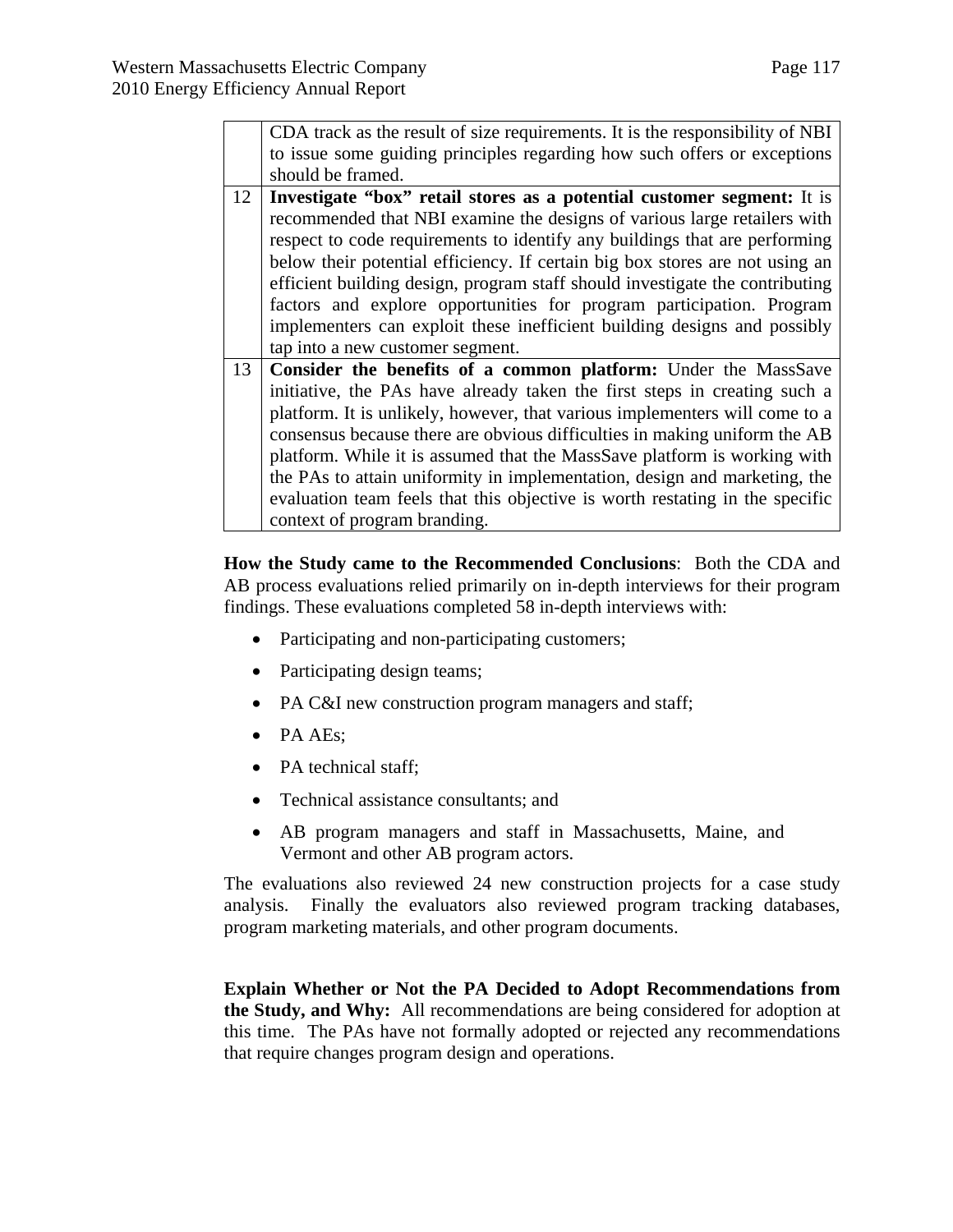A copy of the complete study can be found in Appendix C, Study 27.

#### 10. Impact Evaluation of 2008 and 2009 Custom CDA Installations (Study 28)

## **Type of Study:** Impact

**Objective of the Study:** The objective of this impact evaluation is to provide verification or re-estimation of electric energy and demand savings estimates for five Custom CDA projects through site-specific inspection, monitoring, and analysis. The results of this study are the final realization rates for Custom Comprehensive energy efficiency measures.

## **Programs to which the Results of the Study Apply:**

- C&I New Construction and Major Renovation (Electric)
- C&I New Construction and Major Renovation Government (Electric)
- C&I Large Retrofit (Electric)
- Large C&I Retrofit Government (Electric)

**Results of the Study and How the Study Determined those Results:** The final realization rates are calculated using statistical weightings of the results of the five studied Custom CDA applications. This calculation is explained in detail in Section 3 of the "Impact Evaluation of 2008 and 2009 Custom CDA Installations" report.

Site level RRs are determined through site inspection, data collection and engineering analysis. Analysis methods included building simulation modeling.

**How the Results of the Study Impact each Identified Program's Savings:** Please refer to the tables in Section II.C.2 for each of the programs listed above

**Formulas Necessary to Understand the Impact of the Study on the PA's Programs:** The results of this study are used to update the realization rates for energy (RRE), summer on-peak demand (RRSP), and winter on-peak demand (RRWP) savings for the "Comprehensive" end-use within Custom Measures.

The formulas necessary to understand the impacts are described in the TRM.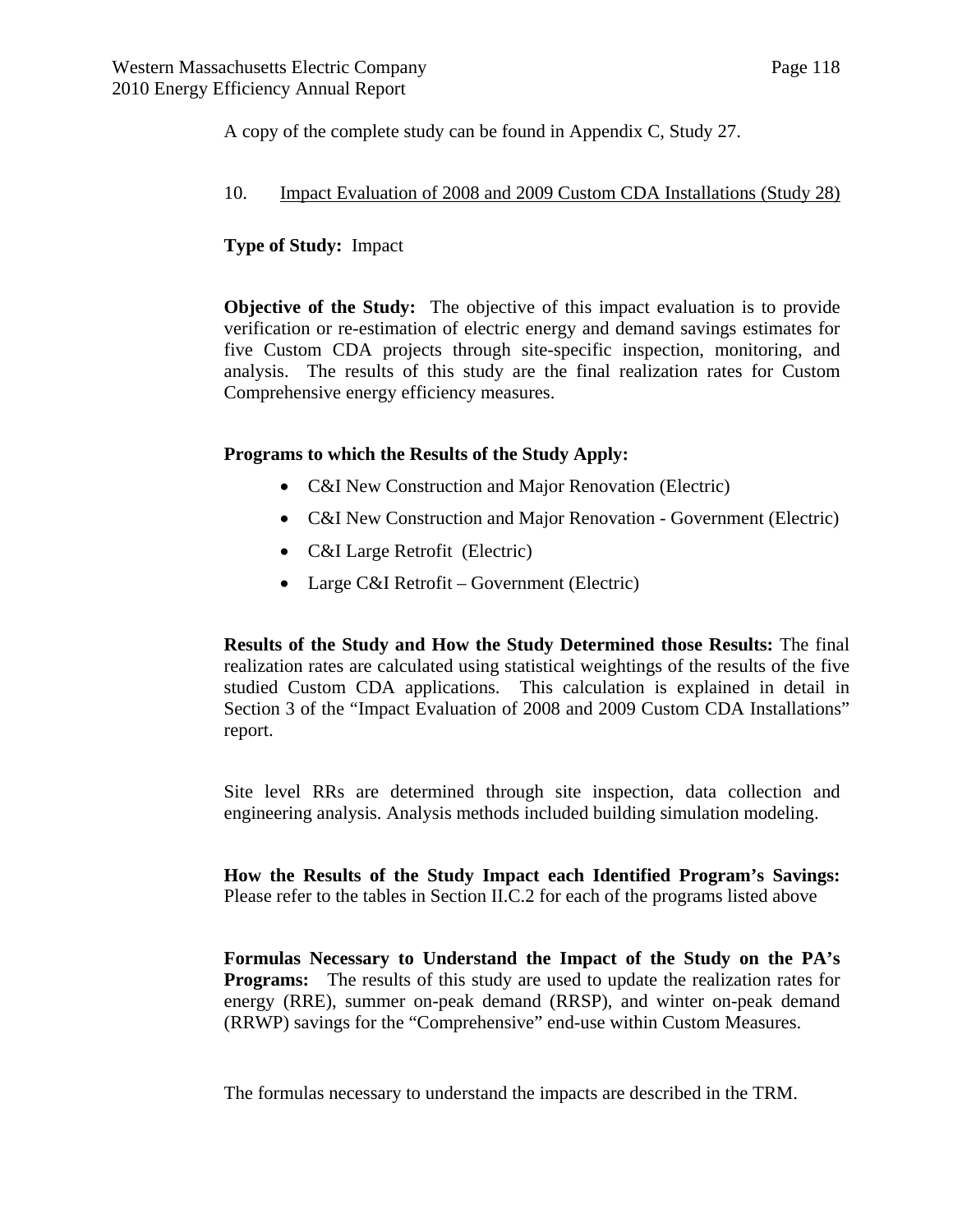**If the Results of the Study are Not Adopted, Fully Explain Why:** WMECO did not utilize this study to evaluate 2010 results as there were no comprehensive design projects completed in 2010. WMECO will apply the statewide comprehensive realization rates going forward, for any comprehensive projects it has.

A copy of the complete study can be found in Appendix C, Study 28.

## 11. Project 7 General Process Evaluation Final Report (Study 29)

## **Type of Study:** Process

**Objective of the Study**: The objective of this process evaluation was to look at ways to improve the design and delivery of Massachusetts C&I energy efficiency programs that would be applicable to multiple programs. Issues that the PAs and the EEAC were particularly interested in included how to increase program participation levels, how to obtain deeper energy savings from energy efficiency projects, how to improve the integration of electric and gas energy efficiency programs, and how to increase the general uniformity of program delivery across the state.

#### **Programs to which the Results of the Study Apply**:

- C&I New Construction and Major Renovation (Electric and Gas)
- C&I New Construction and Major Renovation Government (Electric)
- C&I Large Retrofit (Electric and Gas)
- Large C&I Retrofit Government (Electric)

#### **Recommendations Derived from the Study:**

| Increase AE and technical advisor staffing levels: Interviewees with        |
|-----------------------------------------------------------------------------|
| nearly all the PAs cited the need for additional staff to help achieve the  |
| expanded program savings goals. Adding AEs will allow more face-to-         |
| face meetings with customers, which should yield more projects. Adding      |
| technical staff will speed up the project technical analysis process (which |
| was too slow according to some interviewees) and will help make up for      |
| the lack of technical knowledge among some AEs.                             |
| Increase program incentive levels and limits: Many interviewees             |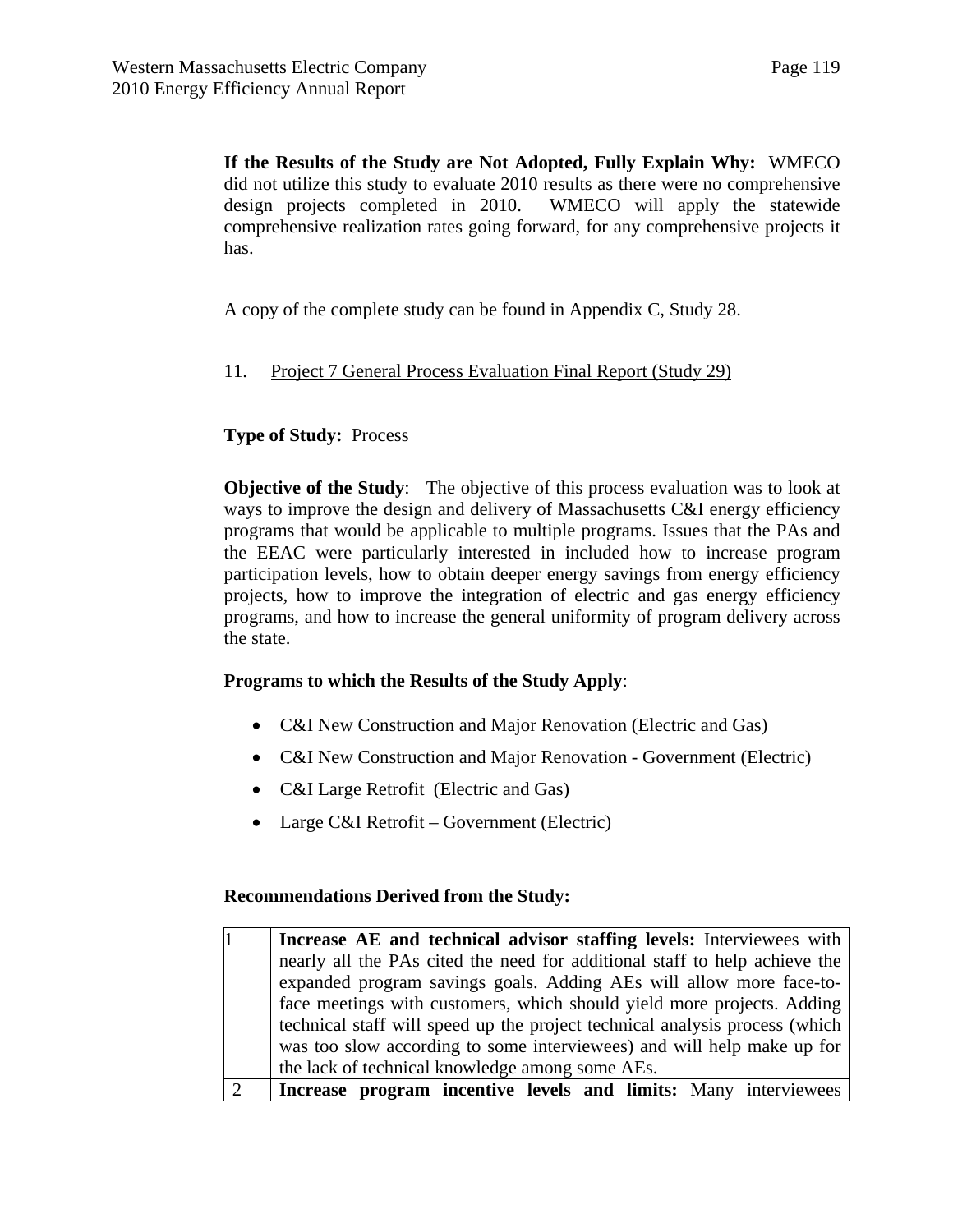|                | recommended increasing incentives in order to recruit more projects and                                                                            |
|----------------|----------------------------------------------------------------------------------------------------------------------------------------------------|
|                | achieve deeper savings. Raising the limit on the cumulative incentive                                                                              |
|                | allowed per project would help C&I customers overcome barriers to                                                                                  |
|                | participation related to lack of capital. Raising the maximum \$/unit (kWh                                                                         |
|                | or therms) will encourage customers to install longer-payback measures                                                                             |
|                | which are critical to achieving the expanded program savings goals.                                                                                |
| 3              | <b>Offer turnkey financing:</b> Nearly all program staff and AEs cited the lack                                                                    |
|                | of capital as the primary barrier preventing customers from moving                                                                                 |
|                | forward with projects. A turnkey financing program to provide financing                                                                            |
|                | for eligible efficiency projects would help C&I customers overcome the                                                                             |
|                | important lack-of-capital barrier. In 2011 the PAs are preparing to launch                                                                         |
|                | several prescriptive loan products for C&I customers that would buy down                                                                           |
|                | the interest rate to 0%.                                                                                                                           |
| $\overline{4}$ | <b>Improve the design of marketing materials:</b> The AEs recommended that                                                                         |
|                | program marketing materials be easier to understand and make greater use                                                                           |
|                | of case studies and testimonials.                                                                                                                  |
|                |                                                                                                                                                    |
| $\overline{5}$ | <b>Organize AEs by industry sector:</b> At least for the larger PAs, it may be                                                                     |
|                | more productive to organize all AEs by industry sector (e.g., vs. by                                                                               |
|                | geography). If AEs are only responsible for understanding a few select                                                                             |
|                | industries, this should improve their level of technical and business                                                                              |
| 6              | knowledge for those industries.                                                                                                                    |
|                | Tie AE performance to program energy savings: PAs should consider<br>tying AE bonuses to the level of savings achieved by the projects             |
|                | completed by their customers. Although some PAs currently do consider                                                                              |
|                | energy efficiency programs in AE performance assessments, it is not tied                                                                           |
|                | to a specific energy savings goal. Only one third of the AEs reported that                                                                         |
|                | the current performance structure clearly motivates them.                                                                                          |
|                |                                                                                                                                                    |
| $\overline{7}$ | Systematize the process for making requests for technical assistance:                                                                              |
|                | A common complaint among AEs was that technical staff members did                                                                                  |
|                | not reply promptly to their requests for technical assistance. AEs                                                                                 |
|                | suggested establishing a central email inbox that technical staff can access                                                                       |
|                | and respond to questions. It would also be useful to develop clear                                                                                 |
|                | guidelines for responding to most technical requests within a certain                                                                              |
|                | timeframe so that AEs can notify their customers when to expect a                                                                                  |
|                | response.                                                                                                                                          |
|                |                                                                                                                                                    |
| 8              | Help large C&I customers establish long-term commitments to energy                                                                                 |
|                | efficiency: At least one PA is developing multi-year non-binding                                                                                   |
|                | commitments with the corporate management of their large C&I                                                                                       |
|                | customers to establish specific energy-saving goals. An efficiency plan<br>should lead to longer-term consistent budgeting for energy projects and |
|                | draw the attention of higher-level management.                                                                                                     |
|                |                                                                                                                                                    |
|                |                                                                                                                                                    |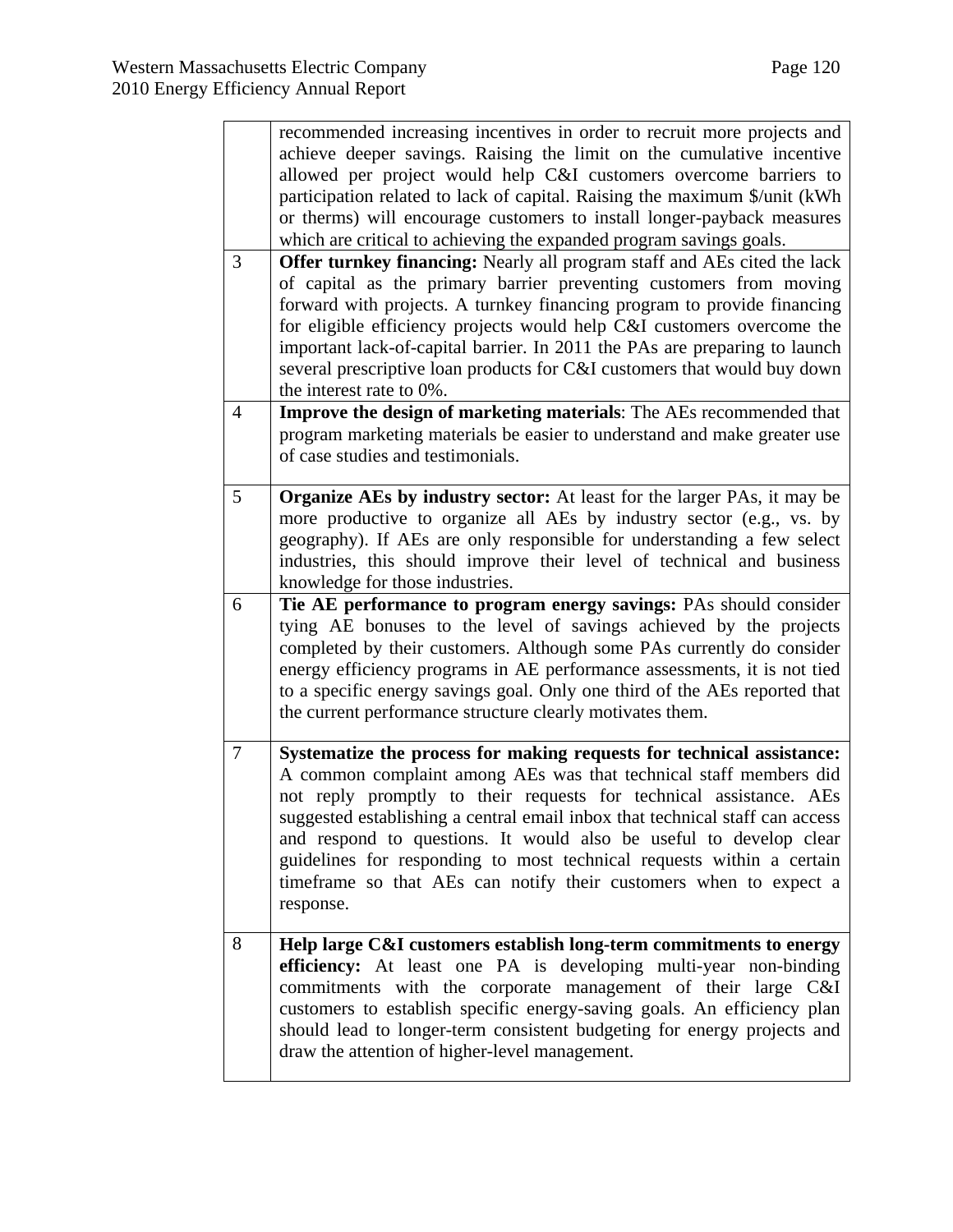**How the Study Came to the Recommended Conclusions:** These conclusions and recommendations are primarily based on 28 in-depth interviews with C&I program staff, AEs, and utility technical staff. These interviews were conducted in September and October 2010 and included representatives from seven different PAs.

**Explain Why Or Why Not The Program Administrator Decided To Adopt Recommendations From The Study:** The PAs have reviewed the recommendations resulting from this study. As stated in recommendation three, the PAs are now offering financing mechanisms to help address customers' capital constraints. All other recommendations are being considered for adoption by the PAs at this time.

A copy of the complete study can be found in Appendix C, Study 29.

12. 2010 Commercial and Industrial Electric Programs Free-ridership and Spillover Study (Study 30)

## **Type of Study: Impact**

**Objective of the Study**: The primary objective of the 2010 program year freeridership and spillover study was to quantifying the net impacts of the commercial and industrial electric energy efficiency programs by estimating the extent of program free-ridership, early participant "like" and "unlike" spillover, and nonparticipant "like" spillover.

## **Programs to which the Results of the Study Apply**:

- C&I New Construction and Major Renovation (Electric)
- C&I Large Retrofit (Electric)
- C&I Small Retrofit (Electric)

**Results of the Study and How the Study Determined those Results:** The study produced free-ridership, participant spillover and non-participant spillover rates for each PA by end use. The methodology used for this year's study follows the standardized methodology developed in 2010 and 2011 for the Massachusetts PAs for use in situations where end-users are able to report on program impacts via self-report methods. This study used telephone surveys with samples of 2010 program participants in each of the PAs' C&I electric programs and with design professionals and equipment vendors involved in these 2010 installations.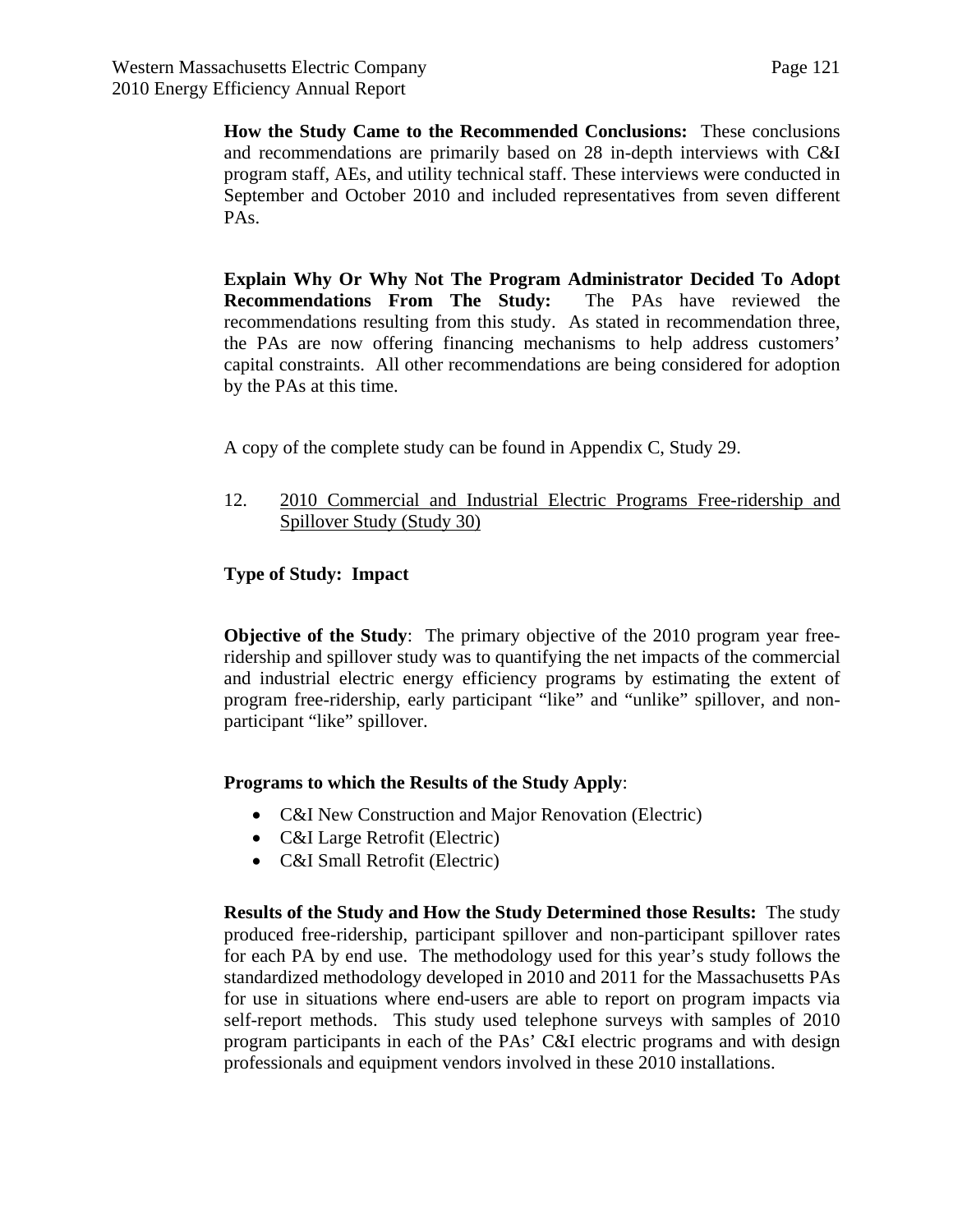**How the Results of the Study Impact each Identified Program's Savings**: Please refer to the tables in Section II.C.2 for each of the programs listed above.

**Formulas Necessary to Understand the Impact of the Study on the PA's Programs:** The results of this study are used to calculate the net savings associated with programs listed above. The formulas necessary to understand the impacts are described in the TRM.

**If the Results of the Study are Not Adopted, Fully Explain Why**: Not Applicable.

A copy of the complete study can be found in Appendix C, Study 30.

## 13. C&I Lighting Measure Life and Persistence Project (Study 31)

## **Type of Study:** Impact

**Objective of the Study**: To determine measure lives of five categories of lighting measures installed over a ten year period from 199 to 2009 using statistical analysis techniques.

#### **Programs to which the Results of the Study Apply**:

- C&I New Construction and Major Renovation
- C&I Large Retrofit
- C&I Small Retrofit

**Results of the Study and How the Study Determined those Results:** This study determined the measure life of each of five categories of C&I lighting by estimating their mean retention times, defined as the time at which half the units of the measure installed during a program year are not retained. Data for the survival analysis was collected during on site visits to 224 projects in New England and New York. Estimates from the survival analysis were also compared with research of secondary sources. Measure lives for each category were also estimated for two other strata of interest, self-reported operating hours and building type. All results are presented with a two-tailed error range at the 80% confidence interval.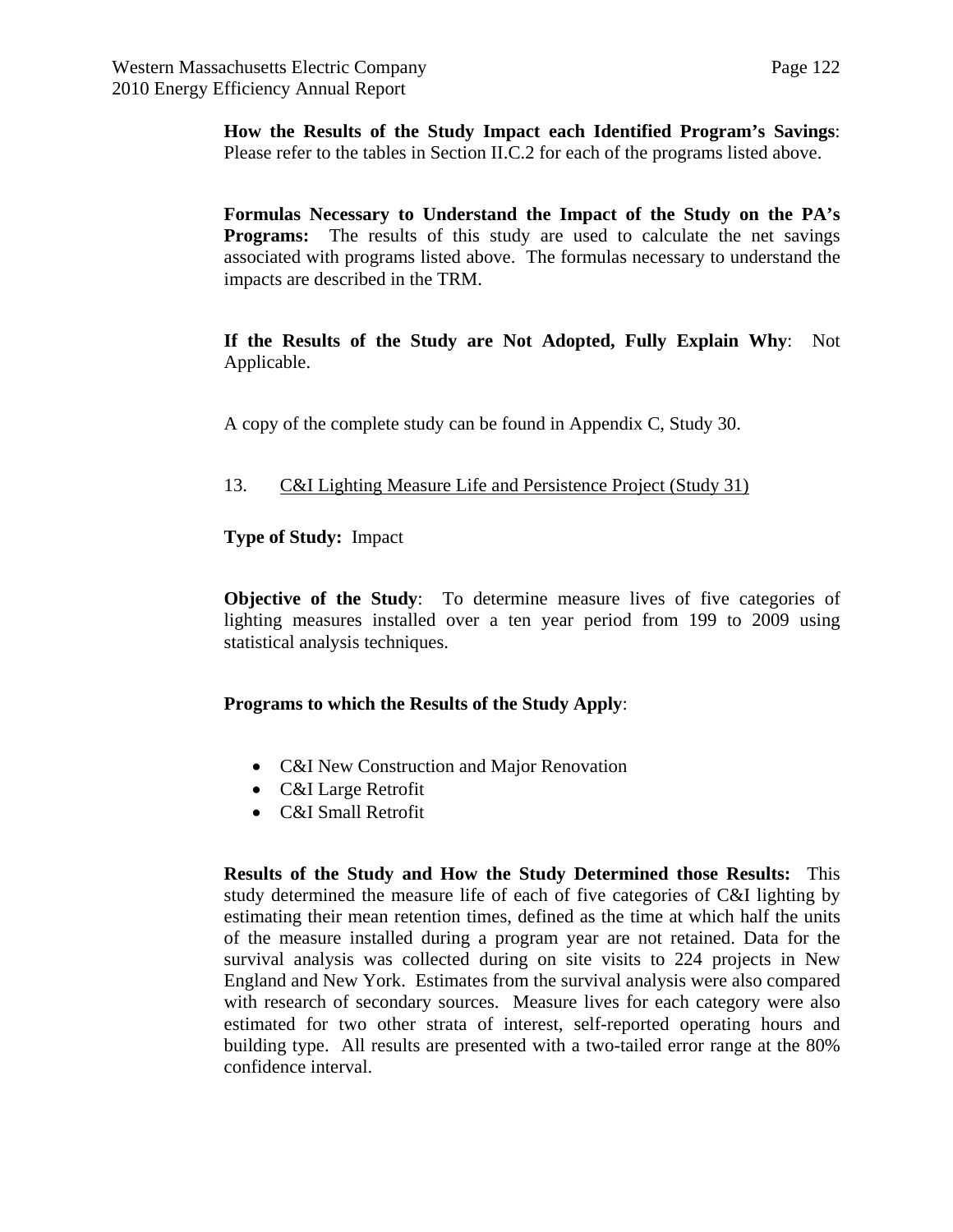**How the Results of the Study Impact each Identified Program's Savings**: Please refer to the tables in Section II.C.2 for each of the programs listed above.

**Formulas Necessary to Understand the Impact of the Study on the PA's Programs:** The results of this study were compared with existing values used by program administrators. Existing values come from a 2005 Massachusetts study, updated in 2007 for the State Program Working Group, a group of New England electric energy efficiency program administrators and state regulators. Measure lives developed from these two studies were based on secondary research of manufacturer literature and surveys of energy efficiency programs in other states.

**If the Results of the Study are Not Adopted, Fully Explain Why:** The Massachusetts PAs have not yet determined how to apply the results of this study going forward. Application of the results requires consensus on the types of measures in each category that will be affected, differences between new construction versus retrofit installations and necessary changes to tracking system databases.

A copy of the complete study can be found in Appendix C, Study 31.

14. C&I Lighting Loadshape (Study 32)

**Type of Study:** Impact

**Objective of the Study:** A regional study conducted by the Northeast Energy Efficiency Partnership's EM&V Forum building upon a 2007 study done for the New England State Program Working Group to develop Commercial and Industrial lighting loadshapes and coincidence factors.

- C&I New Construction (Electric)
- C&I Large Retrofit (Electric)
- C&I Small Retrofit (Electric)

**Results of the Study and How the Study Determined those Results:** Through the use of data from lighting logger studies conducted by various Program Administrators in New England and New York since 2000 that covered 775 projects and utilized 3,780 loggers, Summer and Winter Coincidence factors for Commercial and Industrial lighting were derived.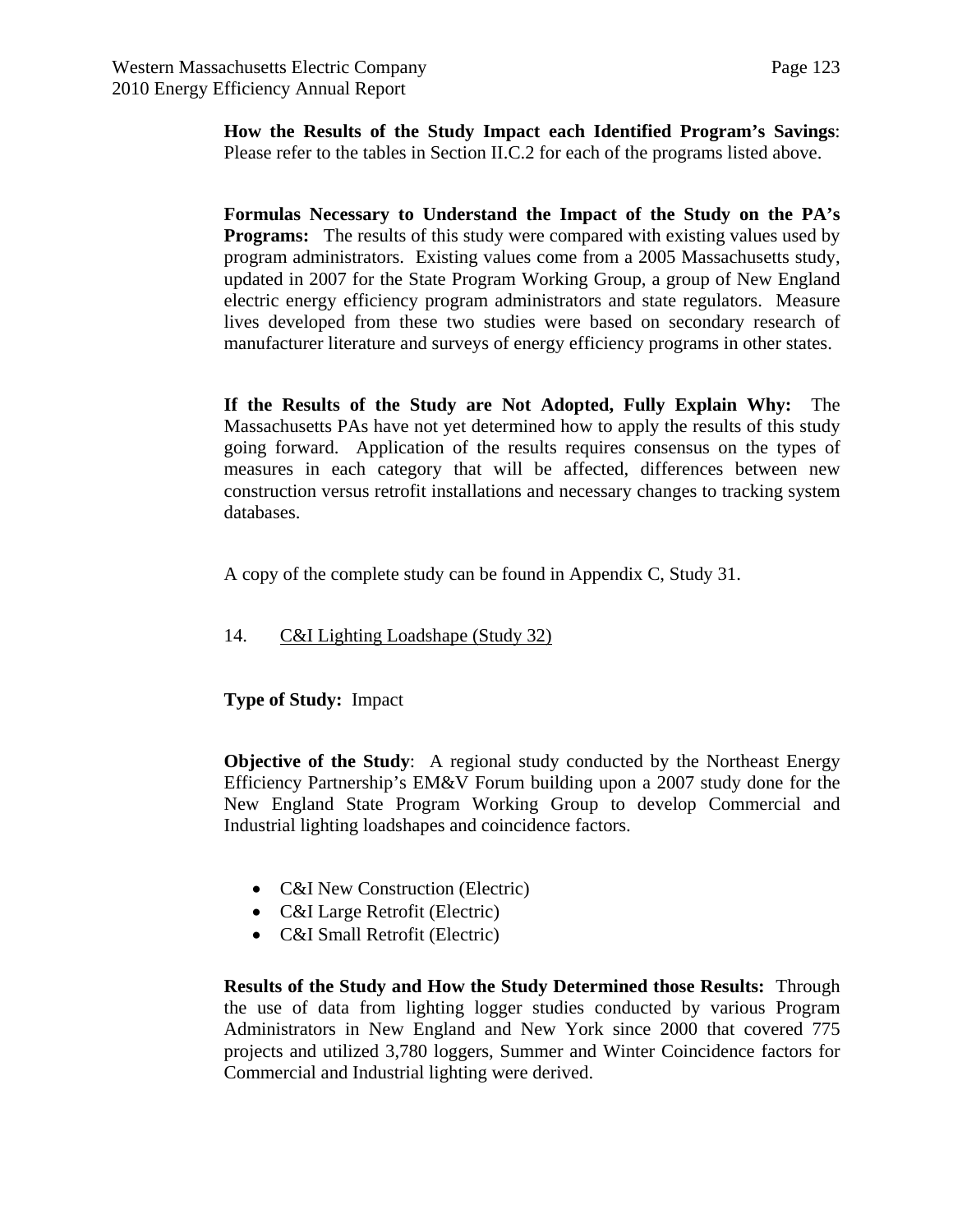**How the Results of the Study Impact each Identified Program's Savings:**  Please refer to the tables in Section II.C.2 for each of the programs listed above.

**Formulas Necessary to Understand the Impact of the Study on the PA's Programs:** The results of this study are used to update the coincidence factors for summer on-peak demand ( $CF_{SP}$ ), and winter on-peak demand ( $CF_{WP}$ ) savings for non-controlled lighting measures for the Large C&I New Construction and Retrofit programs, and the summer on-peak demand  $(CF_{SP})$  for the Small C&I Retrofit programs. The Coincidence factors incorporate HVAC interactive effects.

The results of this study were presented for three weather zones; NE-Mass Weather (representing NEMA and SEMA Load zones), NE-North Weather (representing New Hampshire and Maine), and NE-South Coastal (representing Rhode Island and Connecticut). The Massachusetts PAs used the results from the NE-Mass Weather zone and NE-North Weather zone (this zone was used as the best representation of western Massachusetts weather). The results across these two weather zones were exactly the same to two significant digits.

The formulas necessary to understand the impacts are described in the TRM.

**If the Results of the Study are Not Adopted, Fully Explain Why:** A separate study conducted in 2010 by the Non-Residential Small Retrofit research area determined winter on-peak ( $CF_{WP}$ ) coincidence factors for the Small C&I Retrofit program. Results from that study, where metering was conducted during the onpeak winter months, have been adopted instead of the values produced by this study.

A copy of the complete study can be found in Appendix C, Study 32.

#### 15. C&I Unitary HVAC Loadshape Project Final Report (Study 33)

#### **Type of Study:** Impact

**Objective of the Study**: The primary goal of this project was to develop weather normalized 8,760 (representing every hour of the year) cooling end-use load shapes representative of hourly savings for the target population of efficient unitary HVAC equipment promoted by efficiency programs in New England, New York and mid-Atlantic regions.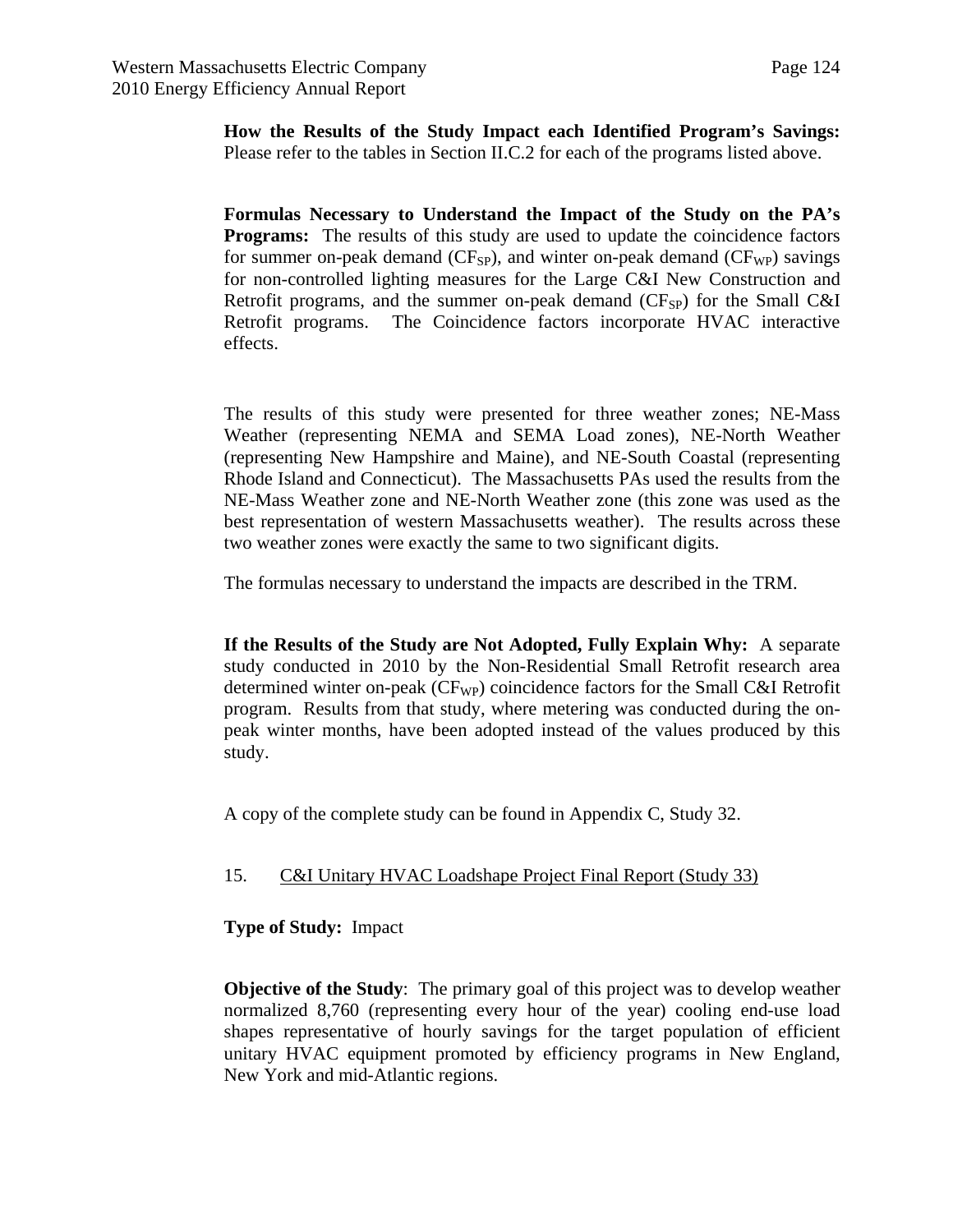#### **Programs to which the Results of the Study Apply**:

- C&I New Construction and Major Renovation (Electric)
- C&I New Construction and Major Renovation Government (Electric)

**Results of the Study and How the Study Determined those Results** The results of the study are hourly weather normalized load shape profiles for different weather regions in the northeast. These profiles are then used to calculate the Equivalent Full Load Hours for the equipment and the coincidence factors for the ISO New England summer peak periods.

Results were determined through four to five months of direct on site energy metering at 511 individual units from May through October 2010. Metering data and weather for the period was then processed to develop an hourly annual load shape normalized to a typical meteorological year.

**How the Results of the Study Impact each Identified Program's Savings:**  Please refer to the tables in Section II.C.2 for each of the programs listed above.

**Formulas Necessary to Understand the Impact of the Study on the Program Administrator's Programs:** The formulas necessary to understand the impacts are described in the TRM. Gross energy and demand savings use the following four formulas.

*For units with cooling capacities less than 65 kBtu/h (for National Grid):*   $(kBtu/h)$   $\frac{1}{CFFD} - \frac{1}{CFFD}$   $(EFLH_{cool})$  $_{BASE}$   $_{SLEN}$ <sub>EE</sub> *EFLH*  $kWh = (kBtu/h) \frac{1}{SEER_{\text{BASE}}} - \frac{1}{SEER_{\text{EE}}}$ J  $\setminus$  $\overline{\phantom{a}}$  $\setminus$  $\Delta kWh = (kBtu/h) \left( \frac{1}{\sqrt{1 - (1 - 1)^2}} - \frac{1}{\sqrt{1 - (1 - 1)^2}} \right)$  $(kBtu/h)$   $\frac{1}{SEFR}$   $\frac{1}{SEFR}$  $\backslash$ I.  $\Delta kW = (kBtu/h) \frac{1}{\pi r^2}$  $kW = (kBtu/h)\left(\frac{1}{\pi E} - \frac{1}{\pi E} \right)$ 

*For units with cooling capacities equal to or greater than 65 kBtu/h (all PAs):* 

J

$$
\Delta kWh = (kBtu/h) \left( \frac{1}{EER_{BASE}} - \frac{1}{EER_{EE}} \right) (EFLH_{cool})
$$

$$
\Delta kW = (kBtu/h) \left( \frac{1}{EER_{BASE}} - \frac{1}{EER_{EE}} \right)
$$

*BASE EE SEER SEER*

 $\setminus$ 

**If the Results of the Study are Not Adopted, Fully Explain Why:** All results of the study have been adopted by the Program Administrators as follows: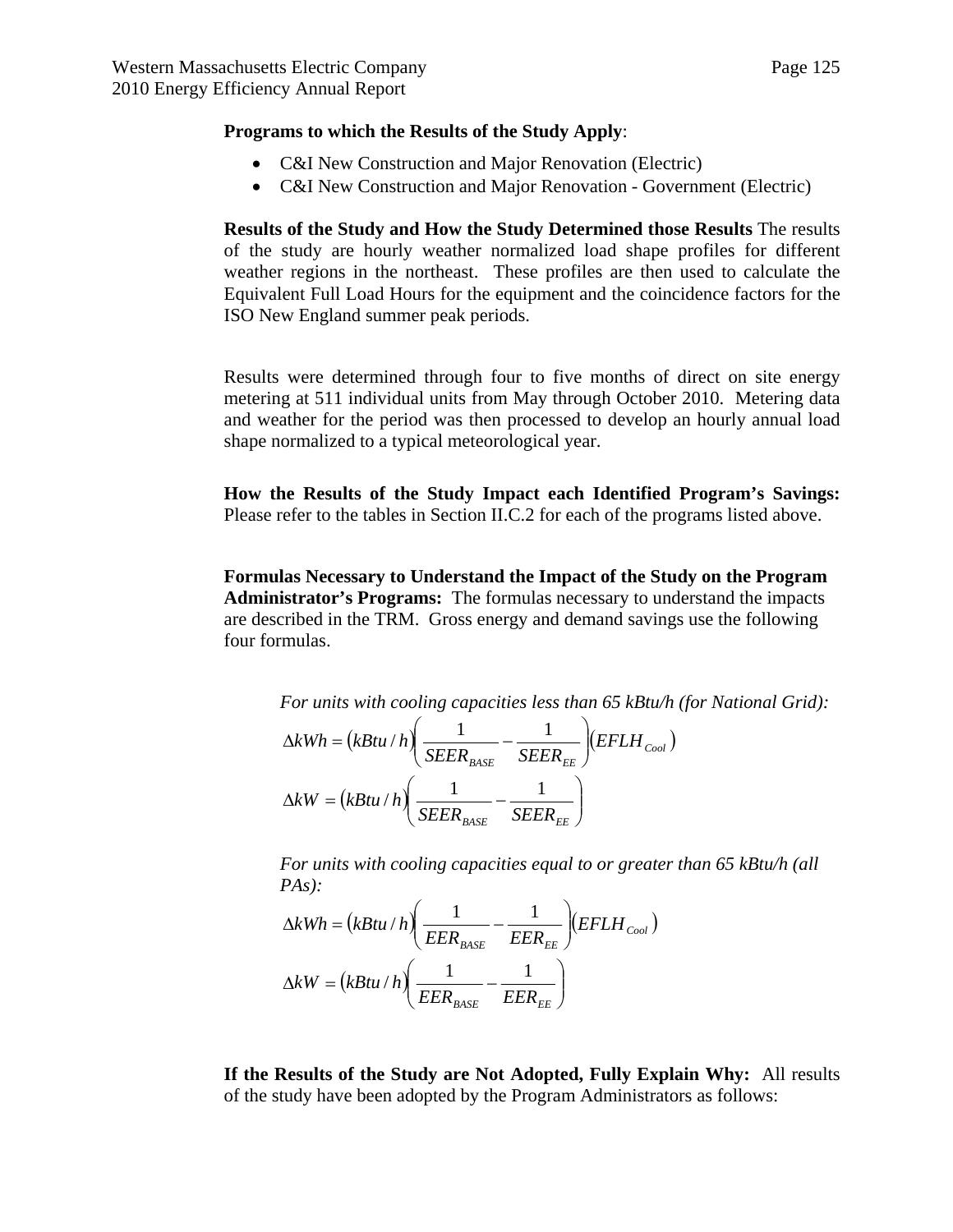**Cape Light Compact** - This study represents the best available information regarding installations in the Cape Light Compact's territory for this end use. The Cape Light Compact has used the results of the study to create realization rates on energy and demand for the measures studied. These realization rates will apply to results for the 2010 and 2011 program years. For program years starting in 2012, the equivalent full load hours and coincidence factors determined through this study will be used to calculate gross savings for installations in the Cape Light Compact's service territory.

To calculate gross energy savings in 2010, Cape Light Compact used an equivalent full load hours of 777 for all installations. The results of this study are equivalent full load hour estimations encompassing all installations in the three load zones within Massachusetts. Cape Light Compact exists entirely within the SEMA load zone and therefore used only the results from this zone to calculate all realization rates. This calculation is shown in the following table.

| <b>Load Zone</b>        | <b>Cape Light</b><br><b>Compact Load</b><br><b>Zone Weight</b> | <b>NEEP</b><br><b>Result</b><br><b>EFLH</b> | <b>NEEP Result</b><br><b>ISO-NE On-Peak</b><br><b>Summer Coincidence</b><br><b>Factor</b><br>(1-5PM, WDNH, Jun-<br>Aug) |
|-------------------------|----------------------------------------------------------------|---------------------------------------------|-------------------------------------------------------------------------------------------------------------------------|
| <b>SEMA</b>             | 1.0000                                                         | 1,172                                       | 0.448                                                                                                                   |
| <b>NEMA</b>             | 0.0000                                                         | 1,172                                       | 0.448                                                                                                                   |
| <b>WCMA</b>             | 0.0000                                                         | 719                                         | 0.332                                                                                                                   |
| <b>Cape Light</b>       |                                                                |                                             |                                                                                                                         |
| <b>Compact Results</b>  |                                                                | 1,172                                       | 0.448                                                                                                                   |
| <b>Gross Estimate</b>   |                                                                | 777                                         | 0.820                                                                                                                   |
| <b>Realization Rate</b> |                                                                | 150.08%                                     | 54.63%                                                                                                                  |

Net Savings for each installation, before Freeridership and Spillover adjustment, is therefore calculated as.

 $\Delta kWh = (kBtu/h)(\Delta kW)(777)(150.08\%)$ 

 $\Delta kW$  *Summer* =  $(kBtu/h)(\Delta kW)(0.820)(54.63%)$ 

See the TRM for further discussion of this measure and details on the equations used.

**National Grid** - This study represents the best available information regarding installations in National Grid's territory for this end use. National Grid has used the results of the study to create realization rates on energy and demand for the measures studied. These realization rates will apply to results for the 2010 and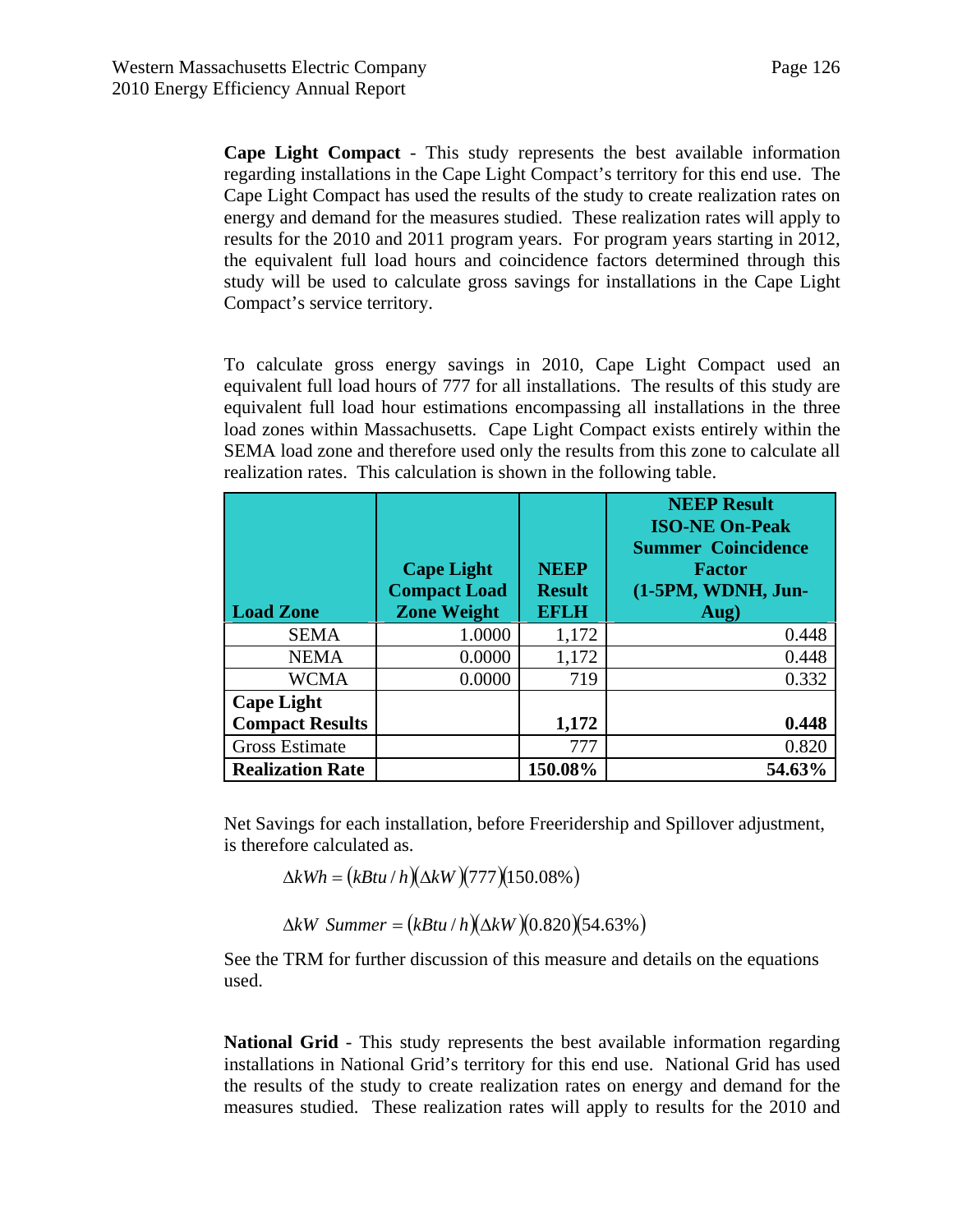2011 program years. For program years starting in 2012, the equivalent full load hours and coincidence factors determined through this study will be used to calculate gross savings for installations in National Grid's service territory.

To calculate gross energy savings in 2010, National Grid used an equivalent full load hours of 777 for all installations. The results of this study are equivalent full load hour estimations encompassing all installations in the three load zones within Massachusetts. National Grid has chosen to use its load zone peak demands to consolidate the three zones into one National Grid specific value. This calculation was also done for the summer coincidence factor. This calculation is shown in the following table.

| <b>Load Zone</b>        | <b>National Grid</b><br><b>Load Zone</b><br>Weight | <b>NEEP</b><br><b>Result</b><br><b>EFLH</b> | <b>NEEP Result</b><br><b>ISO-NE On-Peak Summer</b><br><b>Coincidence Factor</b><br>(1-5PM, WDNH, Jun-<br>Aug) |
|-------------------------|----------------------------------------------------|---------------------------------------------|---------------------------------------------------------------------------------------------------------------|
| <b>SEMA</b>             | 0.3234                                             | 1,172                                       | 0.448                                                                                                         |
| <b>NEMA</b>             | 0.2378                                             | 1,172                                       | 0.448                                                                                                         |
| <b>WCMA</b>             | 0.4388                                             | 719                                         | 0.332                                                                                                         |
| <b>National Grid</b>    |                                                    |                                             |                                                                                                               |
| <b>Results</b>          |                                                    | 973                                         | 0.397                                                                                                         |
| Gross Estimate          |                                                    | 777                                         | 0.441                                                                                                         |
| <b>Realization Rate</b> |                                                    | 125.23%                                     | 89.94%                                                                                                        |

Net Savings for each installation, before Freeridership and Spillover adjustment, is therefore calculated as.

$$
\Delta kWh = (kBtu/h)(\Delta kW)(777)(125.23\%)
$$

 $\Delta kW$  *Summer* =  $(kBtu/h)(\Delta kW)(0.441)(89.%)$ 

See the TRM for further discussion of this measure and details on the equations used.

**NSTAR -** This study represents the best available information regarding installations in NSTAR's territory for this end use. NSTAR has used the results of the study to create realization rates on energy and demand for the measures studied. These realization rates will be applied to results for the 2010 program year. For program year 2011 and beyond, the equivalent full load hours and coincidence factors determined through this study will be used to calculate gross savings for installations in NSTAR's service territory.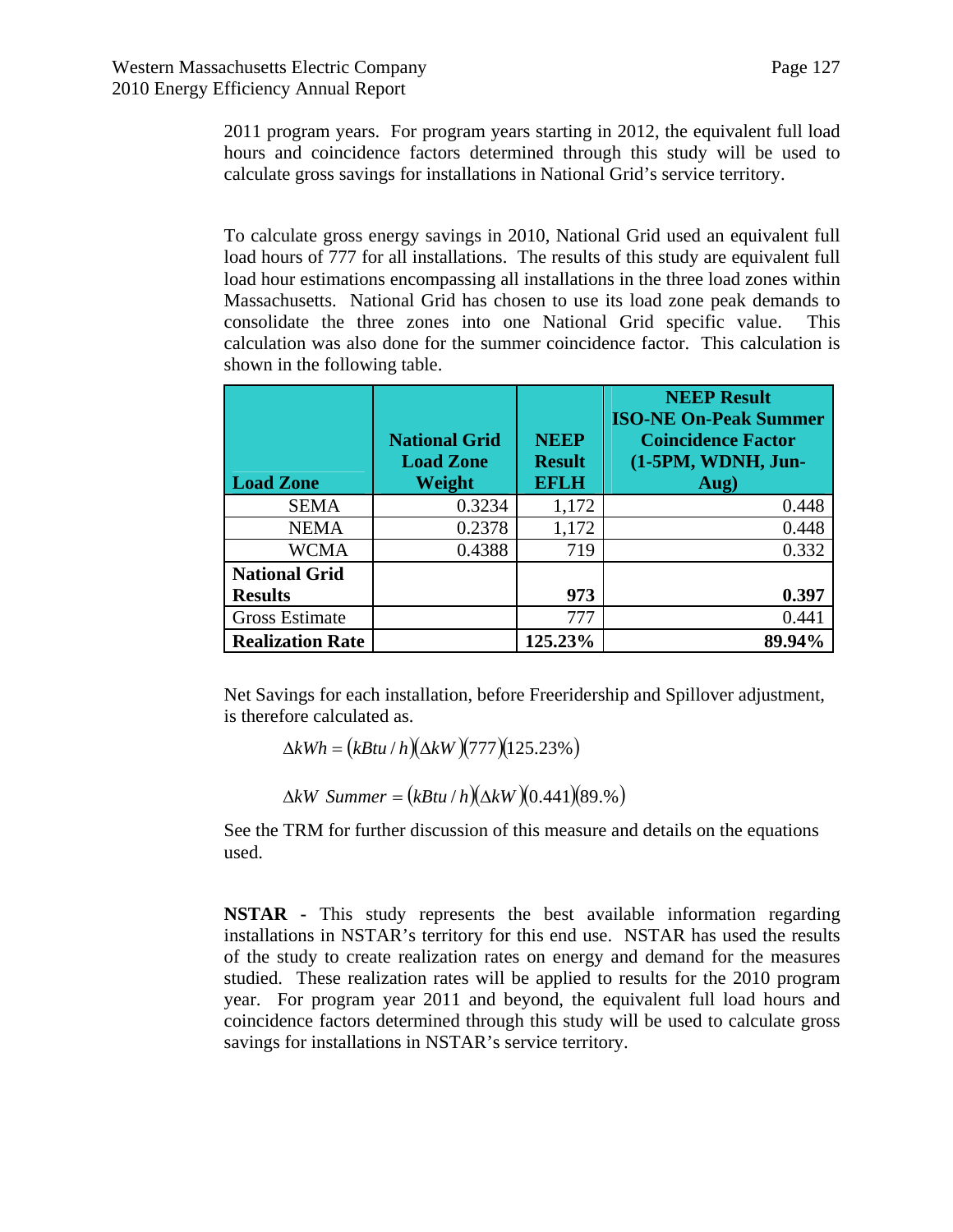To calculate gross energy savings in 2010, NSTAR used several equivalent full load hour values, depending on the type of installation. The results of this study are equivalent full load hour estimations encompassing all installations in the three load zones within Massachusetts. NSTAR's service territory is contained within the NEMA and SEMA load zones. The realization rate developed for 2010, as indicated in the table below, is based on an analysis of all unitary HVAC measures in the company's tracking system.

| <b>Load Zone</b>        | <b>NSTAR</b><br><b>Load Zone</b><br>Weight | <b>NEEP</b><br><b>Result</b><br><b>EFLH</b> | <b>NEEP Result</b><br><b>ISO-NE On-Peak Summer</b><br><b>Coincidence Factor</b><br>(1-5PM, WDNH, Jun-Aug) |
|-------------------------|--------------------------------------------|---------------------------------------------|-----------------------------------------------------------------------------------------------------------|
| <b>SEMA</b>             |                                            | 1,172                                       | 0.448                                                                                                     |
| <b>NEMA</b>             |                                            | 1,172                                       | 0.448                                                                                                     |
| <b>WCMA</b>             |                                            | 719                                         | 0.332                                                                                                     |
| <b>NSTAR Results</b>    |                                            | 1172                                        | 0.448                                                                                                     |
| <b>Gross Estimate</b>   |                                            | <b>XXXX</b>                                 | 0.82                                                                                                      |
| <b>Realization Rate</b> |                                            | vv%                                         | 54.6%                                                                                                     |

Net Savings for each installation, before Freeridership and Spillover adjustment, is therefore calculated as.

 $\Delta kWh = (kBtu/h)(\Delta kW)(xxx)(yyyy\%)$ 

 $\Delta kW$  *Summer* =  $(kBtu/h)(\Delta kW)(0.82)(54.6.%)$ 

See the TRM for further discussion of this measure and details on the equations used.

**WMECO** will use these coincidence factors and default equivalent full load hours (EFLH) by building type going forward, once they are incorporated into the TRM. However, in most cases, WMECO will continue to use site-specific estimates of EFLHs. For coincidence factors, unlike other MA PAs, WMECO will use the ISO-NE FCM Seasonal Peak values, corresponding to how WMECO bids into ISO-NE's Forward Capacity Market.

A copy of the complete study can be found in Appendix C, Study 33.

16. Cross Cutting C&I Free-Ridership and Spillover Methodology Study Final Report (Study 34)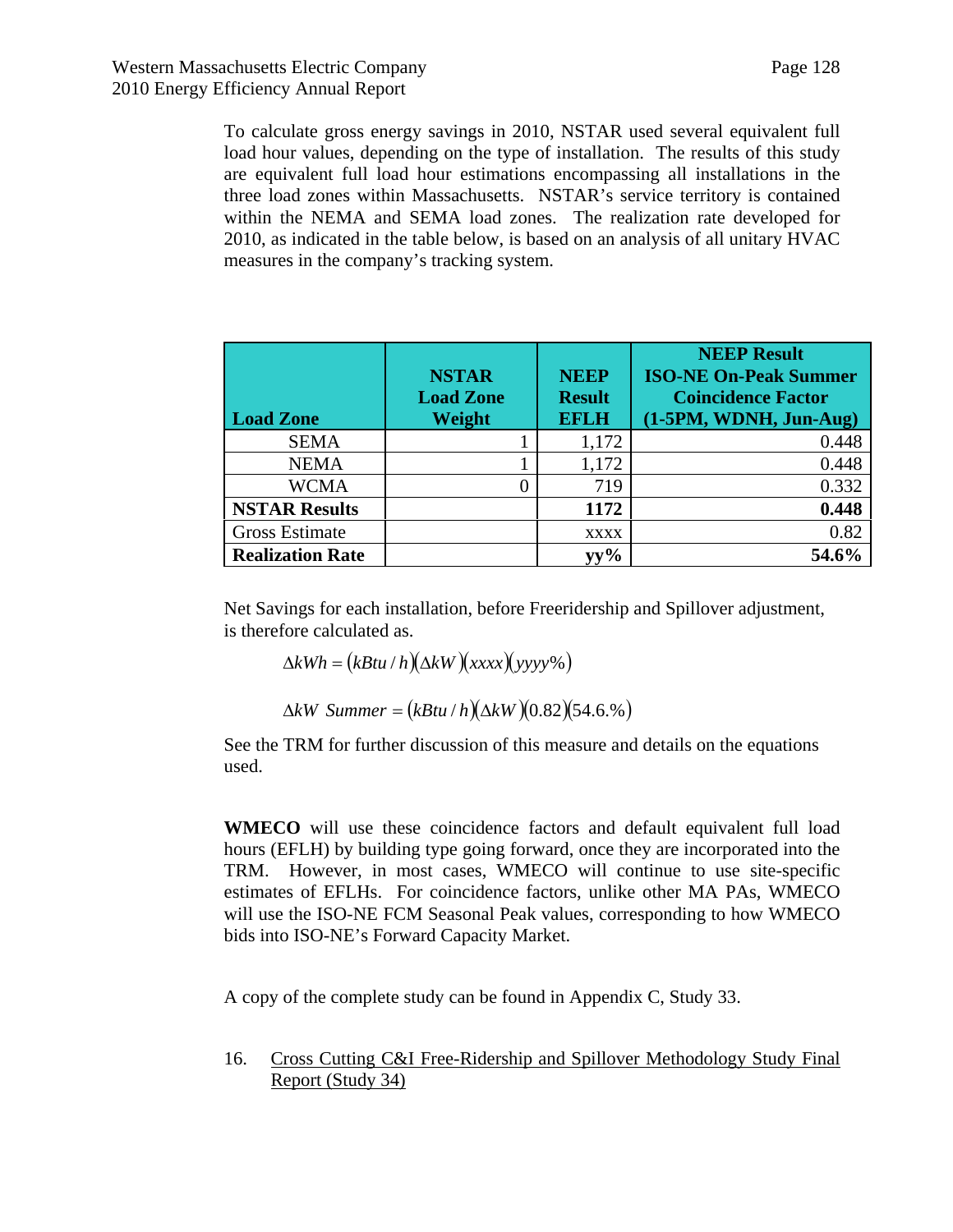**Type of Study:** Process

**Objective of the Study**: The focus of this study was on the general methods for estimating what would have happened absent C&I programs in Massachusetts. The net program effect is the observed effect, less the estimate of what would have happened absent the program. The objectives of this study were to develop a standardized methodology for situations where C&I end-users are able to report on program impacts via self-report methods, and to provide a decision framework and guidelines for when the standardized self-report methodology is appropriate and when other methods need to be used (e.g., upstream programs).

#### **Programs to which the Results of the Study Apply:**

- C&I New Construction and Major Renovation (Electric & Gas)
- C&I New Construction and Major Renovation—Government (Electric)
- C&I Large Retrofit (Electric)
- C&I Large Retrofit—Government (Electric)
- C&I Small Retrofit (Electric)
- C&I Small Retrofit—Government (Electric)
- C&I Retrofit (Gas)
- C&I Direct Install (Gas)

**Recommendations derived from the study:** There were no recommendations derived from this study, rather, the study suggested methodologies for PAs to consider in future NTG evaluations.

**Explain Why Or Why Not The Program Administrator Decided To Adopt Recommendations From The Study:** In general, the Company adopts results from an evaluation study which are supported by the data generated from the study. The Company will incorporate the findings of this study into the planning process for future evaluations of Net-to-Gross ratios for Commercial & Industrial programs.

A copy of the complete study can be found in Appendix C, Study 34.

17. Evaluation of WMECO's 3 Large C&I Programs for 2007-08 Program Years

**Type of Study:** Impact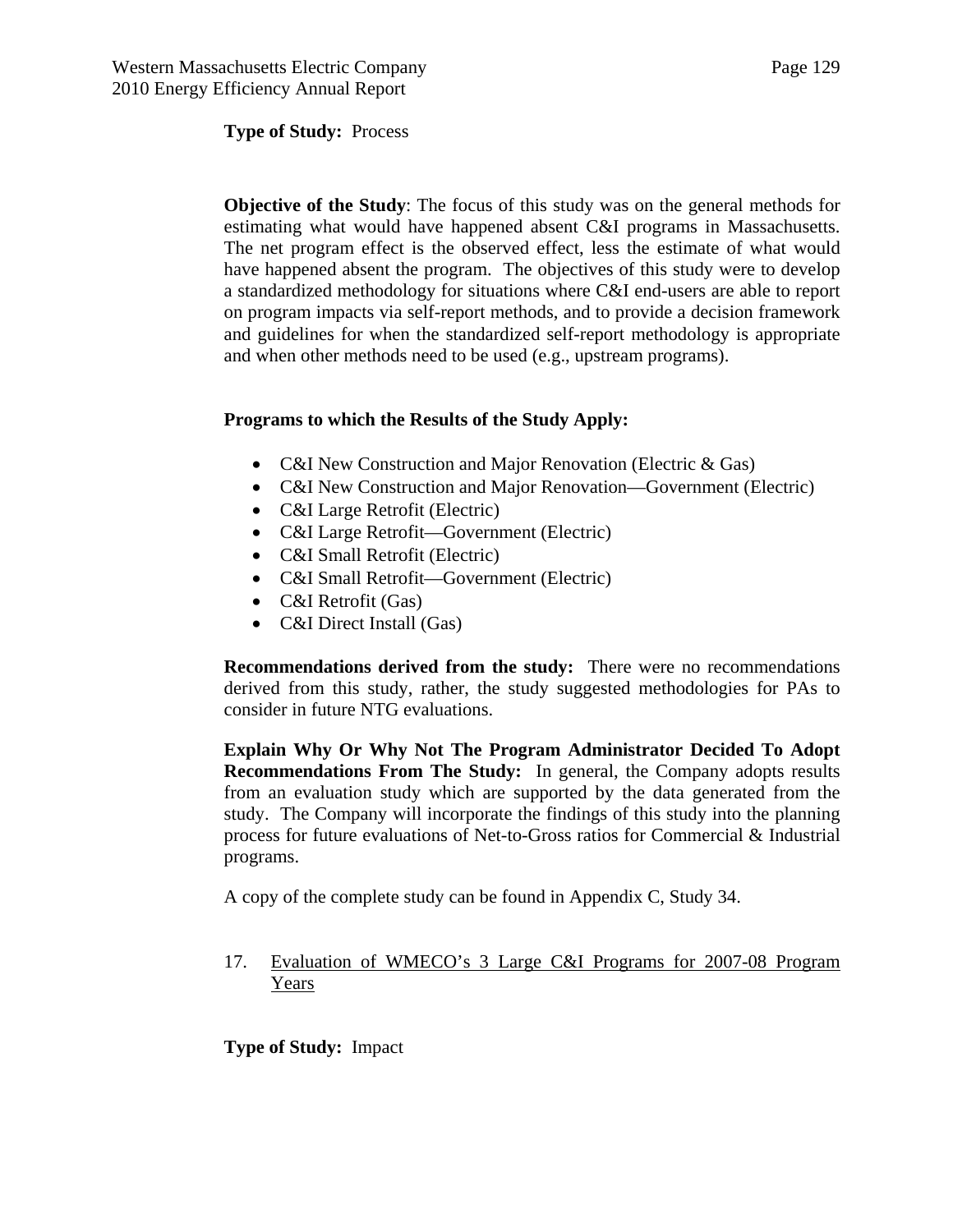**Objective of the Study:** Provide independent estimates of annual energy savings and peak demand impacts for all six types of end uses for all of WMECO's Large C&I programs. Also provide typical load shapes for each end use, across all the hours of the year.

This study was initiated by WMECO in late summer 2009. Metering took place mostly in winter 2009-10 and in summer 2010. The report was finalized in spring 2011. This study was not part of the MA-wide 2010-12 evaluation framework.

#### **Programs to Which the Results of the Study Apply:**

WMECO Large C&I New Construction Program (new and old) WMECO Large C&I Retrofit Program (new) WMECO Large C&I Custom Services Program (old) WMECO Large C&I RFP Program (old)

#### **Results of the Study and How the Study Determined Those Results:**

The study produced gross energy and demand (summer and winter, seasonal peak definition) gross savings realization rates, with accompanying precision, jointly for WMECO's large C&I programs. The savings estimates were for lighting, HVAC (cooling), industrial process, refrigeration, other motors, and other. It also produced load shapes for each of these 6 end uses, for 24 hours a day, for each of 12 months, weekend or weekday.

The study sampled equipment at 54 WMECO participants, chosen by stratified sampling. It used instantaneous power readings, hour and current loggers, equipment nameplate data, and manufacturer specifications to calculate sitespecific savings. These often spanned multiple end use categories at particular sites. Metered data from several weeks was extrapolated to the full year, using building simulation models and equipment simulations (both calibrated to customer monthly bill data), fan and pump curves, chiller logs, EMS readouts, and building equipment operating schedules.

#### **Study Impact Results Effect on Each Identified Program's Savings:**

| The realization rates were | kWh    | S kW   | W kW   |
|----------------------------|--------|--------|--------|
| Lighting                   | 104.5% | 122.9% | 105.3% |
| Cooling                    | 91.1%  | 119.5% | 122.0% |
| Process                    | 89.6%  | 171.0% | 122.0% |
| Refrigeration              | 90.7%  | 208.1% | 87.2%  |
| <b>Other Motors</b>        | 131.4% | 84.6%  | 60.1%  |
| Other                      | 57.4%  | 77.5%  | 81.0%  |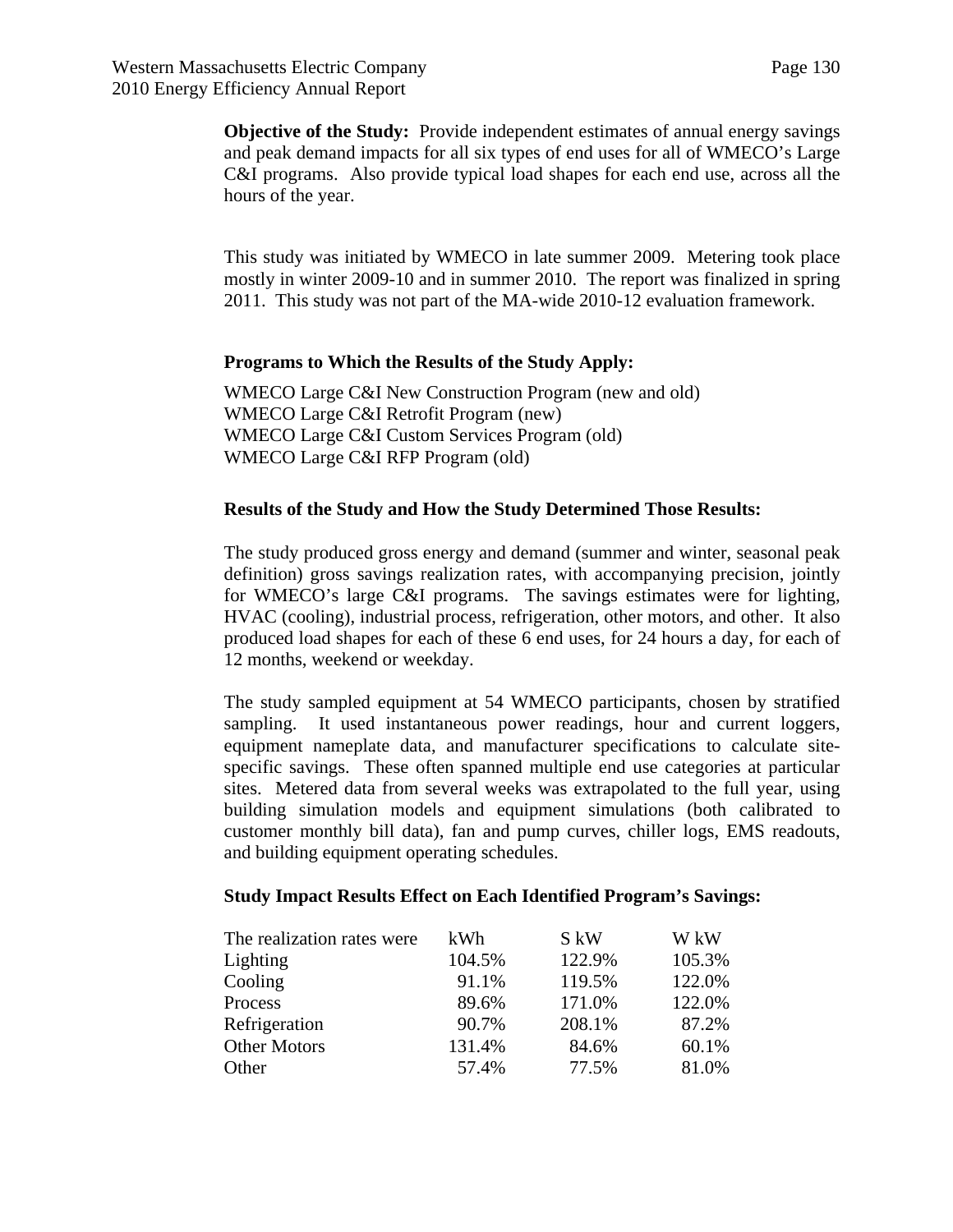Overall realization rates were 92.4% for kWh, 130.2% for S kW, and 104.7% for W kW. Overall precision (at 80% confidence) was 4.0%, 9.1%, and 12.3% respectively.

These rates are applied to WMECO's tracking estimates of savings, until they are superseded by later studies. The realization rates from the MA-wide Custom HVAC study, using 2009 data, mostly supersedes the cooling realization rates, since custom cooling measures outnumbered prescriptive ones.

## **Formulas Necessary to Understand the Impact of the Study on the Program Administrator's Programs:**

The results of this study are used to update all realization rates for energy  $(RR<sub>E</sub>)$ , summer on-peak demand  $(RR_{SP})$  and winter on-peak demand  $(RR_{WP})$  savings, for all WMECO Large C&I end uses. They realization rates incorporate HVAC interactive effects. The formulas necessary to understand the impacts are described in the TRM.

The results are fully adopted, to the extent not superseded by later studies, as noted above.

A copy of the complete study can be found in Appendix C, Study 38.

#### E. Special and Cross Sector Studies

1. Industry Practices and Policies on Energy Efficiency Program Rebate/Incentives (Study 36)

**Type of Study:** Process

## **Objective of the Study**:

Tetra Tech and the Energy Center of Wisconsin (ECW) ("the research team") conducted a high-level scoping study of statewide energy efficiency program incentive and rebate levels to help inform the policy debate for statewide programs in Massachusetts and to support fourth quarter 2010 programmatic planning.

#### **Programs to which the Results of the Study Apply:**

- ENERGY STAR Lighting (Electric)
- Residential Cooling and Heating Program (Electric)
- Residential Heating and Water Heating (Gas)
- Residential Weatherization (Gas)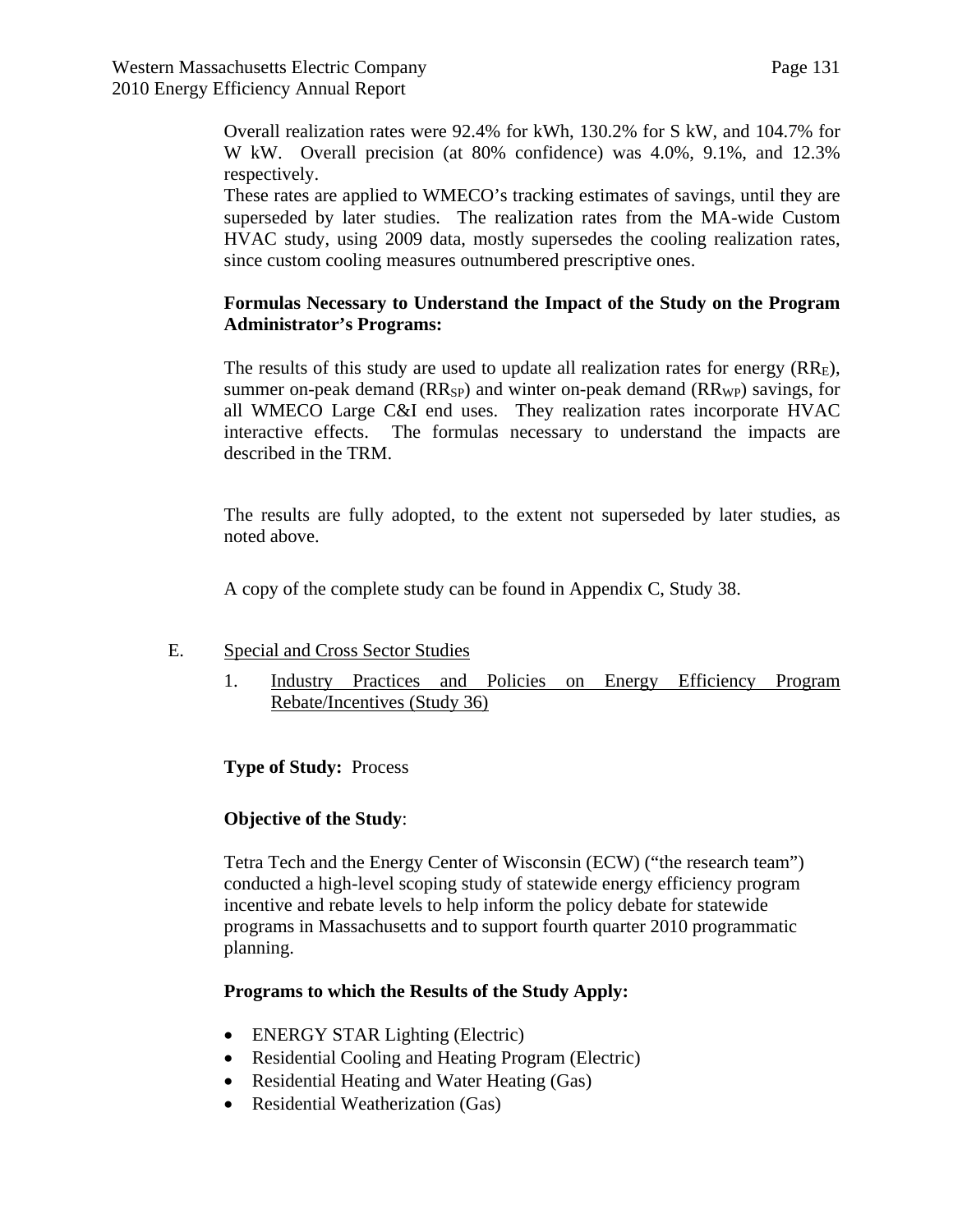- C&I Large Retrofit (Electric)
- C&I Large Retrofit—Government (Electric)
- C&I Small Retrofit (Electric)
- C&I Small Retrofit—Government (Electric)
- C&I Retrofit (Gas)
- C&I Direct Install (Gas)

## **Recommendations derived from the study:**

The study presented key findings without specific recommendations. The key findings indicated that residential incentives and rebates in Massachusetts were not consistently higher or lower than those in the other states programs. Those incentives that were not in the mid-range when compared to other industry programs included:

- Residential gas furnace incentives in Massachusetts are among the higher incentives offered and are currently under review. Massachusetts also ranked the highest for hot water boiler rebates.
- Massachusetts weatherization incentives fall in the upper half of offerings, but these are complex programs and difficult to compare.
- Massachusetts commercial rebates examined for lighting were on the low end of lighting rebates offered in other states.
- The Massachusetts small business incentive at 70 percent of installed cost of existing building projects is higher than two other state programs and higher than the cap on custom incentives for large commercial projects.
- Massachusetts rebates appear to be at the high end of offerings in other states for hot-air furnaces.

## **Explain Why Or Why Not The Program Administrator Decided To Adopt Recommendations From The Study:**

Not Applicable

A copy of the complete study can be found in Appendix C, Study 36.

2. Community Based Partnership Interim Process Evaluation (Study 37)

## **Type of Study:** Process

**Objective of the Study**: The overall objectives of the evaluation are to assess the effectiveness of each community-based partnership that falls within the scope of the evaluation and determine their potential for replication and/or full-scale implementation.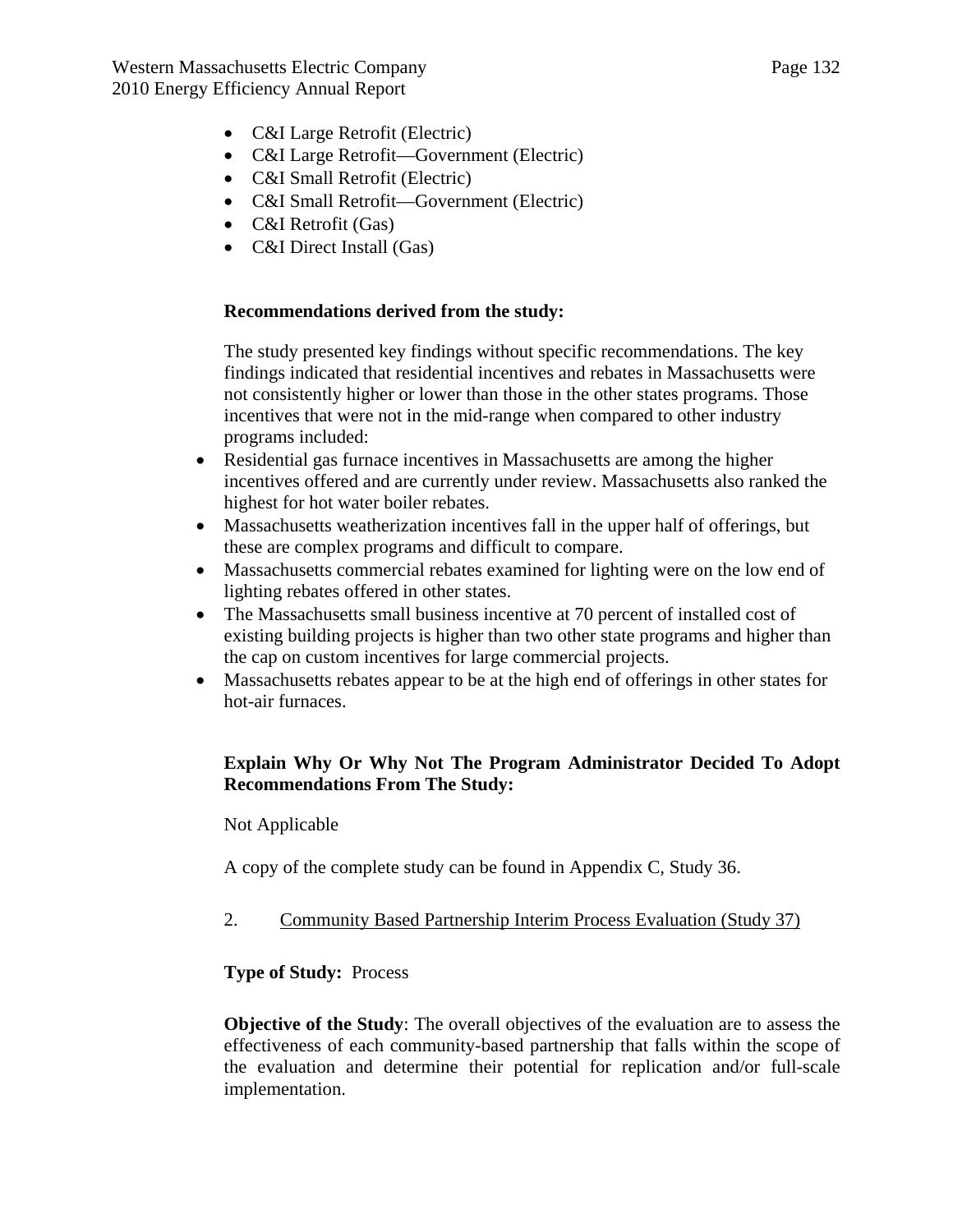As the evaluation of community-based partnerships is still ongoing, the *Interim Process Evaluation* provides an overview of each effort's structure and performance against the goals and presents findings from the research activities already conducted with a goal of providing early feedback and identifying areas for program improvement early on. The report also presents comparative analysis of community-based efforts under evaluation with the goal of developing best practices for design and implementation of such efforts.

#### **Programs to which the Results of the Study Apply**:

- Renew Boston (Electric and Gas)
- Western Mass Saves Challenge (Electric)
- New Bedford Community Mobilization Initiative (Electric and Gas)

## **Recommendations Derived from the Study:**

#### **Overarching Findings**

**Articulate program design to reflect the target market** – when planning and designing a community outreach effort, it is important to lay out what each partnership is intending to accomplish, why such an effort is needed for a specific population, and how they fit into existing programs. This will help ensure that the target audience and barriers are clearly documented, and the most effective interventions are selected.

**Draw on the strengths of local and existing resources and ensure that the community group efforts align with partnership goals** – while there is no right or wrong model for structuring a community engagement network, it is important to consider the existing infrastructure and the amount of resources required to engage the network when planning and designing a communitybased effort. A full analysis of the financial and local resources may also enhance these efforts. In addition, program leaders or organizers should focus local organizations on their strengths and, where relevant, consider the sustainability of the effort if this is a desired outcome.

**Understand the unique nature of the target market** – community-based efforts could benefit from bringing together local knowledge on the front end and revisiting the existing program designs to ensure that they are anticipating unique characteristics in the population to the extent that they can prior to fielding the effort. This would include looking beyond the assumed cultural barriers to understand what other logistical or technical barriers may present a challenge to program implementation in the specific market (and finding resources to overcome these challenges). Pre-screening communities and their barriers will be useful to this effort.

**Tracking information to help improve efforts and demonstrate success** –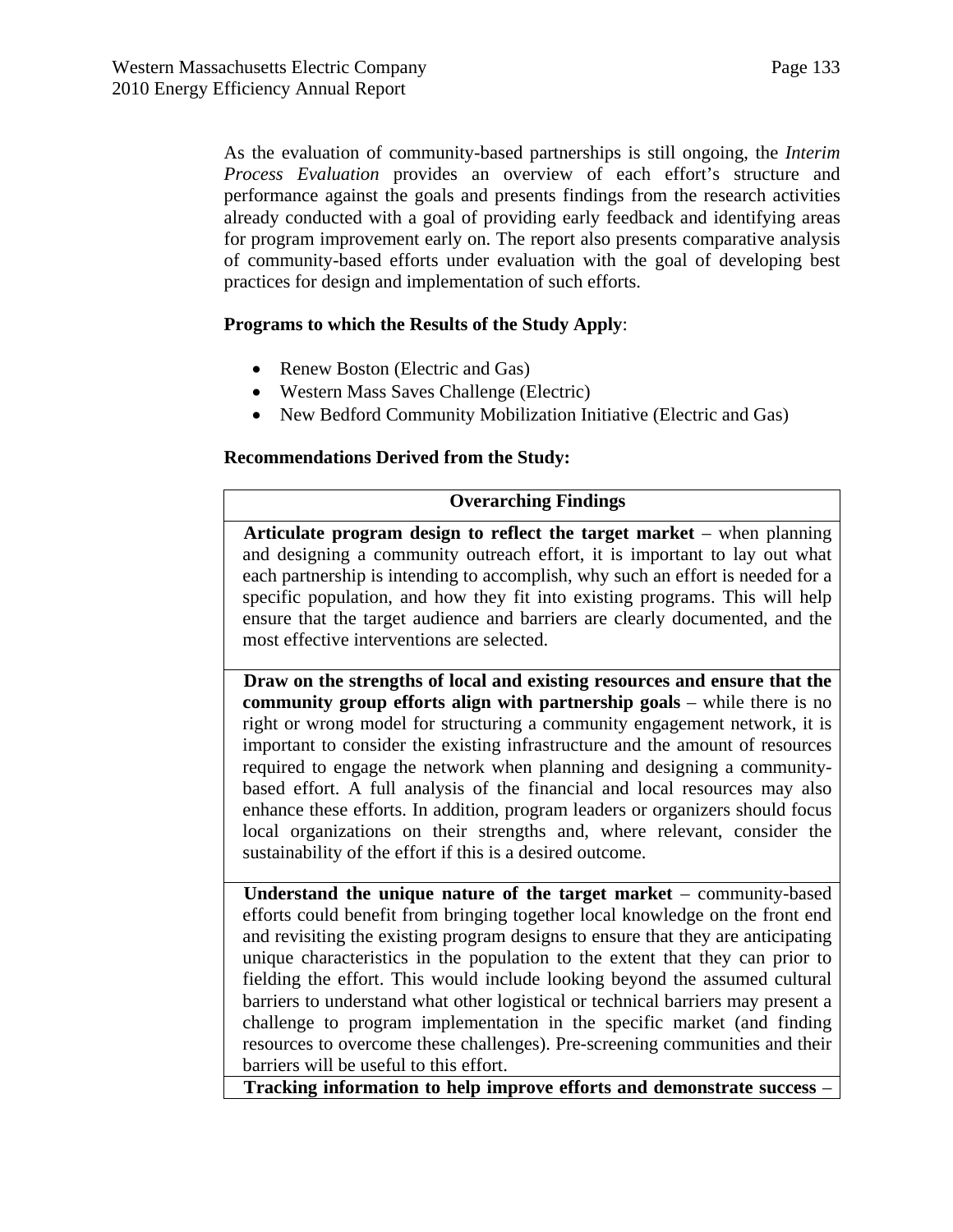tracking core performance metrics is integral to the success of any effort. Effective tracking is essential to measuring milestones and progress, as well as energy impacts of community-based efforts. When designing and implementing community-based efforts, stakeholders should carefully consider which performance metrics to track, and develop mechanisms to track them, while balancing this effort with resource constraints.

**How the Study Came to the Recommended Conclusions:** The findings presented in the study were developed through analysis of program materials and tracking databases, in-depth interviews with the PA staff, and in-depth interviews with program stakeholders and community groups. As part of the research, the evaluation team has also conducted a literature review of community-based programs implemented across the United States, and developed both partnershipspecific logic models and an overarching theory of change for community-based partnerships. Additional primary research will be conducted in 2011.

**Explain Whether or Not the PA Decided to Adopt Recommendations from the Study, and Why:** These initial findings are targeted at future efforts, and will be considered by the PAs and interested stakeholders as additional efforts are launched.

A copy of the complete study can be found in Appendix C, Study 37.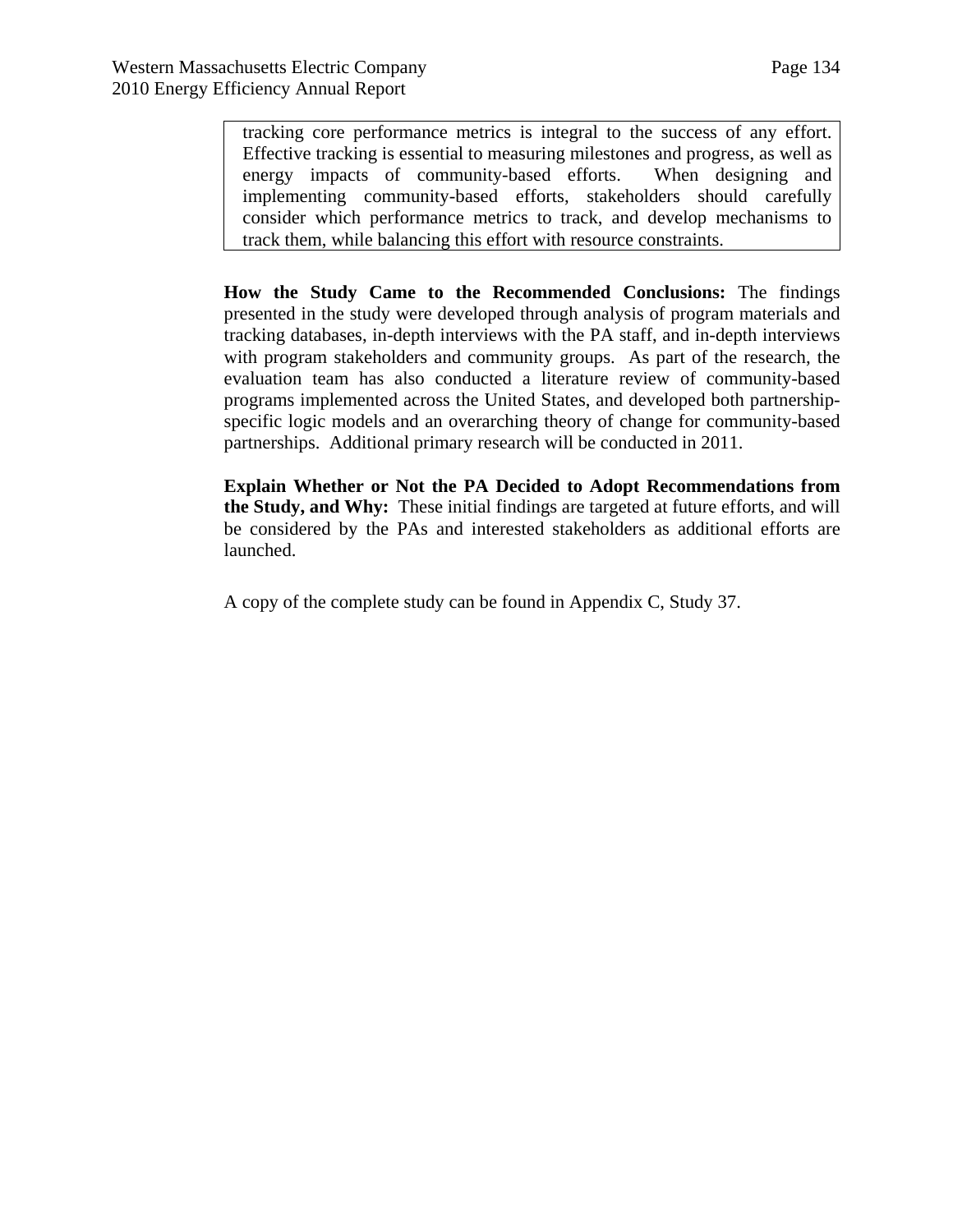# F. Future Studies

<span id="page-134-0"></span>—<br>9

Table III.B summarizes the studies expected to be included in next year's Annual Report.<sup>[9](#page-134-0)</sup>

| <b>Table III.B: Evaluation Studies in Next Annual Report</b>                                   |                                                                           |                                                        |  |  |  |  |
|------------------------------------------------------------------------------------------------|---------------------------------------------------------------------------|--------------------------------------------------------|--|--|--|--|
| <b>Studies</b>                                                                                 | Docket & Exhibit<br><b>Approving Planned</b><br><b>Evaluation Studies</b> | Expected to be<br>Implemented as<br>Approved? (yes/no) |  |  |  |  |
| <b>Residential Studies</b>                                                                     |                                                                           |                                                        |  |  |  |  |
| Market Study for Hard-to-Reach Lighting<br>market                                              | N/A                                                                       | N/A                                                    |  |  |  |  |
| <b>Impact Study for Specialty Lighting</b>                                                     | N/A                                                                       | N/A                                                    |  |  |  |  |
| Impact study on CFL measure life                                                               | N/A                                                                       | N/A                                                    |  |  |  |  |
| <b>Evaluation of Smart Powerstrips</b>                                                         | N/A                                                                       | N/A                                                    |  |  |  |  |
| Market study on changes in consumer<br>electronics                                             | N/A                                                                       | N/A                                                    |  |  |  |  |
| Market assessment to identify additional<br>areas for residential energy efficiency<br>savings | N/A                                                                       | N/A                                                    |  |  |  |  |
| Process study to streamline appliance<br>rebate programs                                       | N/A                                                                       | N/A                                                    |  |  |  |  |
| Follow-up Evaluation of Appliance<br>Recycling program                                         | N/A                                                                       | N/A                                                    |  |  |  |  |
| Net-to-Gross study for selected appliance<br>rebates                                           | N/A                                                                       | N/A                                                    |  |  |  |  |
| <b>Baseline Study/Impact Study of Mass</b><br>Save program                                     | N/A                                                                       | N/A                                                    |  |  |  |  |
| Process and Impact evaluation of<br><b>Multifamily Program</b>                                 | N/A                                                                       | N/A                                                    |  |  |  |  |
| Phase II: Baseline Study/Code<br><b>Compliance Assessment</b>                                  | N/A                                                                       | N/A                                                    |  |  |  |  |
| Phase II: Analysis of Code Upgrade<br>Program Impacts                                          | N/A                                                                       | N/A                                                    |  |  |  |  |
| Phase II: Analysis of Code Compliance<br><b>Enhancement Impacts</b>                            | N/A                                                                       | N/A                                                    |  |  |  |  |
| <b>Major Renovation Pilot</b>                                                                  | N/A                                                                       | N/A                                                    |  |  |  |  |
| Homebuyer Survey                                                                               | N/A                                                                       | N/A                                                    |  |  |  |  |
| <b>Assessment of New Technologies</b>                                                          | N/A                                                                       | N/A                                                    |  |  |  |  |
| <b>Builder Focus Groups</b>                                                                    | N/A                                                                       | N/A                                                    |  |  |  |  |

See D.P.U. 09-116 through D.P.U. 09-120, at 132; D.P.U. 09-121 through D.P.U. 09-128, at 122.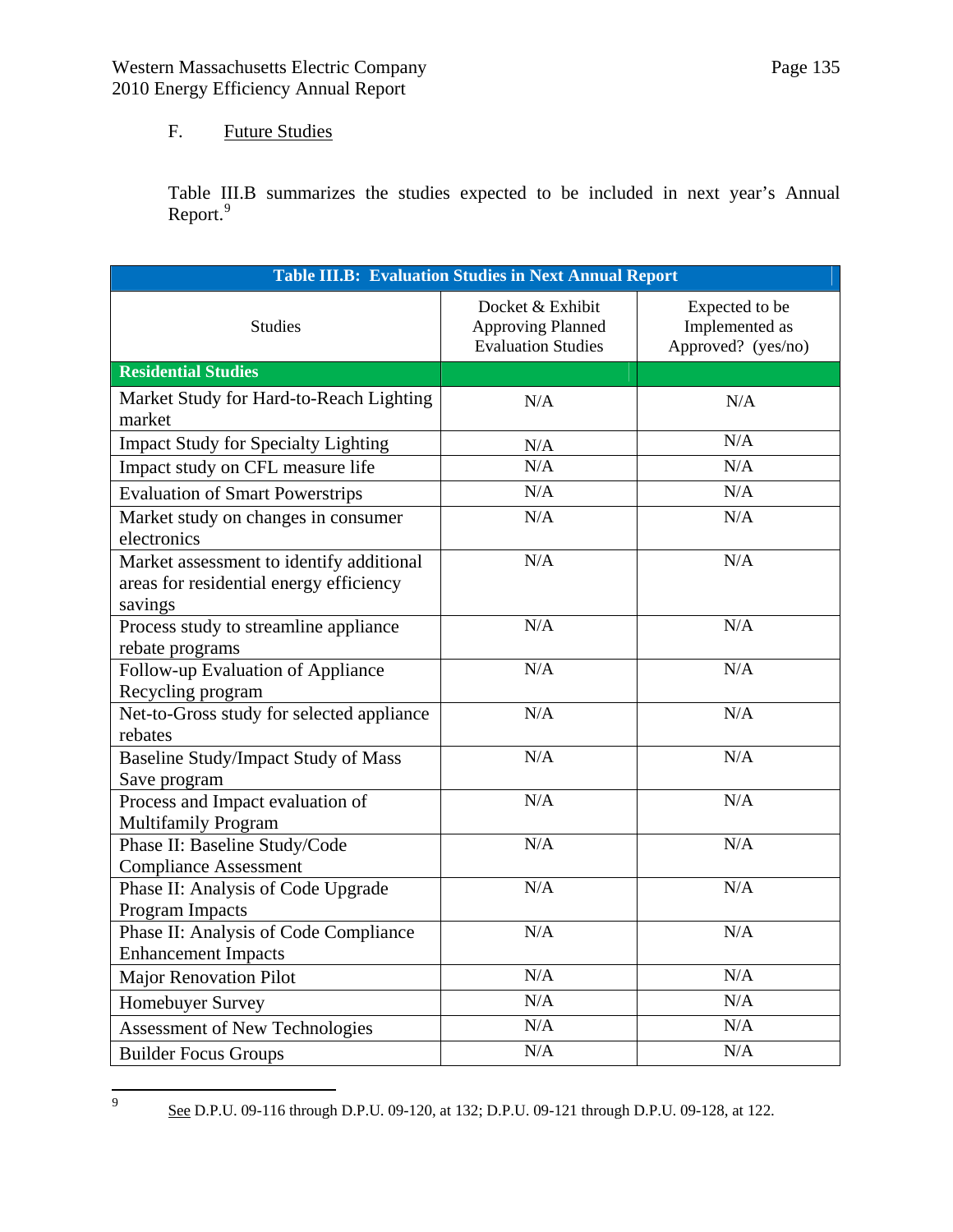| <b>Residential Potential Study work</b>      | N/A | N/A |
|----------------------------------------------|-----|-----|
| <b>Low-Income Studies</b>                    |     |     |
| Baseline Study/Impact Study of Low           | N/A | N/A |
| Income program                               |     |     |
| <b>Commercial &amp; Industrial Studies</b>   |     |     |
| <b>Integrated Program Process Evaluation</b> | N/A | N/A |
| Lighting Billing Analysis Evaluation         | N/A | N/A |
| <b>Market Assessment</b>                     | N/A | N/A |
| Net-to-Gross Study                           | N/A | N/A |
| Phase II: Non-Residential New                | N/A | N/A |
| <b>Construction Market Assessment Study</b>  |     |     |
| <b>Custom Electric Measures Impact</b>       | N/A | N/A |
| Evaluations (Lighting, Process,              |     |     |
| Compressed Air)                              |     |     |
| Prescriptive Gas Measures Impact             | N/A | N/A |
| Evaluation                                   |     |     |
| <b>Custom Gas Measures Impact Evaluation</b> | N/A | N/A |
| Prescriptive Measure Impact Evaluation       | N/A | N/A |
| (Lighting, VSDs)                             |     |     |
| <b>CHP</b> Impact Evaluation                 | N/A | N/A |
| <b>Phase II: Behavioral Pilots</b>           | N/A | N/A |
| <b>Phase II: Community Based Pilots</b>      | N/A | N/A |
| Phase II: Umbrella Marketing                 | N/A | N/A |
| C&I Net-to-Gross Study                       | N/A | N/A |
| Non-Energy Impacts 2011 - C&I: non-          | N/A | N/A |
| Custom                                       |     |     |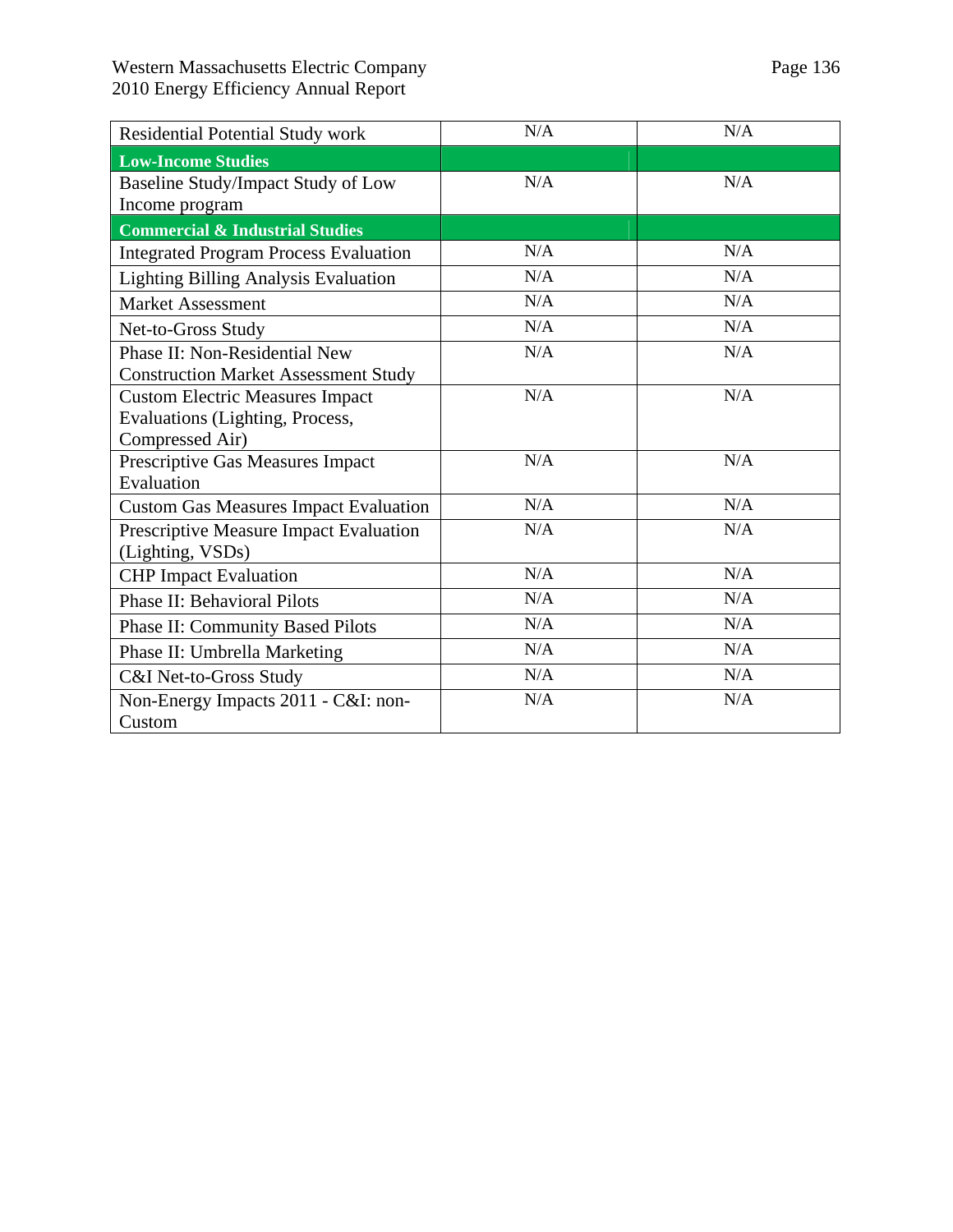#### IV. STATUTORY BUDGET REQUIREMENTS

#### A. Introduction

The Green Communities Act requires that energy efficiency programs minimize administrative costs, utilize competitive procurement processes, and spend a certain amount on low-income programs. G.L. c. 25 §§ 19(a)-(c).

For each sector, Tables IV.A through IV.C summarize and compare planned and actual program planning and administration ("PP&A") costs, outsourced activities, and budget allocation, respectively.

#### B. Minimization of Administrative Costs

The most significant factor in the Company's approach to controlling administrative costs is its active participation in the statewide planning process. While this participation requires a significant dedication of resources, the benefits of collaborative planning, the adoption of consistent programs and processes and the coordination of program design, EM&V studies, and regulatory proceedings outweigh the cost of participation and brings immense benefits to the Company's customers. The extent and benefits of the statewide planning process were reflected in the Statewide Three-Year Electric/Gas Plans which created the over-arching framework for the Company's individual Three-Year Plan filing. This included a significant commitment to competitive procurement and program integration, as well as other design features described in detail in both the Statewide and Company-specific Plans.

A second factor in the Company's efforts to control administrative costs is its coordination of energy efficiency program delivery, where appropriate, with other customer service activities such as customer acquisition, key account management and trade ally relationships. For example, a key account manager may be in contact with a business customer to discuss electric or gas service or metering issues – at the same time they will seek to recruit the customer into the Company's energy efficiency programs, and will then serve as a key point of contact through the process. Through this sharing of staff resources, the Company is able to control the costs of delivering energy efficiency services to its customers.

The Company continues to be committed to managing its energy efficiency programs in the most cost-effective manner possible. This includes careful attention to controlling administrative costs. All of the Program Administrators recognize that high quality, effective administration at the lowest possible cost is essential to the delivery of quality programs and achievement of maximum benefits and savings to customers.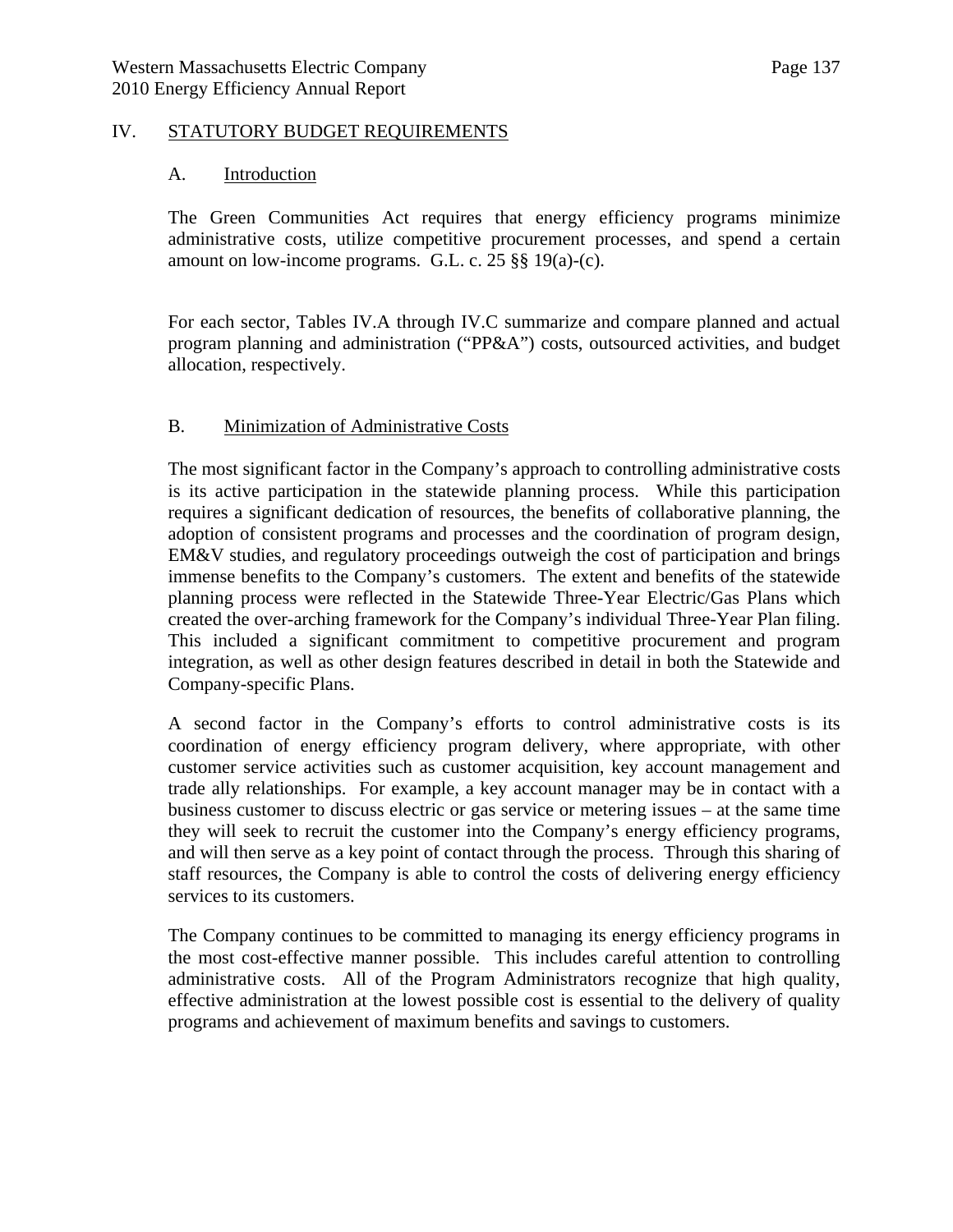| <b>Table IV.A: Program Planning and Administration Costs</b> |              |                                |             |                                |            |                                         |  |  |
|--------------------------------------------------------------|--------------|--------------------------------|-------------|--------------------------------|------------|-----------------------------------------|--|--|
|                                                              |              | Planned                        |             | Actual                         |            | <b>Change from Planned to</b><br>Actual |  |  |
| <b>Customer Sector / Program</b>                             | Value $(\$)$ | % of Total<br>Program<br>Costs | Value $($ ) | % of Total<br>Program<br>Costs | Value      | % of Total<br>Program<br>Costs          |  |  |
| <b>Residential</b>                                           |              |                                |             |                                |            |                                         |  |  |
| Residential New Construction & Major Renovation              | 65,000       | 23%                            | 52,981      | 20%                            | $-12,019$  | $-3%$                                   |  |  |
| Residential Cooling & Heating Equipment                      | 5,000        | 3%                             | 35,291      | 12%                            | 30,291     | 9%                                      |  |  |
| Multi-Family Retrofit                                        | 60,000       | 19%                            | 14,655      | 32%                            | $-45,345$  | 13%                                     |  |  |
| MassSAVE                                                     | 91,192       | 2%                             | 303,895     | 7%                             | 212,703    | 5%                                      |  |  |
| <b>ENERGY STAR Lighting</b>                                  | 68,023       | 6%                             | 101,209     | 9%                             | 33,186     | 3%                                      |  |  |
| <b>ENERGY STAR Appliances</b>                                | 30,000       | 18%                            | 55,088      | 16%                            | 25,088     | $-1\%$                                  |  |  |
| Residential Education Program                                | 5,000        | 8%                             | 27,794      | 27%                            | 22,794     | 19%                                     |  |  |
| Workforce Development                                        | 10,000       | 40%                            | 9,437       | 36%                            | $-563$     | -4%                                     |  |  |
| Heat Loan Program                                            | $\theta$     | 0%                             | 18,267      | 4%                             | 18,267     | 4%                                      |  |  |
| Deep Energy Retrofit                                         | 10,000       | 8%                             | 7,348       | 6%                             | $-2,652$   | $-2\%$                                  |  |  |
| <b>EEAC</b> Consultants                                      | 47,858       | 100%                           | $\Omega$    | 0%                             | $-47,858$  | $-100%$                                 |  |  |
| DOER Assessment                                              | 44,477       | 100%                           | 44,477      | 100%                           | $\Omega$   | 0%                                      |  |  |
| <b>Residential Total</b>                                     | 436,550      | 6%                             | 670,443     | 10%                            | -233,893   | $4\%$                                   |  |  |
| <b>Low-Income</b>                                            |              |                                |             |                                |            |                                         |  |  |
| Low-Income Residential New Construction                      | 8,261        | 13%                            | 8,217       | 11%                            | $-44$      | -1%                                     |  |  |
| Low-Income 1 to 4 Family Retrofit                            | 195,984      | 9%                             | 366,502     | 17%                            | 170,518    | 8%                                      |  |  |
| Low-Income MuiltiFamily Retrofit                             | 20,000       | 10%                            | 6,379       | 11%                            | $-13,621$  | 0%                                      |  |  |
| Low-Income Energy Affordability Network Funding              | 34,000       | 100%                           | 29,863      | 100%                           | $-4,137$   | 0%                                      |  |  |
| DOER Assessment                                              | 23,949       | 100%                           | 23,949      | 100%                           | $\Omega$   | 0%                                      |  |  |
| <b>Low-Income Total</b>                                      | 282,194      | 11%                            | 434,911     | 19%                            | 152,717    | $7\%$                                   |  |  |
| Commercial & Industrial                                      |              |                                |             |                                |            |                                         |  |  |
| C&I New Construction and Major Renovation                    | 466,032      | 16%                            | 357,777     | 12%                            | $-108,255$ | $-4%$                                   |  |  |
| C&I Large Retrofit                                           | 556,552      | 16%                            | 298,303     | 12%                            | $-258,249$ | $-5%$                                   |  |  |
| C&I Small Retrofit                                           | 318,360      | 7%                             | 268,588     | 6%                             | $-49,772$  | $-1\,\%$                                |  |  |
| <b>EEAC</b> Consultants                                      | 111,668      | 100%                           | $\Omega$    | 0%                             | $-111,668$ | $-100%$                                 |  |  |
| DOER Assessment                                              | 102,640      | 100%                           | 102,640     | 100%                           | $\theta$   | 0%                                      |  |  |
| Sponsorships & Subscriptions                                 | $\Omega$     | 0%                             | $\Omega$    | 0%                             | $\Omega$   | 0%                                      |  |  |
| <b>C&amp;I</b> Total                                         | 1,555,252    | 14%                            | 1,027,309   | $10\%$                         | $-527,943$ | $-4\%$                                  |  |  |
| <b>GRAND TOTAL</b>                                           | 2,273,996    | 11%                            | 2,132,663   | 11%                            | $-141,334$ | $0\%$                                   |  |  |

The Company did not experience any variances greater than ten percent between planned and actual PP&A spending at the sector level.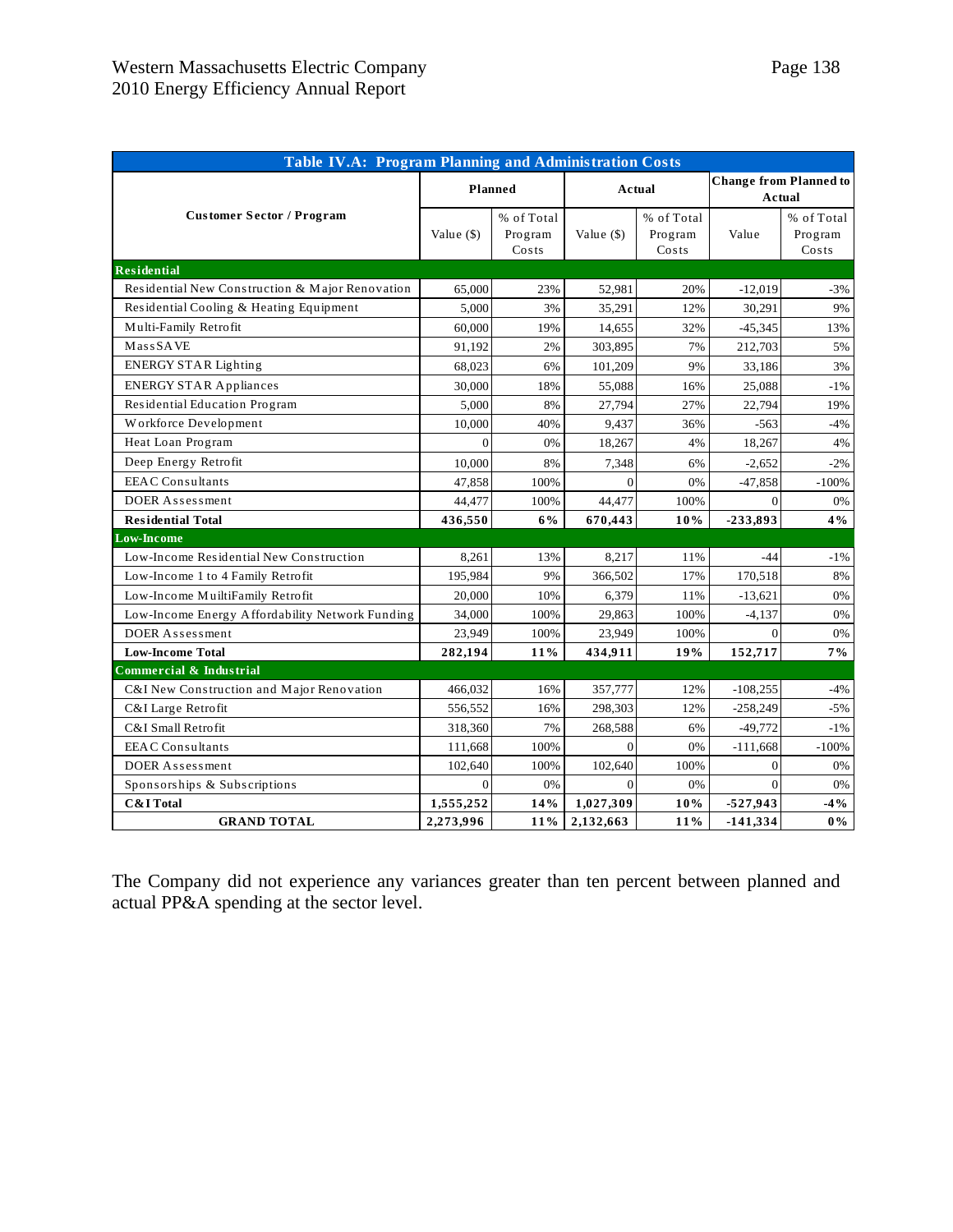# C. Competitive Procurement

| Table IV.B: Outsourced & Competitively Procured Services |             |                          |                              |                          |                               |                          |                                       |                          |             |
|----------------------------------------------------------|-------------|--------------------------|------------------------------|--------------------------|-------------------------------|--------------------------|---------------------------------------|--------------------------|-------------|
|                                                          |             |                          | <b>Outsourced Activities</b> |                          |                               |                          |                                       | <b>TOTAL</b>             |             |
| <b>In-House Activities</b><br><b>Customer Sector</b>     |             |                          | Competitively Procured       |                          | Non-Competitively<br>Procured |                          | <b>Total Outsourced</b><br>Activities |                          |             |
|                                                          | \$          | % of Total<br>Activities | \$                           | % of Total<br>Outsourced | \$                            | % of Total<br>Outsourced | \$                                    | % of Total<br>Activities | \$          |
| Residential                                              |             |                          |                              |                          |                               |                          |                                       |                          |             |
| Planned                                                  | \$344,215   | 16%                      | \$1,753,140                  | 95%                      | \$92,335                      | 5%                       | \$1,845,475                           | 84%                      | \$2,189,690 |
| Actual                                                   | \$657,412   | 27%                      | \$1,769,351                  | 98%                      | \$44,477                      | 2%                       | \$1,813,829                           | 73%                      | \$2,471,241 |
| % Difference from<br>Planned to Actual                   |             | 11%                      |                              | 3%                       |                               | $-3%$                    |                                       | $-11%$                   |             |
| <b>Low-Income</b>                                        |             |                          |                              |                          |                               |                          |                                       |                          |             |
| Planned                                                  | \$227,995   | 26%                      | \$97,959                     | 15%                      | \$542,999                     | 85%                      | \$640,958                             | 74%                      | \$868,953   |
| Actual                                                   | \$397,673   | 43%                      | \$84,057                     | 16%                      | \$442,478                     | 84%                      | \$526,536                             | 57%                      | \$924,209   |
| % Difference from<br>Planned to Actual                   |             | 17%                      |                              | 1%                       |                               | $-1\%$                   |                                       | $-17%$                   |             |
| Commercial & Industrial                                  |             |                          |                              |                          |                               |                          |                                       |                          |             |
| Planned                                                  | \$1,400,094 | 48%                      | \$1,265,596                  | 82%                      | \$272,058                     | 18%                      | \$1,537,654                           | 52%                      | \$2,937,748 |
| Actual                                                   | \$1,020,445 | 57%                      | \$628,571                    | 82%                      | \$141,740                     | 18%                      | \$770,311                             | 43%                      | \$1,790,756 |
| % Difference from<br>Planned to Actual                   |             | 9%                       |                              | $-1%$                    |                               | 1%                       |                                       | $-9%$                    |             |
| <b>TOTAL</b>                                             |             |                          |                              |                          |                               |                          |                                       |                          |             |
| Planned                                                  | \$1,972,304 | 33%                      | \$3,116,695                  | 77%                      | \$907,392                     | 23%                      | \$4,024,087                           | 67%                      | \$5,996,391 |
| Actual                                                   | \$2,075,530 | 40%                      | \$2,481,980                  | 80%                      | \$628,696                     | 20%                      | \$3,110,676                           | 60%                      | \$5,186,206 |
| % Difference from<br>Planned to Actual                   |             | 7%                       |                              | 2%                       |                               | $-2\%$                   |                                       | $-7%$                    |             |

The Company did not experience any significant variances between planned and reported outsourced activities and competitively procured activities.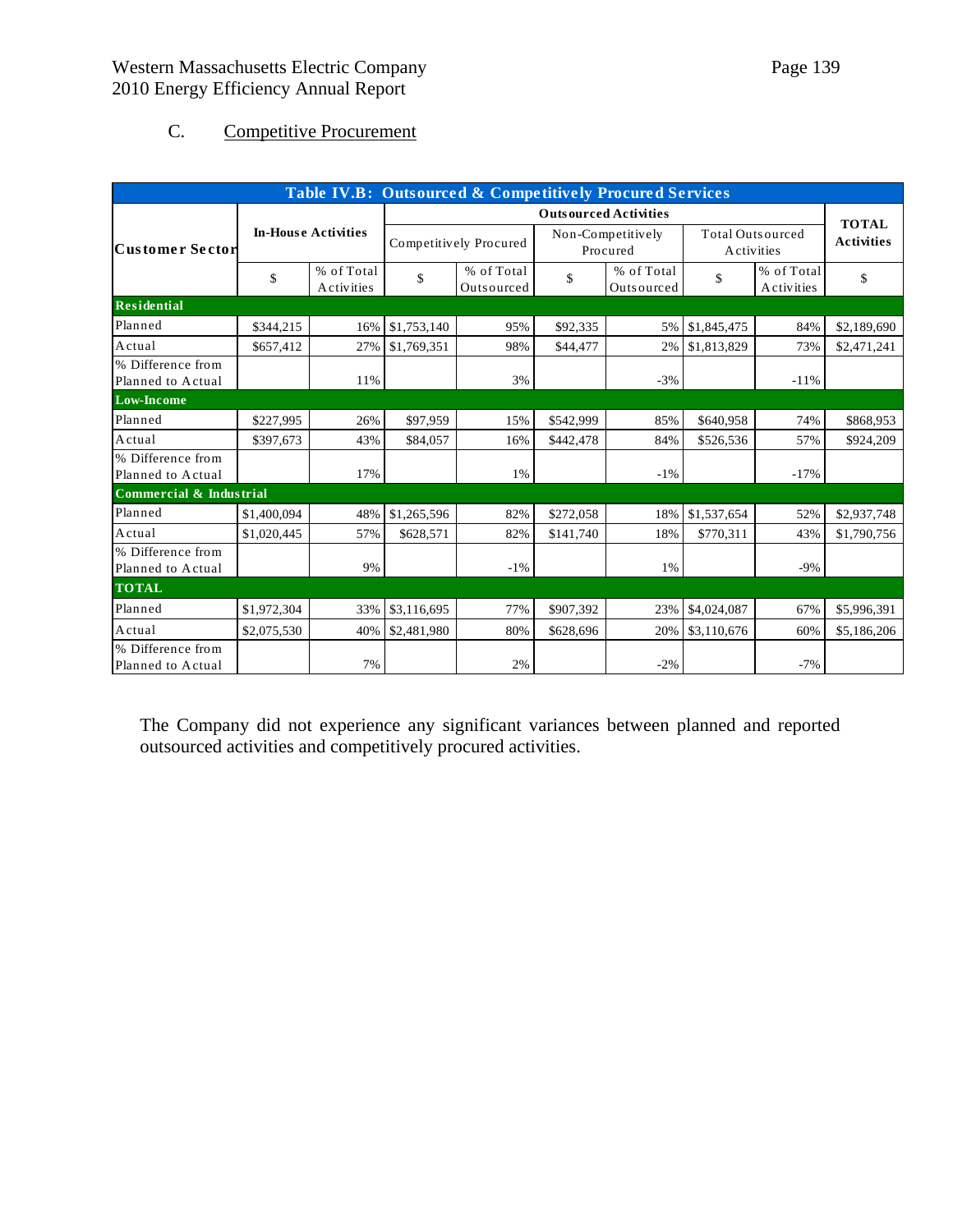## D. Low-Income Spending

| <b>Table IV.C: Customer Sector Budget Allocation</b> |                        |                             |                        |                             |                                         |          |  |  |
|------------------------------------------------------|------------------------|-----------------------------|------------------------|-----------------------------|-----------------------------------------|----------|--|--|
| <b>Customer Sector</b>                               | Planned                |                             |                        | Actual                      | <b>Change from Planned to</b><br>Actual |          |  |  |
|                                                      | Total Program<br>Costs | % of Total<br>Program Costs | Total Program<br>Costs | % of Total<br>Program Costs | Value                                   | % Change |  |  |
| Residential                                          | \$6,988,573            | 34%                         | \$6,836,145            | 35%                         | $-$152,429$                             | 1%       |  |  |
| Low-Income                                           | \$2,466,968            | 12%                         | \$2,317,313            | 12%                         | $-$149,655$                             | 0%       |  |  |
| Commercial & Industrial                              | \$11,136,767           | 54%                         | \$10,326,770           | 53%                         | $-$ \$809,997                           | $-1\%$   |  |  |
| <b>TOTAL</b>                                         | \$20,592,308           | 100%                        | \$19,480,227           | 100%                        | $-$1,112,081$                           | 0%       |  |  |

As shown in Table IV.C, the Company met the minimum statutory requirement by spending 12% of energy efficiency funds in the low-income customer sector.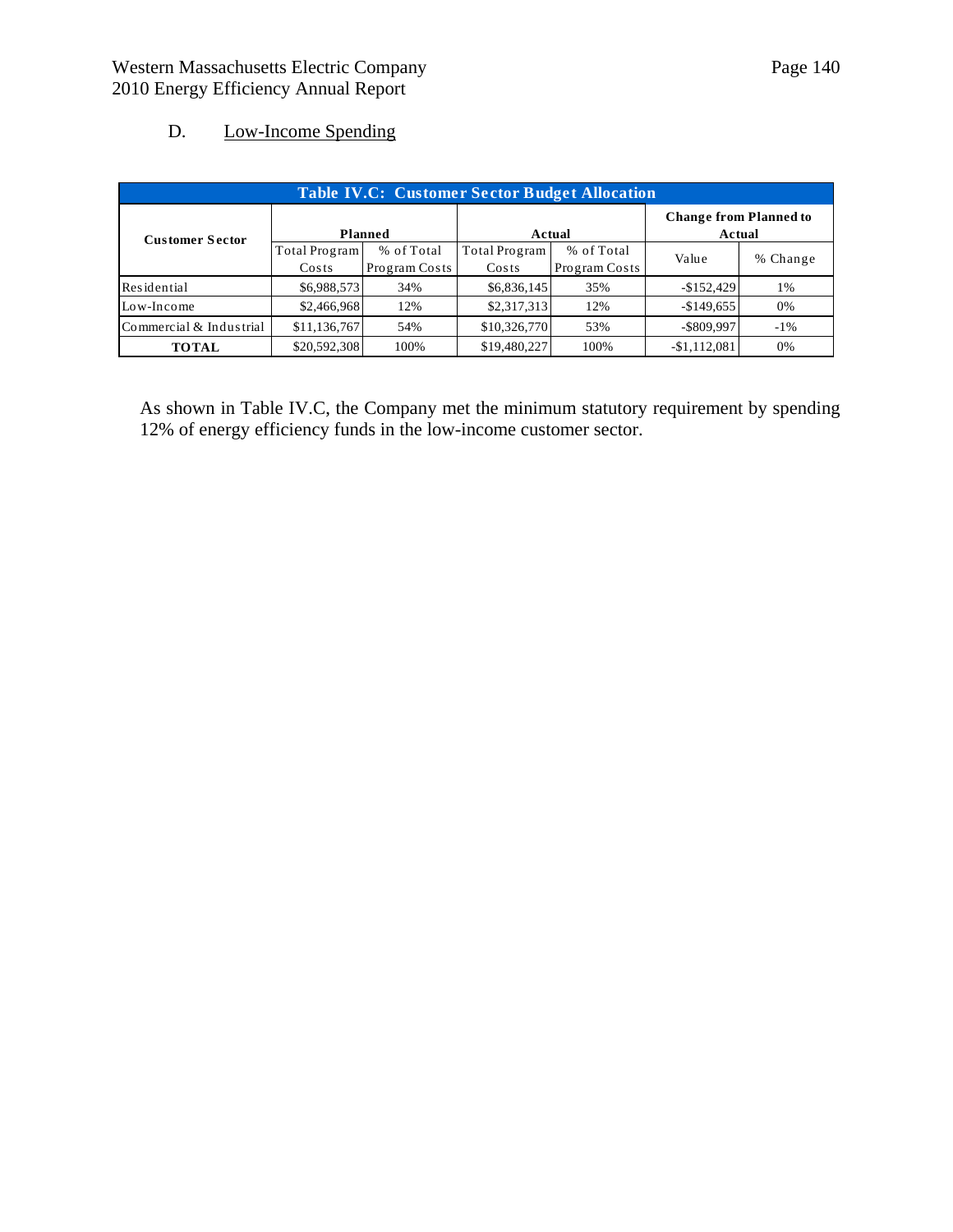## V. PERFORMANCE INCENTIVES

Table  $V^{10}$  below summarizes the performance incentives.

| <b>Table V: Performance Incentives Summary</b> |                  |             |                  |                         |  |  |  |  |
|------------------------------------------------|------------------|-------------|------------------|-------------------------|--|--|--|--|
| <b>Incentive Components</b>                    | <b>Threshold</b> | Design      | <b>Exemplary</b> | <b>Actual Incentive</b> |  |  |  |  |
| Savings Mechanism                              | \$471,667        | \$628,889   | \$786,111        | \$689,980               |  |  |  |  |
| Value Mechanism                                | \$383,672        | \$511,563   | \$639,454        | \$555,031               |  |  |  |  |
| <b>Performance Metrics</b>                     | \$154,035        | \$205,381   | \$256,726        | \$206,125               |  |  |  |  |
| Total Incentive (before-tax)                   | \$1,009,375      | \$1,345,833 | \$1,682,291      | \$1,451,136             |  |  |  |  |
| Total Incentive (after-tax)                    | \$613,602        | \$818,135   | \$1,022,669      | \$882,149               |  |  |  |  |

For each performance incentive component, the Company is providing information to support its determination of actual performance incentives for which it seeks recovery in Section VII, Appendix D.

The Company did not apply the 25 percent EM&V impact bandwidth to the savings and/or value mechanisms, as evaluated sector savings levels did not decrease at that level.

WMECO fully describes its role in each performance metric, especially for those designed on a statewide basis, and explains why the Company should earn the incentive associated with such metric. Full supporting documentation for each performance metric is provided as Appendix  $D<sup>11</sup>$  $D<sup>11</sup>$  $D<sup>11</sup>$ .

<span id="page-140-0"></span> $10\,$ 

<span id="page-140-1"></span><sup>&</sup>lt;sup>10</sup> Applied Corporate tax rate of .39225<br><sup>11</sup> See D.P.U. 09-116-B through D.P.U. 09-118-B and D.P.U. 09-120-B through D.P.U. 09-127-B at 12-14.